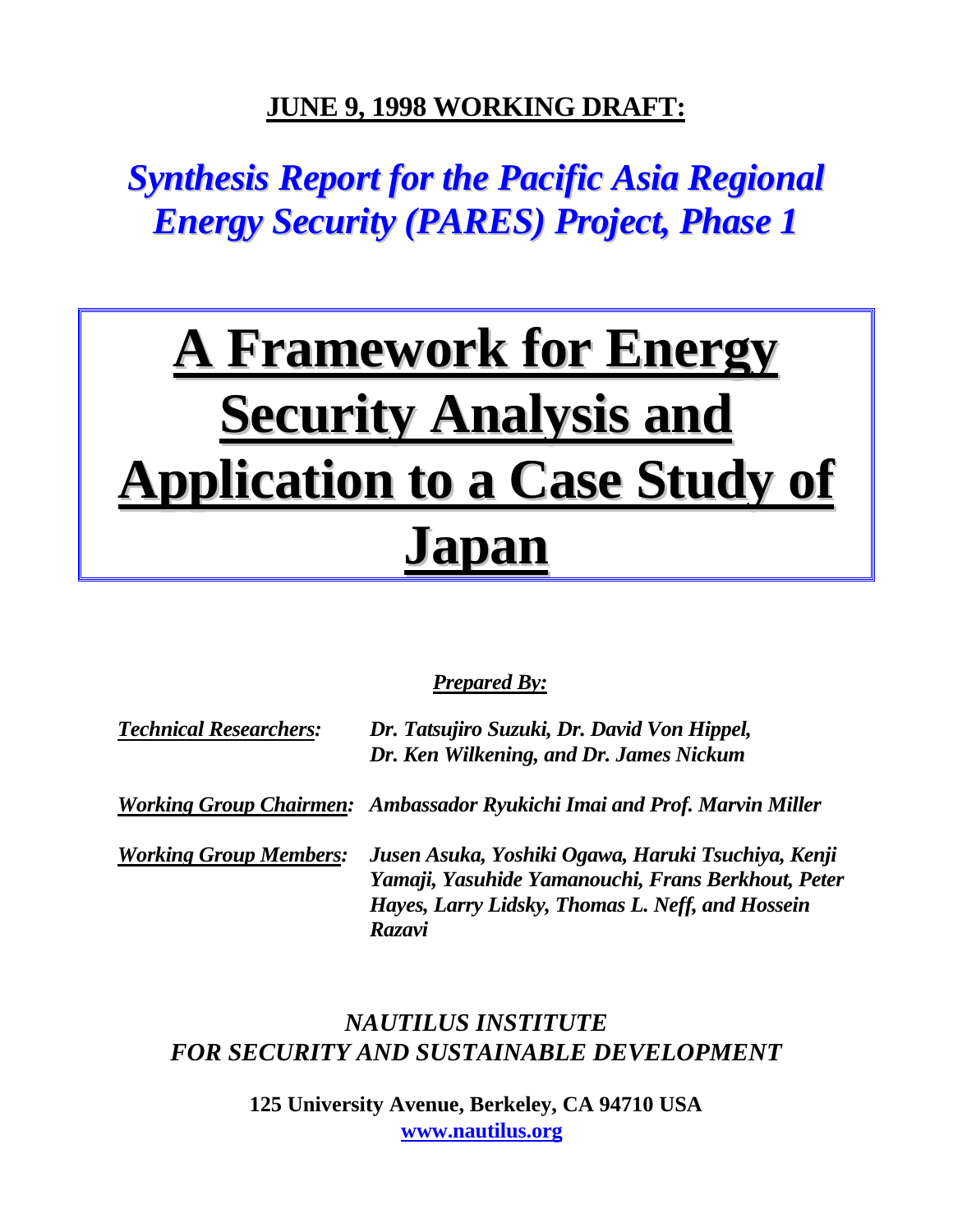# **TABLE OF CONTENTS**

| 1. |              |                                                                                     |  |
|----|--------------|-------------------------------------------------------------------------------------|--|
|    | 1.1.         |                                                                                     |  |
|    | 1.2.         |                                                                                     |  |
|    |              |                                                                                     |  |
| 2. |              | THE HISTORICAL BACKGROUND AND SIGNIFICANCE OF ENERGY                                |  |
|    |              |                                                                                     |  |
|    | 2.1.         |                                                                                     |  |
|    | 2.2.         |                                                                                     |  |
|    | 2.3.         |                                                                                     |  |
|    | 2.4.         |                                                                                     |  |
|    | 2.5.         |                                                                                     |  |
|    | 2.6.         | IMPLICATIONS OF CHANGING PARADIGMS ON ENERGY SECURITY AND POLICY IN JAPAN 12        |  |
| 3. |              |                                                                                     |  |
|    |              |                                                                                     |  |
|    | 3.1.<br>3.2. |                                                                                     |  |
|    | 3.3.         |                                                                                     |  |
|    | 3.4.         |                                                                                     |  |
|    | 3.5.         |                                                                                     |  |
|    | 3.6.         | GENERAL FRAMEWORK OF COMPREHENSIVE ENERGY SECURITY IN JAPAN24                       |  |
|    | 3.7.         |                                                                                     |  |
|    | 3.8.         |                                                                                     |  |
| 4. |              |                                                                                     |  |
|    | 4.1.         |                                                                                     |  |
|    | 4.2.         | HISTORY AND PRESENT STATE OF THE CONCEPT OF ENVIRONMENTAL SECURITY37                |  |
|    | 4.3.         |                                                                                     |  |
|    |              |                                                                                     |  |
|    |              |                                                                                     |  |
|    |              |                                                                                     |  |
|    | 4.5.         |                                                                                     |  |
|    | 4.6.         |                                                                                     |  |
| 5. |              | ANALYTICAL APPROACHES TO THE ASSESSMENT OF COMPREHENSIVE                            |  |
|    |              |                                                                                     |  |
|    | 5.1.         |                                                                                     |  |
|    | 5.2.         |                                                                                     |  |
|    | 5.3.         | EXISTING ANALYTICAL METHODS AND APPROACHES FOR MEASURING SECURITY COSTS             |  |
|    |              |                                                                                     |  |
|    |              | 5.3.1. Tools used to evaluate selected energy security impacts of energy policies52 |  |
|    |              | 5.3.2. Diversity indices as tools for evaluating aspects of energy security53       |  |
|    |              |                                                                                     |  |
|    |              |                                                                                     |  |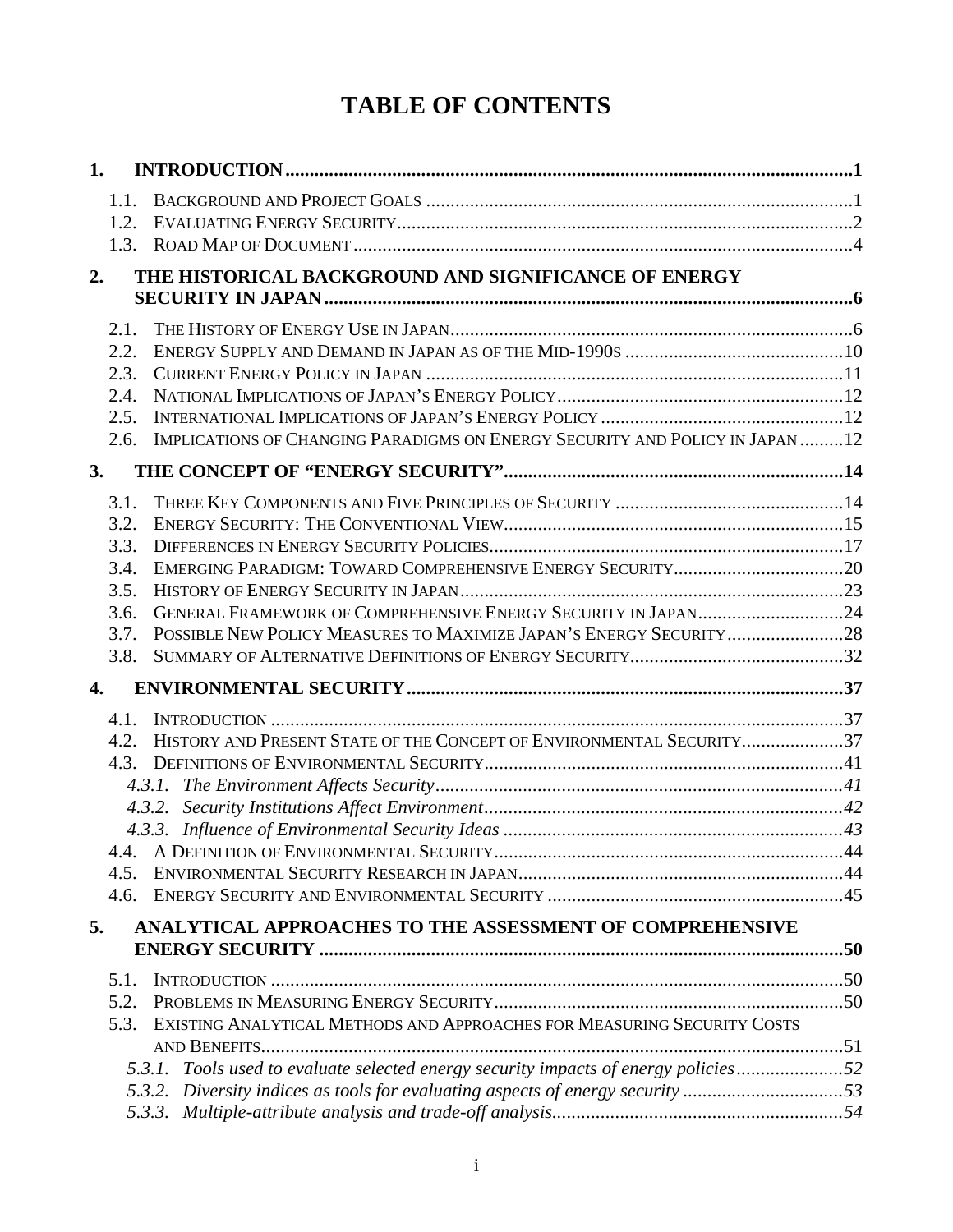|    |        | 5.4. EVALUATING ENERGY SECURITY IN THE BROAD SENSE—A DRAFT FRAMEWORK 55       |  |
|----|--------|-------------------------------------------------------------------------------|--|
|    |        |                                                                               |  |
|    |        |                                                                               |  |
|    |        |                                                                               |  |
|    |        |                                                                               |  |
|    |        |                                                                               |  |
|    |        | 5.4.6. Comparison of path results: quantitative and qualitative comparisons58 |  |
|    |        | 5.4.7. Elimination of paths that are clearly unacceptable or sub-optimal59    |  |
|    |        |                                                                               |  |
|    |        |                                                                               |  |
| 6. |        |                                                                               |  |
|    | 6.1.   |                                                                               |  |
|    | 6.2.   |                                                                               |  |
|    | 6.3.   | ENERGY SECTOR MODEL FOR JAPAN: BASE YEAR VALUES, AND COMMON ASSUMPTIONS  62   |  |
|    | 6.4.   |                                                                               |  |
|    |        |                                                                               |  |
|    |        |                                                                               |  |
|    |        |                                                                               |  |
|    |        |                                                                               |  |
|    |        |                                                                               |  |
|    |        |                                                                               |  |
|    |        |                                                                               |  |
|    |        |                                                                               |  |
|    |        | 6.5. DESCRIPTION OF ASSUMPTIONS FOR "ALTERNATIVE" PATH THROUGH 202077         |  |
|    |        |                                                                               |  |
|    |        |                                                                               |  |
|    |        |                                                                               |  |
|    |        |                                                                               |  |
|    |        |                                                                               |  |
|    |        |                                                                               |  |
|    |        |                                                                               |  |
|    |        |                                                                               |  |
|    | 6.6.   | TESTING THE PERFORMANCE OF THE BAU AND ALTERNATIVE PATHS UNDER MAJOR          |  |
|    |        |                                                                               |  |
| 7. |        |                                                                               |  |
|    | 7.1.   |                                                                               |  |
|    | 7.2.   |                                                                               |  |
|    |        |                                                                               |  |
|    |        |                                                                               |  |
|    |        | 7.3. EVALUATION OF ENERGY SECURITY IMPACTS OF CANDIDATE PATH EXAMPLES  100    |  |
|    |        |                                                                               |  |
|    |        |                                                                               |  |
|    | 7.3.3. |                                                                               |  |
|    |        |                                                                               |  |
|    |        |                                                                               |  |
|    |        |                                                                               |  |
|    |        |                                                                               |  |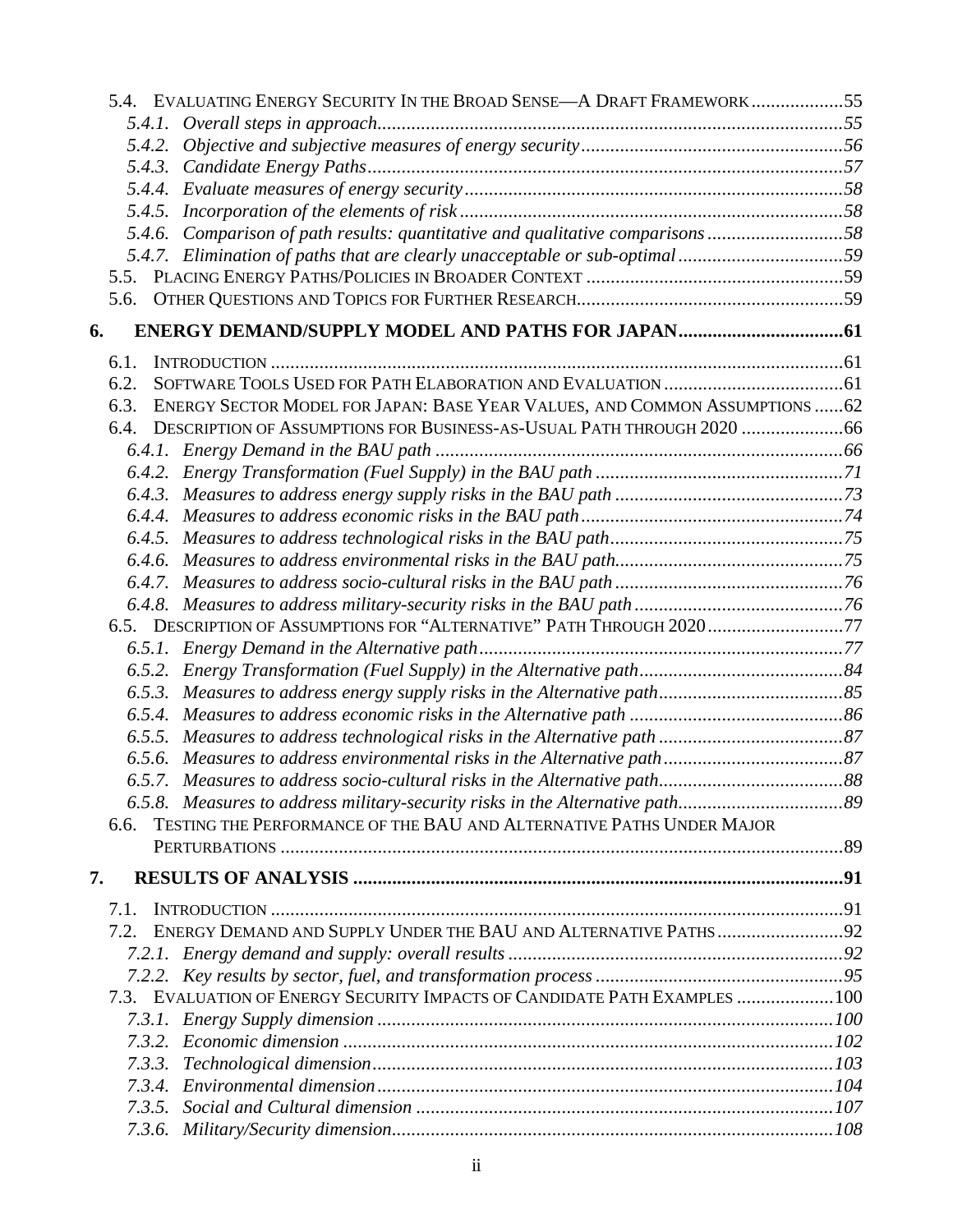|    |      | PATH COMPARISON OVERVIEW: MATRIX OF PATH ATTRIBUTES BY ENERGY SECURITY      |     |
|----|------|-----------------------------------------------------------------------------|-----|
|    |      |                                                                             |     |
|    | 7.5. | IMPLICATIONS OF THE ANALYSIS FOR THE CHOICE OF ENERGY SECURITY MEASURES AND |     |
|    |      |                                                                             |     |
|    |      | 7.6. POTENTIAL EFFECTS OF PATH "VARIANTS" ON ANALYTICAL RESULTS 111         |     |
| 8. |      |                                                                             |     |
|    | 8.1. |                                                                             |     |
|    | 8.2  | WORK TO BE DONE/MAJOR UNCERTAINTIES IN JAPAN ENERGY SECURITY ANALYSIS115    |     |
|    | 8.3. |                                                                             |     |
|    | 8.4. |                                                                             |     |
|    | 8.5. | RAMIFICATIONS OF RESULTS FOR JAPANESE AND PACIFIC ASIA ENERGY POLICY AND    |     |
|    |      |                                                                             |     |
|    | 8.6. | APPLICABILITY OF ANALYTICAL METHODS AND CASE STUDY RESULTS FOR OTHER        |     |
|    |      |                                                                             |     |
|    | 8.7. |                                                                             |     |
| 9. |      |                                                                             | 119 |
|    |      |                                                                             |     |

#### **ATTACHMENTS**

#### **Attachment Set A: Methodologies**

T.L. Neff, Improving Energy Security: Diversification And Risk Reduction, Fossil And Nuclear Fuels

H. Razavi, Economic, Security, and Environmental Aspects of Energy Supply: A Conceptual Framework for Strategic Analysis of Fossil Fuels

#### **Attachment Set B: Energy Security, Environmental Security and Energy Resources in Japan and Asia**

- Y. Yamanouchi, Institutional Framework for Japan's Energy Security
- J. Asuka, A Brief Memo on Environmental Security Regimes in the Asian Region
- H. Tsuchiya, Efficient Energy Technologies and Renewables for Energy Security Problems
- Y. Ogawa, Experiences in Three Oil Crises and Issues of Future Oil Supply Security
- K. Yamaji, Long-Term Techno-Management for Mitigating Global Warming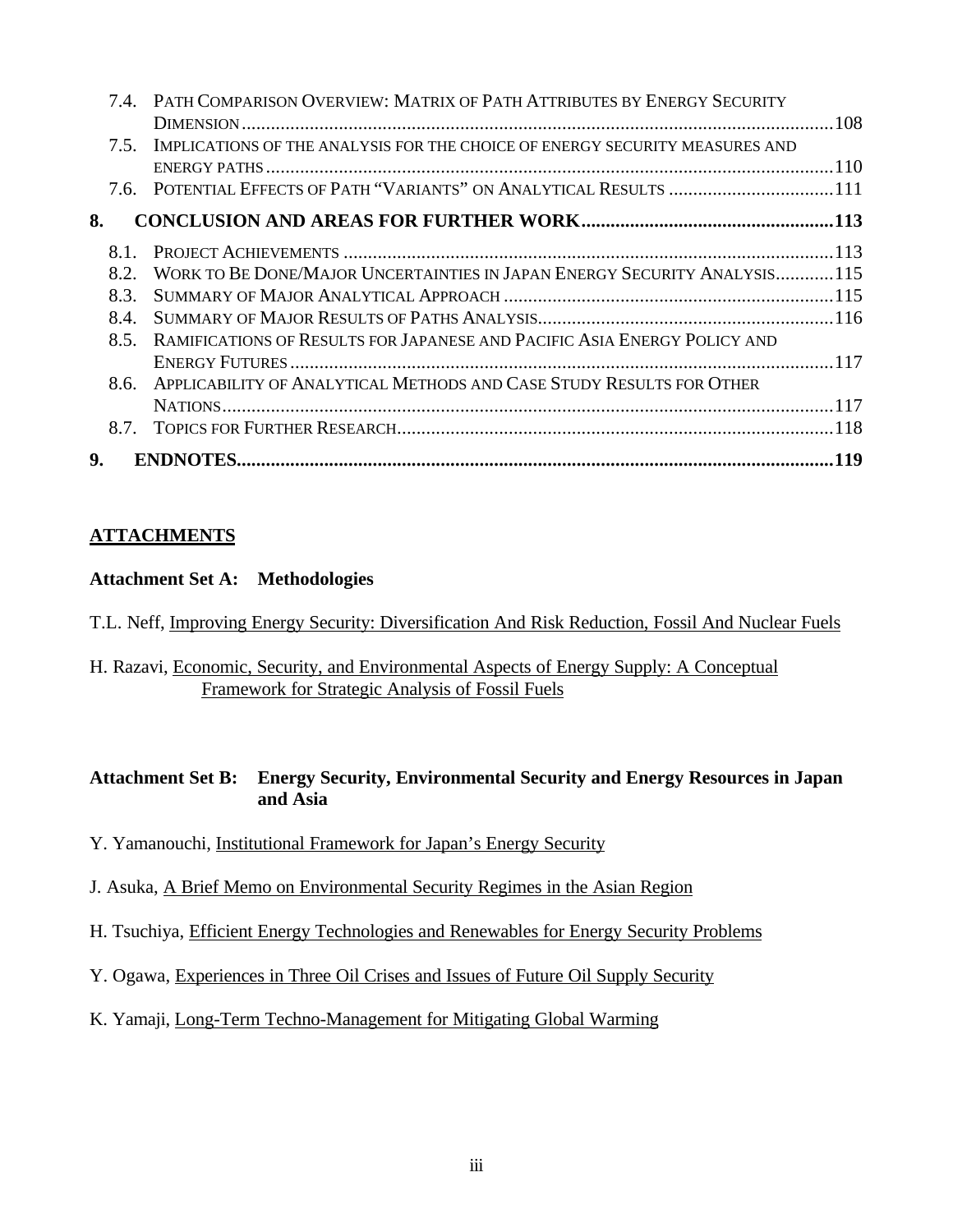#### **Attachment Set C: Nuclear Power and Energy Security**

L.M. Lidsky and M. Miller, Nuclear Technology Revisited: The Energy Security Implications

S.M. Cohn and L.M. Lidsky, What Now? An Examination of the Impact of the Issues Raised in "The Outlook for Renewable Energy" by Robert H. Williams on the Nuclear Power Research and Development Agenda

L.M. Lidsky, Nuclear Power in a World With Options

T. Suzuki, Multi-Technology Option Strategy for Long Term R&D Programs on Plutonium Technologies -- Minimizing Proliferation Risks and Preparing for the Future

F. Berkhout, International Regulation of Nuclear Fuel Cycles: Issues for East Asia

#### **Attachment Set D: [Selected Detailed Results, Background Data, and Workpapers: Energy](#page-0-0) Paths Analysis for Japan**

**Attachment Set E: Brief Biographies of PARES Participants**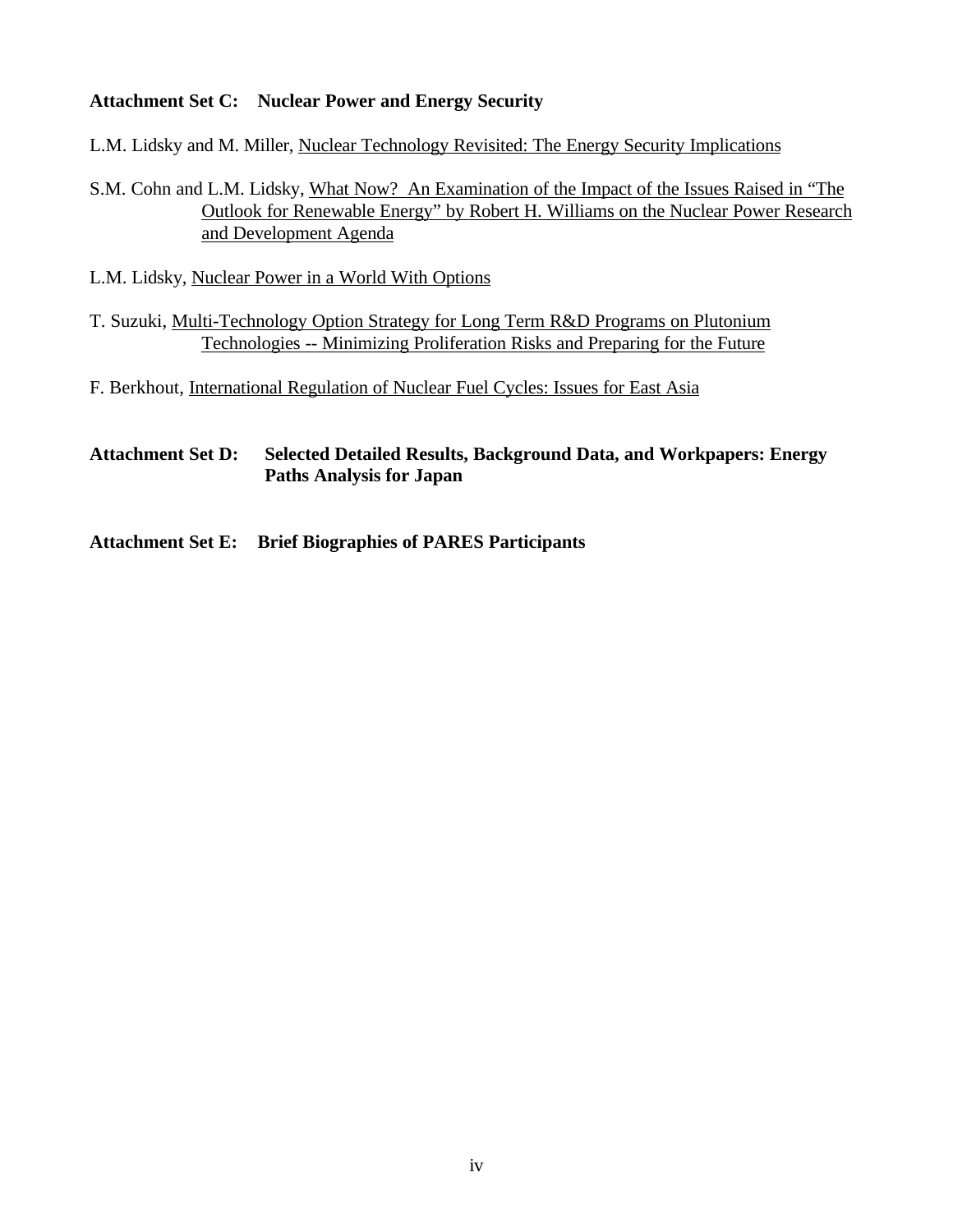#### <span id="page-5-0"></span>**1. Introduction**

#### 1.1. Background and Project Goals

Securing the supply of vital resources has been a preoccupation of human collectives from time immemorial. Since the advent of the modern nation-state, securing supplies of vital resources has increasingly become a cornerstone of national policies. Energy did not emerge as a resource necessitating policy attention until the later part of the  $19<sup>th</sup>$  century and early part of the  $20<sup>th</sup>$  century. Today, phenomenal political, economic, and military effort is expended to secure energy resources.

Along with the emergence of energy as an object of national policy-making, there also emerged the concept of "energy security." Since World War II, the term has been used to refer to the ability of nations to secure supplies of fuels, primarily fossil fuels. In particular, energy security has meant securing reliable access to crude oil and petroleum fuels at reasonable prices, and development of capabilities to stave off and weather oil "crises."

The energy policy paradigms of both Japan and the United States in the decades after World War II focused on oil. In the 1970s, the energy policy paradigms of the two countries were similar in that they emphasized energy (oil) security through self-sufficiency, stockpiling, and development of nonfossil fuel alternatives such as nuclear power and renewable energy. In the last twenty years, however, the energy policy strategies of the two countries have diverged. This is due in part to differences in resource endowment. It is also due to differing and changing approaches to energy security. Neither country's energy security strategy, however, has ever been systematically justified—or challenged especially on the grounds of the full economic, environmental, and security costs of the energy strategies adopted to achieve energy security.

As we enter the  $21<sup>st</sup>$  century, with increasingly global, diverse, and competitive markets for fuels and the goods and services that fuels help to produce, the concept of energy security needs to be subjected to wide-ranging and intense scrutiny. Old rationales for energy security policies often no longer apply. At the same time, security concerns quite apart from physical supplies of fuel are receiving more attention as potential drivers of energy policies. For example, the security implications of environmental degradation caused by energy use is now seen as a driver of energy policy.

What then does, or should, "energy security" mean in today's world?

The first phase of the PARES Project established an analytical framework that incorporates a comprehensive concept of energy security, and applied the framework thus developed to Japan as an initial country case study. Japan was selected for several reasons. First, as an island nation with relatively few fossil fuel resources, it represents an interesting physical counterpoint to the experience and position of the United States. Second, Japan possesses a very different culture. Third, as one of the major industrial powers, Japan's energy policy decisions have global ramifications. Fourth, Japan continues to be an economic and technological model for other Asian countries. Its vision of energy security has considerable influence on the policies of other governments in the region. This influential role for Japan becomes increasingly important as rapid economic growth in Asia, and particularly in Northeast Asia, continues.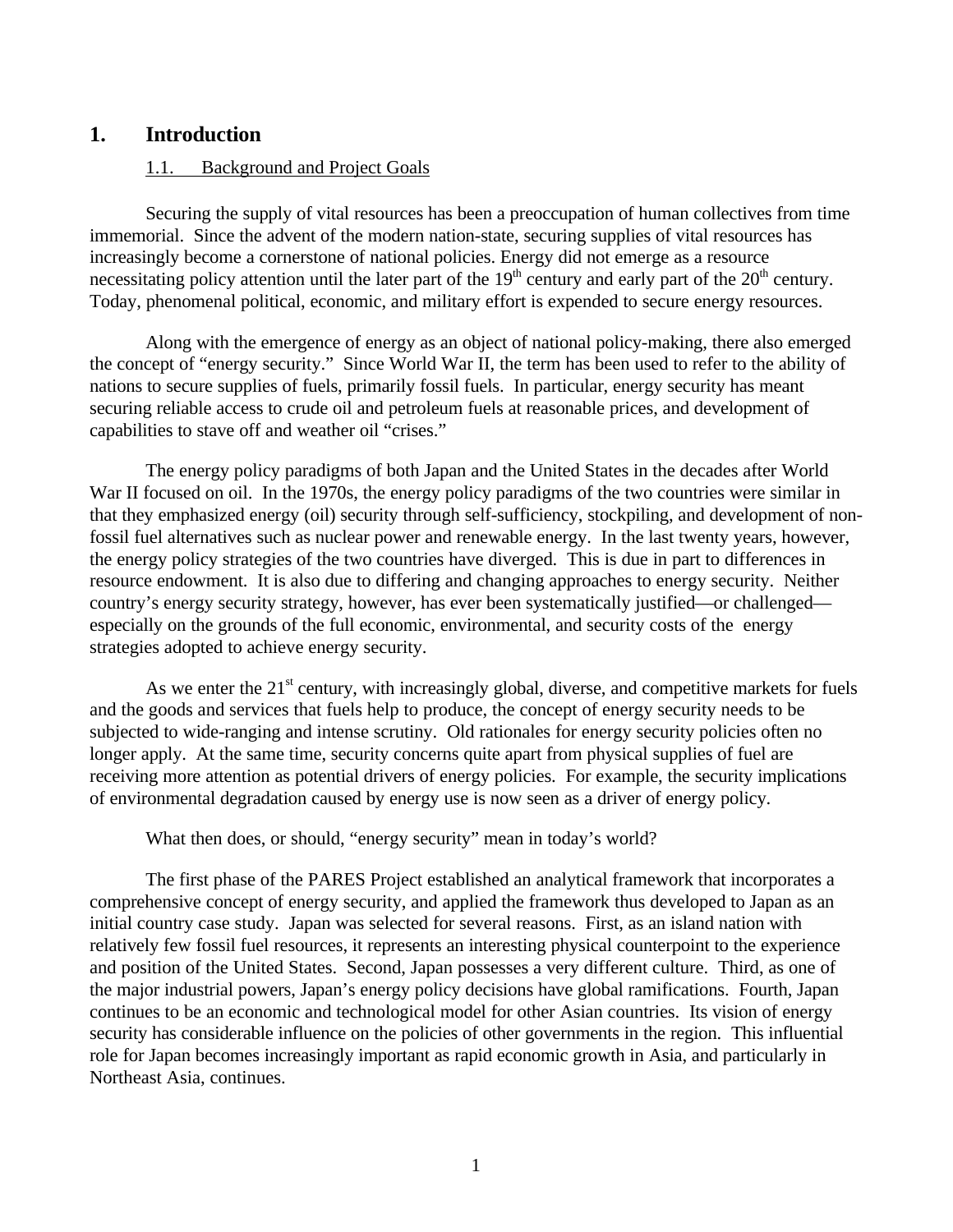<span id="page-6-0"></span>The first (Japanese case study) phase of the PARES Project is intended to lead to follow-on phases. Additional phases will include evaluation of energy security for other countries in the Pacific Asia region (and possibly the region as a whole), as well as further elaboration and refinement of frameworks for energy security analysis.

#### 1.2. Evaluating Energy Security

The overall analytical approach taken by the PARES Project is to:

- Prepare a consensus working definition of "energy security",
- Develop a multidimensional analytical framework for evaluating energy security,
- Prepare quantitative and qualitative descriptions of two different short-to-medium range energy "paths" for Japan (1995 to 2020),
- Evaluate the energy paths against a suite of energy security criteria using the analytical framework, and
- Review the results for applicability to other countries of the region.

The first step in the PARES Project was to develop a working definition of energy security. Such a definition is presented at the end of Chapter 3 of this report. A working definition of energy security must include several elements. First, it must specify the types of events that society is to be secured against. In the PARES definition routine risks and radical uncertainties are included. "Routine risks" are risks that can be assigned probabilities, and about which we have some notion of potential damage. "Radical uncertainties" are risks to which one cannot reasonably assign a probability, but which could have catastrophic results. Second, the definition must specify the "dimensions" of energy security, including physical fuel supply, economic impacts, technological risks, environmental considerations, social and cultural impacts, and military security implications. Together, the risks and dimensions constitute a general set of criteria that can be used to measure the relative energy security benefits or costs of past, present, and future energy policies. For each dimension of energy security, and for each of the two types of risk, there are "measures"—policies or other steps that policy-makers can take to enhance energy security—that can be taken to move society towards a position of greater security. In this document, our approach is to enumerate in a comprehensive and structured manner the dimensions of energy security, the risks associated with each dimension, and the various measures that can be used to address the risks, then to use the resulting framework to evaluate the positive and negative aspects of alternative energy policies.

Thus, the first two steps in the PARES Project (as defined above) were to develop a definition of energy security and a framework for analyzing whether energy security is achieved by various energy policies. With an initial framework in place, the next step was to develop alternative energy "paths" (with associated policies) to be evaluated. We focused on two energy paths for Japan. The first is a "Business-as-Usual" (BAU) path reflecting recent trends and policies. The second is an "Alternative" path. Each has been designed to produce approximately the same energy services for Japan over the next 25 years. The paths, however, differ on the types of measures employed to achieve energy security. The paths are spelled out in sufficient quantitative and qualitative detail to allow their relative energy security impacts to be evaluated as explicitly as possible.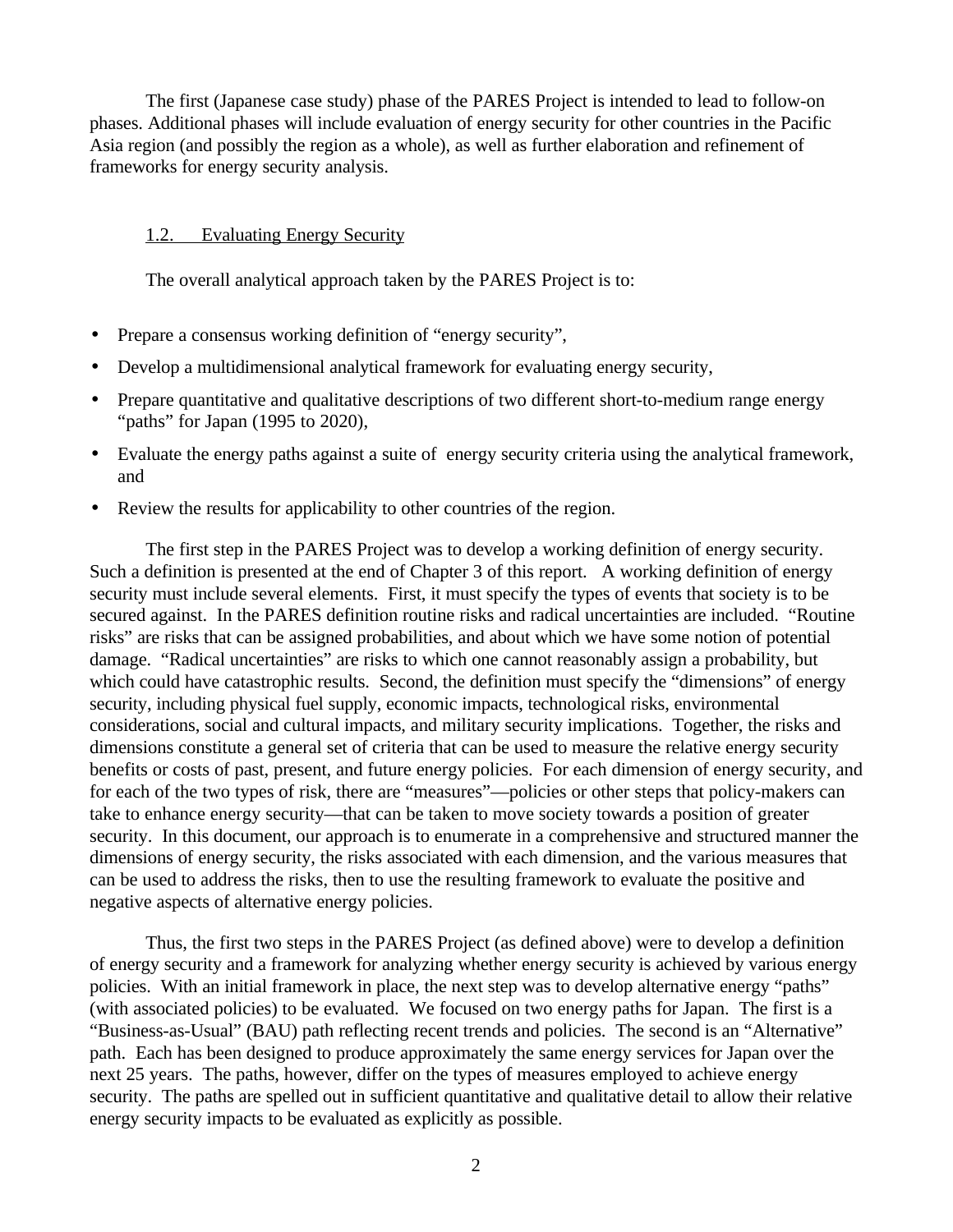Using an integrated software tool (LEAP, or Long-range Energy Alternatives Planning<sup>a</sup>), we evaluated the physical (fuel use and pollutant emission) and direct economic (energy system/fuel costs and benefits) impacts of the two energy paths. We then turned to our energy security framework and used the framework to evaluate the energy security implications of the two energy paths. This case study evaluation has in turn suggested areas for further development of the analytical framework.

The resources that we used in framing our analysis and in evaluating energy security policies included the existing literature on energy security and related topics, but relied primarily on analytical approaches developed as a part of PARES. Three existing literatures are generally relevant to the development of a consensus as to what operational concept of "energy security" should underlie energy paradigms. The first, most widely known, but perhaps least rigorous, is the literature on the political factors affecting energy supply<sup>b</sup>. The second focuses on the relative supplier market diversity of fuel types and creating economic or trading interdependence between energy exporters and importers. The third is the methodology developed at the World Bank to analyze the economics of investing in "insurance" against fuel supply cutoff in island states. To augment these literatures, two additional analytical approaches were developed. The first approach is a technique for evaluating the diversity of fuel types and fuel suppliers used by a given country or region. This diversity evaluation approach is described in a paper by Tom Neff prepared for the PARES project<sup>c</sup> (and summarized later in this report). Dr. Neff's approach has been applied in an approximate manner to the two Japan energy paths as a part of the application of the analytical framework. The second approach developed for PARES uses the tools of "multiple attribute" or "trade-off" analysis. This second approach, as elaborated by Hossein Razavi (also summarized later in this report), has been incorporated into the initial analytical framework developed here.

In addition to a review of existing literature, we solicited expert input on the many facets of energy security and factors that affect energy security. The papers in Attachment Sets A to C summarize some of this expert input.

Another approach employed by the Working Group was a directed "scenario" exercise led by Dr. Paul Mlotok of Global Business Network. The exercise began by identifying different "drivers" that will shape the energy sector in the coming years. Using two key drivers—the stability of geopolitics and the rate of deployment of new technologies—the Group worked toward defining an energy policy for Japan that would be robust under very different year-2020 "end-states". This exercise helped develop an appreciation for the various and varying goals and uncertainties faced in developing energy security policy, as well as an appreciation for the many different points of view about "where we are" and "where we are (or should be) going".

A highly prominent and controversial aspect of Japan's energy policy is its nuclear power program. Reprocessing, re-use, and "breeding" of plutonium, in particular, is a lightning rod for visceral and acrimonious debate. The PARES Working Group made a special effort to solicit expert input on nuclear power issues (commissioned papers on nuclear issues are provided in Attachment Set C). The Working Group chose, however, not to make nuclear energy a central focus of study. The

<sup>&</sup>lt;sup>a</sup> The LEAP software system, which includes EDB (the Environmental Database), is an energy/environment planning tool developed and distributed by the Stockholm Environment Institute—Boston Center. LEAP and EDB are integrated as a single analytical tool

<sup>&</sup>lt;sup>b</sup> For example, Kent Calder (1996), Pacific Defense, Arms, Energy, and America's Future in Asia, Morrow, New York, NY, USA.

<sup>&</sup>lt;sup>c</sup> Papers by Tom Neff and Hossein Razavi can be found in Attachment Set A to this report.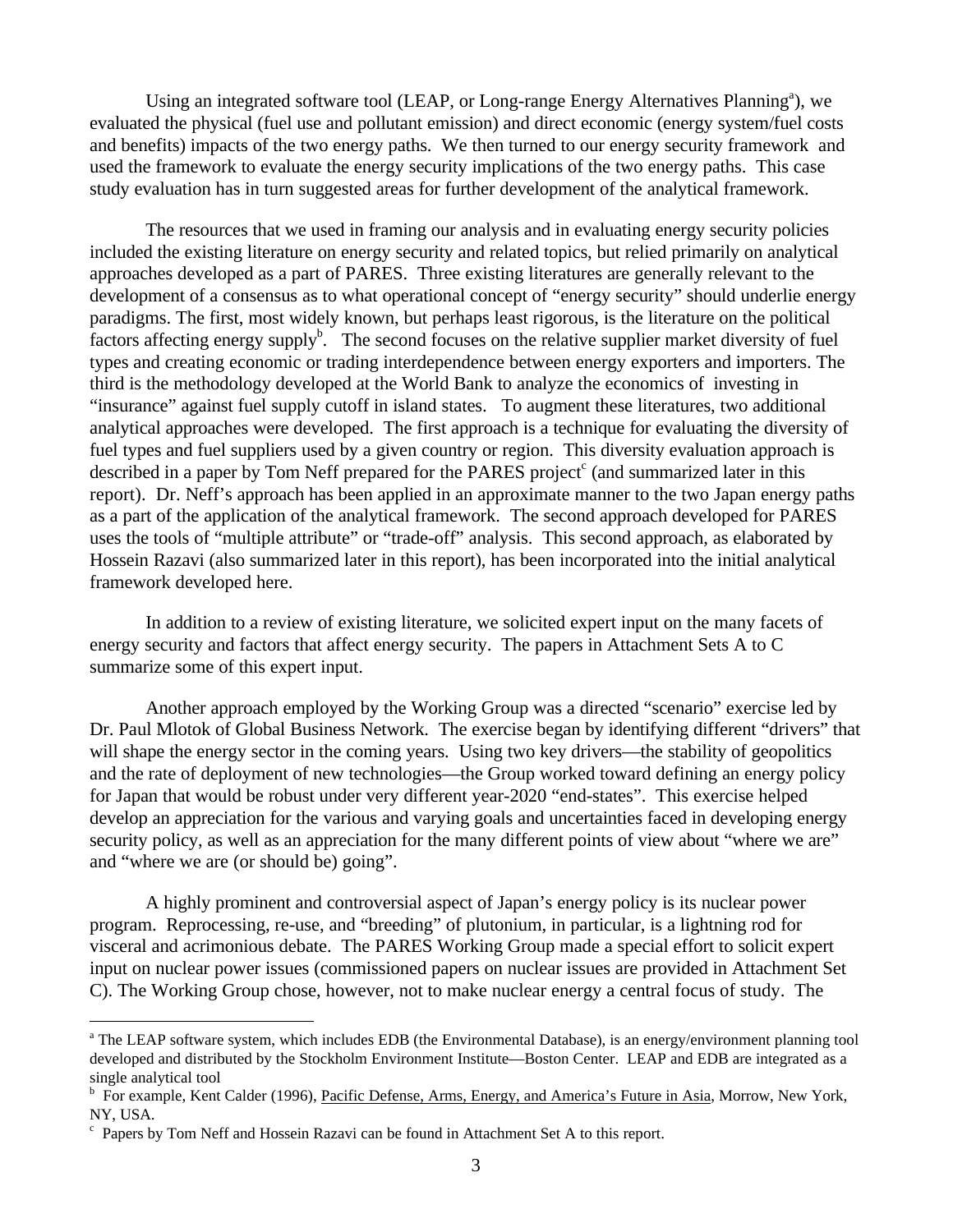<span id="page-8-0"></span>reason is that discussion of energy security in Japan often focuses on nuclear power to the exclusion of other fuels, eclipsing as well discussion of other energy sectors and other potential measures to enhance energy security. The Working Group's shift in focus is further justified by the fact that the electricity sector in general, and nuclear power in particular, constitute only a small slice of the Japanese energy pie. Although the role of nuclear power in Japan's future is certainly an important topic of inquiry, the Working Group started from the assumption that nuclear power in one form or another will be a part of any future energy path or scenario. In particular, we assume approximately equal shares of nuclear power generation under both of our 1995-to-2020 energy paths. Our judgment is that this approach allows a more unobstructed review of non-nuclear energy security options.

#### 1.3. Road Map of Document

The remainder of this document is laid out as follows:

- **Chapter 2** presents a very brief historical overview of Japan's energy policies, and a snapshot of Japan's current energy economy.
- **Chapter 3** describes a conceptual framework for evaluating energy security. It includes a review of alternative definitions of energy security used in Japan and elsewhere, a listing of measures that are available to enhance energy security—and the costs and benefits of those measures, and the PARES Working Group's operational definition of energy security.
- **Chapter 4** focuses on "Environmental Security". Environmental security is an aspect of national, regional, and global security that both has the potential to strongly affect energy policy and is increasingly emerging as a major issue around the world. In Chapter 4 we describe current concepts of environmental security in Japan and elsewhere, and touch upon measures that can be used to address the need to increase environmental security.
- **Chapter 5** presents analytical approaches to the assessment of comprehensive energy security. It includes a listing of some of the problems with measuring energy security, a brief review of some of the existing approaches for energy security analysis, and a presentation of our PARES framework for evaluating energy security.
- **Chapter 6** details the energy supply/demand model developed for Japan. It includes a brief review of the model structure and modeling system, sources for recent-year data, and descriptions of the two different energy paths that we have assembled.
- **Chapter 7** shows the results of our analysis, starting with a comparison of the direct physical and economic results (fuels required, estimated emissions, costs and benefits) for the two energy paths, and continuing with an evaluation of the relative energy security impacts of the two alternatives, a discussion of how variants of the two paths might change the outcome of the analyses, and an exploration of the ramifications of longer-term scenarios for the short- to medium-term path analysis—and vice-versa.
- **Chapter 8** lays out conclusions from the first year of the PARES Project. It includes a summary of what we see as the ramifications of our study for Japanese and Pacific Asia energy policy, as well as suggestions for future work.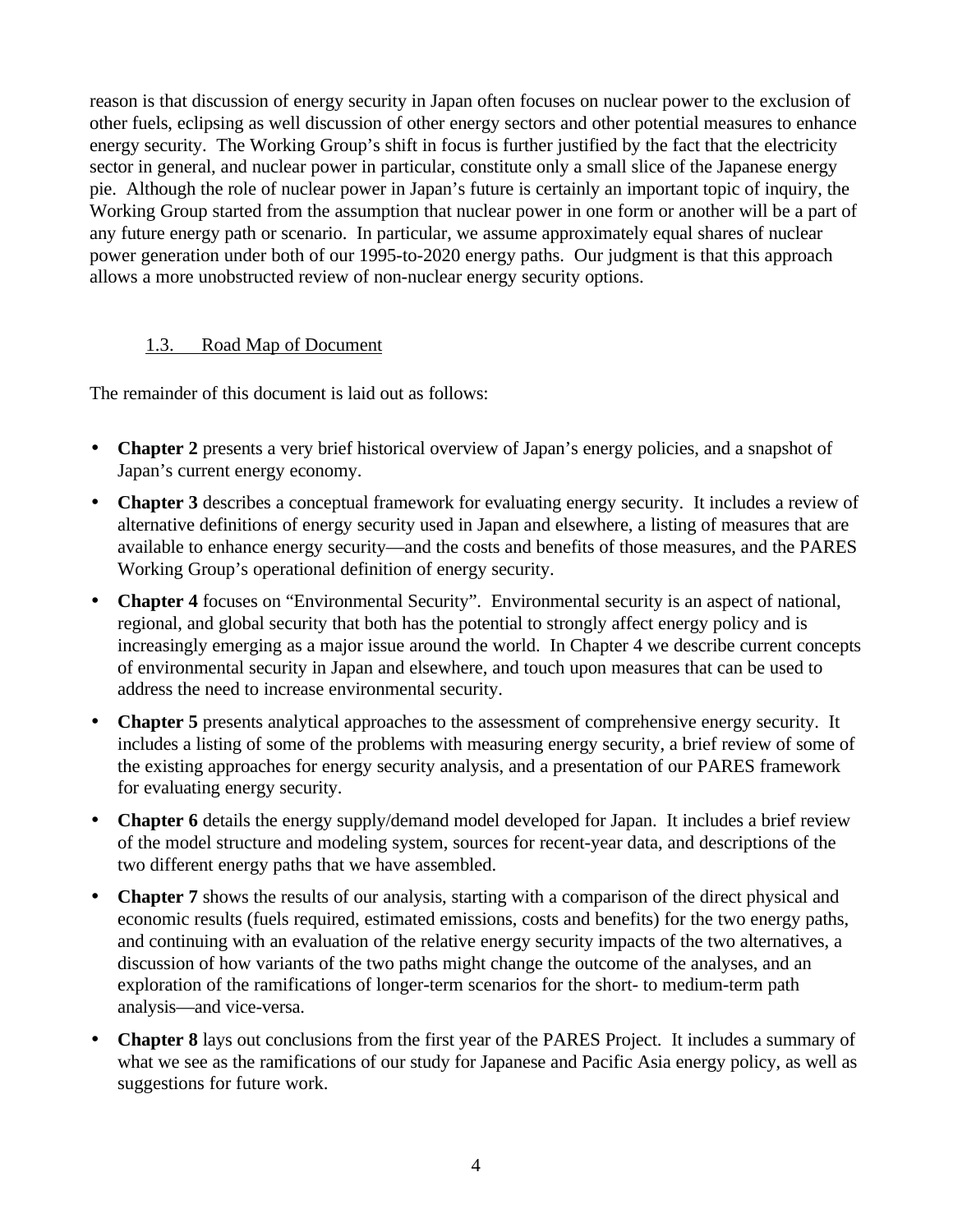• **Attachments** to this volume present background papers submitted by members of the Working Group and other experts, workpapers documenting the assembly and results of the energy path analysis for Japan, and brief biographies of Working Group members.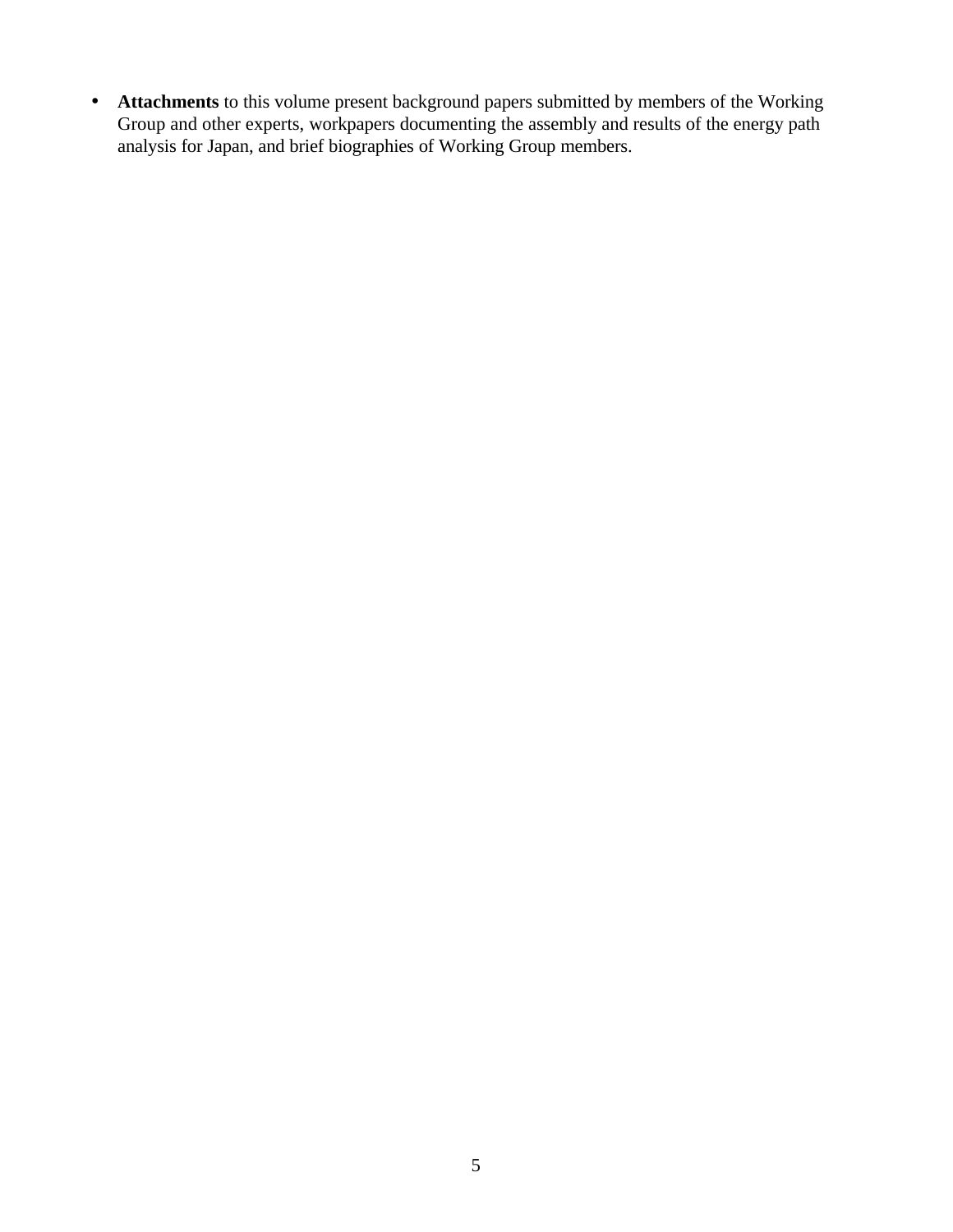#### <span id="page-10-0"></span>**2. The Historical Background and Significance of Energy Security in Japan**

Analysis of energy security and policies designed to promote energy security requires a review of the underlying history and current status of the energy sector . In this Chapter, we provide a brief overview of the history of energy use and energy policy in Japan. We examine the national and international implications of Japanese energy policy, and the forces that will fundamentally shape future Japanese energy policy.

#### 2.1. The History of Energy Use in Japan

 $\overline{a}$ 

Access to resources, and securing resource supplies, is a hallmark of Japanese government policy. It has been a hallmark since the Meiji Restoration of 1868. Energy policy is one aspect of Japan's overall resource policy. As an island nation with limited reserves of fossil fuels, access to petroleum, coal, and other energy resources was one rationale for Japan's colonial expansion in the period before World War II. The pre-war oil boycott of Japan, led by the United States and the United Kingdom, was a major factor inducing Japan to capture, for instance, oil-rich Indonesia (then the Dutch East Indies). Allied Nations response to the capture of Indonesia and other Japanese actions in Southeast Asia, in turn help precipitate Japanese involvement in World War II**.**

After World War II, Japan concentrated on reconstructing its shattered economy. In the energy sector, policy-makers focused on rebuilding, modernizing, and enlarging coal production systems during the period from 1946 through 1955. During this period, coal production more than doubled, increasing from 530  $PI<sup>d</sup>$  to 1,270 PJ. However, this was still only about 75 percent of production levels during the early 1940s. This did not hamper Japan's recovery because oil began to replace coal. The early 1950s saw a marked increase in oil consumption, reaching about twice pre-war levels by 1955. A significant portion of Japan's hydroelectric capacity was also developed from 1946 to 1995<sup>1</sup>. During the following decade (1955 to 1965), as the Japanese economy worked to become autonomous from the U.S. and other countries that had helped to guide reconstruction, the energy policy focus was on the streamlining of the coal mining industry, with the introduction of the use of oil products in specific industrial sectors. From 1960 to 1965, for example, overall use of coal in the industrial sector declined roughly 10 percent, while petroleum product use in industry increased by nearly a factor of 3.5. At the same time, the share of the nation's total industrial coal used by the iron and steel sector alone rose from 41 percent to 72 percent (that is, most of the coal still used by 1965 was used in the iron and steel industry), underlining the shift from coal to oil in most other industries<sup>e</sup>.

From 1965 until the time of the first "oil crisis" in 1973, the Japanese economy expanded rapidly<sup>f</sup>. Total primary energy use increased during this period by nearly three-fold—at an average rate of increase of nearly 12 percent per year. Oil fueled much of the economic expansion in the industrial

<sup>&</sup>lt;sup>d</sup> One petajoule (PJ), or  $10^{15}$  joules, equals one million gigajoules (GJ), and is approximately equal to 23.9 thousand tonnes of oil equivalent.

<sup>&</sup>lt;sup>e</sup> Data from the spreadsheet "GENJAP.XLS", assembled by the International Energy Studies Group at Lawrence

Berkeley National Laboratory. Original data were from the International Energy Agency (IEA) OECD Energy Balances. f Some of the discussion in this section has been derived from Yamanouchi, Y, "Institutional Framework for Japan's Energy Security", and Ogawa, Y, "Experiences in Three Oil Crises and Issues of Future Oil Supply Security", in PARES Background Materials, 12/97.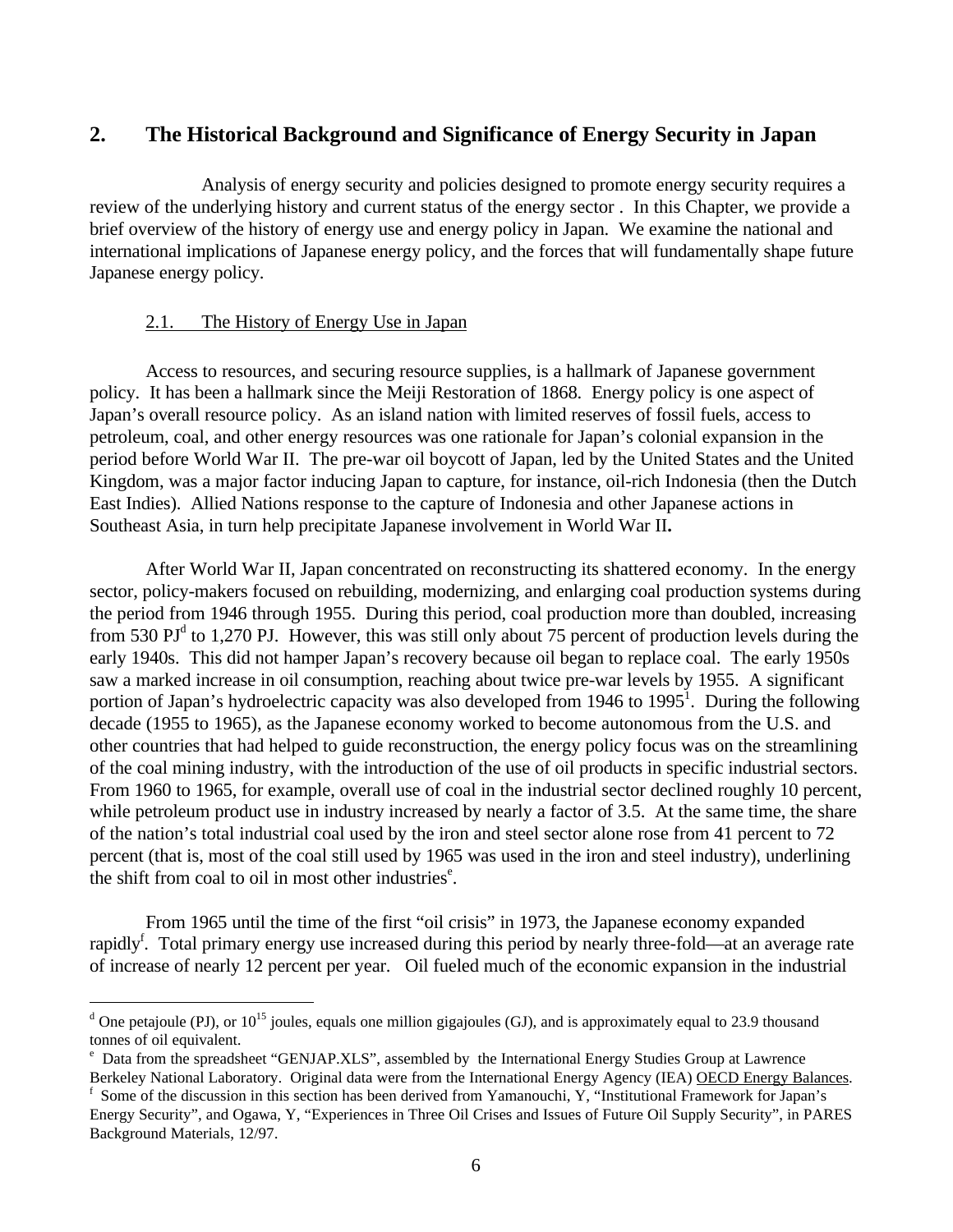and other sectors, resulting in an overall dependence on oil for 77.4 percent of Japan's total primary energy use.

The energy crisis of October 1973, caused by an oil export embargo by the Arab members of the Organization of Petroleum Exporting Countries (OPEC), resulted in a short-term reduction in oil production and a period of tight supplies. More importantly, oil prices (nominal—that is, not adjusted for inflation) rose by 200 percent within a period of six months, and then gained another 50 percent in the following three months. Japan was shocked to discover that its newly-developed oil dependence was a severe economic liability under the new price regime. Policy response was almost instantaneous. Japan committed itself to:

- 1) seeking secure supplies of oil and long-term contracts for oil deliveries,
- 2) diversifying sources of oil supply (especially attempting to obtain more oil from sources outside of the Middle East),
- 3) building and maintaining private and national oil reserves,
- 4) introducing substantial use of natural gas,
- 5) developing nuclear power (the country's first nuclear power plants were inaugurated in the 1970s),
- 6) developing technology to substitute for oil in key sectors, and
- 7) instituting a crash program to improve energy efficiency (the vast gains in energy efficiency during the 1970s, particularly in industry, came to symbolize Japan's resilience in the face of adversity).

The 1973 oil crisis, however, was not the only factor triggering changes in Japan's energy policy. During the entire post-war period industrial pollution (energy and non-energy related) skyrocketed. By 1970 Japan was one of the most polluted countries in the world. Beginning in the late 1950s with the infamous Minamata disease tragedy, citizen opposition to industrial pollution began building. It reached a crescendo in the late 1960s and early 1970s. The famous "Pollution Diet" of 1967 passed fourteen pieces of pollution-related legislation. Among these was the Basic Law on Pollution. Following this, the Environment Agency was established in  $1971<sup>2</sup>$ . The citizen rebellion against industrial pollution prefigured, and accelerated, the above-mentioned energy policy changes.

The second energy crisis in 1978 further reinforced the direction of Japanese energy policy. The crisis was precipitated by the Iranian revolution. Reduction in Iranian oil production in 1978 and 1979 could not in the short term be fully compensated for by other oil producers. As result oil prices once again rose, this time roughly doubling in the 18 months following the beginning of the revolution in October 1978. Japanese policy response was to continue to reduce overall dependence on oil. One specific measure was establishing a special "Accounts for Diversification of Electric Resources", which transferred receipts from taxes on electricity to a fund to subsidize nuclear power and other "new" energy resources

This policy of diversification in fuel types, focusing primarily on increased use of natural gas and nuclear power, continued through 1995. Improvement of energy efficiency has also continued to be a focus, but the rate of efficiency improvement has generally declined through the 1980s and early 1990s, to the point where efficiency improvements in many sectors, subsectors, and end-uses have been minimal. In the case of the automobiles, for example, efficiencies have actually declined.. Other energy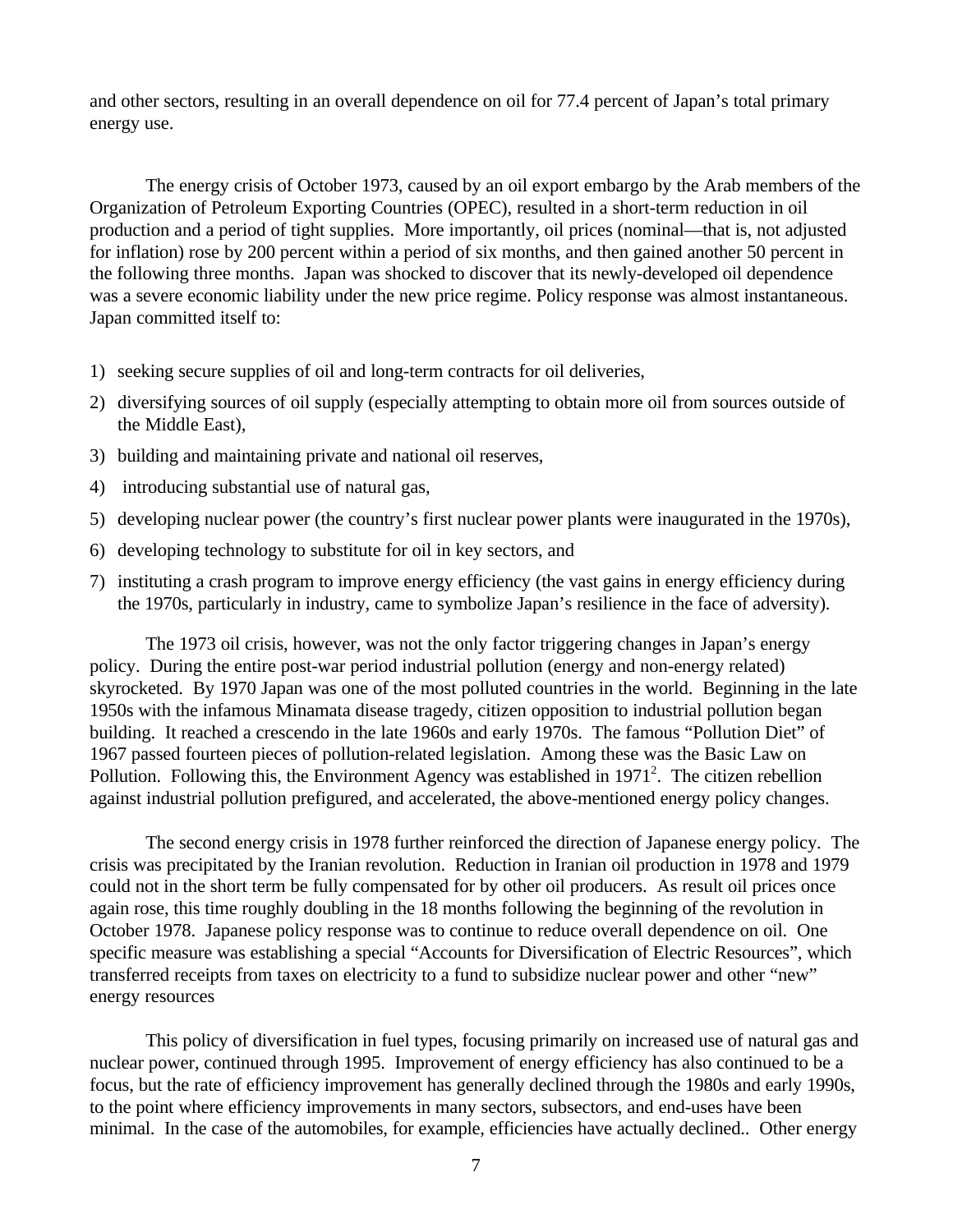policies pursued by Japan over the last decade or so include diversifying sources of oil supply (especially attempting to obtain more oil from sources outside of the Middle East), and building and maintaining private and national oil reserves.

The variation of primary energy<sup>g</sup> use in Japan over the period 1960 through 1994 is shown in Figure 2-1<sup>h</sup>. This figure shows the rapid increase in petroleum products use through 1973, the beginnings of natural gas and nuclear power use (mostly) after 1973, and the gradual growth in the use of coal from 1960 (when coal use again reached prewar levels) until the present. Oil use reached a peak in 1979, fell by over 20 percent—as a result of the measures described above—by 1985, and has been gradually increasing since, regaining the 1979 level of consumption as of 1992.

Table 2-1 presents the changes in the structure of primary energy use over the period 1960 to 1995, expressed as percentages of total fuel demand. The structural changes undertaken in the Japanese economy, particularly after the oil crises of 1973 and 1979, are reflected in the relative fuel shares, with total oil use dropping from over 77 percent of total national primary energy use in 1973 to about 56 percent in both 1985 and 1995<sup>i</sup>.

Figure 2-2 presents the history of final energy demand (all fuels combined) by consuming sector over the period 1960 to 1994. Notable here is the gradual shift from an energy economy dominated by industry to one in which other sectors—notably the transport and commercial sectors—are playing a much larger role<sup>j</sup>.

<sup>&</sup>lt;sup>g</sup> "Primary energy use" is distinguished from "final energy use" in that primary energy use includes fuels used for power and heat generation, losses, fuel used in international shipping, and other energy uses not normally counted as fuels consumption by end-users such as industries, residences, and vehicles.

<sup>&</sup>lt;sup>h</sup> Data for Figure 1-1 were derived from the spreadsheet "GENJAP.XLS", assembled by the International Energy Studies Group at Lawrence Berkeley National Laboratory (LBNL). Original data for GENJAP.XLS were from the International Energy Agency (IEA) OECD Energy Balances. Figures shown are in petajoules (PJ), or  $10^{15}$  joules. One petajoule equals one million gigajoules (GJ), and is approximately equal to 23.9 thousand tonnes of oil equivalent.

<sup>&</sup>lt;sup>i</sup> Table 2-1 is based on Table 1.1 of the report Energy in Japan, as obtained from the MITI (Ministry of International Trade and Industry) World-wide Web site: http:/www.miti.go.jp/intro-e/a23120e.html. Note that the data as contained in Figure 2-1 yield slightly different fuel shares than those presented in Table 2-1, probably due mostly to the use of different practices for accounting for the fuel equivalent of hydroelectric, nuclear, and geothermal power output.

<sup>&</sup>lt;sup>j</sup> Source for data same as for Figure 2-1.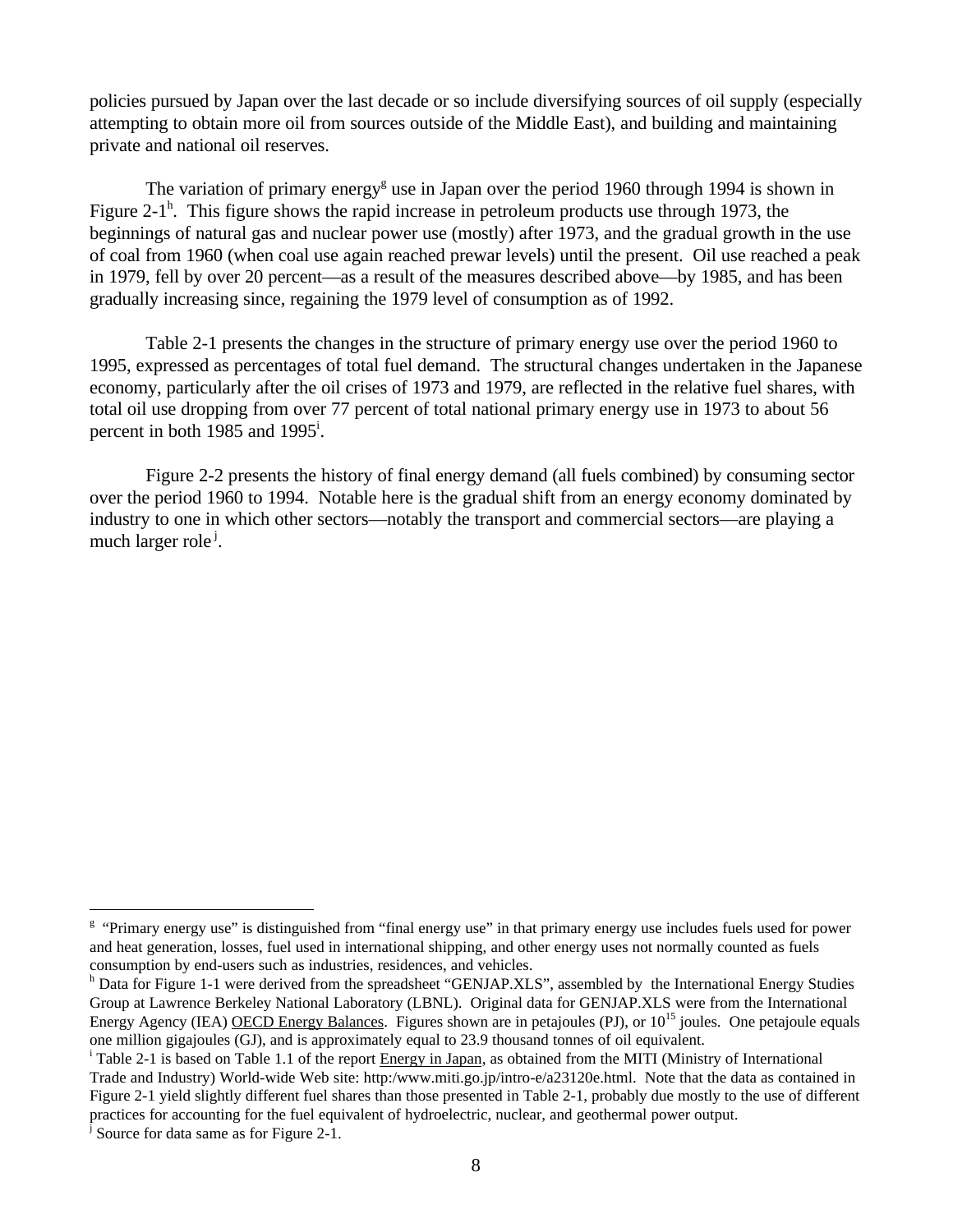

*FIGURE 2-1: Primary Energy Use by Fuel in Japan, 1960 to 1994*

*TABLE 2-1: Structure Primary Energy Use by Fuel in Japan, 1960 to 1995 (Percent of total energy use)*

| $\mu$ crocht of total chory asc |      |      |      |      |      |      |      |      |
|---------------------------------|------|------|------|------|------|------|------|------|
|                                 | 1960 | 1965 | 1970 | 1973 | 1979 | 1985 | 1990 | 1995 |
| <b>OIL</b>                      | 37.6 | 59.6 | 71.9 | 77.4 | 71.5 | 56.3 | 58.3 | 55.8 |
| <b>COAL</b>                     | 41.2 | 27.0 | 19.9 | 15.5 | 13.8 | 19.4 | 16.6 | 16.5 |
| NATURAL GAS                     | 0.9  | 1.2  | 1.2  | 1.5  | 5.2  | 9.4  | 10.1 | 10.8 |
| <b>NUCLEAR</b>                  |      |      | 0.3  | 0.6  | 3.9  | 8.9  | 9.4  | 12.0 |
| <b>HYDRO</b>                    | 15.7 | 10.6 | 5.6  | 4.1  | 4.6  | 4.7  | 4.2  | 3.5  |
| <b>GEOTHERMAL</b>               |      |      |      | ۰.   | 0.1  | 0.1  | 0.1  | 0.2  |
| NEW ENERGY, etc.                | 4.6  | 1.5  | 1.0  | 0.9  | 1.0  | 1.2  | 1.3  | 1.1  |



*FIGURE 2-2: Final Energy Demand by Sector in Japan, 1960 to 1994*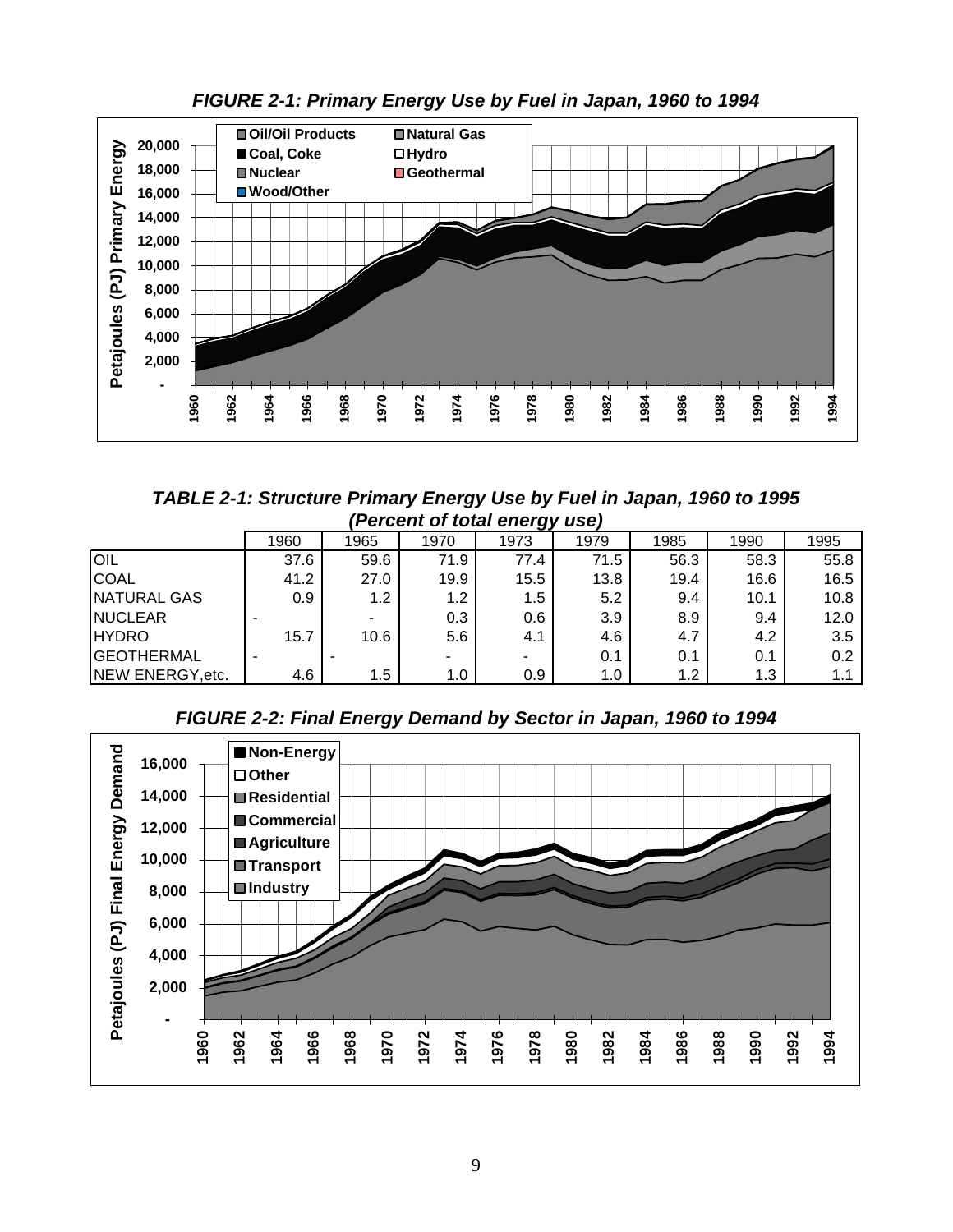#### 2.2. Energy Supply and Demand in Japan as of the Mid-1990s

<span id="page-14-0"></span>The current status of the energy sector in Japan forms the backdrop for forward-looking energy policy decisions, and thus for our consideration of the energy security impacts of alternative energy paths. As of 1995, the structure of primary energy demand in Japan was as follows:

- Oil 55.8%
- Coal 16.5%
- Nuclear 12.0%
- Natural Gas 10.8%
- Hydro  $3.5\%$
- Geothermal 0.2%
- Others (including wood and biomass wastes, and solar/wind energy)  $1.1\%$ <sup>3</sup>.

Virtually all (99.6 percent as of 1993) of the oil used in Japan is imported, and most of Japan's crude oil imports (74.4 percent in 1996<sup>k</sup>) come from the Middle East—principally from Saudi Arabia and the United Arab Emirates<sup>4</sup>. Most of the remainder of Japan's oil imports are from the Asia-Pacific region. Domestic coal production in Japan accounted for about 4.9 percent of total 1994 net coal supplies, and domestic natural gas production accounted for a similar share (3.9 percent) of total gas supplies<sup>5</sup>. Overall, domestic energy resources accounted for 18.5 percent of total primary energy supply in 1994. If nuclear energy production—which primarily uses nuclear fuels imported into Japan—is considered as an imported rather than a domestic energy resource (and this distinction can be argued either way), the contribution of domestic resources to Japan's total primary energy use drops to about 4 percent.

Figure 2-3 presents the division of 1994 final energy use by sector for each of the major fuels and for all fuel use<sup>1</sup>. Almost all of the coal used in Japan (apart from electricity generation) is used in the industrial sector, and three quarters of that is used in the iron and steel industry alone. The transport sector dominates the use of oil products, accounting for slightly less than half of oil products use. The residential and industrial sectors are currently the major end-users of gas, with 42 and 37 percent of demand, respectively. Industry also accounts for 46 percent of electricity use, with the residential and commercial sectors accounting form most of the rest of electricity demand. Overall, 44 percent of total final energy demand in Japan is by the Industrial sector, 26.3 percent by the transport sector, 14.4 percent by the residential sector, 11.9 percent by the commercial sector, and 3.5 percent by the agricultural sector.

k<br>Inter-Area Movements [of oil] 1996", as obtained from the British<br> Petroleum Company (BP) World-wide Web site, www.bpstat.com.

<sup>&</sup>lt;sup>1</sup> Source for data same as for Figure 2-1.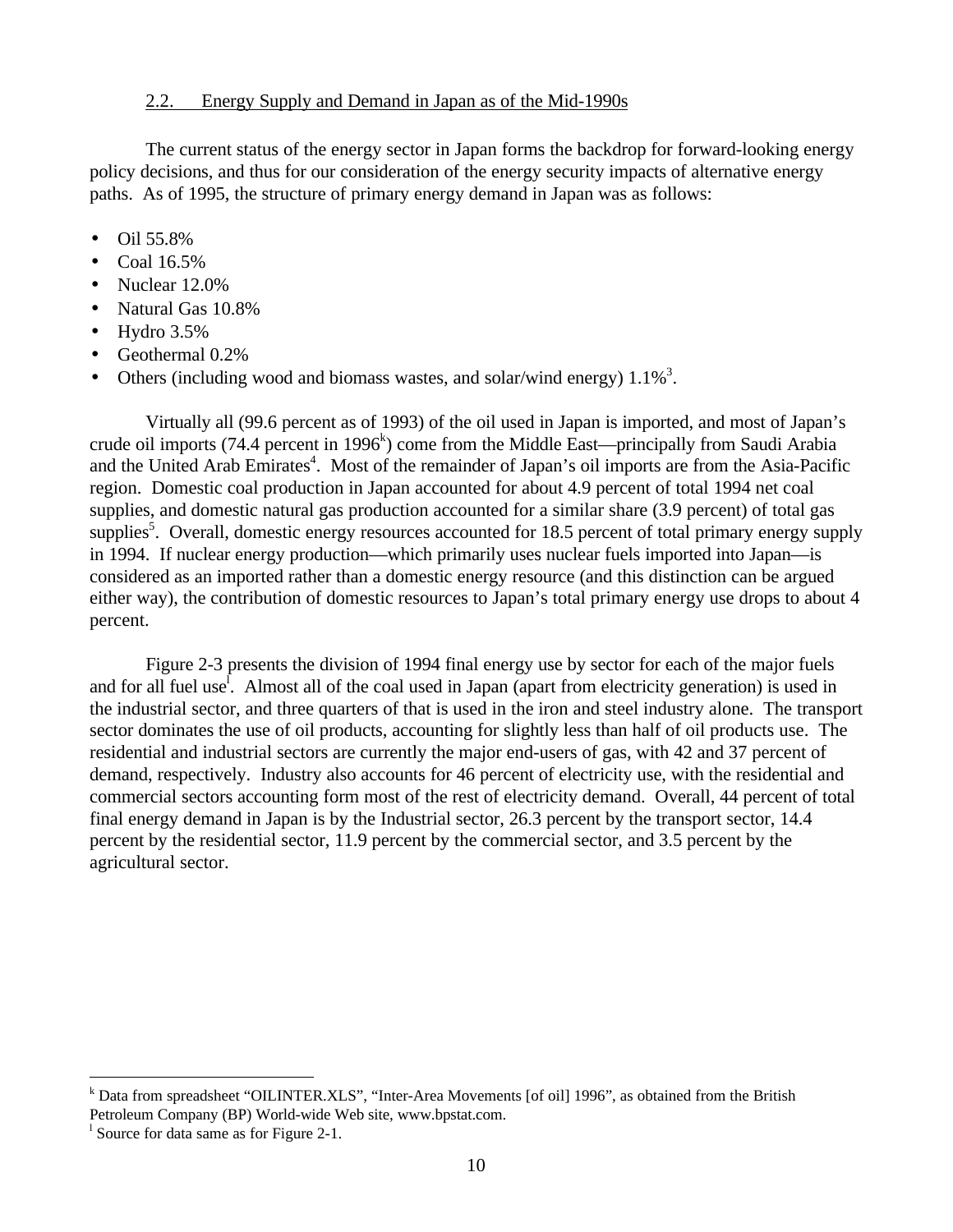

*FIGURE 2-3: Final Energy Demand by Sector and Fuel in Japan, 1995*

#### 2.3. Current Energy Policy in Japan

A recent Ministry of International Trade and Industry (MITI) document<sup>6</sup> describes the "underlying goal of Japan's energy policy" as to "attain the 3Es, energy security, economic growth, and environmental protection simultaneously". To achieve this goal, and to "secure a stable supply of energy", Japanese energy policies as stated by MITI include:

- Encouragement of the introduction of alternative energy
- Promotion of energy conservation measures
- Decreasing dependence on petroleum
- Diversification of sources of petroleum away from dependence on the Middle East
- Cooperation with the International Energy Agency (IEA) to stockpile petroleum and prepare for other emergency response measures
- Stabilization of demand for energy
- Securing of supply of non-oil energy sources such as coal, natural gas, and LPG
- Further diversifying the sources of energy supply
- Close cooperation with petroleum-producing countries
- Promotion of natural gas development
- Establishment of coal supply structure

 $\overline{a}$ 

• Promotion of the establishment of nuclear power generation.

These policies have been translated into action through government budgets funded through taxes on electricity, oil products, LNG (liquefied natural gas), LPG (liquefied petroleum gas), electricity, and other fuels. Key elements of Japan's energy security policy funded by these budgets are<sup>m</sup> :

m Some of the discussion in this section has been derived from Yamanouchi, Y, "Institutional Framework for Japan's Energy Security", in PARES Background Materials, 12/97.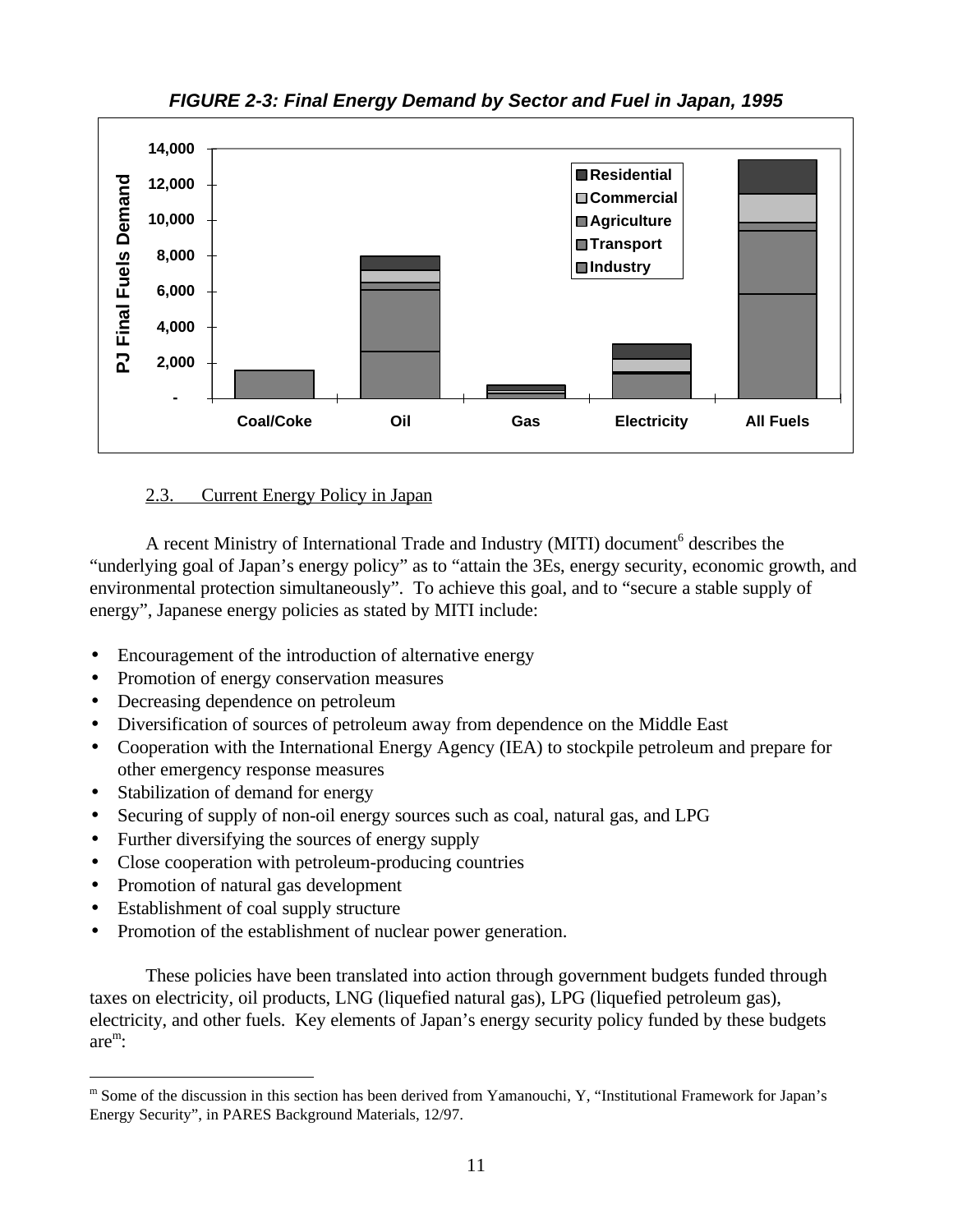- <span id="page-16-0"></span>• Strategic oil reserves, which as of September 1997 included 85 days of private reserves and 80 days of public reserves funded by the Oil Tax;
- Independent oil supply investigations (prospecting for oil done by non-government groups), including government financing for Japanese oil exploration/mining companies operating in foreign oil fields, augmented by diplomacy to strengthen relations with oil producing nations in the Middle East and elsewhere; and
- Development of nuclear fuel cycle technology, including nuclear fuel recycling and fast breeder reactors, which are funded through "Differential Accounts for Promotion of Electric Resources Development" and other government accounts.

#### 2.4. National Implications of Japan's Energy Policy

<span id="page-16-1"></span>Overall, Japan's energy policy in recent years concentrates government support on only a small number of technologies and fuel types, while other supply and demand-side measures receive relatively less attention. Government subsidies for particular technologies and measures seem to have, in some cases, skewed energy-sector development away from more cost-effective options. Relatively high taxes on fuels, coupled with not-fully-competitive markets for many energy commodities, result in high energy prices. These high energy prices act as a drag on Japan's economy, although the extent of this effect is not clear. High energy prices, though, have undoubtedly helped Japan's energy sector become more efficient.

#### 2.5. International Implications of Japan's Energy Policy

One of the key reasons Japan was chosen as the initial case study in the PARES Project is that Japan's energy choices reverberate well beyond its shores. Japan's energy policy, and its approach to energy security, have ramifications for energy policies in other countries. First, Japan is a world leader in research and development in the energy field. Technologies promoted by Japan's energy policies often make their way into the global market. Second, Japan's investments in energy infrastructure at home and abroad—construction of LNG terminals, exploration for oils, development of natural gas pipelines, etc.—have significant effects on energy suppliers and energy markets. Third, Japan's energy choices and industrial practices impact environment outside it borders. Finally and perhaps most importantly, the success of the Japanese economy makes it a model for Asian nations currently in different stages of development. Japan's energy policy choices, and how it defines and pursues energy security in response to global events and challenges, cannot help but have a strong influence on the thinking of leaders in China, the Koreas, Southeast Asia, and elsewhere.

#### 2.6. Implications of Changing Paradigms on Energy Security and Policy in Japan

Japan's energy policy and concepts of energy security are in a state of transition. The changes are being driven by both domestic and international forces, and include the following:

- The general trend toward increasing reliance on markets and private ownership of capital in the global economy
- A stagnant domestic economy
- Nuclear power accidents and related social and political problems in Japan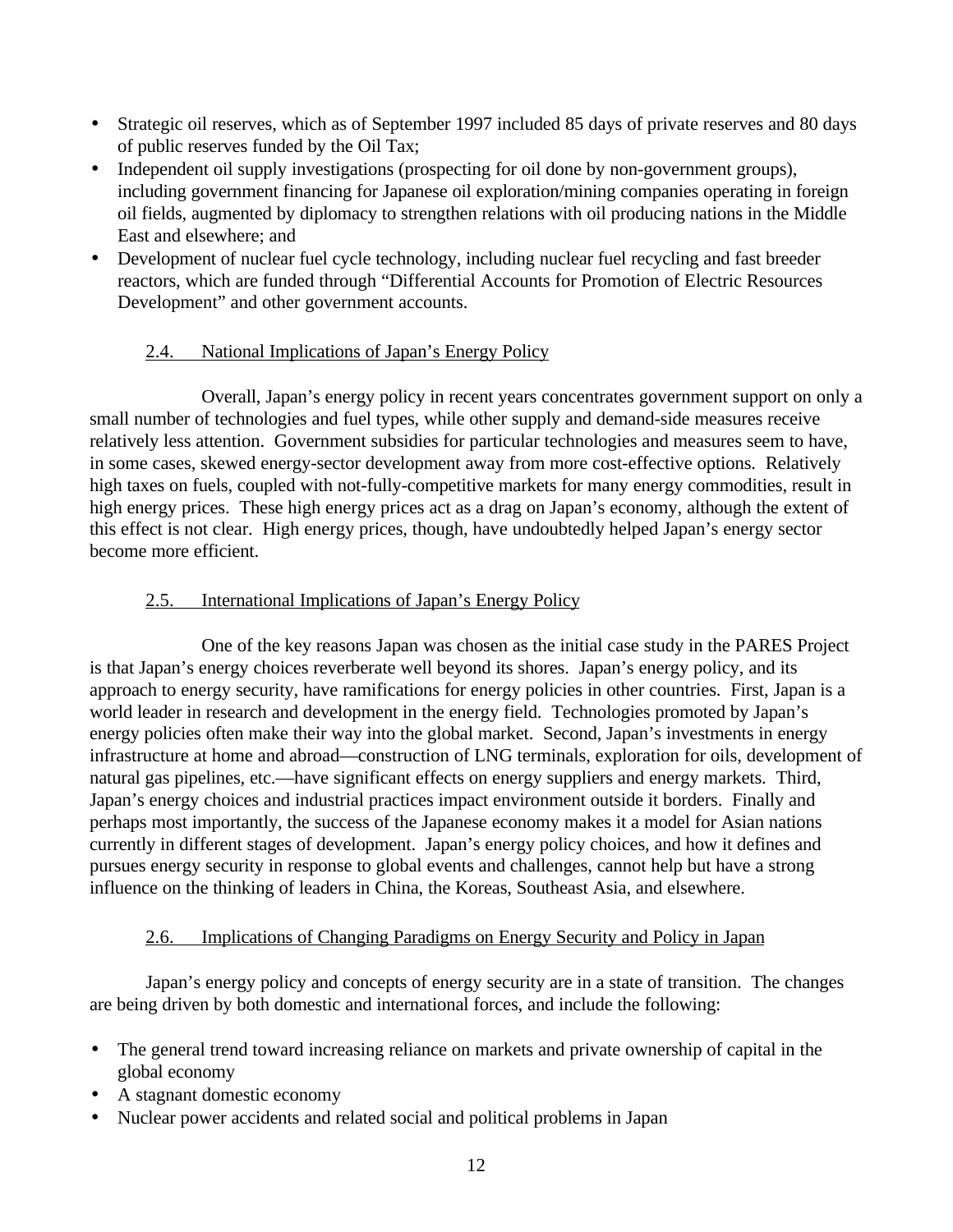• Changes in the regulation of and government support for many energy industries, both in Japan and abroad

The global trend toward heavier dependence on markets and market forces is changing Japan's energy policy thinking. Examples of global market trends include the privatization of state utilities, the ownership of power plants by independent (non-utility) business entities, and deregulation in the gas, electric, and other energy industries. National manifestations of these global trends include structural reforms and deregulation of the petroleum products industry starting in 1996, introduction of a system of bidding for independent power production also beginning in 1996, and rate reform in the electric power industry starting in 1995<sup>7</sup>.

Domestic forces are also changing Japan's energy policy thinking. Japan's domestic economy has been stagnant through most of the 1990s. As one means to stimulate the economy a package of "structural reforms" is being promoted by Prime Minister Hashimoto to enhance Japan's competitiveness in an era of global "mega-competition". These reforms touch upon all aspects of Japanese society administration, public finance, social security, the economy, the financial system, and education<sup>8</sup>. If implemented, these "positive" reforms will alter Japanese energy policy. "Negative" events are also changing Japanese energy policy. There has been a recent public backlash against nuclear power in Japan in the wake of the accident at the Monju fast breeder reactor, the revelations of problems in nuclear infrastructure management in the wake of the Monju accident, difficulties in siting new nuclear facilities, and other nuclear-related issues. Overall, the current confluence of international market forces and domestic political and economic changes make a review of the concept of energy security in general and in Japan in particular—both necessary and timely.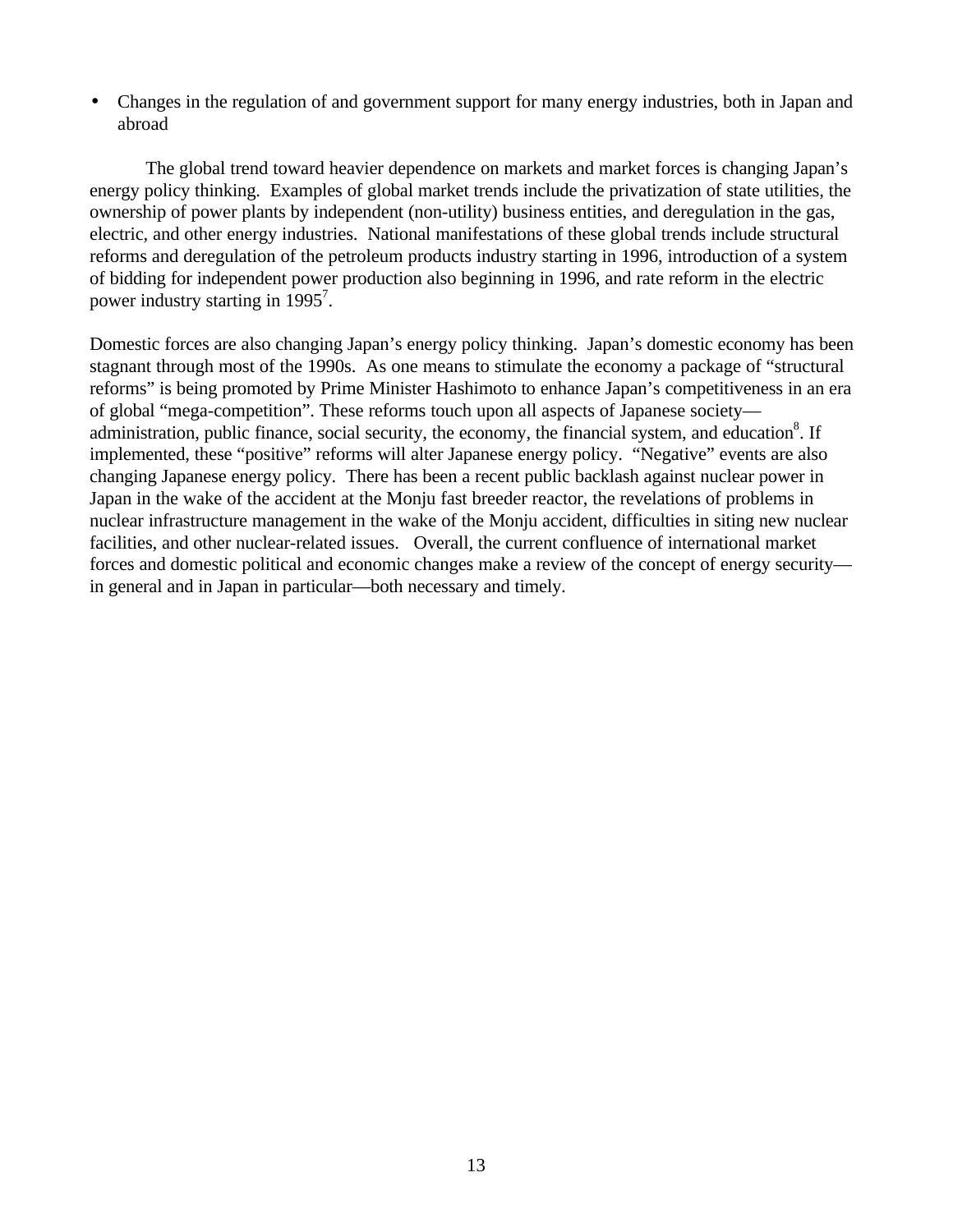#### <span id="page-18-0"></span>**3. The Concept of "Energy Security"**

#### 3.1. Three Key Components and Five Principles of Security

The concept of energy security is based on the concept of security in general. It is therefore appropriate to begin a discussion of energy security by clarifying what is meant by the word "security" as it relates to military and non-military policy. Tanaka<sup>n</sup> defines three key questions or components of security policy as follows:

- What to protect?
- What risks to be protected from?
- How to protect?

We can add another important component to the above, namely, "who is protecting whom?" This component of security is not mentioned by Tanaka, but is definitely a subject of discussion in security policy debate. Tanaka also discusses the five principles of security policy which help ensure risk minimization. They can be referred to as "insurance" principles and are as follows:

• *cost sharing*

 $\overline{a}$ 

- *cost minimization*
- *multi-dimensionality, or multi-purposeness*
- *flexibility or switchability*
- *expectation of non-return.*

"Cost sharing" refers to the fact that to ensure risk minimization all beneficiaries need to share the total security costs fairly. This entails clarifying who will get what benefits. Burden sharing often becomes a subject of political discussion and thus clarification of cost/benefits is critically important to define security policy. "Multi-dimensionality or multi-purposeness" refers to the fact that risk minimization should be designed to deal with many types of risks, not just one or two. "Cost minimization" refers to avoidance of over-committing to any one path or insurance policy and that risk minimization should not put an excessive burden on society. "Flexibility or switchability" refers to the fact that circumstances are not constant and as such, a security policy should include built-in flexibility to adjust to external changes. Finally, "expectation of non-return" refers to the fact that although security costs may not generate any visible return, the insurance provided is essential.

Though the above principles offer useful guidelines to the development of security policy, in reality the weight given to any one or combination of the principles varies significantly depending on the nature of three components (what to protect, what risks to protect from, and how to protect) described above. For example, if a particular event or circumstance will have catastrophic results, even if the probability of the event is very uncertain and low, cost minimization as an insurance strategy would be of lower importance. One would be willing to spend more to prevent the risk of such events from being realized. Nuclear deterrence policy is good example of an insurance policy against this type of

<sup>&</sup>lt;sup>n</sup> Tanaka, Akihiko. 1997. "Anzen Hosho: Sengo 50 Nen no Mosaku (Secuirty: 50 Years of Trial and Error", Yomiuri Shimbun.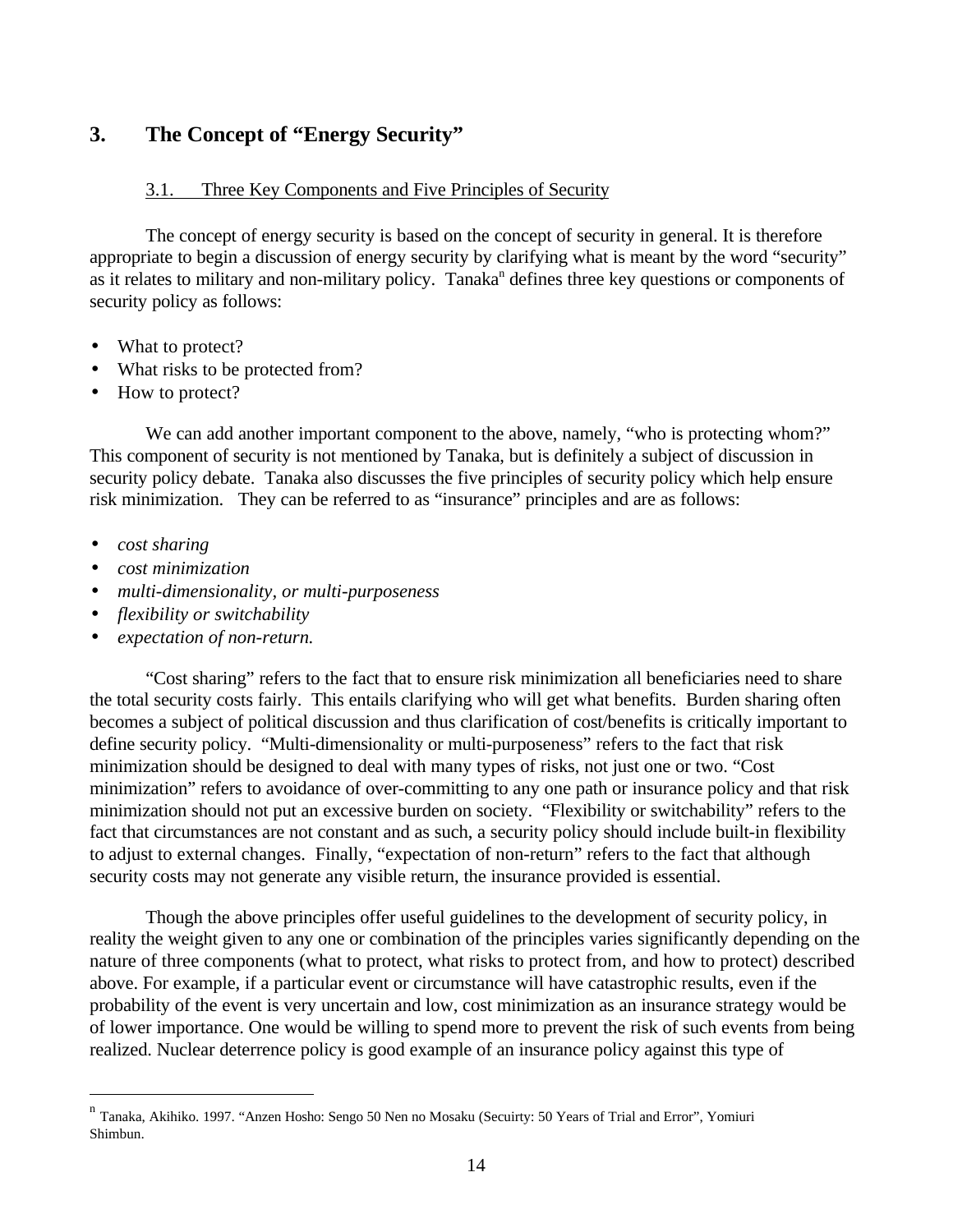<span id="page-19-0"></span>catastrophic risk. On the other hand, if the risks are very uncertain and long-term, types of security measures with multiple purposes may bring some benefits even if the risks turned out not to be real. The so-called "no-regrets policy" taken by the U.S. government on the global climate change issue during the Bush Administration is a good example of this type of approach. If the risks are relatively certain and controllable, the minimum cost principle is more important than the multi-purpose principle. Individual private travel insurance or automobile insurance are good examples of such measures. As a final example, strict application of the above principles may inhibit R&D on advanced energy technologies. Thus, even though the five principles can not be rigidly applied in all cases, they nevertheless provide a useful framework for examining the concept of energy security

#### 3.2. Energy Security: The Conventional View

Numerous papers and books have been written on the concept of energy security, especially at the time of the energy crises in the 1970s and 1980s<sup>o</sup>. Interest was reawakened in 1990-91 in the aftermath of the Gulf War. In the Asia-Pacific area, more attention is currently being paid to the subject due to the rapid increase in energy demand in the region. A review of the literature on energy security, however, demonstrates that the concept is ill-defined, and often is viewed only as a problem of securing oil resources<sup>p</sup>.

Why is oil the primary focus of energy security policy? There are good reasons behind this particular focus. First, oil is still the dominant fuel(~40%) in global primary energy supply. Second, the Middle East, where the largest oil reserves exist, is still one of the most unstable areas in the world. Third, and related to the second reason, oil supply and prices are often influenced by political decision of oil suppliers. Fourth, world economic conditions are still vulnerable to oil price volatility, since there are certain key sectors that are heavily dependent on oil (such as transportation, petrochemical, military, etc.) Fifth, the key words here are "volatility" and "instability", although the level of uncertainty in the oil market has been significantly reduced through the process of globalization (for example, through enhanced transparency in pricing and contracting for supplies). In these contexts, oil is certainly the most important fuel to be watched. However, as we will discuss later, it is important to ask similar questions about other important fuels, such as natural gas, coal, and uranium. The relative risks in securing resources of these other fuels seem to be less significant than for oil. Nevertheless, assessments should be made to clarify those "relative security risks" associated with other types of fuel.

Few works have made a serious attempt to clarify the concept of energy security. One attempt at a clear definition of energy security is that of the Working Group on Asian Energy and Security at the Massachusetts Institute of Technology (MIT)'s Center for International Studies. The MIT Working Group defines three distinct goals of energy security<sup>q</sup>:

- 1. reducing vulnerability to foreign threats or pressure,
- 2. preventing a supply crisis from occurring, and

 $\overline{a}$ 

3. minimizing the economic and military impact of a supply crisis once it has occurred.

<sup>&</sup>lt;sup>o</sup> C.Ebinger ed., "The Critical Link: Energy and National Security in the 1980s," (revised), Ballinger, New York, 1982. <sup>p</sup> See J. Nickum, "The concept of energy security in Japan", August 29, 1997.

<sup>&</sup>lt;sup>q</sup> R. Samuels, "Securing Asian Energy Investments," The MIT Japan Program Science, Technology and Management Report, Volume 4, Number 2, September/October 1997.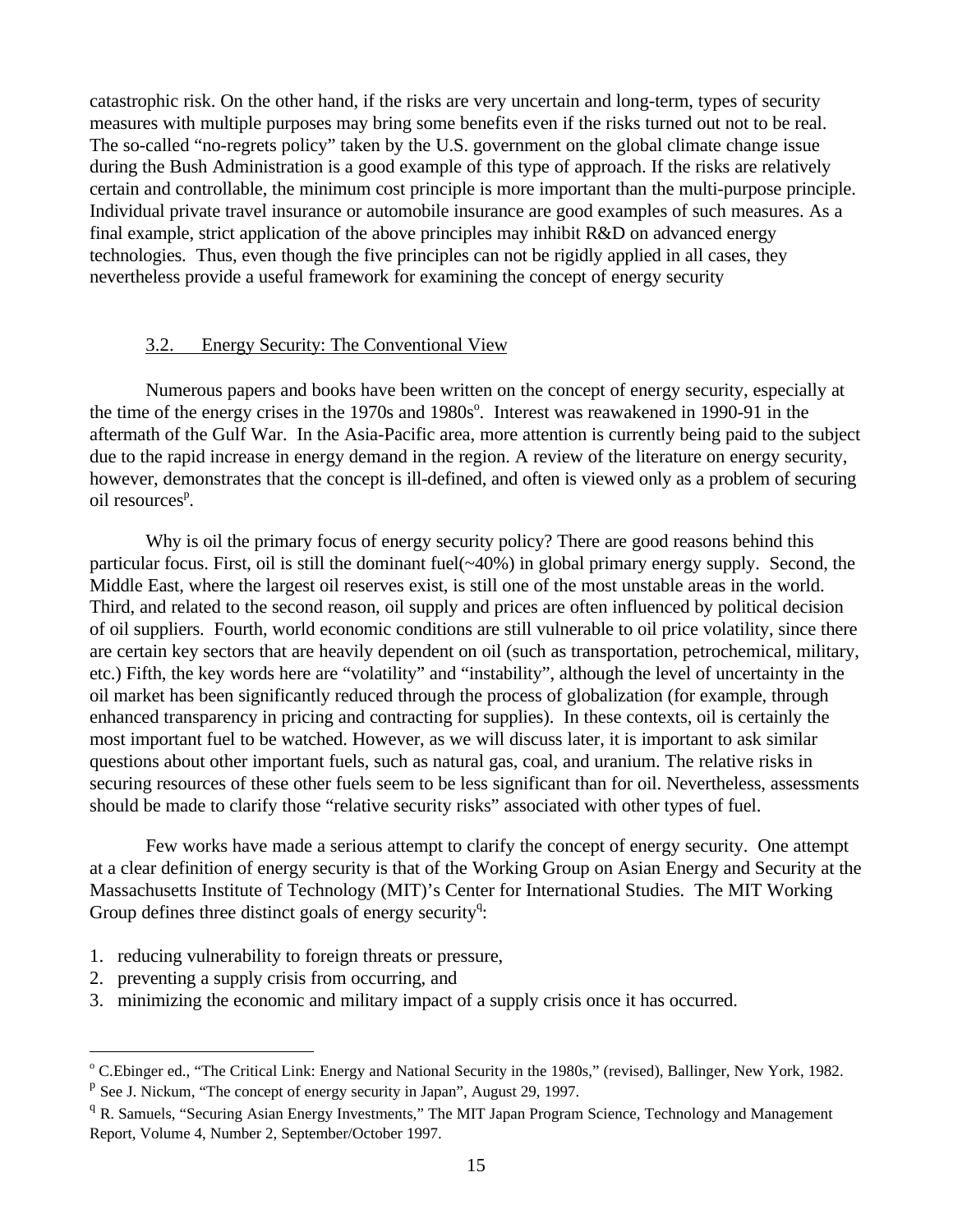These goals implicitly assume that an "oil supply crisis" is the central focus of energy security policy. In essence, the central tenets of conventional energy security policy are: 1) reduction of threats to oil supply, and 2) operating in a mode of crisis management. The tenets constitute a shared view among key energy policy-makers in both the East and West, as exemplified by a report recently published by the Trilateral Commission<sup>r</sup>.

Analyzing the conventional view of the energy security concept in terms of the three key components of security policy enumerated above, yields the following (see also Table 3-1 below):

#### *What to Protect?*

As has already been stated, oil supply is the dominant "what" to be protected in conventional energy security thinking. In developed countries and most developing countries, oil is the dominant fuel in the total primary energy supply picture. It is also the most strategic fuel, in particular for the military sector. Therefore, securing oil is an essential condition for a nation's security and economic welfare. In addition to physical supply, stable oil prices are also a paramount condition and concern for security and economic welfare.

#### *What Risks to be protected from?*

Sudden oil supply disruption (which can be caused by a variety of circumstances such as a supplier's embargo, accidents, or bad weather) is the foremost risk to be protected from. Long-term oil resource depletion was once a major consideration, but is currently not at the center of the supply debate. Similar to sudden oil supply disruption, sudden price shock is a critical risk to be protected from. In fact, during the two energy crises in the l970s, physical shortage of oil supply was less important than the price shock. Thus, keeping oil prices stable is a principal component of conventional energy security policy. Price shock and sudden supply disruption is heavily correlated but not 100%. Price shock could happen any time with *expectation* of supply shortage (due to various reasons including political disruption).

#### *How to protect (or prevent)?*

 $\overline{a}$ 

Prevention is the best way to minimize the risk. Fostering friendly diplomatic relations with oil supplier countries while at the same time shifting away from heavy dependence on oil are the major policy measures of large oil consuming countries. For example, promotion of nuclear power generation and increased utilization of non-oil fossil fuels (coal and natural gas) are the primary vehicles for reducing oil dependency. Many countries have invested large sums of money in R&D to move away from oil, including investments in alternative energy technologies such as coal liquefaction, coal gasification, and solar thermal power generation. Such R&D programs have met with both success and failure. .Some of the alternative energy sources, such as wind and geothermal, have made commercial success. But success in alternative energy technologies seems to have been heavily dependent on local conditions.

Despite the best efforts to prevent a crisis, one can still occur. In this instance, energy security thinking dictates minimizing the impact of the crisis on national security and economic welfare. Strategic stockpiles, often owned and managed by the government, are one of the most effective ways to deal with a supply disruption crisis and/or price shock. Although stockpiles have not actually been

<sup>&</sup>lt;sup>r</sup> Trilateral Commission Report on Energy Security, [need accurate citation] 1996.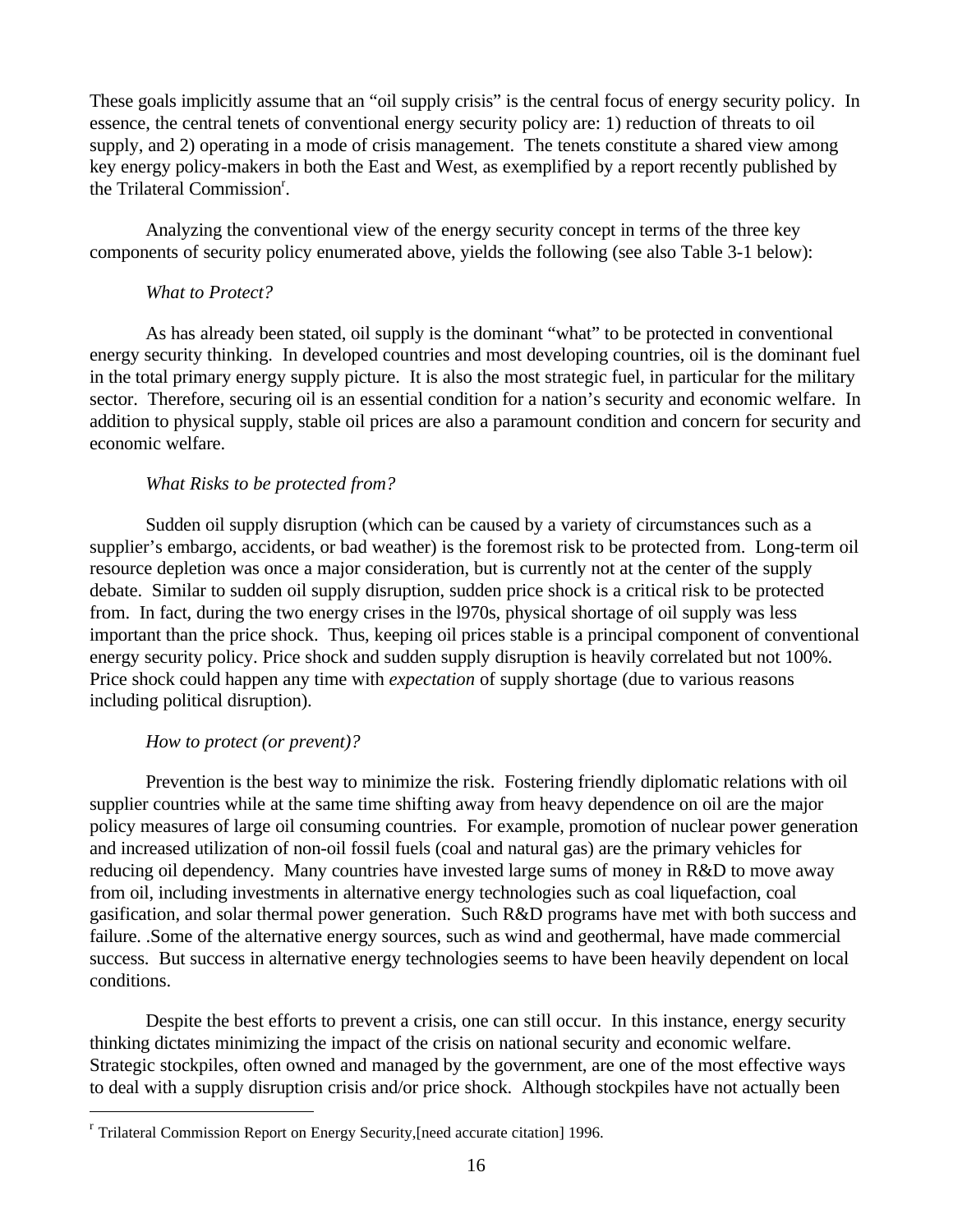<span id="page-21-0"></span>used in the case of shortages, they are considered essential to minimize price impact during a crisis situation. Other crisis management measures include both diplomatic and military actions. Although military actions are carried out only as a last resort, the Gulf War is an example of a joint military venture designed to protect oil supply.

#### *Who protects whom?*

Although Tanaka does not include this (probably because the answer is clear for military security policy), it is an important question for public policy purposes. Government is certainly an important institution to assure security of general public. In reality, however, each government agency has its own political goal and thus it often creates conflict among government agencies. As a result, the general public is often left out of the security policy debate, and interest groups who have stronger political influence often get the benefit of security policy. Therefore, it is important to answer this question when considering arrangements designed to enhance security.

#### 3.3. Differences in Energy Security Policies

If the above characterization of conventional energy security thinking is shared by the major energy consuming countries, does this mean that there are not any critical differences in energy security policy among them? No. Although many countries share the above broad characteristics, it is also true that there are significant differences. What are the differences and why do they exist? One important factor is, of course, natural and geopolitical conditions. One country might have abundant natural resources and another may not. Some consuming countries are very close to energy-producing countries, and some are far away and thus need transportation of fuel over long distance. Those conditional differences can lead to basic differences in energy security perceptions. In sum, there are three major sources that define the differences in energy security thinking between countries: 1) the degree to which a country is energy resource rich or energy resource poor, 2) the degree to which market forces are allowed to operate as compared to the use of government intervention to set prices, and 3) the degree to which long-term versus short-term planning is employed. Each of these sources of energy security policy differences will be discussed below.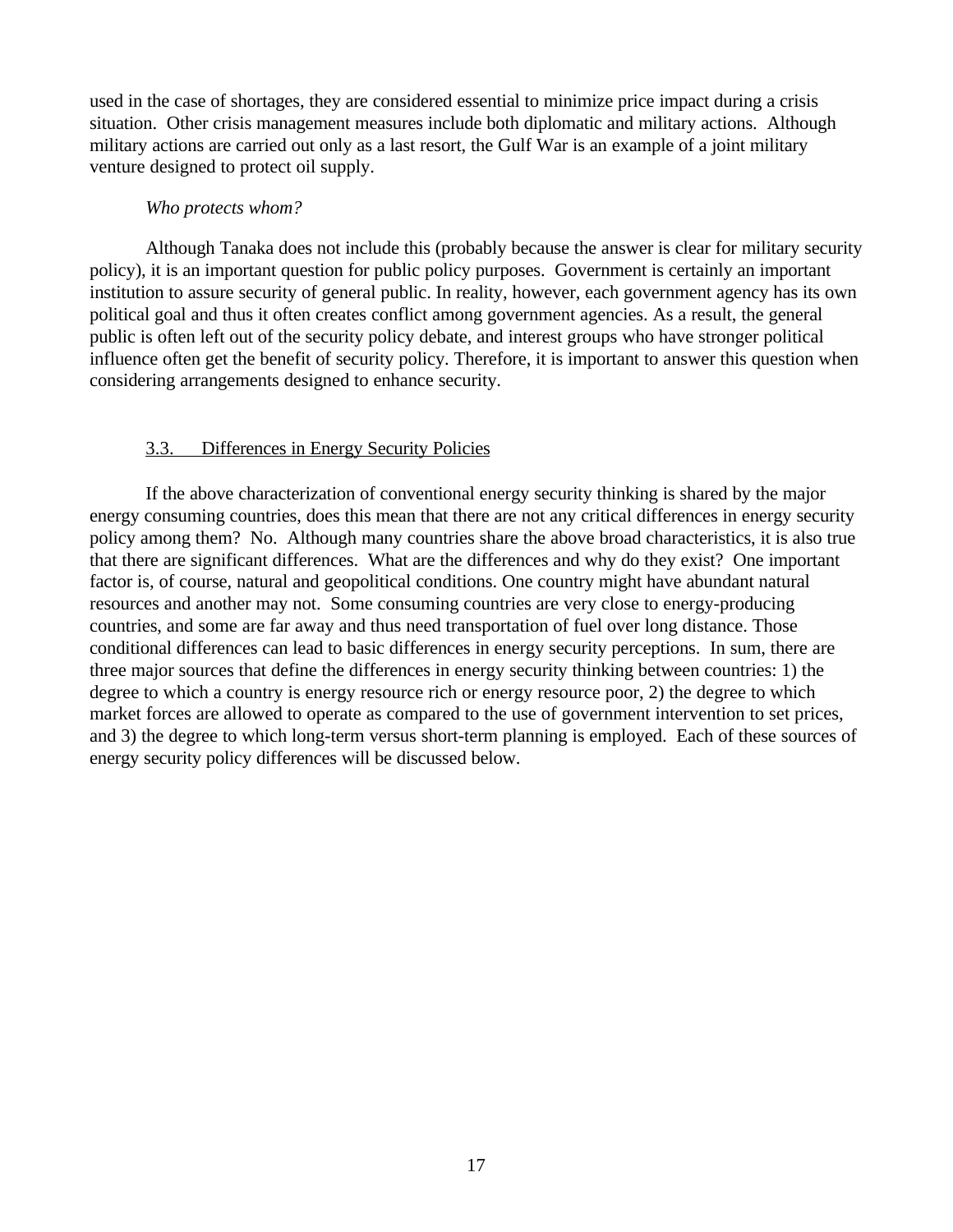#### *Energy Resource Rich vs. Energy Resource Poor*

In the international arena, it is often the case that energy resource rich countries have a greater set of energy security options than energy resource poor countries. And, as a corollary to this greater suite of options, the rich countries are able to emphasize global energy security rather than national energy security. The perception of energy security may significantly differ between those nations that have abundant energy resources and those that do not. Stronger emphases on "national energy security" is clearly more evident for those who don't have abundant resources, with Japan, S. Korea and France serving as key examples. During the 1970s, however, "national energy security" was the dominant subject for energy security policy even for energy rich countries. Energy rich countries are not immune to national security considerations, though, as attested by "Project Independence" initiated by the Nixon Administration immediately following the first oil crisis in 1973. At that time, the goal of energy security policy for most countries was to achieve greater "independence" (that is, reduce oil dependency). Energy resource poor countries like Japan, South Korea, and France were spurred to focus on national energy security because of their increased sense of vulnerability.

The fact that countries, like Japan, whose self sufficiency rate is virtually zero focus on increasing domestic energy sources is not surprising. The heavy dependence on foreign energy sources is one reason that Japan and France have pursued nuclear power development, in particular the nuclear fuel cycle and breeder reactor development. It is often viewed by energy poor countries that energy rich countries have the luxury to ignore nuclear power development or to abandon breeder reactor development.

On the other hand, there is a growing consensus that since the energy market is becoming globalized, any supply shortage or price rise will affect everyone regardless of foreign dependence. According to this view, national energy security concerns lose their grip, and global energy security becomes the primary concern. According to this view, nuclear power and nuclear fuel cycle development can be important even for energy rich countries because such development will contribute to global energy supply stability and resource conservation, rather than contributing to national energy independence. In fact, recent trends in France (shutdown of the Superphoenix reactor) and in Japan (slowing of fast breeder reactor development) suggest that national energy independence is no longer a motive force for nuclear power development. Under the globalized energy market scenario, although there are still significant differences in perception of energy security between energy poor and energy rich countries, the gap in practical energy security measures will narrow.

In addition, it is now increasingly clear that achieving national energy independence is neither practical nor optimal. According to this view, nuclear power and the nuclear fuel cycle can also become important in that the use of nuclear technologies would contribute to global energy supply stability or resource saving, rather than contributing to national energy independence. In fact, recent trends in France (shutdown of Superphoenix) and in Japan (slowing down of FBR development) suggest that national energy independence is no longer a prime goal for nuclear power development even in those countries. Hence, although there are still significant differences in perception of "energy security" between energy poor and energy rich countries, its gap in in terms of the implementation of practical energy security measures is apparently narrowing.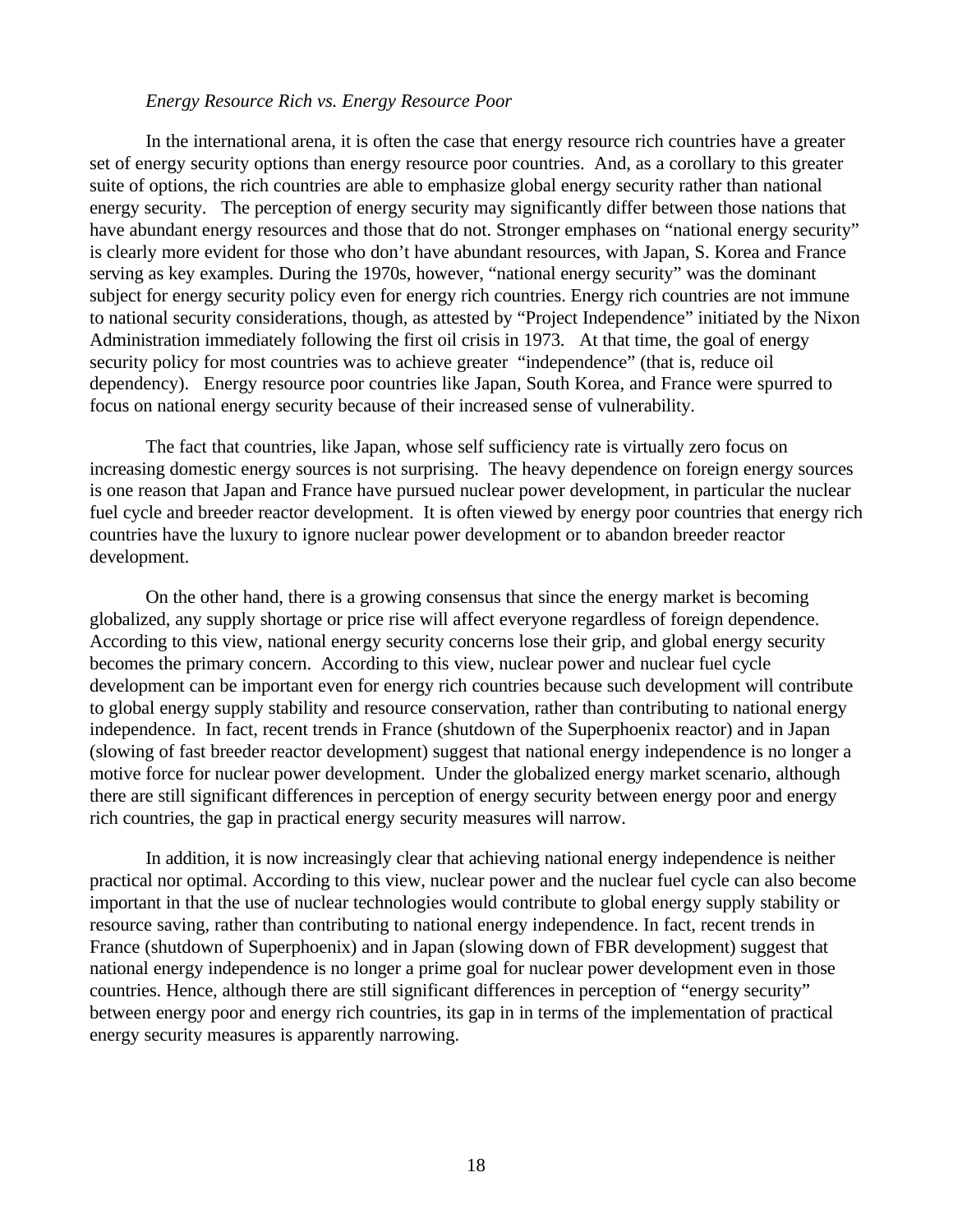#### *Market vs. Government*

Another important source of differences in energy security policy relate to the degree to which market mechanisms or government dictates are employed to handle energy resource transactions. If energy resources are viewed as commodities, it is natural to believe that market mechanisms are the best way to allocate them. However, if energy resources are viewed as "strategic materials", it is natural to consider the role of government as essential to energy policy. In fact, use of the word "security" itself might imply that the role of government is essential. It is commonly agreed that the role of government is critical in crisis management. In non-crisis situations, however, there are distinct differences of opinion on use of market mechanisms or government control. For example, should nuclear power technology and nuclear material be treated as commodities or as strategic materials?

Should government involvement be kept to a minimum so that the market can operate more effectively? Some argue that markets are the best means to allocate energy resources even under in crisis situations. Thus, the argument boils down to a debate on whether energy resources are a commodity or a strategic material. Comparing the U.S. and Japan, the U.S. tends to view energy resources as commodities and Japan tends to view them as strategic materials. The U.S. government, for instance, tends to take a laissez-faire approach toward energy resources, as can be seen with the current steps towards deregulation of the electric utility industry. Also, the U.S. currently provides only minimal support, relatively speaking, to the nuclear power industry. Support for the U.S. nuclear industry is at its lowest level since nuclear power development began in the 1950s. Japan's policy toward nuclear power stands in contrast to that of the U.S. Japan considers nuclear power a pillar of its energy security. There is strong governmental support of the nuclear power industry.

Tax policy offers another contrast in market versus government intervention approaches between Japan and the United States. Japan effectively utilized electricity and imported oil taxes to promote power siting, R&D and secure strategic oil stockpiles<sup>s</sup>. The U.S. tried to introduce an energy tax (a BTU tax) in the early 1990s, but the effort failed. Although introduction of new taxes is always difficult for any government, this may reflect generic differences in attitudes toward the role of government in energy policy in the respective countries.

Another important difference between the countries comes from the view toward market mechanism vs. role of government. If an energy resource is considered a "commodity", it is more natural to believe that market mechanism is the best method for resource allocation. In this case, what would be the role of government in energy security? As described above, there is a shared view that the role of government is critical in crisis management. Under the normal circumstances, the government should (1) prevent "breakdown" in global market, (2) assist private sectors in building long term infrastructure, and (3) prepare contingency plans to reduce impact of market breakdown.

The difference in approach between the countries is more evident when the discussion shifts toward strategic energy material/technology. Some sort of governmental guidance and control is preferred if energy resource is not a regular commodity. Nuclear power technology and nuclear material are a good examples of energy-related products that are not considered regular commodities due to their potentially undesirable alternative uses, such as diversion for use in nuclear weapons. For example, most recently, the United States has warned about agreements for exporting nuclear power to

s Yamanouchi, 1997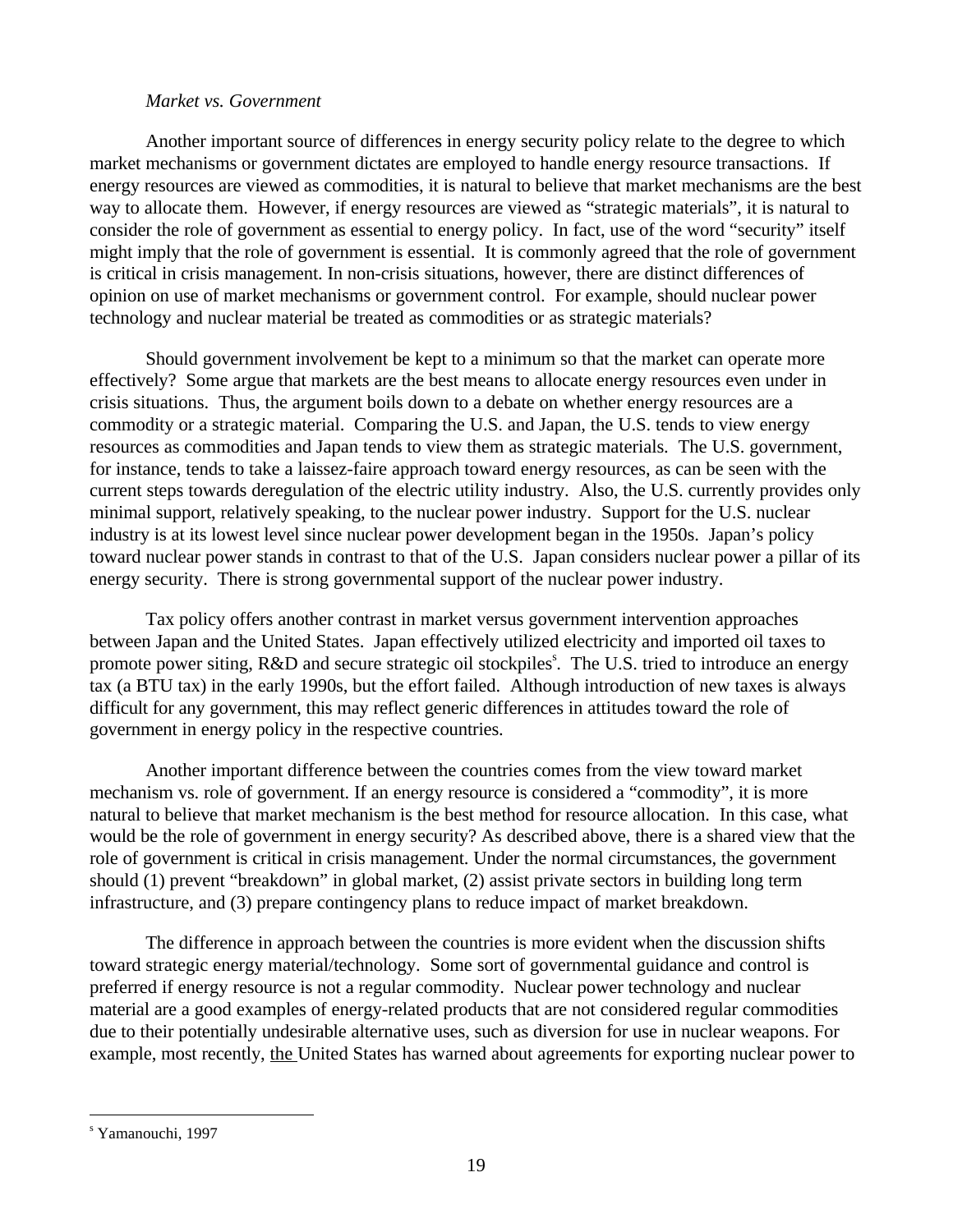the Ukraine, given the recent troubles with Iraq This is an important security dimension of nuclear energy, one that will be discussed in more detail in the next section of this Chapter.

#### *Long-Term vs. Short-Term*

A critical source of differences in energy security policy between countries is the time perspective taken. For example, emphasis on crisis management rather than resource depletion may arise from a short-term perspective. Emphasis on market mechanism may also come from a short-term perspective. Countries with longer-term perspectives may emphasize stability over cost effectiveness. These differences will naturally lead to different energy security policies. It is generally viewed that U.S. policy tends to put too much weight on the short term and Japanese policy tends to overemphasize the long term.

It may not necessarily be the case, however. Long-term thinking may lead a nation to adopt more flexible energy policy, and, conversely, an apparently long-term plan may often have the characteristic of being resistant to change in the short term. It should be noted, also, that both perspectives are often used to rationalize a particular political objectives (such as cutting federal R&D budgets or supporting projects that are no longer necessary). We believe that there should be a rational balance between long-term and short-term perspectives in energy policy. It is important to distinguish two different kinds of energy security issues. One is "routine risk reduction" and the other is "crisis management". The former is aiming at building a more robust and resilient energy supply structure, while the latter is aiming at minimizing the impact of crisis given a certain energy supply structure.

<span id="page-24-0"></span>Despite the differences in principle as outlined above, however, energy policies in both resource poor countries and resource rich countries are converging as both types of countries recognize the need to face a new paradigm in energy policy.

#### 3.4. Emerging Paradigm: Toward Comprehensive Energy Security

National energy policies in the 1990s are being challenged on multiple fronts. The substance of these challenges needs to be incorporated into a new concept of energy security. Energy policies in the 1990s and beyond have been facing many new challenges that need to be considered as key components of new energy security concepts It is important to note here that energy security policies in various countries are now showing the trend of "convergence" rather than "divergence." Despite the basic differences in concepts of energy security as discussed above, in reality governments and private sectors are gradually shifting toward more common policy. This convergence does not eliminate regional and national differences, of course, but it is an encouraging sign with regard to minimizing the potential conflict that may come from differences in energy security concepts.

The following is a quick review of the major challenges that will help to bring about a new energy security concept.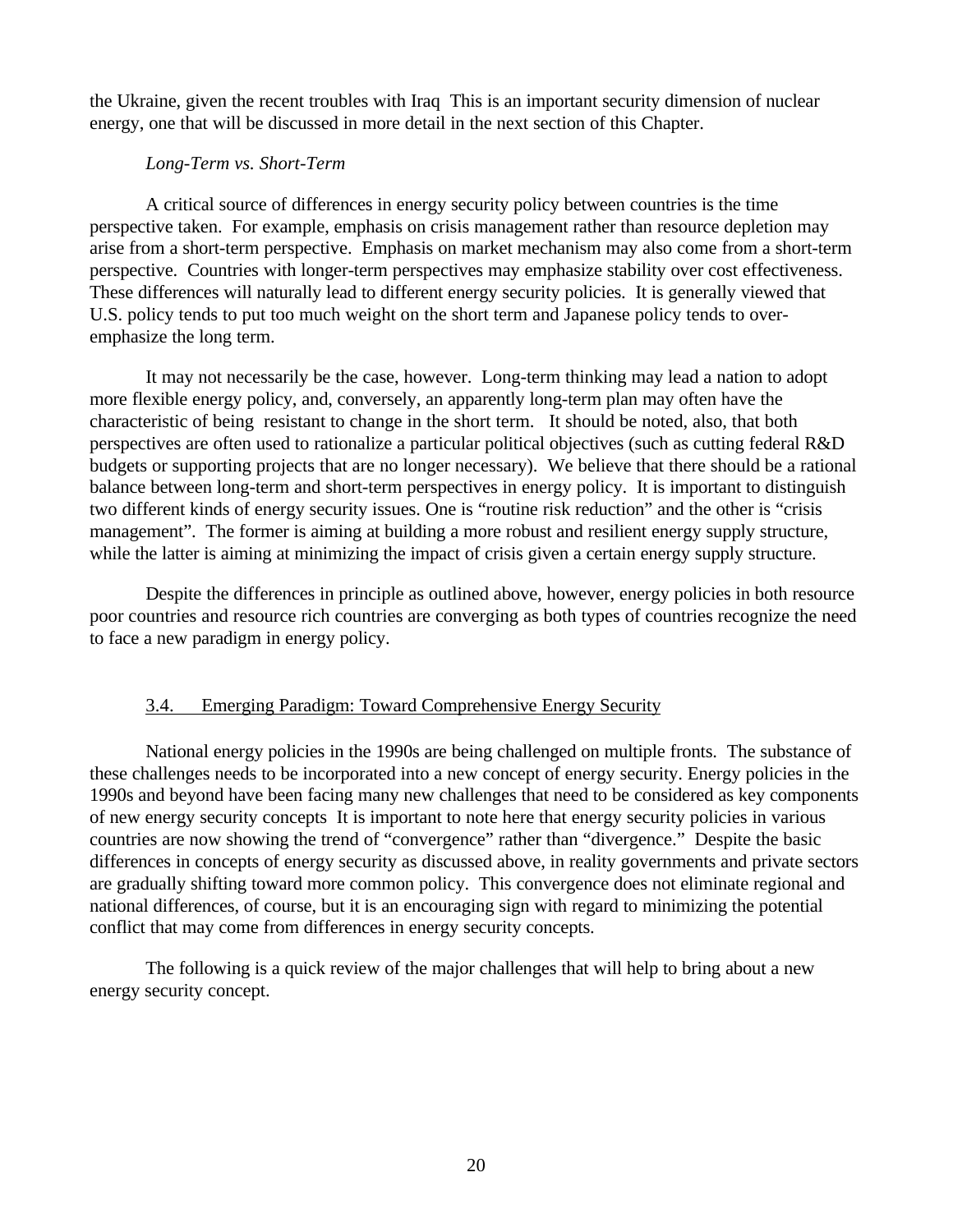#### *Environment*

Perhaps the most serious challenge to current energy policy thinking is the need to protect the environment. If environmental problems are to be solved, energy policies will have to be reformulated. International environmental problems present the greatest impetus for change. Two international environmental problems inherently linked with energy consumption, in particular fossil fuel consumption, are acid rain and global climate change<sup>t</sup>. Trans-boundary air pollution (acid rain) is an international issue in Europe, North America, and now East Asia.

Global climate change poses an even broader and more complex challenge to energy policy than trans-boundary air pollution. Although there are relatively simple technical solutions to reduce the emissions of acid rain precursors, including flue gas desulfurization devices, greenhouse gas emissions cannot so easily be abated. As acknowledged by the recent Kyoto Accord, a comprehensive approach toward greenhouse gas emissions is necessary<sup>u</sup>. The climate change issue also brings in a much longer time perspective than business and governments are used to dealing with. Other environmental issues, such as radioactive waste management, also require long-term perspectives. In sum, environmental issues must be incorporated into the energy security concept.

#### *Technology*

Risks associated with advanced technologies challenge current energy policy thinking. Conventional thinking understates such risks and tends to see them as short-term, not long-term. Risks include accidents such as those at Three Mile Island in the United States and Chernobyl in the former Soviet Union, or the failure of R&D efforts such as the synthetic fuel, fast breeder reactor, and solar thermal programs in the U.S. Technological risks can be trans-national; the accident at Chernobyl is a good example of an incident with decidedly trans-national implications. Also, markets for advanced technologies are becoming global. Thus, technological risks can be exported. Nuclear technology, for example, is being exported to developing countries. Because we are rapidly moving toward a global "technology intensive" energy society, a new energy security concept must address the various domestic and international risks associated with advanced technologies.

#### *Demand Side Management*

Another challenge to energy policy thinking is energy demand itself. Conventional energy policy seeks to assure supply while assuming that demand is given. This notion has been changing since the mid-1980s when the concept of demand side management (DSM) was first incorporated into energy planning. Now, management of energy demand is almost on an equal footing with management of supply. DSM does not, however, eliminate uncertainties that are inherent in energy policy planning. Unexpected demand surges and drops occur depending on, for instance, weather patterns and economic conditions.

There are risks associated with energy demand just as with supply. Conventional energy policy thinking has tended to underestimate demand-side risks. Risks stem from, for example, demand surges (periods of peak demand). These are a serious concern for utility management, but managing peak demand is not easy, particularly given uncertainties in consumer behavior. Long recessions are another major concern for energy industry managers, since recession means large supply capacity surpluses.

<sup>&</sup>lt;sup>t</sup> Asuka, Yamaji, 1997

u Kawashima, 1993, 1997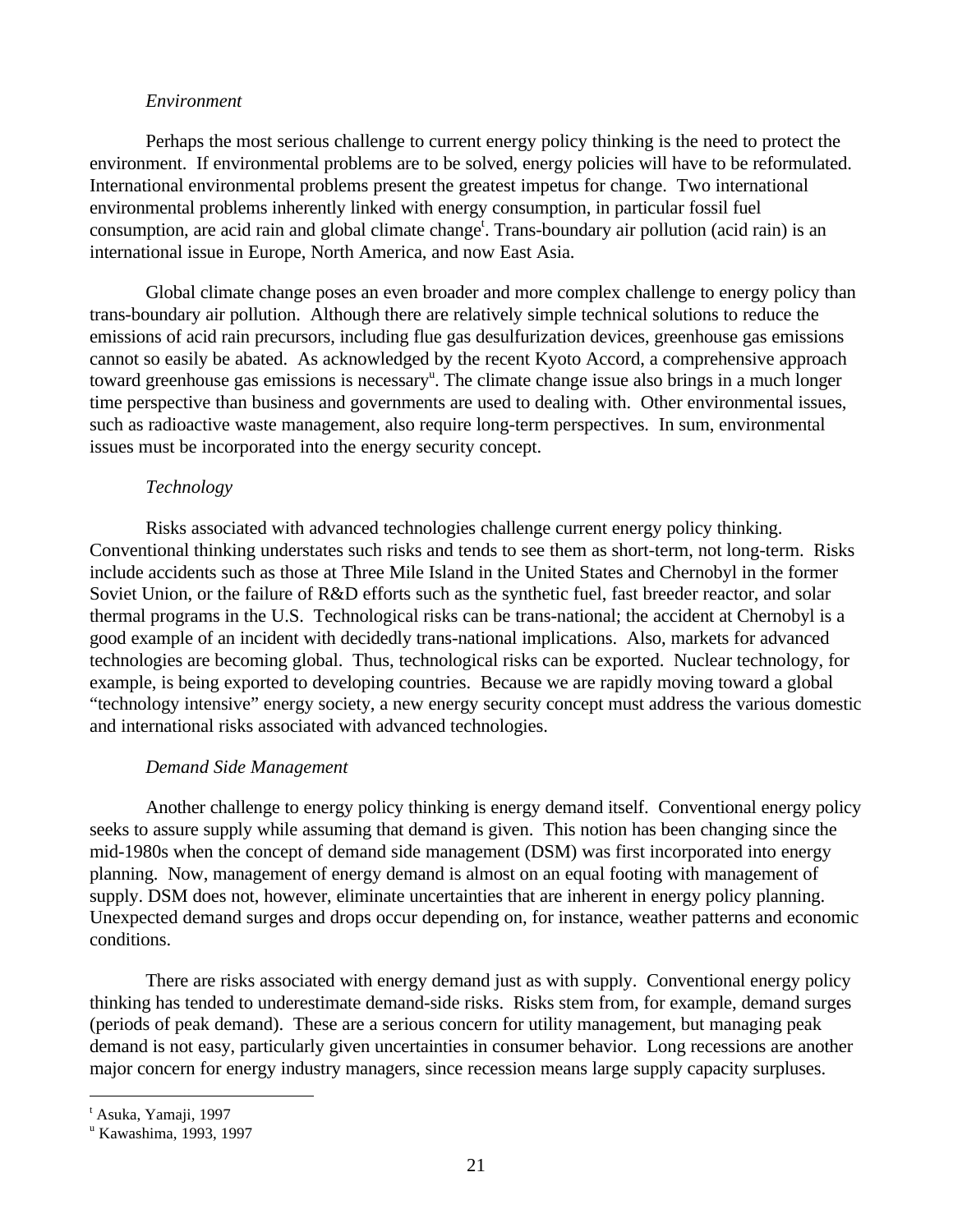Therefore, uncertainty (risk) in the demand side of the total energy picture is a key component of a new concept of energy security.

#### *Social-Cultural Factors*

Not in my backyard (NIMBY) and environmental justice concerns are becoming global phenomena, making it increasingly difficult to site "nuisance facilities" such as large power plants, waste treatment and disposal facilities. Although people may recognize the need for such facilities, many communities prefer not to the actual plants in their neighborhood. Opposition to plant siting has elevated the important of local politics in energy policy planning. Who has the right to decide to locate such facilities? Who has the right to refuse? Can any rational policy-making process satisfy all stakeholders? These questions pose not only a challenge to energy security policy, but also to democratic institutions themselves. NIMBY epitomizes the "social and cultural" risks that need to be recognized in policy making agendas. Various social-cultural factors present a challenge to current energy policy thinking.

There are "enviro-economic" concerns as well. It is often the case that the party who bears the risk should get economic compensation. But how much is reasonable and who should be qualified to receive such compensation? These issues are often difficult to decide. In Japan, there are three important laws to promote siting of power plant facilities through compensation mechanisms. These laws seemed to be working very well until mid 1980s, but "just compensation" may no longer be enough for local community as they become more affluent without such compensation.

Public confidence is also a social factor influencing energy policy. In Japan, the recent accident at the site of Japan's experimental fast breeder reactor, MONJU, demonstrated that public confidence can be lost very easily<sup>v</sup>. Once lost, public confidence is hard to recover. "Public confidence" should be distinguished from "public acceptance", which is commonly used in traditional energy policy thinking. Promoting public acceptance is often the object of public relations campaigns. Promoting public confidence involves more than public relations. Examples of efforts to increase public confidence in energy decisions include, for example, recent efforts by the U.S. Department of Energy (DOE) to increase information disclosure, as well as effort by the Japanese governments to make the nuclear policy-making process more transparent (for instance by holding roundtable discussions). Accounting for social-cultural factors and increasing public confidence in energy choices are therefore central components of a new concept of energy security.

#### *International Relations-Military*

 $\overline{a}$ 

New dimensions in international relations and new military risks are challenging traditional energy policy-making. The end of the Cold War has brought in its wake a new level of uncertainty in international politics. Although the risk of a world war is drastically reduced, the threat of regional conflicts has increased. One of the areas with the highest potential for regional conflict is the Korean Peninsula. Tensions have increased (due, for example, to the dispute between South Korea and Taiwan over Taiwanese shipment of low level nuclear waste to North Korea) and decreased (due, for example,

v In December 1995, Japan's first prototype Fast Breeder Reactor, called MONJU (280 MWe), had a sodium leak accident. It turned out that the technical implications of the accident were much less significant than the social and political implications, primarily due to the way that PNC (Power Reactor and Nuclear Fuel Development Corporation, operator and owner of MONJU) mishandled the release of information about the accident, and PNC's poor public relation behaviors.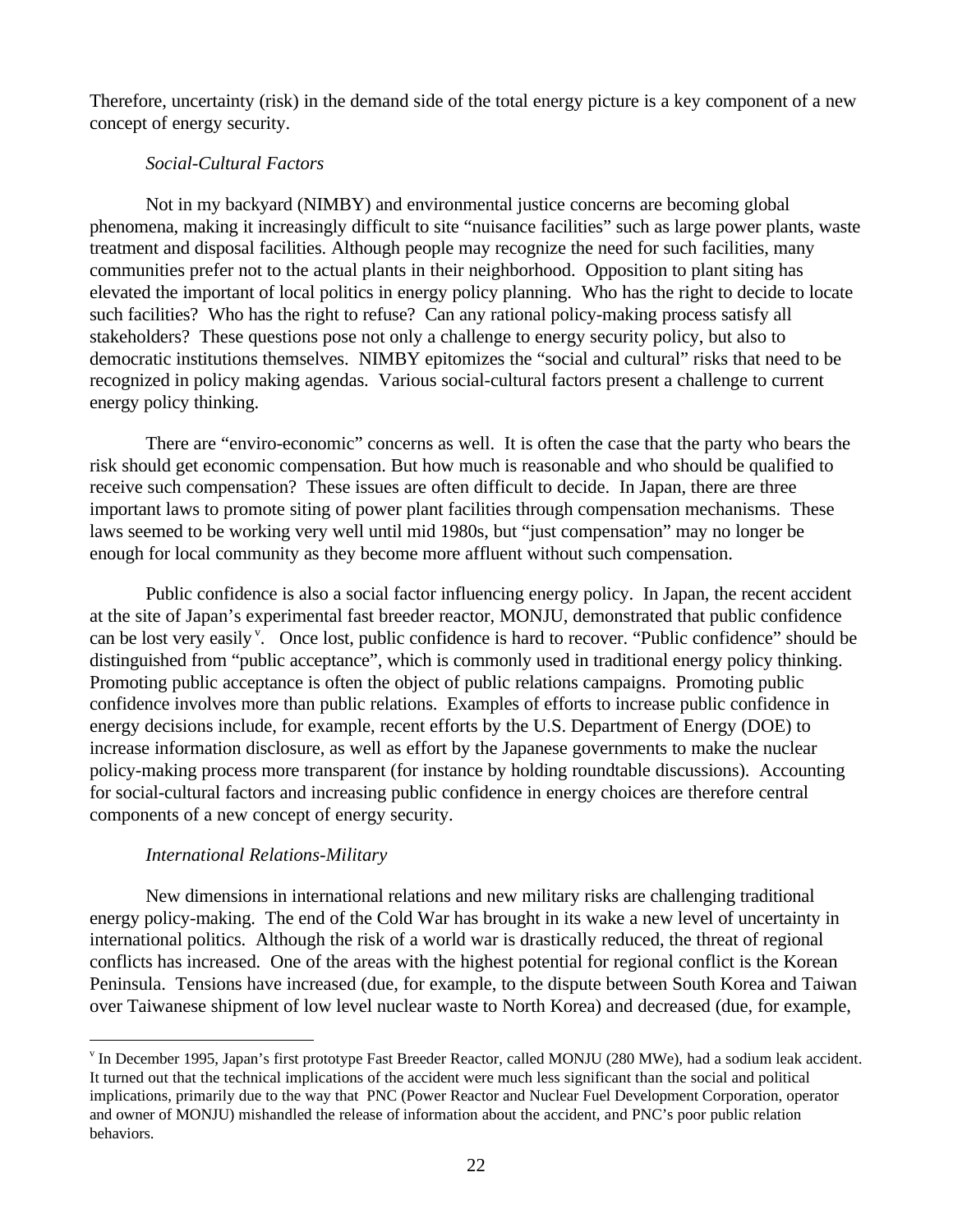<span id="page-27-0"></span>to establishment of the Korean Peninsula Energy Development Organization (KEDO)). KEDO is an excellent illustration of the linking of energy, especially nuclear power, issues and military security issues. The international politics of plutonium fuel cycle development with its associated risks of nuclear terrorism and proliferation remains an area where energy security and military security issues meet. The brave new world of post-Cold War international relations must be accounted for in a new concept of energy security.

The above five key components—environment, technology, demand side management, social and cultural factors, and post-Cold War international relations—are central additions to the traditional supply-side point of view in a new Comprehensive Energy Security Concept.

#### 3.5. History of Energy Security in Japan

Japan was self-sufficient in energy until the early part of the 20th century. It was not until the mid-1960s that import dependence exceeded 50 percent. Import dependence increased in the post-war period as the country shifted its primary energy supply from domestic coal to cheap foreign oil in order to sustain rapid economic growth. By 1973, its import dependence reached more than 90 percent.

After the oil crisis in 1973, the major emphasis of energy policy in Japan was on oil, in particular protecting the oil industry and reducing oil dependence. Memories of the oil embargo during the Pacific War were also still vivid, and public fear of energy shortages led the government to increase its control over the energy industry. In 1974, Japan introduced a series of laws designed to put its energy policy into practice. A special account endowed by new taxes on imported oil and on electricity was created in order to secure funds for oil exploration, oil stockpiling, and development of alternative energy sources such as nuclear power and coal liquefaction. In 1979, after the second oil crisis, another series of laws were introduced to promote non-nuclear energy technologies and energy efficiency improvements. Still, the overall emphasis of Japanese energy policy was on oil.

When oil prices hit low levels in mid-1980s, however, energy policy shifted course slightly. Oil dependence and import dependence was allowed to increase in exchange for short-term economic benefits. The Long Term Energy Perspective, periodically published by a MITI advisory council, was often revised to reflect the new energy situation in which oil supply had become more stable and growth in energy demand had also become somewhat more stable.

Throughout the period of the 1970s and 1980s, Japan's strong commitment to nuclear energy remained constant. Nuclear energy development, in fact, started before the first oil crisis. The original goal of nuclear energy development was to establish an indigenous nuclear fuel cycle with breeder reactor technology. This, it was felt, would assure energy independence for Japan. By the mid-1980s, however, it was recognized that breeder reactor technology could not be commercialized in the nearterm future. Thus, nuclear energy would not assure near-term energy independence for Japan. Nevertheless, nuclear power was, and still is today considered a "quasi-domestic" source, since its fuel supply and price are much more stable than fossil fuel, it is easier to stockpile, and technological development could increase Japan's self-sufficiency.

During the 1990s, Japan's energy policy has faced many new challenges. The global climate change issue has created renewed interest in nuclear power and renewable energy technologies. Pressure to reduce energy prices through deregulation has shifted the priority of energy industry from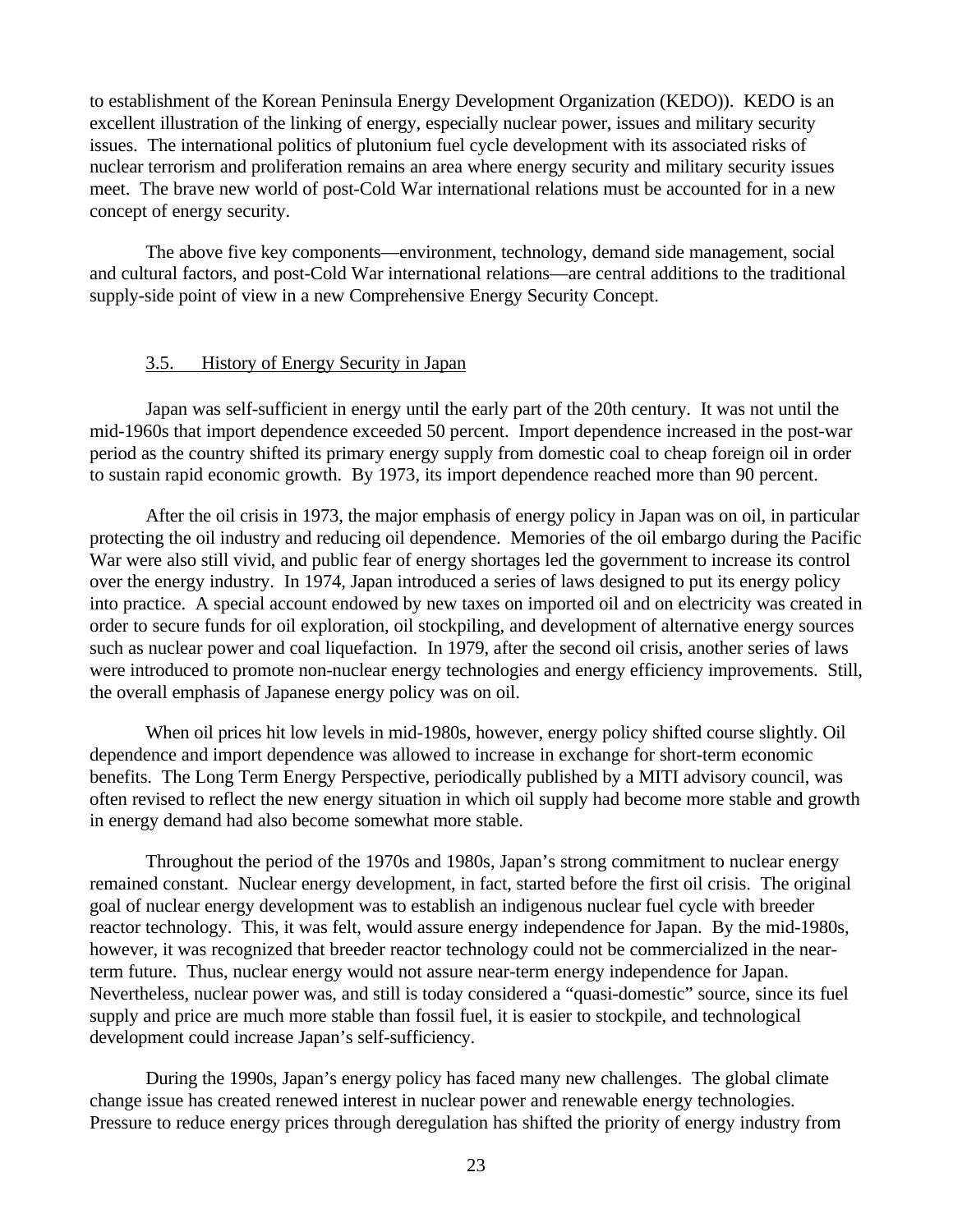supply security to cost effectiveness. Electricity demand increase, in particular summer peak increase, remains a major supply pressure for utility industry. Energy consumers have lost their incentives and interests to save energy, and Japan's primary energy consumption has been increasing steadily in the last few years while its energy intensity has also been increasing slightly. Domestic politics also changed radically in the 1990s. Local governments have had more political power in key policy decisions on energy policy. After the Monju accident in 1995, Governors of three prefectures where 70% of nuclear power plants exist officially sent a letter to the prime minister to reform nuclear policy and declared not to accept any new projects until "there is a national consensus on nuclear energy policy". Then, in 1996, Maki, a small town in Niigata prefecture, voted via referendum to reject a proposed new nuclear power plant.

Japan's energy policy therefore needs a new set of priorities in achieving its policy goals. Energy security, defined by the conventional concept, may no longer be effective to achieve such goals. A recent paper by a senior MITI official suggests that the priorities of energy security should be instructed by the following perspectives<sup>w</sup>:

Oil and fossil fuel are still dominant in considering world energy security

<span id="page-28-0"></span>Geopolitical risks remain important risk that would affect energy supply

Environmental and social issues should be also considered part of "energy security"

More emphasis should be put on "global security"

Transparency of energy market is important

Crisis management and prevention are both important

Common interests and actions among concerned nations are important

The most recent version of MITI's long term energy perspective strongly emphasizes the reduction of global climate change and  $CO<sub>2</sub>$  emissions as a major policy goal. The MITI energy prospective reconfirms the importance of nuclear power as a "non-carbon energy" source, and makes a strong commitment to promote renewable energy sources. MITI's policy goal is now so-called "3 E (Energy, Environment, Economy)", and implicitly de-emphasizes the importance of energy security.

This new formulation of MITI's policy goal is consistent with our new concept of energy security, and thus we believe that the following discussion would be useful and pragmatic for Japan's new thinking about energy security.

#### 3.6. General Framework of Comprehensive Energy Security in Japan

Japan's current energy supply structure indicates that the country is still heavily dependent on imported oil, and that total import dependence remains very high (more than 80%). Nuclear power and natural gas have contributed significantly to reduce Japan's oil dependence, in particular in the electricity sector, whose oil dependence is now less than 30%. Oil, however, is still a dominant fuel for

w T. Taniguchi, "Energy Security Issues in the 21st Century," October 1996.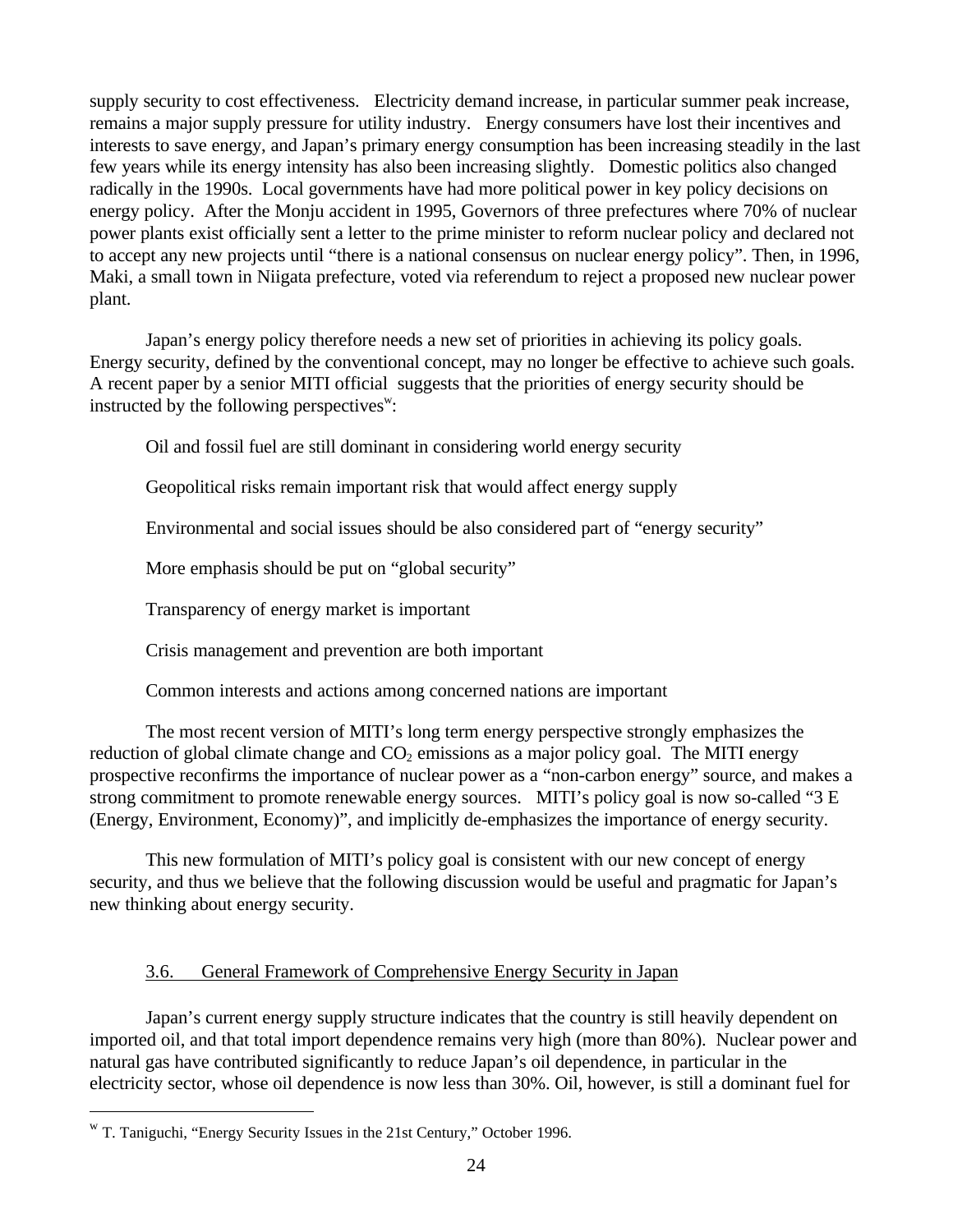production of petroleum products (chemical industry) and as a fuel for the transportation sector, thus leaving those sectors most vulnerable in terms of oil dependence. The contribution of renewable energy sources to date has been very limited, even when one includes hydro power (whose share of generation has not been increasing). Although the energy intensity (energy consumption per unit GDP) of the Japanese economy remains low by international standards, the energy intensity of the economy has not improved in the last few years.

Given this general background, let us review each type of fuel and its characteristics while identifying energy security implications based on the six key components (Supply, Demand, Environment, Technology, Social-Cultural, and International Relations).

#### *Oil*

Oil is still the dominant fuel for Japan's primary energy supply. Although Japan's oil dependence is decreasing, its dependence on the Middle East remains high. Experts suggest, however, that the global oil market has become much more transparent, and this transparency allows for resilience against short term supply crisis<sup>x</sup>. Deregulation of the oil market in Japan has made Japan's domestic oil market more efficient, which has contributed to Japan's economic welfare.

Nevertheless, experts warn that an oil crisis could happen any time in the future. Importance of oil stockpile remains strong, and Japan maintains a healthy stockpile size (120-150 days). The distribution mechanism for the oil stockpile has not, however, been well tested. It would be wise to put more emphasis on crisis management measures such as allocation of fuel, information sharing and distribution within Japan. In addition, particular attention should be paid on the increased traffic of oil transportation in the Asia-Pacific region, as protection of sea lanes can be a common source of concern among East Asian nations.

Experts also seem to agree that the resource depletion issue is not a source of major concern for the short- to mid-term (up to 2020 or so). However, despite large recent investments in oil exploration, Japan's efforts to increase its own domestic oil supply have not been so successful. With Japan's technological capability and large capital, it is not impossible for Japan to be successful for oil exploration. Cooperation with China, Kazahkstan, Russia, etc. would be a wise way to ensure long term oil supply for Japan as well as for the region.

By looking at the demand side, transportation sector and petrochemical industry are the most vulnerable sectors. In this respect, crisis management should focus on these two sectors. For longer term measures, technological developments to reduce oil intensity need to be encouraged. Recent developments of fuel efficient car engines (GDI—gasoline direct injection—oil-electric hybrid engines, and other technologies) are encouraging news. Energy efficiency improvement in the petrochemical industry is also an important area to be looked at as a means to extend oil supplies.

#### *Natural Gas*

Natural gas still supplies less than 15% of total primary energy in Japan, but its market fraction is expected to increase in the coming decades due to natural gas' low carbon intensity and its stable supply sources (non-Middle East). However, shifting to natural gas has not helped Japan much in terms of price stability as the prices of gas have been linked to oil price. In addition, natural gas has been

x See Ogawa, Lynch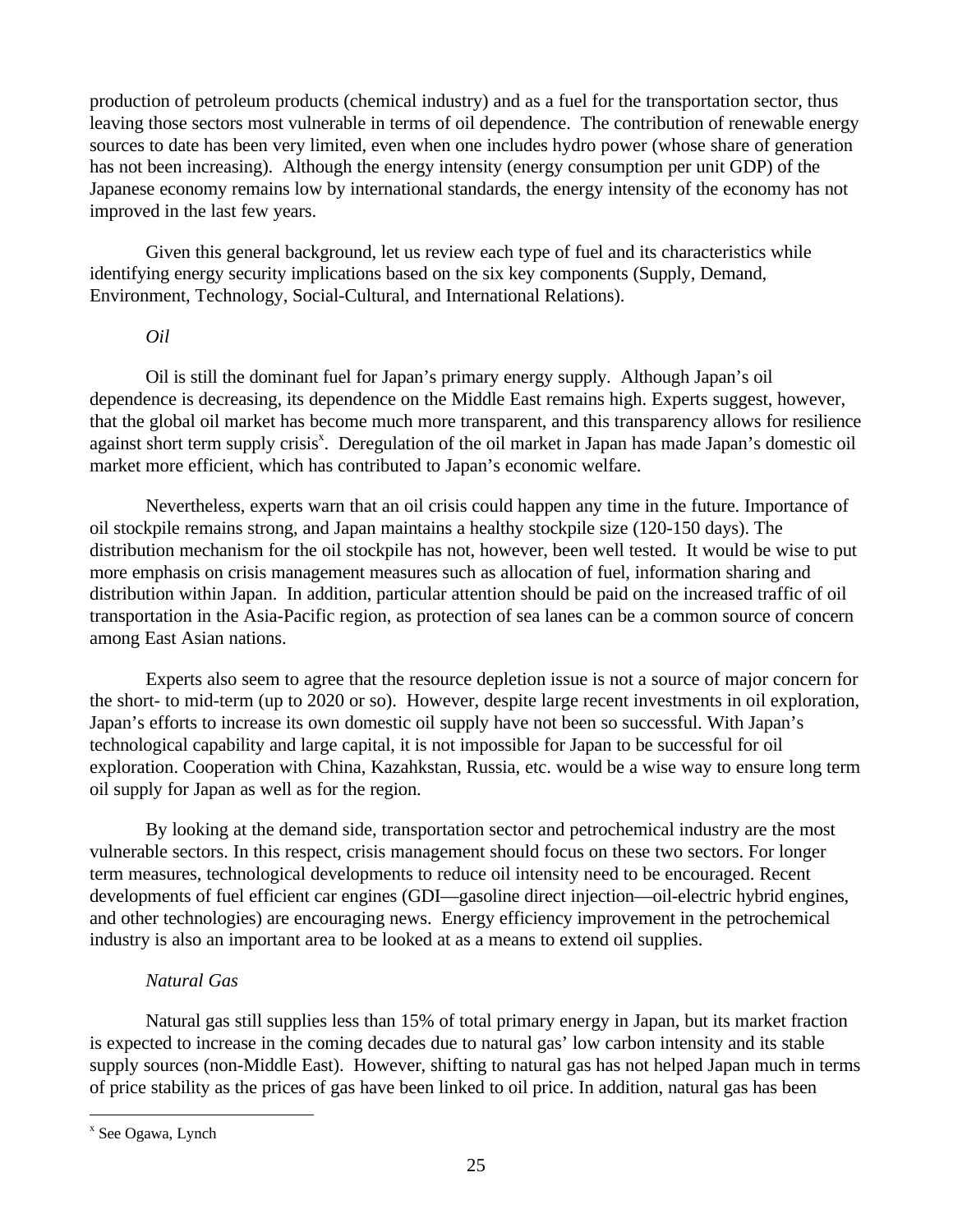imported to Japan as a form of Liquefied Natural Gas (LNG), and its market is thus "separated" from the other (pipeline) natural gas market. In this respect, the LNG market is not a global one and thus different approach may be required.

In terms of supply, Japan has been heavily dependent on Indonesia for LNG supply and has begun to diversify its supply sources to other countries such as Qatar. But further diversification may be desirable. Large investment required to establish LNG supply base as well as receiving port may make LNG as a less flexible fuel source. Large asset, once believed to be important to assure long term energy supply, now may lead to less flexibility which in turn may lead to an increased energy security risk. There are two major ways to improve this situation. One is to develop a small scale (modular) LNG technologies, which include the development of small tankers with on-board liquefaction facilities. This type of tanker technology would make LNG as a more flexible fuel source. The other is to invest in natural gas pipeline to link Japanese natural gas market to outside. The latter would require huge investment but is a worthwhile investment considering the importance of natural gas in the coming decades. Again, collaboration with Russia, China, S. Korea etc. would be useful to explore these possibilities. Another important development in natural gas resource is in the Caspian region. Russia, China, the US are all looking at huge gas/oil potential in the region. Japan has also shown its interests in participating in the development of gas/oil. resources. The key strategic question is the pipeline route which could change the geopolitical balance of the region significantly<sup>y</sup>. The future of natural gas resource development and natural gas pipeline planning is one of the most important energy security issues for the coming decades.

Current and future expansion of natural gas use may also depend on the development of gasrelated technologies. In particular, the successful development of combined cycle gas turbine (CCGT) is very encouraging. CCGT power plant efficiencies are expected to improve to 50-60% in the coming decades. In fact, the gas turbine itself is one of the most flexible power plant technologies available, since it can use various fuel sources, including natural gas, coal, and biomass. Japan had invested in development of advanced gas turbine technologies in the late 1970s to early '80s, but it is worth while to accelerate these R&D efforts again to develop more advanced gas turbine technologies.

#### *Coal*

Coal was once a dominant fuel for Japan, but its share has been constantly declining. However, considering the huge resource base worldwide, Japan's efforts to develop clean coal technologies would be worthwhile long term efforts because the more coal used in the world the lower its dependence on oil and gas. In particular, collaboration with China is critically important in this region to mitigate both acid rain and greenhouse gas emissions. It is most likely that, regardless of availability of alternative energy sources, coal use will expand in the region. Although Japanese government has been supportive to technology transfer of clean coal technologies, more attention should be paid to formulate optimum technology transfer technologies<sup>9</sup>. (Such collaboration may have positive residual effects in terms of supporting cooperation in the aforementioned areas?)

#### *Nuclear Power*

Nuclear power's share in power sector has reached more than 35% and is expected to increase its share to 40%. As a base load power source, nuclear power has become an essential power source

 $y$  See The Economist, 2/7/98.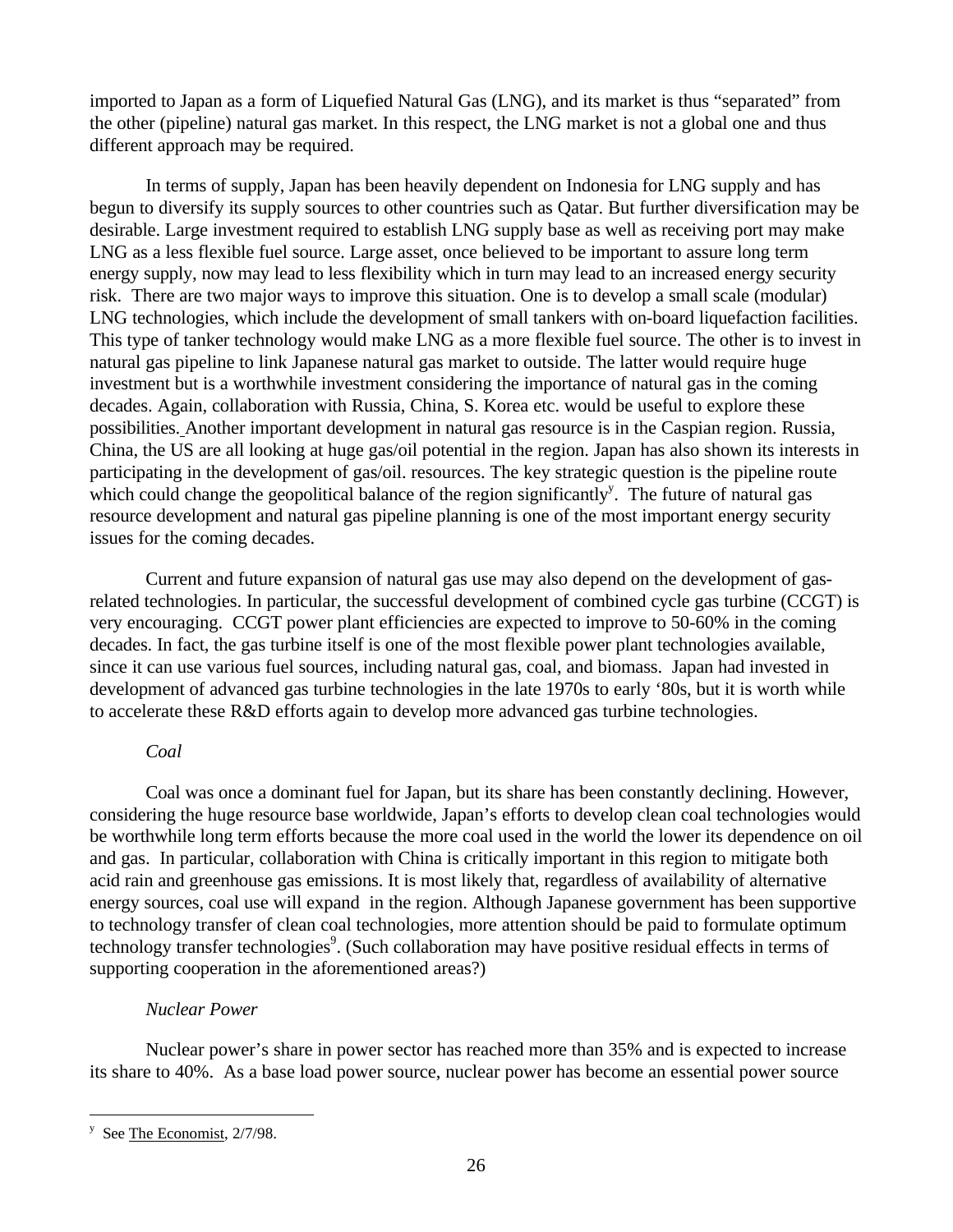for Japan's power sector. Nuclear power has several advantages over other fuels for electricity production. First, its fuel price is relatively stable and its share in total cost is significantly smaller than fossil fueled power source(only 5% or less). Uranium price shock would not result in a sharp increase in nuclear power generation cost. Second, it is resilient against fuel supply interruption. It is easy to stockpile, and once the fuel is loaded there is no need to reload the fuel for about a year. Third, fuel supplier countries are stable and reliable. Fourth, it does not emit any air pollution. And finally, with advanced technologies, resource potential can be expanded.

However, there are sources of concern over future role of nuclear power in enhancing energy security for Japan. First, public confidence in nuclear power is eroding, and the siting of new nuclear power plants is getting more difficult. The problem is its uncertainty involved in plant siting plans. Local politics associated with nuclear power makes energy policy planning more difficult. Democratic policy making process and information disclosure would be essential to improve public confidence in nuclear power, including possible growing use of plebiscite. As noted before, recent efforts taken by both the US and Japanese governments are worth noting. However, it is not clear how those efforts actually lead to improved public confidence in nuclear power. More comprehensive analysis on public confidence and siting issue need to be addressed.

The economics of nuclear power are also uncertain. In particular, uncertainties associated with back end of fuel cycle costs are a major source of concern for power planning. Especially under the pressure of deregulation and competition, nuclear power may lose its economic advantages over fossil fuel. Finally, technological risks involved in nuclear power can be larger than expected. Recent accidents at MONJU and Tokai reprocessing plant have proven the potential vulnerability of nuclear power, especially with closed fuel cycle, as a major energy source. What to do with accumulating spent nuclear fuel is another major policy issue that nuclear utilities are facing now. Some nuclear power plants may face premature shutdown if they cannot find any additional place to store spent fuel. Both Japanese government and nuclear utilities are now planning to build "intermediate spent fuel storage" facility, but again siting of such facility is very difficult.

Development of a plutonium fuel cycle and breeder reactor can be considered as a long-term effort to improve global resource availability, but may not play major roles in the coming decades as originally expected. Besides, the world's surplus of plutonium from both nuclear power and nuclear weapons programs is a major global security concern at present. It would be more prudent for Japan to contribute to reduce global plutonium surplus by "burning" in the conventional LWRs (Pu-thermal), while continuing her long term R&D program to keep this energy option alive for the next generation.

#### *Renewables*

Japan's efforts to increase renewable energy supply has not yet been successful. Recent government policy initiatives to provide financial subsidies for home owners may not be sufficient. More innovative thinking is needed to facilitate introduction and diffusion of renewable energy technologies (for example, Green Electricity in Germany and the Netherlands; Prof. Sawa's proposal<sup>10</sup>) The benefits of using renewable energy sources are evident, although their drawbacks need to be recognized as well. There has been public opposition to the development of wind power, geothermal and hydro power plants. No energy technologies can escape from public and social risks: NIMBY can be a common phenomena even for environmentally friendly technologies. Recent deregulation trends will also make it more difficult to introduce expensive renewable energy technologies.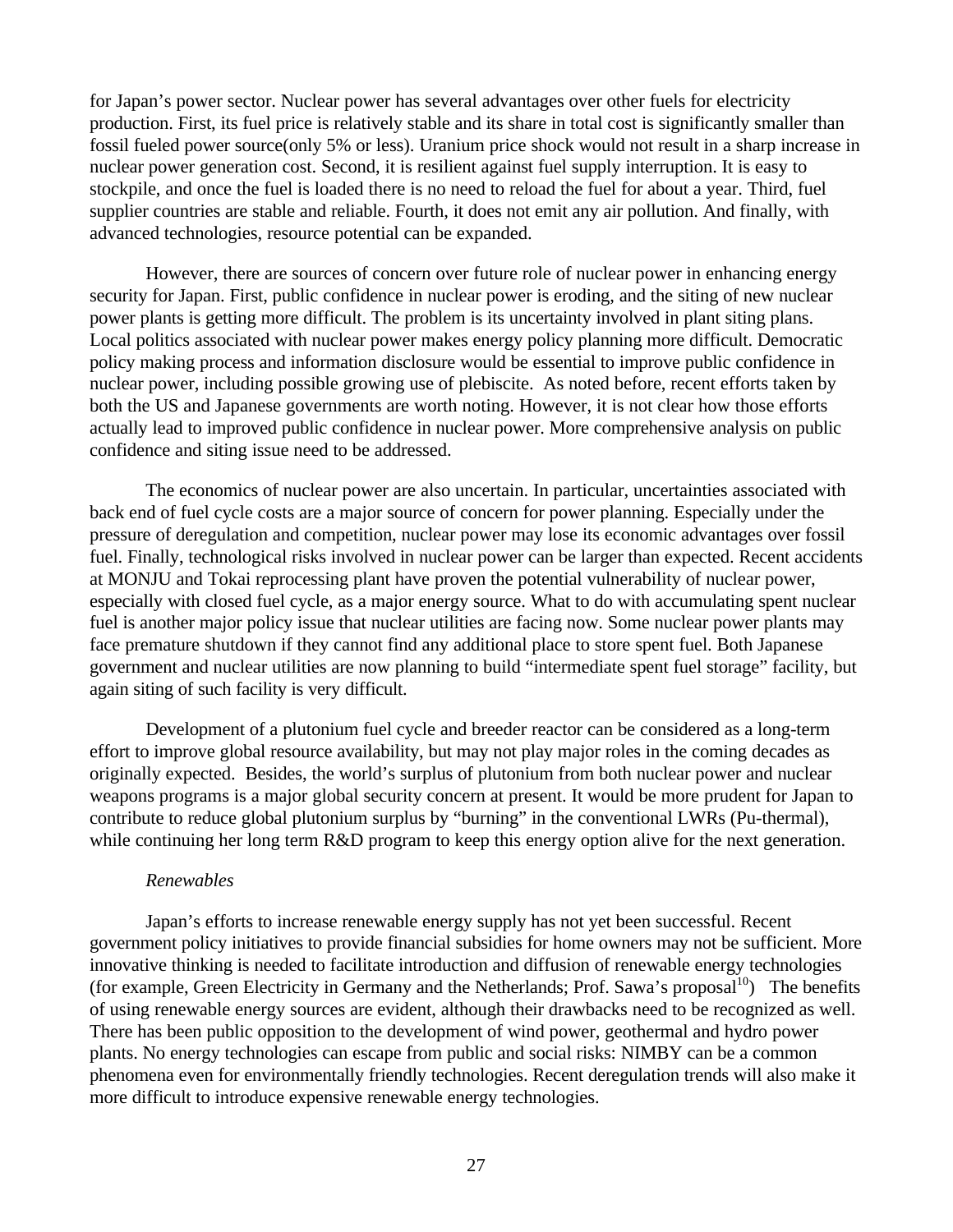<span id="page-32-0"></span>One primary and probably essential way to expand renewable energy sources is to develop more cost-effective energy storage technologies. Development of advanced energy storage technologies deserve further attention. Considering its huge potential, further efforts are needed to promote renewable energy sources.

#### *Energy Efficiency(Demand Side)*

Last, but not least, the importance of energy efficiency improvement deserves greater attention. It is generally accepted that energy efficiency in Japan has been much better than most other countries and that there is little potential left for Japan to improve energy efficiency. We believe that this is not necessarily the case. Although both Japan and the U.S. have been improving their energy efficiency constantly during the past 20 years, Japan has been always more energy efficient than the U.S. Recent development of fuel-efficient car engines by Japanese automobile manufactures illustrates Japan's capability and success in energy efficiency technologies. It may be true that the potential for greater energy efficiency differently in Japan as from in the U.S., but there is no technical reason to believe that Japan's energy efficiency cannot be improved further. In the last five years or so, the high energy consumption growth in Japan came primarily from household and commercial sectors as well as transportation sectors. It may be true that it would be more difficult for large industrial customers to improve energy efficiency than other sectors in Japan. Therefore, new approach or strategy may be needed to promote energy efficiency in those high-growth sectors. Improving energy efficiency is certainly the best long term measure to reduce routine risk. Japan, with its leading status in energy efficiency, should contribute to global energy security by transferring its technologies and know-how.

#### 3.7. Possible New Policy Measures to Maximize Japan's Energy Security

Based on the observation of Japanese energy conditions and general framework of comprehensive energy security concept, the following are possible new policy measures that Japan can take to maximize energy security.

#### Supply

l *Improving supply portfolio: Japan should improve its supply portfolio, in particular its portfolio of oil and other fossil fuel sources. For example, Japan should put more emphasis on front-end ("mountain side") of supply assurance measures, such as direct investment in mine ownership, exploration, distribution (including pipe line) and technology development.*

Japan's energy portfolio (fuel mix, supply source mix etc.) is still not well balanced, although its portfolio for power generation sources has been improved quite significantly. The diversification index measure, as described by Dr. Neff (1997—see Attachment Set A) for this project, is a useful way to look at a country's energy portfolio and its potential vulnerability in the event of an energy crisis. Japan has not been so successful in securing her fuel supply in the front end of natural resources except LNG. One reason for such relative unsuccessfulness is Japanese emphasis on reducing her dependence on natural resources through alternative energy development in particular nuclear power and its fuel cycle technologies. In reality, global dependence on natural resources would remain unchanged for years to come. Lack of emphasis has resulted in relative unfamiliarity and lack of information as well as advanced technologies in this field, which has increased anxiety over future supply.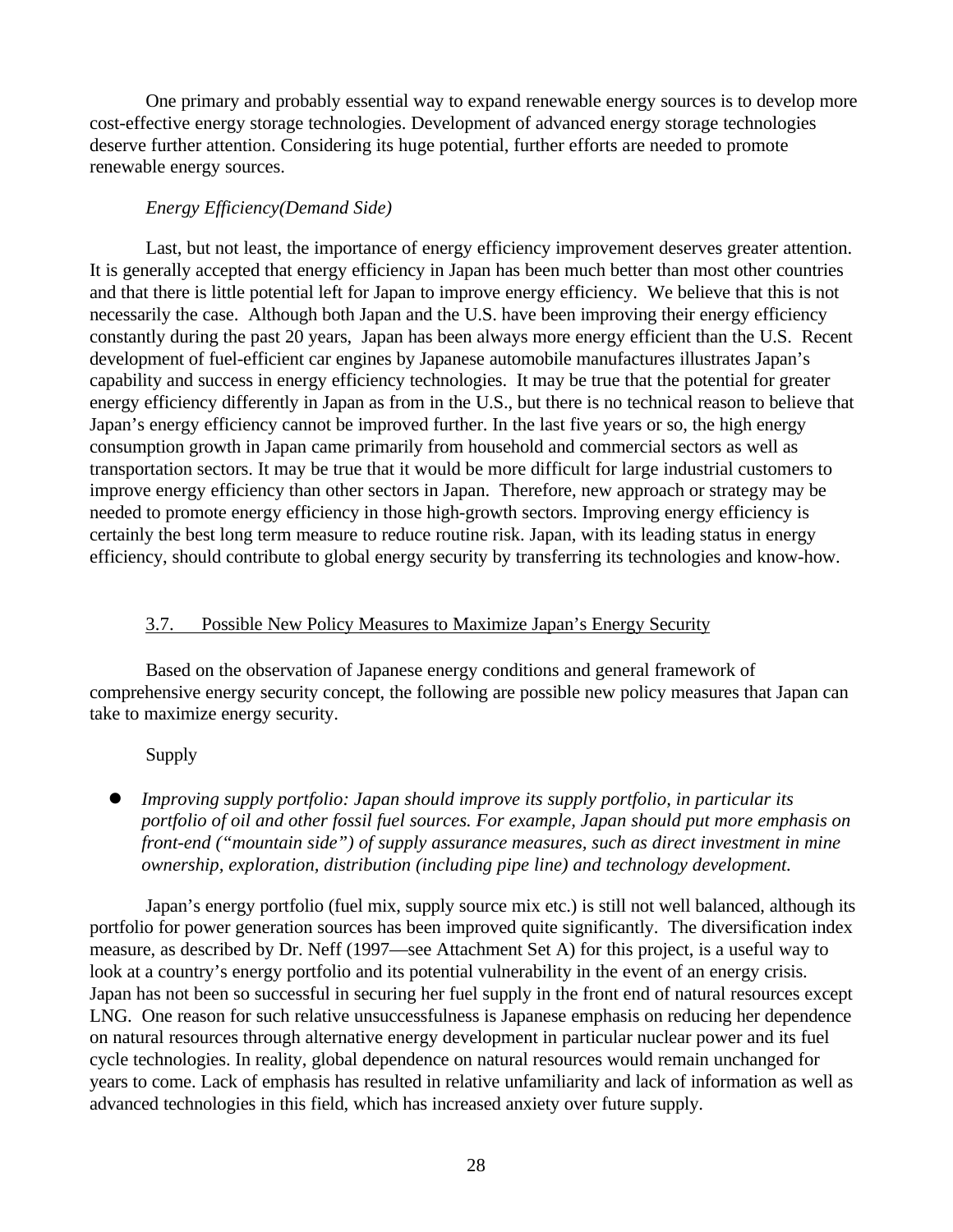l *Crisis management measures need to be enhanced, in particular, the protection of sea lanes for transportation of all fossil fuels as well as uranium.*

Japan has sufficient stockpile of oil, but does not have specific stockpile policy for natural gas, coal and uranium. Although relative risks and impacts vary depending on the fuel type and oil is certainly the most vulnerable fuel, more attention should be paid for crisis management for other types of fuel, since few alternative fuel exists now for such applications In the coming decades, transportation of fossil fuels and uranium is estimated to grow substantially in Japan's neighboring sea. Not only for Japan's sake but for all countries in the region, protection of sea lanes is likely to be one of the top priorities of energy security policies.

l *Among different fuel resources, role of natural gas need to be strengthened further in the coming decades. Natural gas supply increase would probably maximize Japan's as well as region's energy security most, considering its supply potential and contribution to better environment.*

As Japan already is moving in the direction, the only thing that needs to be emphasized here would is the confirmation and acceleration of this trend. However, these efforts should be made with parallel efforts in above two measures in the area of natural gas. For example, possible investment in natural gas pipeline or modular LNG technologies need to be considered. Stockpile and diversification of supply should be enhanced, etc.

#### Demand side

 $\overline{a}$ 

l *Japan's energy efficiency improvement need to be and can be continued. This is the best long term routine risk reduction measure to be considered.*

There is no reason to believe that Japan can continue to improve her energy efficiency beyond the current status. Demand Side Management (DSM) programs need to be expanded and officially integrated into energy policy planning. More economic incentives should be given to improve energy efficiency, as deregulation would put energy prices lower. R&D activities in this field has been primarily facilitated by private efforts, but government can provide more support more. In order to do that, it would be necessary for government policy makers to recognize that energy efficiency improvement is the best strategic measure to improve Japan's energy security. In this sense, it is important to evaluate the proposed new Energy Conservation Law which will introduce tough energy efficiency target for major electric and fuel consuming equipment<sup>2</sup>.

In particular, the emphasis should be on transportation, commercial and household sectors. *They are the most vulnerable sectors to energy crisis and have the largest potential for improvement.*

Energy demand increase in Japan has been primarily driven by the above three sectors. In particular, oil demand has been increasing steadily in the transportation sectors (GDP elasticity has been consistently beyond 1.0-- check with David). As mentioned above, recent technological breakthrough

 $z$  The proposed Energy Conservation Law is reportedly more stringent than existing law. It will set the target by "top runner" approach, and penalty will be put on manufacturers if they do not meet the target.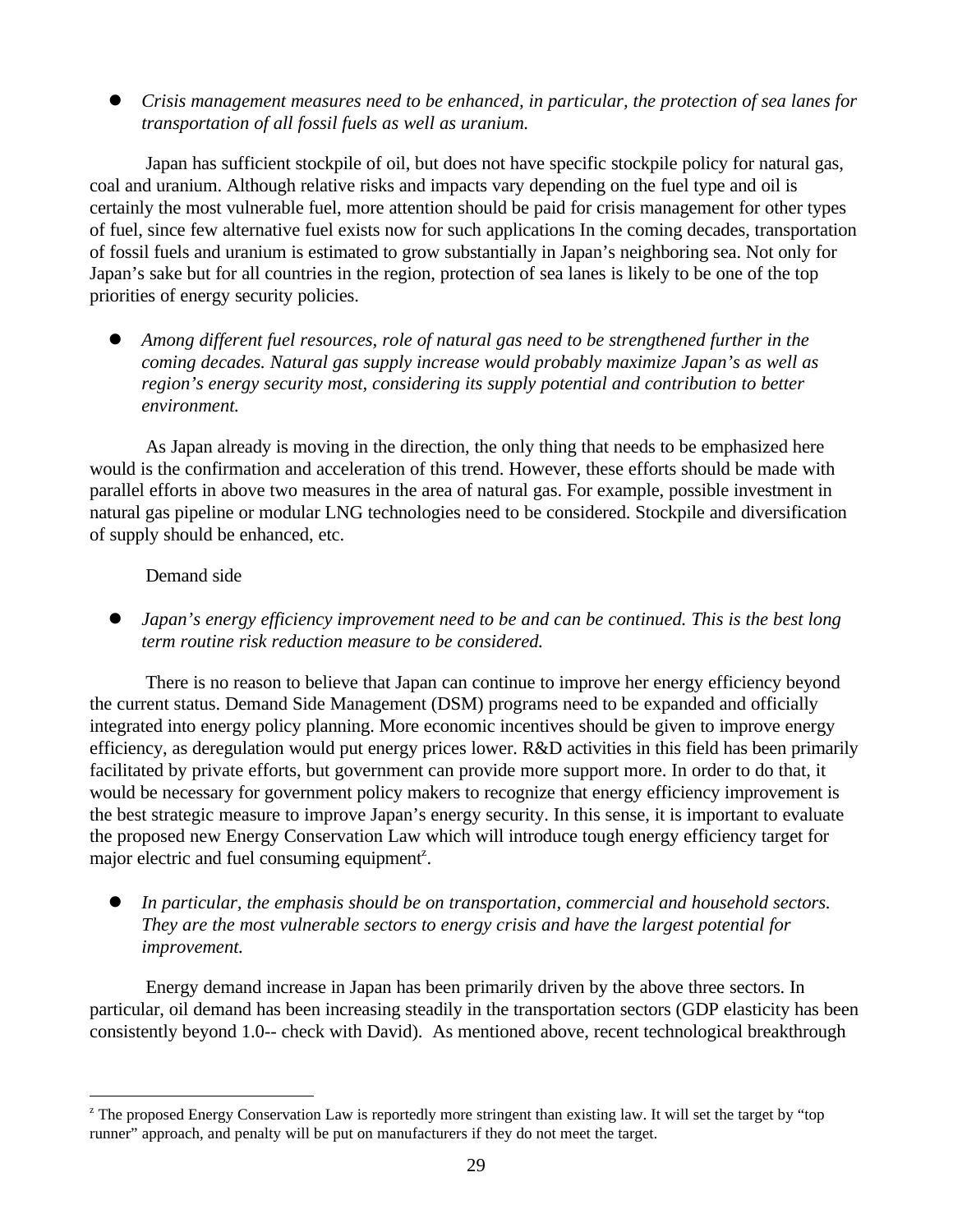in gasoline engines including hybrid engine is encouraging. This breakthrough has been primarily brought by private sectors. Government support could facilitate these trends further.

#### Environment

l *Environmental issues have become trans-national issues. Japan should take a regional and global approach to enhance environmental protection and facilitate collaboration and technology transfer in the region.*

It is clear that the major environmental issues that Japan is currently concerned with are mostly trans-national issues. In particular, clean fossil fuel use would be a critical issue for many countries in the region as well as in the world. Japan has technologies and institutional know-how to use fossil fuel cleanly. This know-how should be transferred in a most effective way to the countries that need it. These efforts would surely improve Japan's energy security in return. The emissions reduction target set by the Kyoto Protocol is a difficult goal for Japan to achieve, It would make sense for Japan to aim at global emission reduction while exploring "flexible" approaches to get emissions reduction credit for Japan.

l *For Japan, the tax system should be reorganized to enhance environment protection, rather than reducing oil dependence.*

The current special account tax was designed in the 1970s to improve oil security and facilitate alternative energy development (see the paper by Prof. Yamanouchi in Attachment Set B). While those investment efforts should be continued, at an least equal emphasis should be given to enhancing environment protection. It would be a great opportunity for Japan, if Environmental Agency is upgraded to Ministry of Environment, to reorganize its special account tax system to meet that purpose. Environmental or carbon tax is certainly an important policy option to consider, but careful assessment may be needed to assure the effectiveness and to minimize the negative impact of such taxes.

#### Society and Culture

 $\overline{a}$ 

l *Public confidence in energy policy making need to be improved in Japan. In order to do that, current trends of opening up the decision making process should be facilitated further.*

Japanese public may have lost their faith in government policy making process, not only in energy but in major economic policy area. In particular, thought, after the MONJU accident, the public confidence in policy making has been eroded completely. It is encouraging to hear that Japanese government has been pushing information disclosure and opening the decision making process by inviting non-experts as well as opponents of government policy in the policy making process. However, it seems those efforts are not enough. Further measures, such as introducing the Information Disclosure Act, would be necessary (e.g. cost information of nuclear power plant is not publicly available yet in Japan) aa. Alternative views and policies should be examined more openly so that public can be better informed about their future choice.

<sup>&</sup>lt;sup>aa</sup> The Information Disclosure Act(draft) has now been approved by the cabinet and will be introduced to the Diet this year.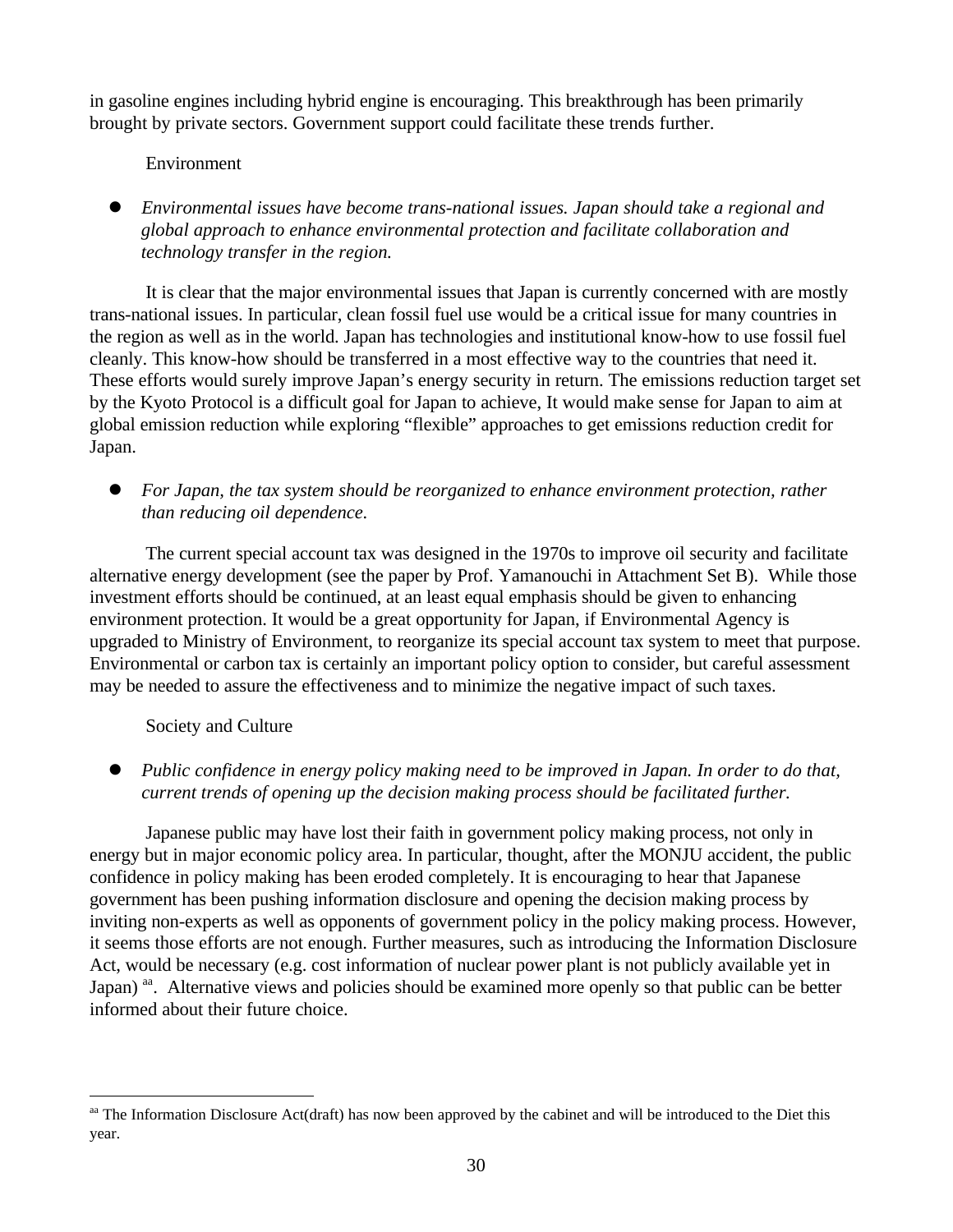l *Networking of experts inside Japan beyond various technical fields, as well as outside Japan should be facilitated. These efforts would improve international confidence building, transparency, and credibility of Japanese energy policy.*

Networking among experts of similar field has been strong in Japan, but not among experts of different fields. This lack of networking across fields has been one of the major reasons that policy making process has not been sufficiently transparent. The same thing can be said for networking with experts outside Japan. Expanding such network is essential for confidence building and enhancing transparency of Japanese policy. Lack of such efforts was probably one of the contributing factors to the increased anxiety regarding Japan's plutonium surplus. Given the expected increase in nuclear power capacity in the East Asian region, regional dialogue in nuclear power policy should be facilitated.

#### Technology

l *Diversification of R&D budget and development efforts need to be facilitated. For public funding programs, more emphasis on generic R&D programs, rather than development (demonstration) programs, is preferred in order to provide various technology options.*

Technological risks, as well as public and political ones, have been underestimated by Japanese policy-makers, and nuclear R&D has been too dominant in energy R&D budget in Japan. Although nuclear energy R&D needs to be continued, a more diversified and balanced approach should be pursued. In addition, large sums of money have been spent on development (demonstration) programs, which tend to narrow down the available technology options. Considering the uncertainties **and** *subsequent risks* of technologies as well as the energy forecasts for the coming decades, more emphasis should be made on generic R&D programs that would create more flexible technology programs.

Given deregulation pressure in the energy market, government should provide more incentives *to private investment in technology development in the field of energy and environment.*

Deregulation pressure will inevitably reduce private funding for energy and environmental R&D. This is the time for government to act more assertively to provide economic and regulatory incentives to promote private investment in R&D activities. Good example can be found in California ZEV regulation, which have had significant impact on development of clean car engines in Japan. It should be noted here that government role should be limited in providing the incentives or obligations, rather than directing particular technology options. There is also a need to move toward subsidy neutrality among energy choices.

#### International Relations

l *Japanese policy makers need to be better informed of security and military implications of energy policy. More open discussion on this subject should be encouraged.*

Energy policy has inevitably implications for security and military policies. Political scientists as well as security experts need to be involved more in discussing the international implication of energy policy. In particular, geopolitical consideration of natural resource development, nuclear power and non-proliferation, and role of military actions in crisis management are three major areas that need to be more openly discussed in Japan. There would be cases for Japanese energy policy makers to answer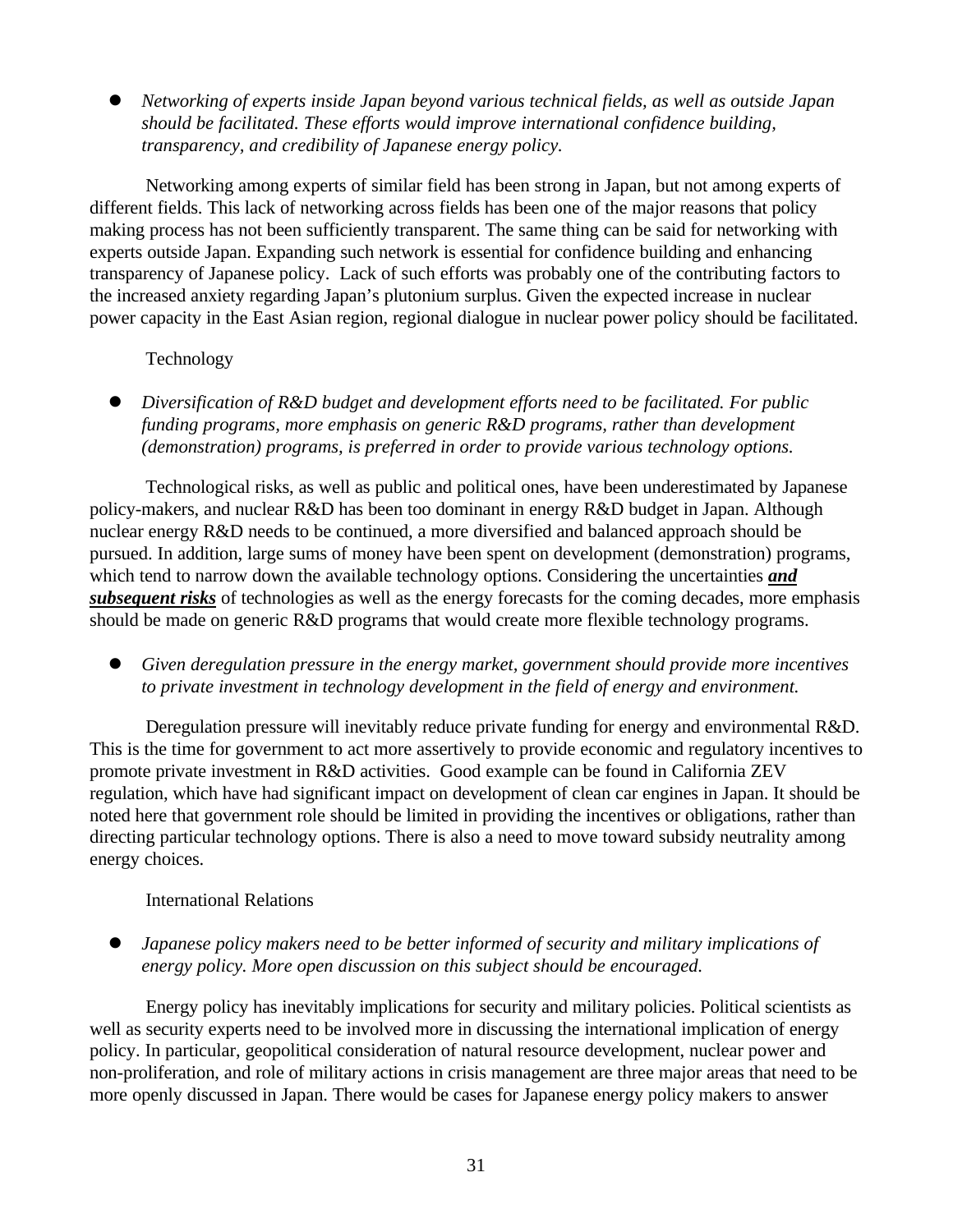critical international political questions (such as possible Indonesian crisis or Korean conflict and Japan's role in it).

l *As described above, confidence building measures, improving transparency should be a key component of new energy policy of Japan.*

Japan's energy policy, in particular nuclear power policy, has been misinformed or misunderstood by other countries in the past. Instead of defending its policy, Japan should initiate more confidence building measures such as networking, open dialogue, and information disclosure. This has not been a part of energy policy making in Japan, but should be so in the future. This will also make Japan to be better aware of other countries' energy policies. It should be noted that Japanese Atomic Energy Law specifies the three basic principles, independent, democratic and open. It is this open principle that needs to be emphasized more.

#### 3.8. Summary of Alternative Definitions of Energy Security

Table 3-1 provides a synopsis of the "conventional" energy security concept, which stresses stability of oil supplies and oil prices as its primary elements. Table 3-2 shows the evolution of the emphases of policies designed to enhance energy security from a purely supply-centered focus, through the "3 E's" approach now embraced by MITI, to, finally, the focus of the concept of comprehensive energy security that is the topic of this report.

A nation-state is energy secure to the degree that fuel and energy services are available to ensure: a) survival of the nation, b) protection of national welfare, and c) minimization of risks associated with supply and use of fuel and energy services. The dimensions of energy security within each of these three the objectives of energy security which national energy policies must address should be measured, include energy supply-related, economic, technological, environmental, social and cultural, and military/security-related dimensions. *And*, energy policies must address the domestic and international (regional and global) implications of each of these dimensions. Thus, national energy policies should be evaluated against each of the three basic objectives as manifested in the domestic and international implications of each dimension. What distinguishes the PARES energy security definition is its emphasis on the imperative to consider extra-territorial implications of the provision of energy and energy services while recognizing the complexity of actualizing (and measuring) national energy security.

A listing of each dimension of energy security is provided in Table 3-3. Table 3-3 also provides a sampling of the policy issues with which each dimension of energy security is associated. The two right-hand columns of Table 3-3 provide examples, many drawn from the energy security approaches described above, that might be used to address the types of both "routine" and "radical" risk and uncertainty that are faced in the planning, construction, and operation energy systems. The dimensions of energy security listed in Table 3-3 form the basis of the analytical framework for energy security proposed in Chapter 5 of this report, as well as the analysis of candidate energy paths for Japan as described in Chapter 7.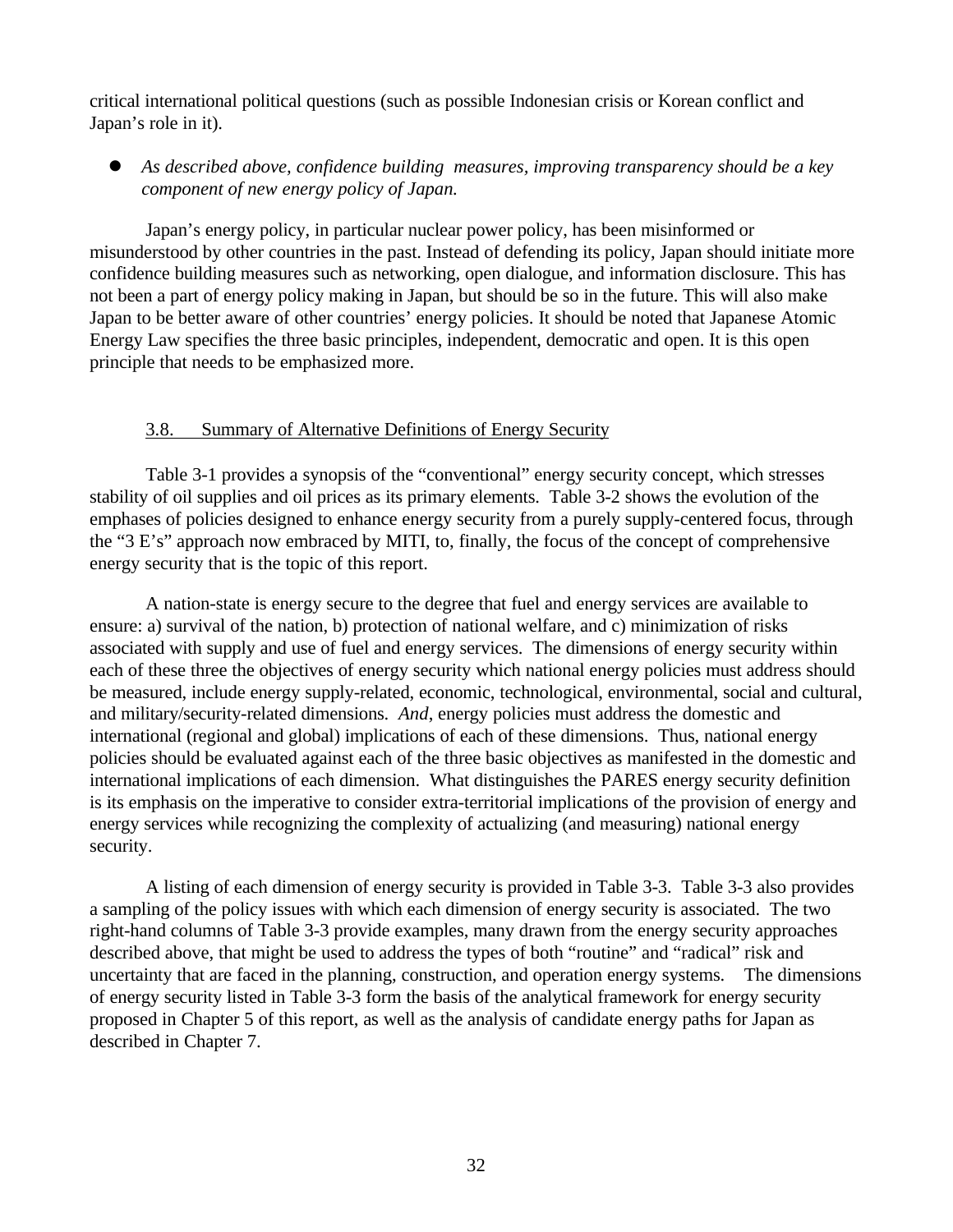| Table 3-1:<br><b>The Conventional Energy Security Concept</b> |                                         |                                            |                                                                                                                                                                                                |  |  |  |  |
|---------------------------------------------------------------|-----------------------------------------|--------------------------------------------|------------------------------------------------------------------------------------------------------------------------------------------------------------------------------------------------|--|--|--|--|
| What to Protect                                               | What Risks to be<br>protected from      | How to Protect<br>(Crisis Management)      | (Long Term Measures)                                                                                                                                                                           |  |  |  |  |
| Oil Supply                                                    | Supply disruption<br>Resource depletion | Stockpile<br><b>IEA</b><br>Military action | Diversification<br>Investment in Oil Supply<br>Increase self sufficiency<br>(decrease foreign<br>dependency)<br>Diplomacy with suppliers<br><b>Expand Alternative</b><br><b>Energy Sources</b> |  |  |  |  |
| Oil Price                                                     | Sudden Increase<br>of oil price         | Stockpile<br><b>Price Control</b>          | Diversification                                                                                                                                                                                |  |  |  |  |

|                        |             | Table 3-2:                                           |  |
|------------------------|-------------|------------------------------------------------------|--|
|                        |             | <b>Evolving Emphases of Energy Security Policies</b> |  |
| Conventional           | <b>MITI</b> | <b>Alternative Emphases</b>                          |  |
| <b>Supply Security</b> | Energy      | Supply                                               |  |
|                        | Economy     | Demand Side                                          |  |
|                        | Environment | Environment                                          |  |
|                        |             | Technology                                           |  |
|                        |             | Society and Culture                                  |  |
|                        |             | <b>International Relations-Military</b>              |  |

# *Table 3-1:*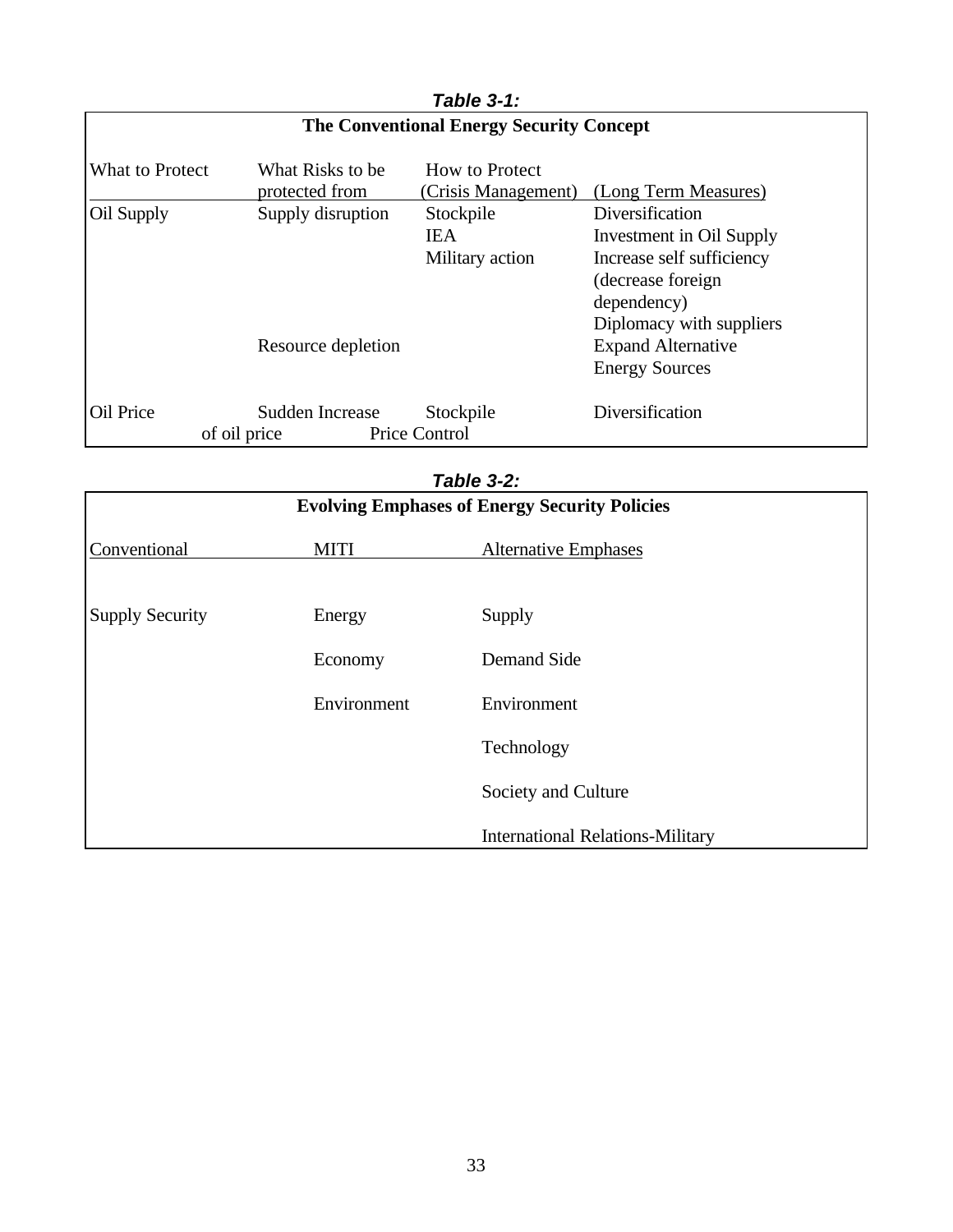| <b>ENERGY SECURITY CONCEPTUAL FRAMEWORK</b>                                                                      |                                                                                                                                                                                                                                                                                          |                                                                                                                                                                                                                                                                                                                                   |                                                                                                                                                                      |  |  |  |  |  |  |
|------------------------------------------------------------------------------------------------------------------|------------------------------------------------------------------------------------------------------------------------------------------------------------------------------------------------------------------------------------------------------------------------------------------|-----------------------------------------------------------------------------------------------------------------------------------------------------------------------------------------------------------------------------------------------------------------------------------------------------------------------------------|----------------------------------------------------------------------------------------------------------------------------------------------------------------------|--|--|--|--|--|--|
| <b>Dimension/Criterion of</b><br><b>Risk and Uncertainty</b><br><b>Associated with Energy</b><br><b>Security</b> | <b>Energy Security Policy</b><br><b>Issues</b>                                                                                                                                                                                                                                           | <b>Energy Security Strategies</b>                                                                                                                                                                                                                                                                                                 |                                                                                                                                                                      |  |  |  |  |  |  |
|                                                                                                                  |                                                                                                                                                                                                                                                                                          | <b>Reduction</b><br>and Management of<br><b>Routine Risk</b>                                                                                                                                                                                                                                                                      | <b>Identification and</b><br><b>Management</b> of<br><b>Radical</b><br><b>Uncertainty</b>                                                                            |  |  |  |  |  |  |
| 1. Energy Supply                                                                                                 | Domestic/Imported<br>$\bullet$<br>Absolute scarcity<br>$\bullet$<br>Technology/Fuel<br>$\bullet$<br>Intensive?<br>Incremental, market<br>$\bullet$<br>friendly, fast, cheap,<br>sustainable?                                                                                             | Substitute tech.<br>$\bullet$<br>for energy<br><b>Efficiency first</b><br>$\bullet$                                                                                                                                                                                                                                               | Technological<br>$\bullet$<br>breakthroughs<br>Exploration<br>$\bullet$<br>and new<br>reserves                                                                       |  |  |  |  |  |  |
| 2. Economic                                                                                                      | Cost benefit<br>$\bullet$<br>analysis<br>Risk benefit analysis<br>$\bullet$<br>Social opportunity<br>$\bullet$<br>cost of supply<br>disruption<br>Local<br>$\bullet$<br>manufacturing of<br>equipment<br>Labor<br>$\bullet$<br>Financing aspects<br>$\bullet$<br>No regrets<br>$\bullet$ | Compare<br>$\bullet$<br>costs/benefits of<br>insurance<br>strategies to<br>reduce loss-of-<br>supply<br>disruption<br>Investment to<br>create supplier-<br>consumer inter-<br>dependence<br>Insurance by<br>$\bullet$<br>fuel (U, oil, gas,<br>coal) stock-<br>piling, quotas<br>global (IEA) or<br>regional (energy<br>charters) | Export energy<br>intensive<br>industries<br>Focus on<br>$\bullet$<br>information<br>intensive<br>industries<br>Export energy<br>$\bullet$<br>or energy<br>technology |  |  |  |  |  |  |

# *Table 3-3:*

 $\overline{\phantom{0}}$ 

 $\Gamma$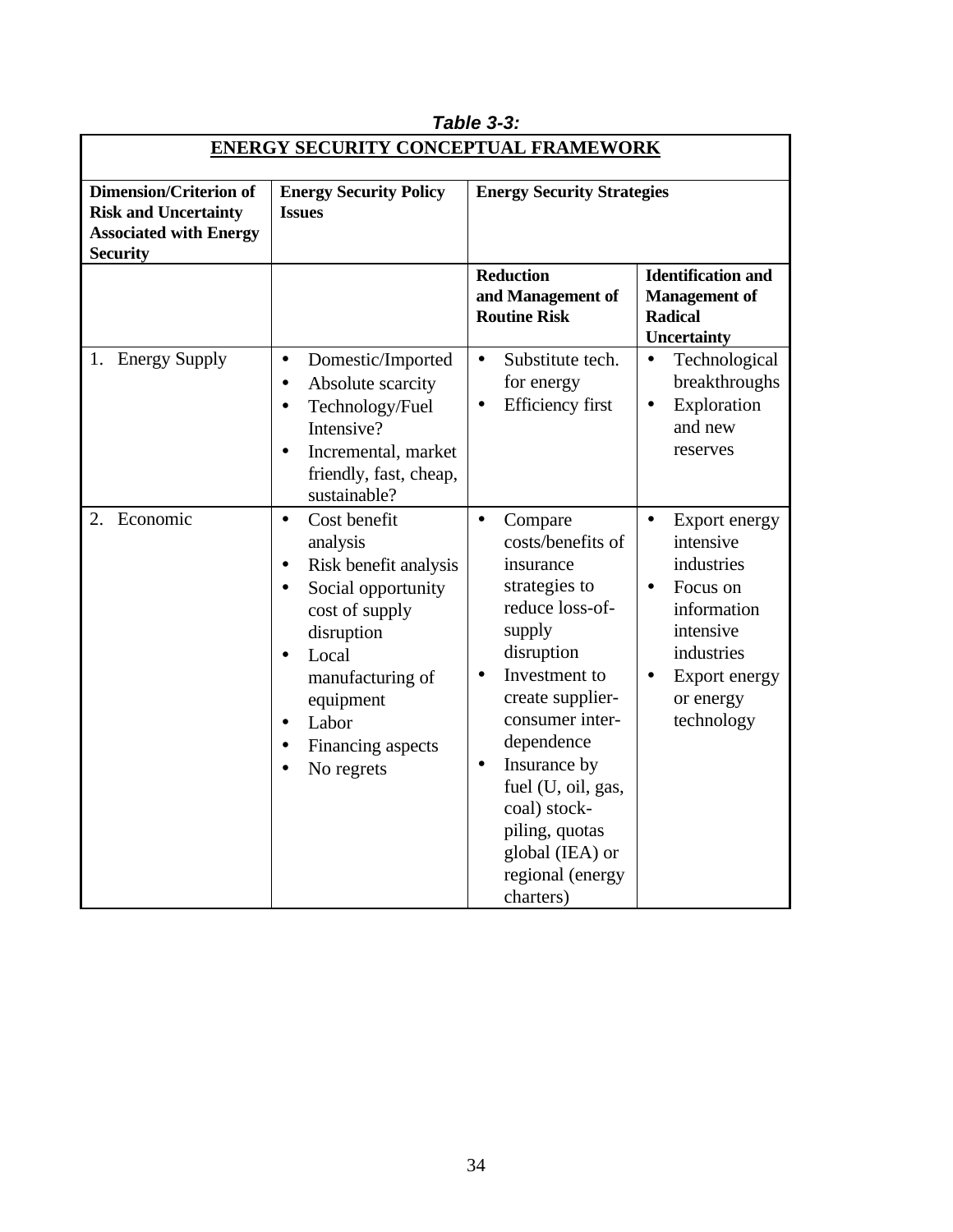| <b>Dimension/Criterion of</b>                                | <b>Energy Security Policy</b>                                                                                                                                                                                                                                                                                                 | <b>Energy Security Strategies</b>                                                                                                                                            |                                                                                                                      |  |  |
|--------------------------------------------------------------|-------------------------------------------------------------------------------------------------------------------------------------------------------------------------------------------------------------------------------------------------------------------------------------------------------------------------------|------------------------------------------------------------------------------------------------------------------------------------------------------------------------------|----------------------------------------------------------------------------------------------------------------------|--|--|
| <b>Risk and Uncertainty</b><br><b>Associated with Energy</b> | <b>Issues</b>                                                                                                                                                                                                                                                                                                                 |                                                                                                                                                                              |                                                                                                                      |  |  |
| <b>Security</b>                                              |                                                                                                                                                                                                                                                                                                                               |                                                                                                                                                                              |                                                                                                                      |  |  |
|                                                              |                                                                                                                                                                                                                                                                                                                               | <b>Reduction</b><br>and Management of<br><b>Routine Risk</b>                                                                                                                 | <b>Identification and</b><br><b>Management of</b><br><b>Radical</b><br><b>Uncertainty</b>                            |  |  |
| 3.<br>Technological                                          | R&D Failure<br>$\bullet$<br>Technological<br>$\bullet$<br>monoculture vs.<br>Diversification<br>New materials<br>$\bullet$<br>dependency in<br>technological<br>substitution<br>strategies<br>Catastrophic failure<br>Adoption/diffusion<br>$\bullet$<br>or commercial-<br>ization failure                                    | Invest in<br>$\bullet$<br>renewables<br>MOX recycling<br>$\bullet$<br>Pu/FBR<br>$\bullet$<br>U from seawater<br>$\bullet$<br>Spent fuel<br>$\bullet$<br>management<br>issues | Ultimate<br>$\bullet$<br>Nuclear<br>Waste<br>Storage                                                                 |  |  |
| Environmental<br>4.                                          | Local externalities<br>$\bullet$<br>Regional<br>$\bullet$<br>externalities both<br>atmospheric and<br>maritime<br>Global externalities<br>$\bullet$<br>Precautionary<br>$\bullet$<br>Principle                                                                                                                                | Risk-benefit<br>$\bullet$<br>analysis and<br>local pollution<br>control<br>Treaties<br>$\bullet$<br>Mitigation<br>$\bullet$<br>Technology<br>$\bullet$<br>transfer           | Thresholds<br>$\bullet$<br>and radical<br>shifts of state<br>such as sea<br>level rise and<br>polar ice melt<br>rate |  |  |
| Social-Cultural<br>5.                                        | Consensus/conflict<br>$\bullet$<br>in domestic or<br>foreign policy<br>making coalitions<br>Institutional<br>$\bullet$<br>capacities<br>Siting and<br>$\bullet$<br>downwind<br>distributional<br>impacts<br>Populist revulsion<br>or rejection of<br>technocratic<br>strategies<br>Perceptions and<br>٠<br>historical lessons | Transparency<br>$\bullet$<br>Participation<br>$\bullet$<br>Accountability<br><b>Side Payments</b><br>and<br>$\bullet$<br>compensation<br>Education<br>Training<br>$\bullet$  |                                                                                                                      |  |  |

*Table 3-3 (cont,):*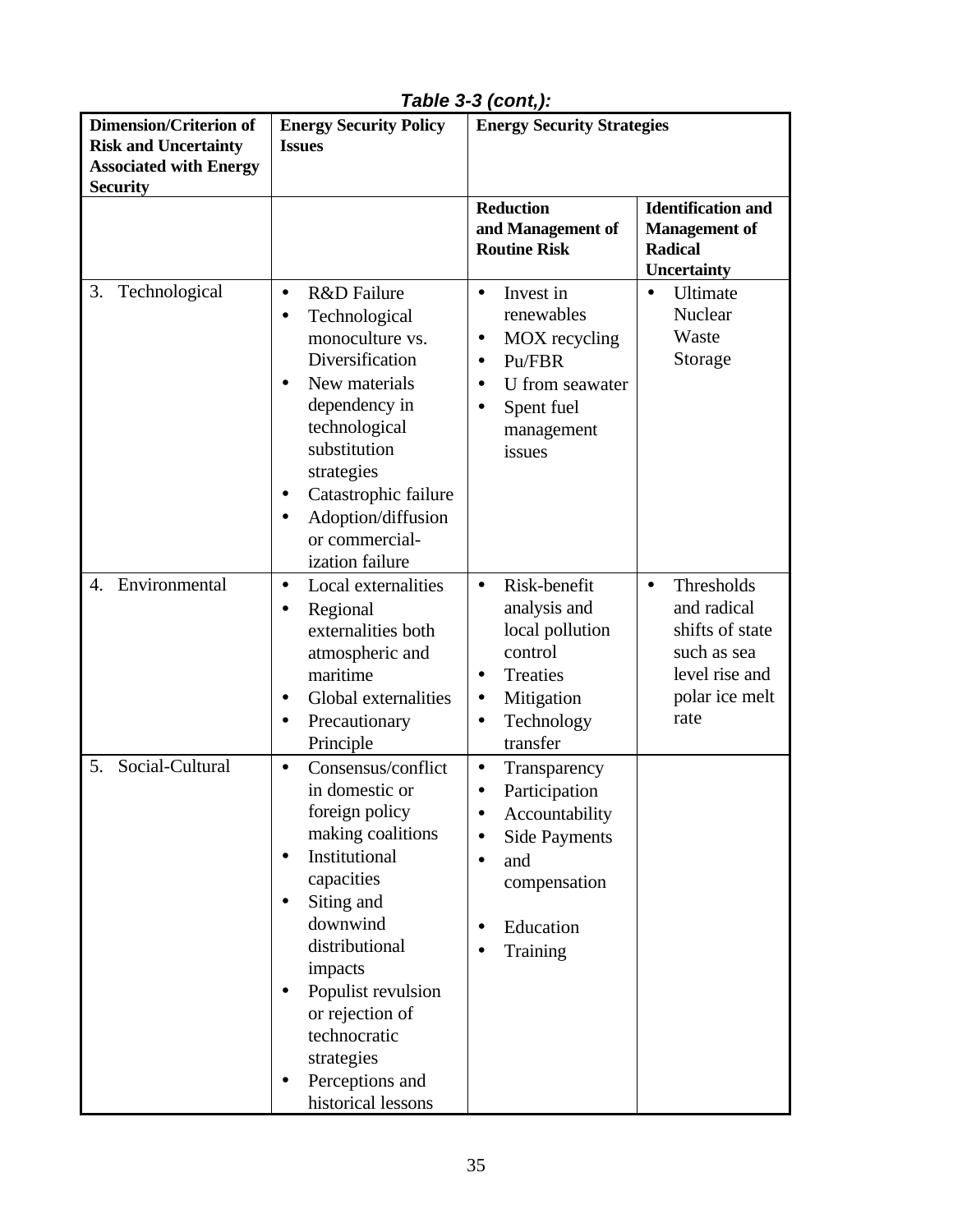| <b>Dimension/Criterion of</b><br><b>Risk and Uncertainty</b><br><b>Associated with Energy</b><br><b>Security</b> | <b>Energy Security Policy</b><br><b>Issues</b>                                                                                                                                                | <b>Energy Security Strategies</b><br><b>Reduction</b><br>and Management of<br><b>Routine Risk</b>                                                                                                                            | <b>Identification and</b><br><b>Management</b> of<br><b>Radical</b><br><b>Uncertainty</b>                                  |
|------------------------------------------------------------------------------------------------------------------|-----------------------------------------------------------------------------------------------------------------------------------------------------------------------------------------------|------------------------------------------------------------------------------------------------------------------------------------------------------------------------------------------------------------------------------|----------------------------------------------------------------------------------------------------------------------------|
| Military-Security<br>6.                                                                                          | International<br>$\bullet$<br>management of Pu<br>Proliferation<br>$\bullet$<br>potential<br>Sea lanes and<br>$\bullet$<br>energy shipping<br>Geopolitics of<br>$\bullet$<br>oil/gas supplies | NPT/SG regime<br>$\bullet$<br>Terrorism and<br>$\bullet$<br>energy facilities<br><b>Status</b><br>Security<br>alliances<br>Naval power<br>$\bullet$<br>projection<br>Transparency<br>and confidence<br>building<br>Terrorism | Disposition<br>$\bullet$<br>and disposal<br>of excess<br>nuclear<br>warhead<br>fissile<br>materials<br>Military<br>options |

*Table 3-3 (cont,):*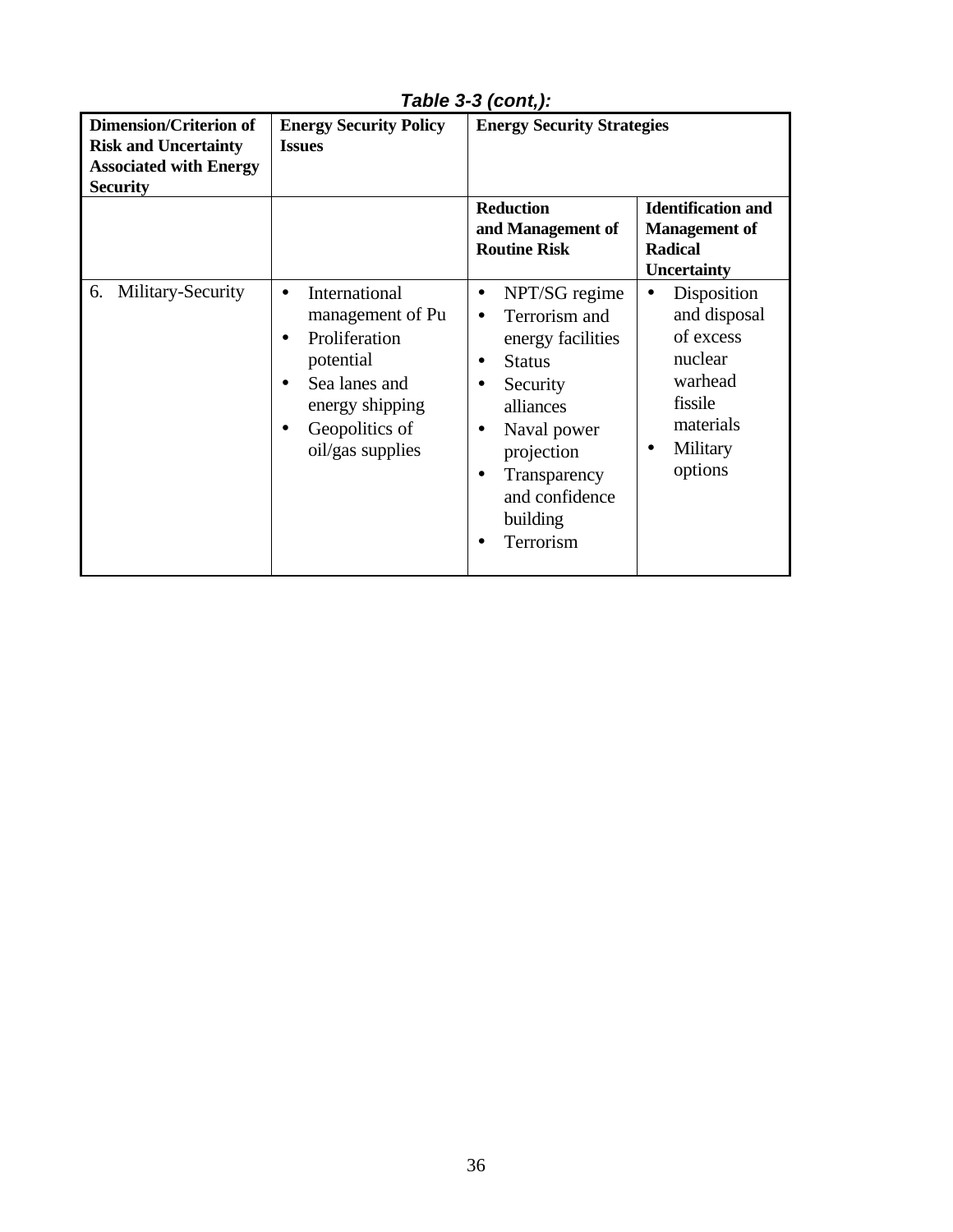# **4. Environmental Security**

## 4.1. Introduction

The intersection of security issues and the environment (or "environmental security" as it is often labeled) is rapidly emerging as a dynamic area of academic research and as an active object of policymaking. There is as yet no agreed upon definition of environmental security. On the contrary, there are a wide diversity of definitions and conceptual orientations depending on the particular point of view used to approach the environment-security linkage. There is even a strong debate as to whether the term should be used at all.

This chapter presents:

- 1) a brief history of the concept of environmental security,
- 2) an overview of the various definitions of the term,
- 3) the definition of environmental security used in this study,
- 4) a discussion of the relationship between energy security and environmental security, and
- 5) the PARES Project's work toward incorporating environmental security into a comprehensive energy security concept.

Major literature reviews of the environmental security concept are contained in Renner 1989, Dalby 1992, Bruyninckx 1993, Matthew 1995, Dabelko and Dabelko 1995, Dokken and Graeger 1995, and WWICS 1996 (which contains a comprehensive bibliographic guide to the literature on environmental security). An annotated bibliography is maintained by the Center for Environmental Security at: http://w3.pnl.gov:2080/ces/academic/runci.htm. The above reviews were drawn upon in compiling the information presented below. Given the dynamic nature of the field, the environmental security literature is being added to almost daily.

## 4.2. History and Present State of the Concept of Environmental Security

The origin of the concept of environmental security is generally dated from a 1977 paper by Lester Brown of the WorldWatch Institute entitled "Redefining National Security".<sup>bb</sup> This paper, however, did not attract significant notice at the time. Richard Ullman was the first international relations scholar to attempt to broaden the concept of national security. In an article published in 1983 entitled "Redefining Security", " Ullman argues that non-military threats to a state need to be included in a new definition of security. Like Brown's paper, Ullman's work went largely unnoticed. They pioneered a rethinking of the traditional security agenda, but their ideas gained little scholarly and even less policy attention.

 $\overline{a}$  $<sup>bb</sup>$  Brown 1977.</sup>

 $cc$  Ullman 1983.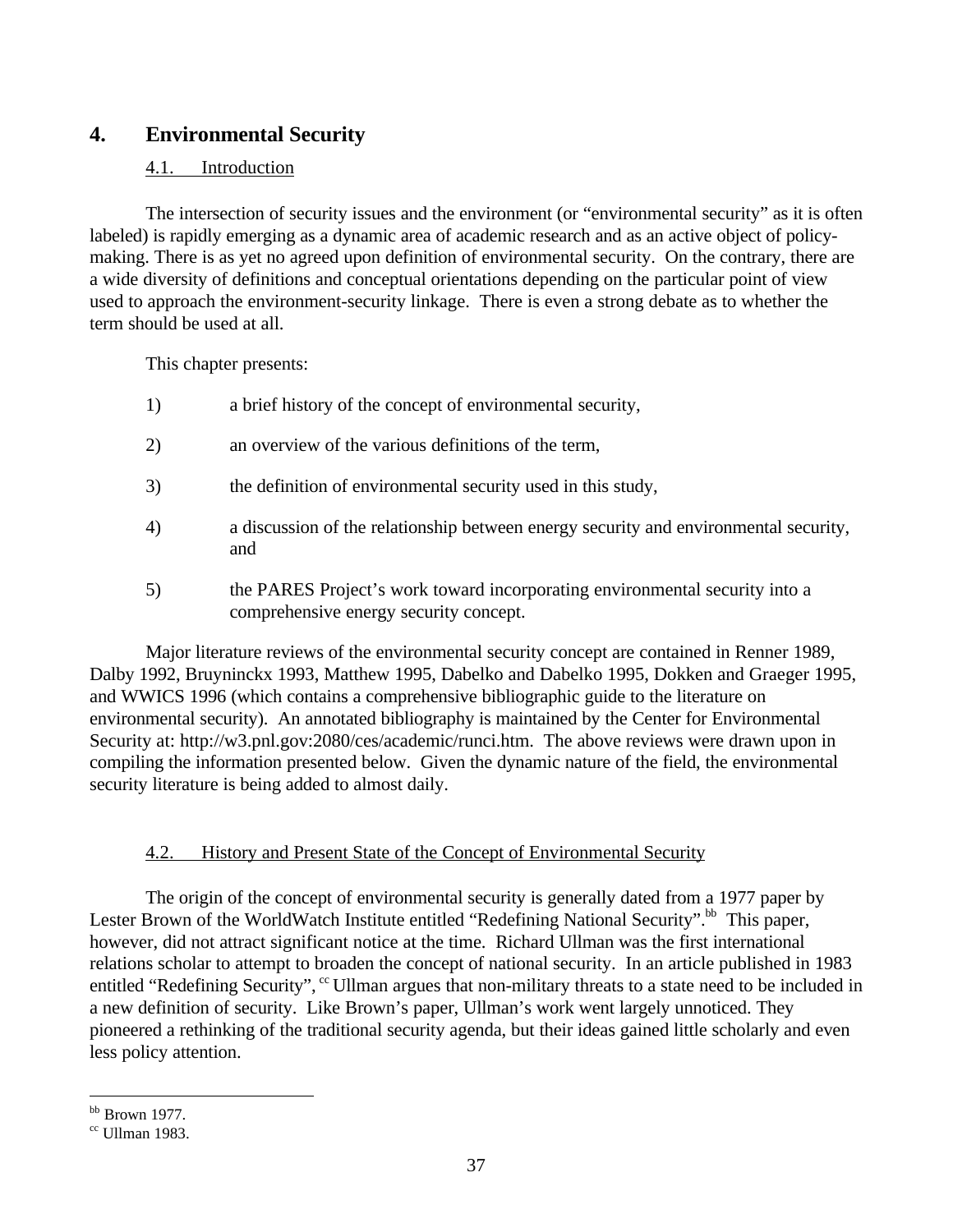The reason for the lack of attention to the early work on environmental security is not difficult to ascertain. At the time, the world was still in the throes of the Cold War, and the imperatives of the Cold War dominated both theory and practice in the security field. As the Cold War was coming to its sudden and unexpected closure, Jessica Tuchman Mathews picked up on the strand of inquiry pioneered by Brown and Ullman, and in a highly influential 1989 article in *Foreign Affairs*, again titled "Redefining Security", <sup>dd</sup> argued that the concept of national security needed to be expanded. She sought a "broadening [of the] definition of national security to include resource, environmental and demographic issues".<sup>ee</sup> Without such a redefinition and accompanying policy changes, she envisioned a grim future of "[h]uman suffering and turmoil".

The end of the Cold War triggered a wholesale reassessment of the concept of national security. Analysis of "unconventional" threats to national security entered the space previously occupied solely by conventional, military threats, and security specialists began to turn their attention to analyzing these unconventional threats—due to technological innovation, the emergence of powerful non-state actors, the expansion of trans-national networks in drug trafficking and terrorism, and environmental degradation, to name a few. A wide-open debate ensued over the meaning of security in the post-Cold War era. One facet of this debate coalesced around the concept of environmental security, which was itself embedded in the larger and rapidly emerging field of inquiry known as environmental politics.

The environmental security concept attracted the first significant attention from policy-makers in the early 1990s. In the United States, the environment came to be associated with security issues at the highest government levels. The connection between the environment and international stability was first formally recognized by former President Bush in the "National Security Strategy of the United States" in 1991. Though the connection had been acknowledged, it was tenuous at best. Two events radically altered this situation. The first was a briefing in 1993 to the National Security Council (NSC) by Thomas Homer-Dixon on the link between environmental degradation and violent conflict, and the second was an article published in the *Atlantic Monthly* by Robert Kaplan on the same theme.

In 1990 Thomas Homer-Dixon, a Canadian international relations specialist, began the first of his projects examining the role of environmental degradation in provoking violent conflict.<sup>ff</sup> As intimated above, his work eventually caught the eye of the national security establishment in the United States. Following the briefing, the NSC's Global Environmental Affairs Directorate and the Department of Defense's Office of Under Secretary of Defense for Environmental Security (which had up to this point focused almost exclusively on cleaning up the military's toxic legacy) began to incorporate into their thinking the notion that violent conflict and the environment were related.

Robert Kaplan picked up on Homer-Dixon's analysis and in the 1994 article mentioned above, entitled "The Coming Anarchy", asserted that environmental degradation was "the national security issue of the early twenty-first century".<sup>gg</sup> Kaplan's sensational image that environmentally-induced chaos and disintegration in the Third World posed serious threats to U.S. interests provoked a gut level response from the security community. The response reached all the way up to the president. President Clinton made the following remarks to the National Academy of Sciences on 19 June 1994:

"[W]hen you look at the long-run trends that are going on around the world—you read articles like

<sup>&</sup>lt;sup>dd</sup> Mathews 1989.

ee Mathews 1989:162.

ff Homer-Dixon 1991.

<sup>&</sup>lt;sup>gg</sup> Kaplan 1994:45.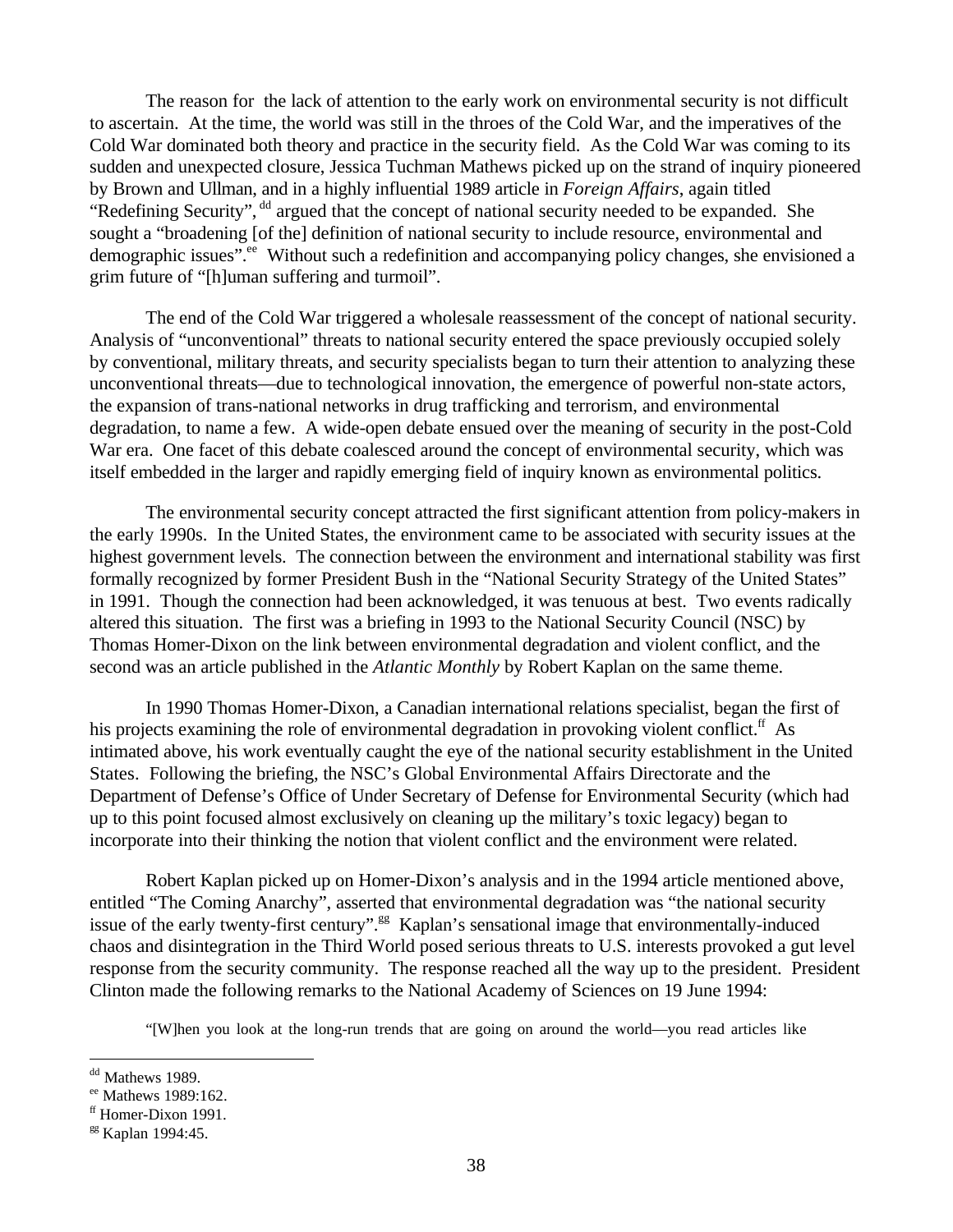Robert Kaplan's article in *The Atlantic* [sic] a couple of months ago that some say is too dour…you could visualize a world in which a few million of us live in such opulence we could all be starring in nighttime soaps. And the rest of us look like we're in one of those Mel Gibson "Road Warrior" movies…I was so gripped by many things that were in that article, and by the more academic treatment of the same subject by Professor Homer-Dixon".<sup>hh</sup>

In a landmark speech in April 1996, former Secretary of State Warren Christopher stated that "environmental initiatives" were "low-cost, high-impact tools in promoting our national security". He revealed his intention "to put environmental issues where they belong: in the mainstream of American foreign policy". He outlined the following set of objectives for the State Department: 1) to issue an Annual Report on Global Environmental Challenges designed to assess global trends and establish U.S. priorities, 2) to create six "Environmental Opportunity Hubs" to be housed in U.S. embassies around the world whose function is to assess and address environmental issues worldwide, 3) to convene an International Conference on Treaty Compliance and Enforcement to be hosted by U.S., 4) to establish partnerships with business to tackle environmental problems around the world, and 5) to promote bilateral, regional, and global initiatives related to the environment. Other agencies in U.S. government have since agreed with these principles.<sup>ii</sup>

One year after Christopher's landmark speech Secretary of State Madeleine Albright released the State Department's first Annual Report—*Environmental Diplomacy: The Environment and U.S. Foreign Policy*—which describes current and future State Department activities. The report identifies five global environmental challenges which the U.S. regards as most urgent: climate change, the use of toxic chemicals and pesticides, loss of biological diversity, deforestation, and ocean pollution and overexploitation. It also establishes five regional-level priorities: water resources, air quality, energy resources, land use, and urban and industrial growth. To help carry out the State Department's environmental diplomacy, six regional environmental hubs are to be established in Costa Rica, Uzbekistan, Ethiopia, Nepal, Jordan, and Thailand.

#### **Present state of the Environmental Security Concept**

The above brief history of the concept of environmental security is by no means complete either in terms of content or geographical coverage. It focuses on those aspects of environmental security which have garnered the most attention, and, as far as policy-making initiatives are concerned, focuses exclusively on the United States. The U.S. is currently the most active center of academic scholarship on environmental security, and arguably the most active in promoting environmental security initiatives. Other centers exist in Canada and Europe. Below is a description of the some of the larger centers/projects related to environmental security.

The International Institute for Environmental Strategies and Security (formerly the International Consortium for the Study of Environmental Security) at Laval University in Quebec is one of the earliest centers devoted to the study of environmental security. The Institute started the academic journal *Environment and Security*.

hh WWICS 1995:51.

<sup>&</sup>lt;sup>ii</sup> During the summer of 1996 key officials in the CIA, Department of Defense, Environmental Protection Agency, and Department of Energy signaled their commitment to Christopher's objectives. Also, in August 1996 the Deputy Undersecretary of Defense for Environmental Security described the development of early warning systems and promotion of "military environmental cooperation" as key aspects of former Secretary of Defense William Perry's concept of "preventive defense".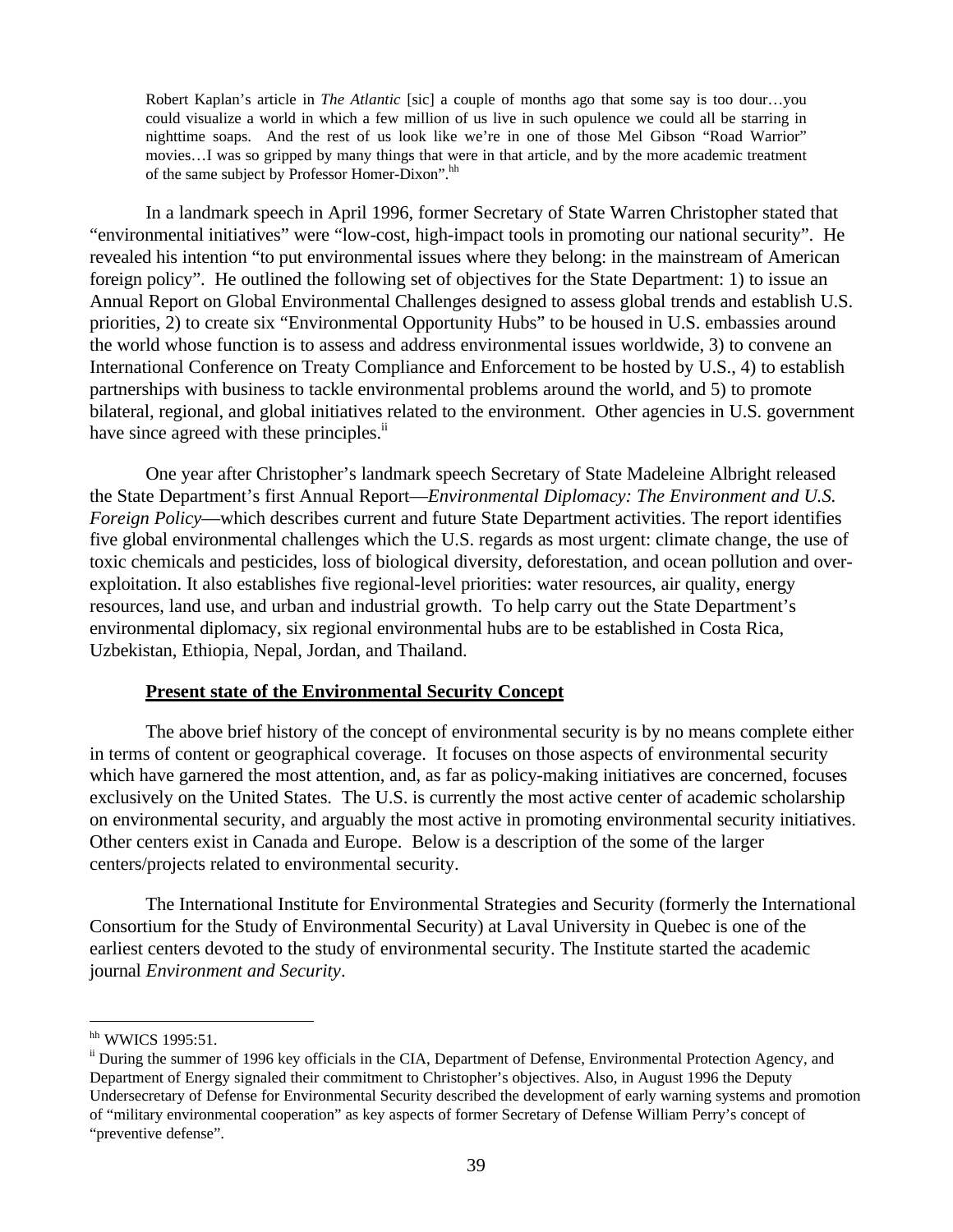The Project on Environmental Change and Acute Conflict which took place from 1990 to 1993 was the first large-scale project directed by Thomas Homer-Dixon. It found that scarcities of renewable resources—including cropland, forests, water, and fish—are already contributing to violent conflicts in many parts of the developing world, even though these conflicts often appear to be caused solely by political, ethnic, or ideological factors. The project concluded that these conflicts foreshadow a surge of similar violence in coming decades as environmental scarcities worsen in many developing countries. A second project, the Project on Environment, Population and Security took place from 1994 to 1996 and continued to explore the linkages among environment, population, security and governance. Homer-Dixon is currently directly a project on Environmental Scarcity, State Capacity, and Civil Violence<sup>jj</sup>.

The Center for Environmental Security<sup>kk</sup> of the Pacific Northwest National Laboratory, which is run by Department of Energy and Department of Defense, was started in 1996. The Center provides a venue for debate and evaluation of environmental issues that impact U.S. national security. In particular, it focuses on issues that address underlying motivations for weapons acquisition, and seeks to develop regional tension-reduction and confidence-building measures relevant to regional environmental problems.

The Environment and Conflicts Project  $(ENCOP<sup>II</sup>)$  is a joint project of the Center for Security Studies and Conflict Research, the Swiss Federal Institute of Technology in Zurich and the Swiss Peace Foundation in Bern. The project, which focused on several regional case studies, lasted from 1992 to 1996. A final report was published in 1996 in three German and/or English volumes.

The Environmental Change and Security Project (ECSP<sup>mm</sup>) of the Woodrow Wilson International Center for Scholars in Washington, DC was started in 1994 and serves as a focal point for a network of experts interested in environmental security ideas. It also serves as an information clearinghouse for environmental security views, activities, and events in both the academic and policymaking worlds. ECSP sponsors regular meetings of an "Environment and Security Discussion Group" and publishes an annual *Environmental Change and Security Project Report*.

Dr. Nils Petter Gleditsch of the Peace Research Institute of Oslo has directed a number of environmental security projects and is editing a volume on environment and conflict.

NATO funded an Advanced Research Workshop on Environmental Security in Norway in 1996 and a Workshop on Social Adaptation to Environmental Change in Austria in 1997. At these workshops NATO countries meet with representatives from Russia and Eastern and Central Europe to discuss environmental and security issues.

Dr. Steve Lonergan of the University of Victoria in British Columbia, Canada is directing the Global Environmental Change and Human Security (GECHS<sup>nn</sup>) Project funded by the International Human Dimensions of Change Project. GECHS's goal is to establish criteria for predicting vulnerability to environmental change, and act as a conduit for interdisciplinary, international research and policy efforts in this area. It has adopted the framework of "human security" (see below) because it not only recognizes the linkages between environment and society, but also acknowledges that our perceptions

 $k$ kk http://w3.pnl.gov:2080/ces/

jj See http://utl1.library.utoronto.ca/www/pcs/eps.htm for a discussion of all three of Homer-Dixon's projects.

 $\frac{11 \text{ http://www.fsk.ethz.ch/encop/}}$ 

mm http://www.ecsp.si.edu/

nn http://steve.geog.uvic.ca/GECHS/index.html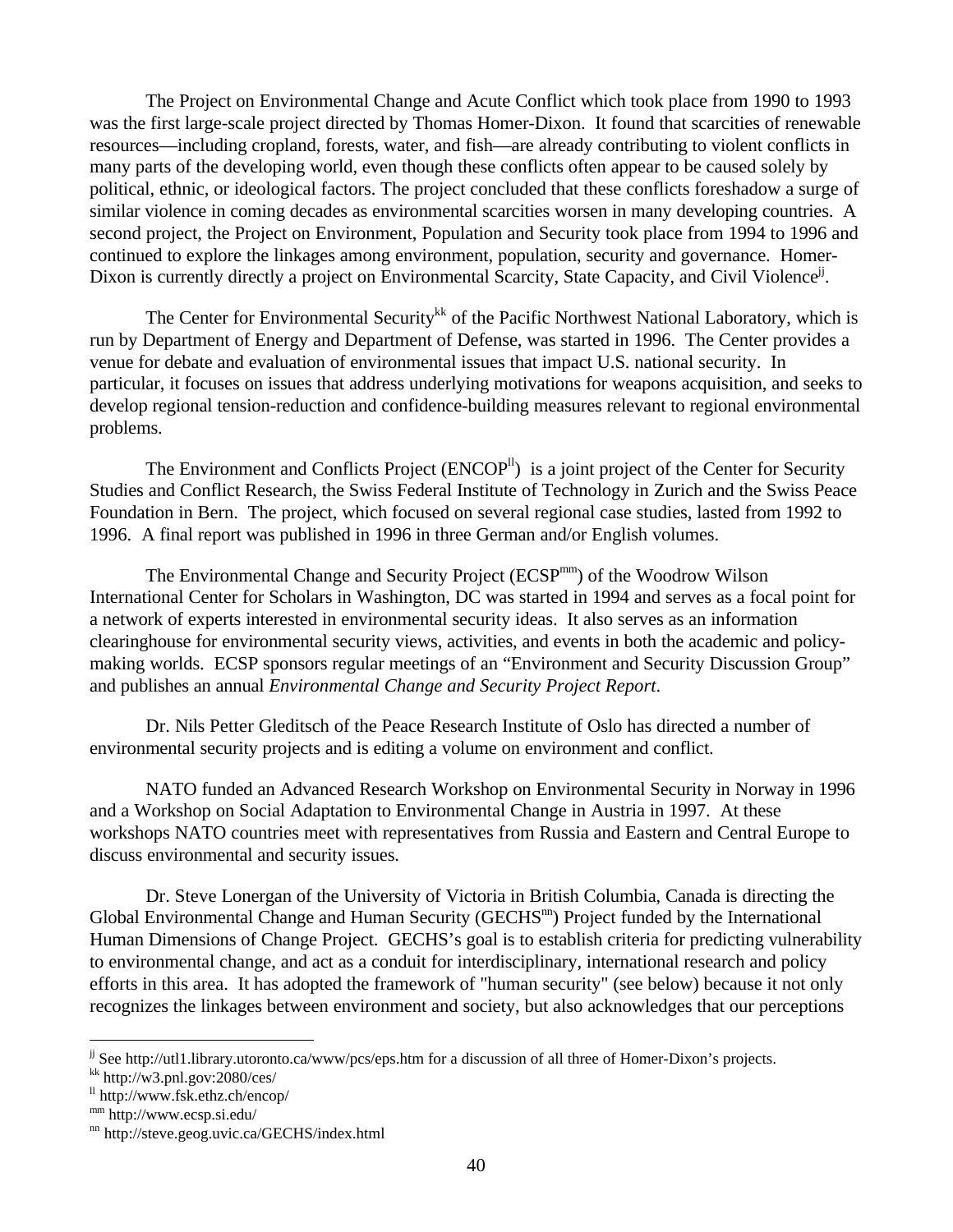of the environment, and the way we use the environment, are historically, socially and politically constructed.

## 4.3. Definitions of Environmental Security

The above description of projects gives a sense of the environmental security landscape, but does little to give a sense of the wide range of meanings associated with the concept. By the mid-1990s, the environmental security concept had firmly taken root in the academic and policymaking worlds. However, there exist a tremendous range of definitions and orientations to the term. Fundamentally, they split over the object requiring protecting. These objects include the nation-state, individuals, groups, societies, natural ecosystems, the international system, and the biosphere. Two dominant orientations to environmental security have emerged—one which focuses more on the environment side of the equation (and which is called "human security"), and another which focuses more on the security side (and called "national environmental security"). These will be discussed below along with a third avenue of inquiry which questions the very use of the term "environmental security".

The following categories/perspectives/definitions related to environmental security can be  $distinguished: <sup>oo</sup>$ 

## 1) environment affects security

- a) human security
- b) military security
- 2) security institutions affect environment
	- a) negative
	- b) positive
- 3) influence of environmental security ideas
	- a) negative
	- b) positive.

 $\overline{a}$ 

## 4.3.1. The Environment Affects Security

How does environmental change affect security issues and institutions?

Human Security. The broadest definition of environmental security is premised on the fact that global and regional environmental degradation and resource scarcity may adversely affect human and/or economic security interests. Thus, the "threat" posed by environmental change is first and foremost a threat to the health and livelihood of all humans on the planet. All humans need to be protected against environmental degradation and resource scarcity. This version of environmental security is often termed "human security". Proponents of this holistic view of security argue for a "redefinition" of security, and tend to emphasize sustainability as the ultimate goal of environmental security. Critics say that such a reading of security renders the term meaningless.

<sup>&</sup>lt;sup>oo</sup> This categorization scheme follows that developed by Geoffrey Dabelko and P.J. Simmons of the Environmental Change and Security Project.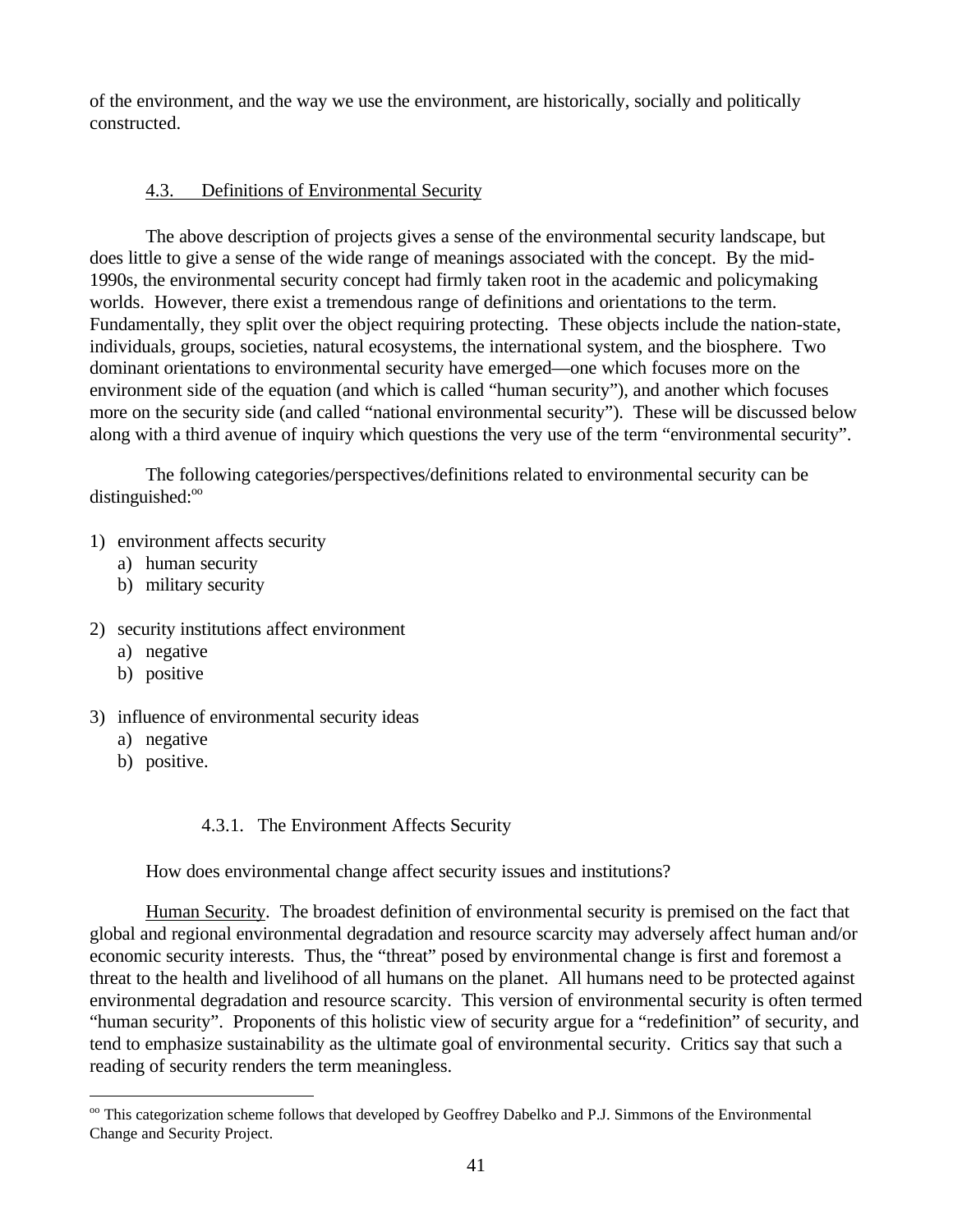Advocates of human security include: Brown 1977, Ullman 1983, WCED 1987, Mathews 1989………

Military Security. A more conservative definition of environmental security is premised on the fact that global and regional environmental degradation and resource scarcity may adversely affect traditional military security interests. This view of environmental security holds that environmental change may be a significant contributing factor to political instability and/or violent conflict. This view was popularized by Homer-Dixon (1991, 94,95) and Kaplan.

Homer-Dixon concluded from his Project on Environmental Change and Acute Conflict that violent conflicts in the developing world are being caused or exacerbated by resource scarcities; this form of conflict is likely to increase as adverse environmental change overwhelms the capacity of institutions to adjust and respond, creating conditions for fragmentation or authoritarian government.

Other advocates of this point of view include Gurr 1985, Westing 1986, 1988, 1994, Gleick 1991, 1993. Opponents hold that environment is important only if it contributes to inter-state war, which they argue is unlikely. Those who hold this view include Lipschutz, Lipschutz and Holdren, Deudney.

Frederick (in *Contested Ground*) offers the following definition of environmental security. Environmental security is the "absence of non-conventional threats against the environmental substratum essential to the well-being of [a state's] population and to the maintenance of its functional integrity" [REF]. This is realist perspective; state-centric. This implies preventing or containing specific threats or symptoms of environmental problems to protect more traditional national security interests of a state. Military planners have taken to this definition. They are interested in analyzing environmental factors to anticipate situations in which US military may be called in to intervene.

## 4.3.2. Security Institutions Affect Environment

A perspective on the environment/security intersection is on how security institutions affect the environment. Security institutions can affect the environment positively or negatively.

Negative. The military adversely affects the environment. Military preparation for armed conflict, the conduct of armed conflict, and the disposal of military waste cause environmental degradation and depletion. "Environmental security" in this perspective means focusing on efforts to clean up military toxics or to reduce the environmental impact of fighting, for example. In 1991 the U.S. Congress funded the Strategic Environmental Research and Development Program (SERDP) with the goals of enhancing environmental compliance, environmental restoration, and environmental data gathering and analysis in the military. The goals of environmental compliance and environmental restoration are central missions of the DOD's Office of the Deputy Undersecretary of Defense for Environmental Security.

DOD's Office of the Deputy Under Secretary of Defense for Environmental Security – goal is compliance and restoration as central missions; the Defense Environmental Restoration Account (DERA). (see Dabelko p 8)

Positive. Security institutions have capabilities which can be put to use in saving the environment; for instance, satellite data. The military has extensive resources and skills that can be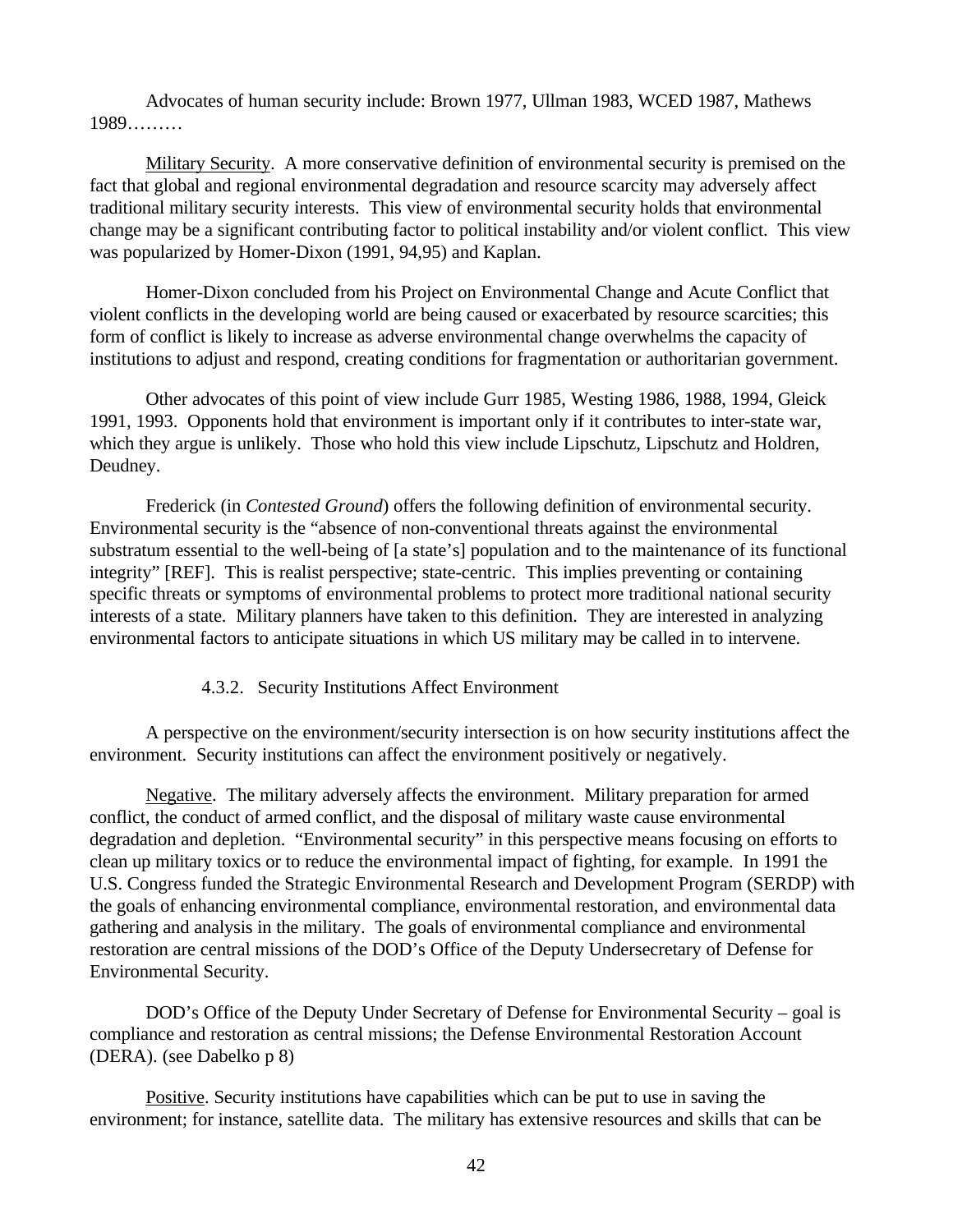applied to domestic and international environmental security issues without compromising its warfighting capabilities. Environmental security is already a part of military mission of US. Military institutions should be involved in the process of maximizing environmental security. (Butts)

The security community's assets include monitoring and enforcing international environmental agreements; gathering, analyzing, and disseminating scientific data on the natural environment; responding to mitigate environmental crises and disasters; providing technical expertise to other nations' militaries; implementing environmental sustainability programs; guaranteeing access to natural resources; spinning off environmental cleanup technologies; and protecting natural parks and reserves.

Critics say that the military is conflictual and secretive, not cooperative and transparent.

# 4.3.3. Influence of Environmental Security Ideas

What are the risks of using a vocabulary that, in the arena of world politics, tends to evoke images of war and military action? Some see the environmental security terminology as a positive development and others as a negative development.

Negative. Do not use security rhetoric; military is urgency, zero-sum thinking and fosters a "we versus they" mentality, and language implies likelihood of interstate violence (Deudney). Environmental change is a gradual and long-term process best addressed by building a sense of global solidarity based on shared interests and constructive engagement. Environmental problems are conceptually unlike traditional security problems. Environmental security may be used as an excuse to infringe on sovereignty. Also, it could backfire if the threats posited under environmental security do not pan out. The term will be co-opted by the North; employed to sustain traditional geopolitical security thinking that favor developed states, or promote protection of global e and all of its inhabitants (Dalby). True reason government want to redefine security in e terms is because of parochial bureaucratic interests. Employ term to win attention and funds (Deudney, Levy). Traditional security structures (DOD, DOE, intelligence community) support green missions is classic bureaucratic effort to retain budgets (Finger, Le Prestre)

Positive. The concept of environmental security ideas help foster cooperation (State Department E diplomacy). Framing environment as threat may prompt collective solutions; cooperation if understand shared security interest in protecting the e. Environmental security rhetoric may generate widespread domestic public support, funding, action.

*5 trends linking e change to traditional security community (or 5 components of a comprehensive e security policy)*

- 1) Greening the military,
- 2) Using security assets for e objectives
- 3) Tracking e factors a sources of conflict
- 4) After-Impact conflict resolution processes (integrating e issues into conflict resolution processes)
- 5) Communication and dialogue (the US military serves role in promoting lines of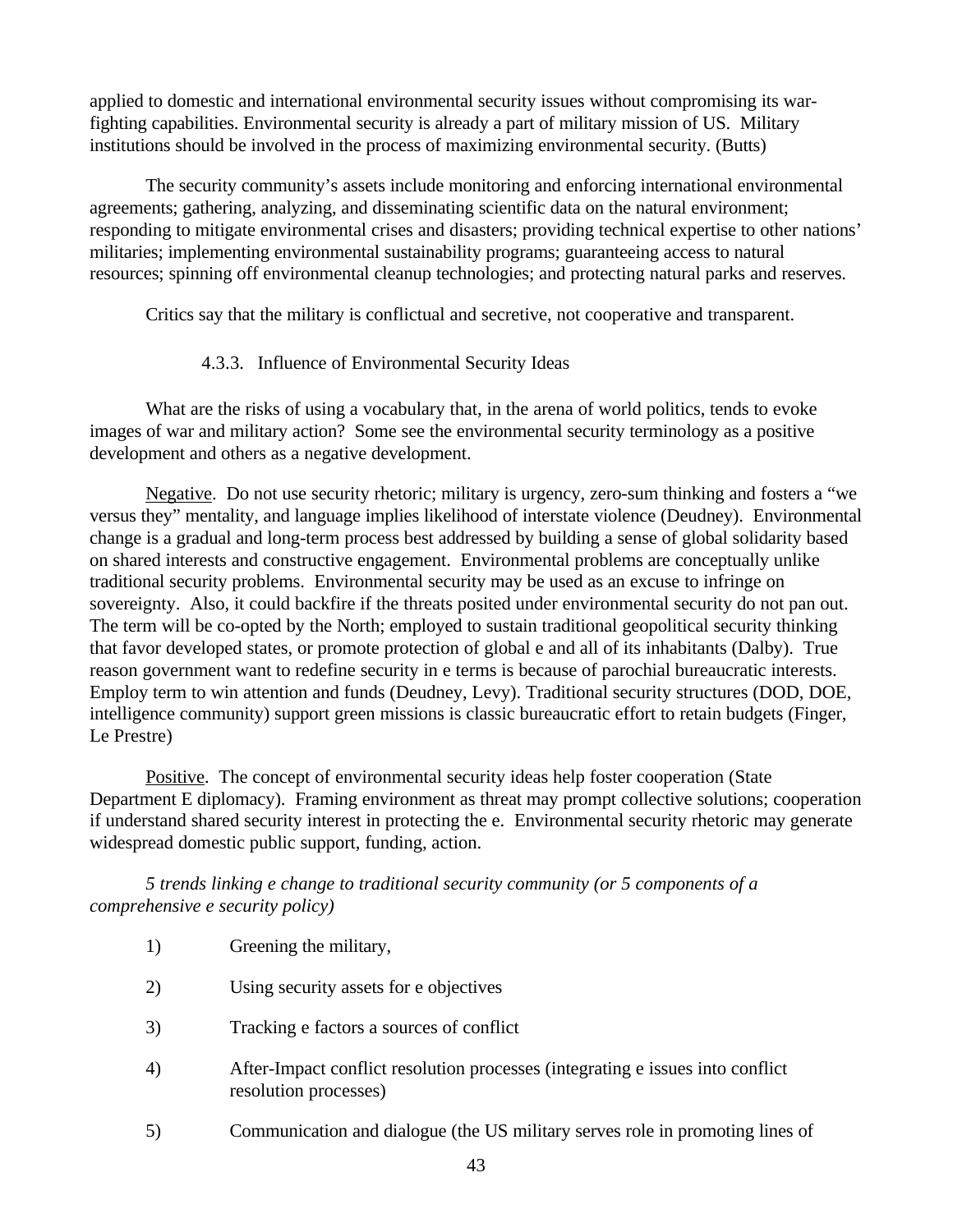#### communication with foreign security communities

## 4.4. A Definition of Environmental Security

Based on the above discussion of environmental security, it is clear that in the context of an analysis of a single nation's energy security the starting point for most government-level policy analysts will be from a "national security" (versus a "human security") perspective. However, the human security vantage point informs a definition of national environmental security. Thus, the following definition of environmental security is used in the PARES Project:<sup>pp</sup>

Environmental security as it applies to a nation-state is:

1) protection of the health and welfare of its citizens from the impact of environmental change (i.e., securing its citizens against the adverse consequences of environmental change),

2) protection of the economic interests of the nation from the impact of environmental change (i.e., securing its economy against the adverse consequences of environmental change), and

3) mitigation of the impact of environmental change on regions vulnerable to instability and conflict in which the nation and its allies may feel compelled to become involved for strategic or humanitarian reasons (i.e., securing unstable regions against environmental change which may directly or indirectly adversely affect the nation).

Behind the above three conventional security concerns lurks an ethical impulse imparted by the human security school of thinking. The last item above, in particular, implies that a nation's environmental security is dependent on the environmental security of a wider sphere than the territorial boundaries of the nation. The human security and national security split largely turns on the issue of sovereignty. Those who advocate a human security approach tend to question the notion of national sovereignty and those who advocate a national security approach tend to accept the sacredness of sovereignty.

## 4.5. Environmental Security Research in Japan

The concept of environmental security emerged first in the West. However, it is attracting attention worldwide. Most areas outside the West, though, have been slow in researching the concept, and even slower in incorporating it into environmental and energy related policies.

To the author's knowledge there are no projects in Japan specifically devoted to the study of environmental security. There is a feasibility study at the National Institute for Environmental Studies of the Environment Agency of Japan on global environmental risk management. The project started in 1997 and will bring together researchers from various fields (a Global Risk Research Committee) to develop concepts and analytical frameworks for accessing different types of environmentally-related international threats which a nation-state seeks to avoid. An international symposium, entitled " New Global Environmental Viewpoints: Progress in Global Environmental Risk Research", was held in

<sup>&</sup>lt;sup>pp</sup> Definition follows Matthew 1997.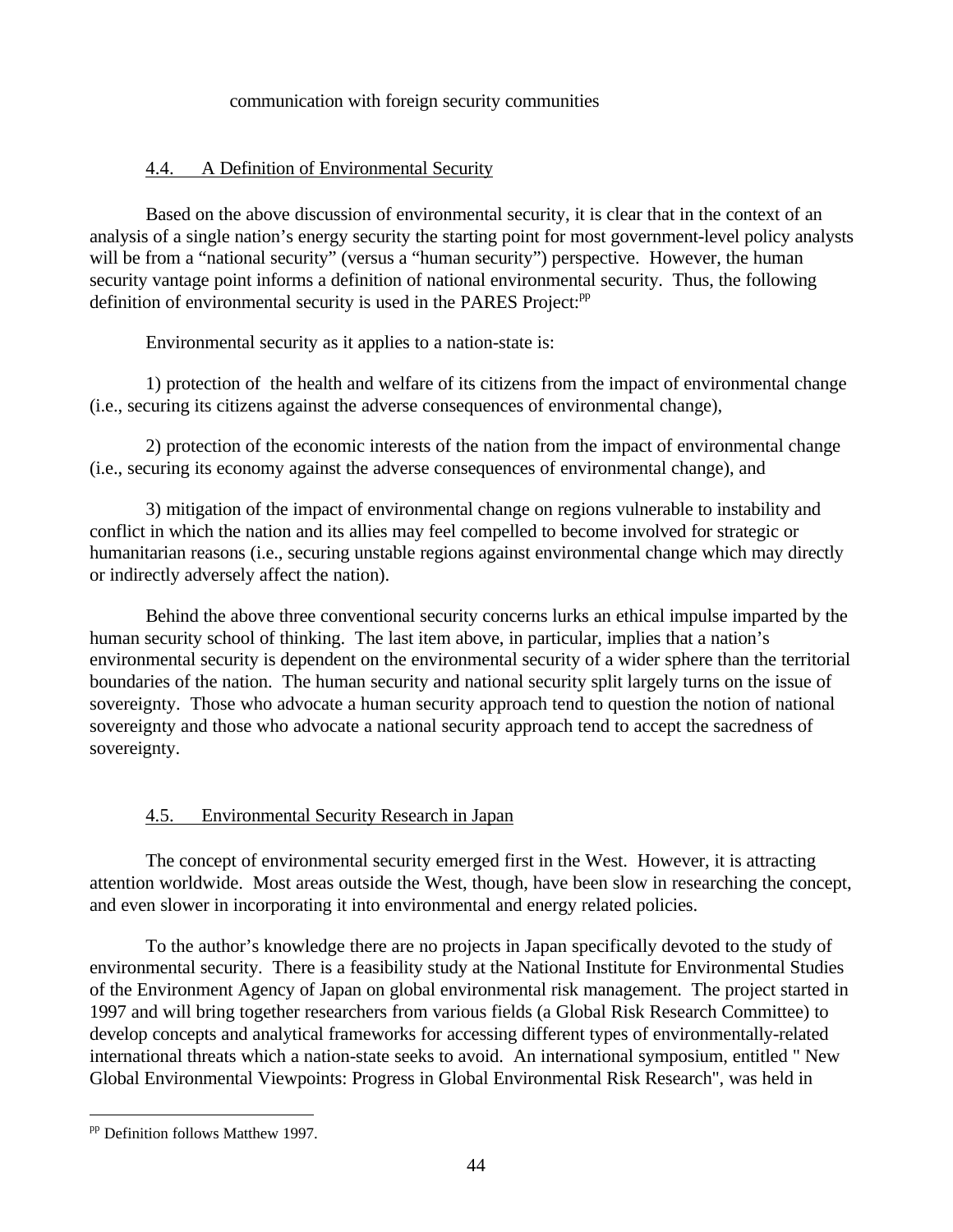March 1998. This project seems to be the first related to environmental security in Japan.

#### 4.6. Energy Security and Environmental Security

Defining the intersection of environmental security and energy security for a given nation depends on the object of security. The object of security is energy with minimal environmental disruption to the nation. Using the PARES definition of environmental security given above, environmental security can be subsumed within the definition of comprehensive energy security.

#### Environmental Security Dimensions

**Domestic**: Energy/environmental security for a nation implies protection of its citizens and economy against the impacts to its domestic environment from energy production, transformation, and use. These impacts can originate from local, national, international, or global environmental problems induced by energy uses. Therefore ensuring environmental security means tackling not only energyrelated problems within the nation's territory but also problems outside the territory which impinge on the nation.

**International**: There are also impacts to the domestic environment of other nations that, while not directly affecting the environment of the nation, may destabilize other nations. For instance, water resource conflicts in Central Asia may affect energy supply from the region which may affect a nation's energy security. Thus, one must specifically analyze 'outside' areas where environmental problems may lead to political instability that will affect a nation's energy security.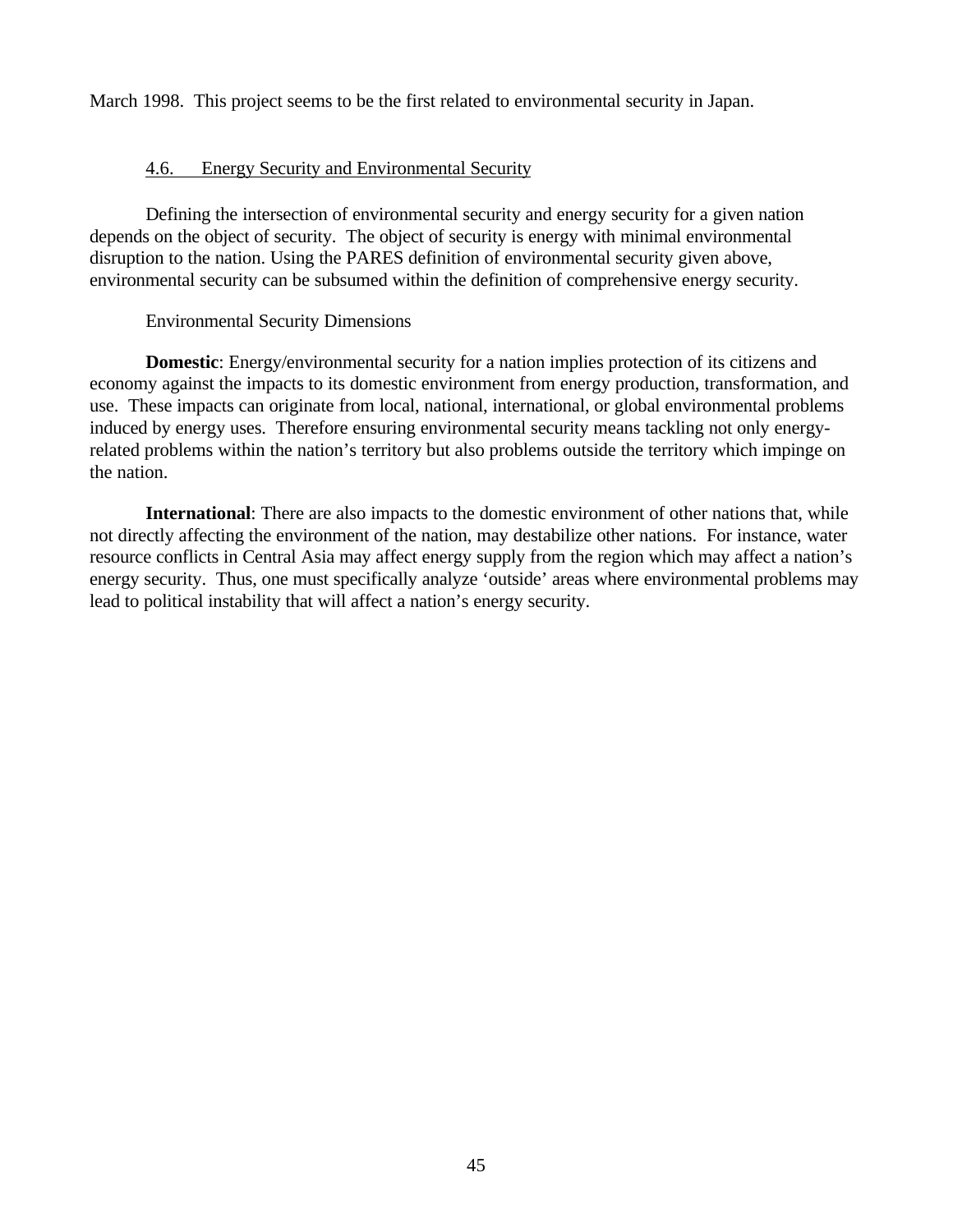## **ENVIRONMENTAL SECURITY LITERATURE**

Brown, L. (1977). Redefining Security. Washington, DC: Worldwatch Institute.

Butts, K. H. (1993). Environmental Security: What is DOD's Role? Carlisle, PA: Strategic Studies Institute, U.S. Army War College.

Butts, K. H. (1994a). Environmental Security: A DOD Partnership for Peace. Carlisle, PA: Strategic Studies Institute, U.S. Army War College.

Butts, K. H. (1994b). "Why the Military is Good for the Environment." In: Green Security or Militarized Environment, J. Kköen, ed. Brookfield, NH: Dartmouth Publishing Co., 83-110.

Dabelko, D. D., and Dabelko, G. D. (1993). "The International Environment and the U.S. Intelligence Community." International Journal of Intelligence and CounterIntelligence, 6(Spring), 21-41.

Dabelko, G. D., and Dabelko, D. D. (1995). "Environmental Security: Issues of Conflict and Redefinition." In: Environmental Change and Security Project Report, Volume 1,Washington, DC: Woodrow Wilson International Center for Scholars, 3-13.

Dalby, S. (1992a). "Ecopolitical Discourse: 'Environmental Security' and Political Geography." Progress in Human Geography, 16, 503-522.

Dalby, S. (1992b). "Security, Modernity, Ecology: The Dilemmas of Post-Cold War Security Discourse." Alternatives, 17(1), 95-134.

Dalby, S. (1994). "The Politics of Environmental Security." In: Green Security or Militarized Environment, J. Kköen, ed. Brookfield, NH: Dartmouth Publishing Co., 25-54.

Dalby, S. (forthcoming). "Threat From the South? Global Justice and Environmental Security." In: Contested Ground: Security and Conflict in the New Environmental Politics, D. Deudney and R. Matthew, eds. New York: SUNY Press, ??

Deudney, D. (1990). "The Case Against Linking Environmental Degradation and National Security." Millennium, 19, 461-476.

Deudney, D. (1991). "Environment and Security: Muddled Thinking." Bulletin of Atomic Scientists (April), 22-28.

Deudney, D., and Matthew, R., eds. (forthcoming). Contested Ground: Security and Conflict in the New Environmental Politics. New York: SUNY Press.

Dokken, K., and Græer, N. (1995). The Concept of Environmental Security--Political Slogan or Analytical Tool? Oslo: International Peace Research Institute.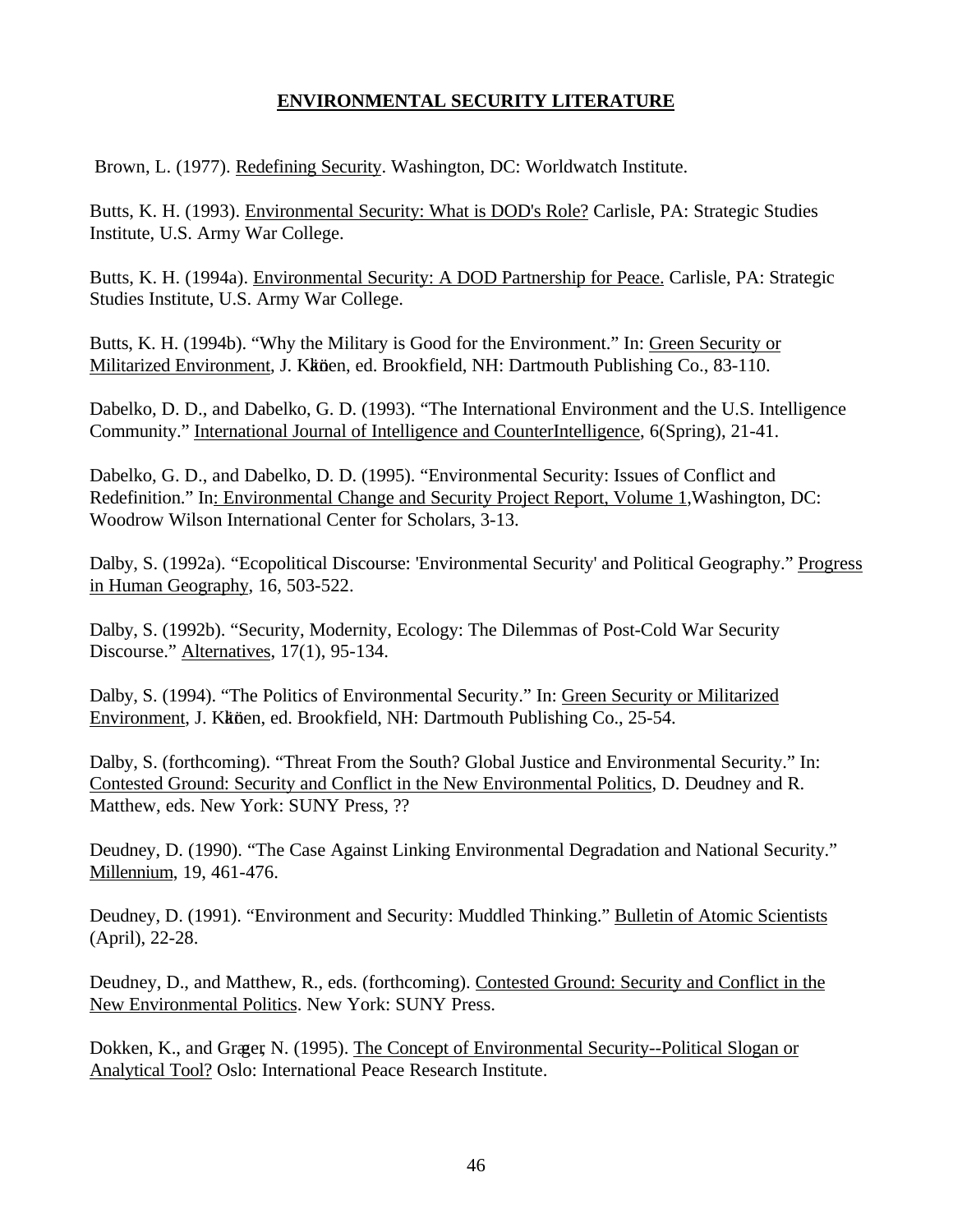Finger, M. (1991). "The Military, the Nation State and the Environment." The Ecologist, 21(5), 220- 225.

Finger, M. (1994). "Global Environmental Degradation and the Military." In: Green Security or Militarized Environment, J. Kköen, ed. Brookfield, NH: Dartmouth Publishing Co., 169-191.

Fleischman, R. (1995). "Environmental Security: Concept and Practice." National Security Studies Quarterly, 1(2), ??

Funke, O. (1994). "Environmental Dimensions of National Security: The End of the Cold War." In: Green Security or Militarized Environment, J. Kkönen, ed. Brookfield, NH: Dartmouth Publishing Co., 55-82.

Gleick, P. H. (1991). "Environment and Security: The Clear Connection." Bulletin of Atomic Scientists (April), 17-21.

Gleick, P. H. (1993). "Water and Conflict: Fresh Water Resources and International Security." International Security, 18(1), 79-112.

Goldstone, J. A. (1996). "Advancing the Environmental Security Debate." In: Environmental Change and Security Project Report, Volume 2,Washington, DC: Woodrow Wilson International Center for Scholars, 66-71.

Gurr, T. R. (1985). "On the Political Consequences of Scarcity and Economic Decline." International Studies Quarterly, 29(1), 51-75.

Holdren, J. P. "Energy and International Security. Symposium on Environmental Dimensions of Security. Proceedings from a AAAS Annual Meeting Symposium, 9 February 1992." , 17-24.

Homer-Dixon, T. F. (1991). "On the Threshold: Environmental Changes as Causes of Acute Conflict." International Security, 16(Fall), 76-116.

Homer-Dixon, T. F. "Population Growth and Conflict. Symposium on Environmental Dimensions of Security. Proceedings from a AAAS Annual Meeting Symposium, 9 February 1992." , 9-15.

Homer-Dixon, T. F. (1994). "Environmental Scarcities and Violent Conflict: Evidence from Cases." International Security, 19(1), 5-40.

Kköen, J., eds. (1994). Green Security or Militarized Environment. Brookfield, NH: Dartmouth Publishing Co.

Kaplan, R. (1994). "The Coming Anarchy: How Scarcity, Crime, Overpopulation, Tribalism, and Disease are Rapidly Destroying the Social Fabric of Our Planet." The Atlantic Monthly (February), 44- 75.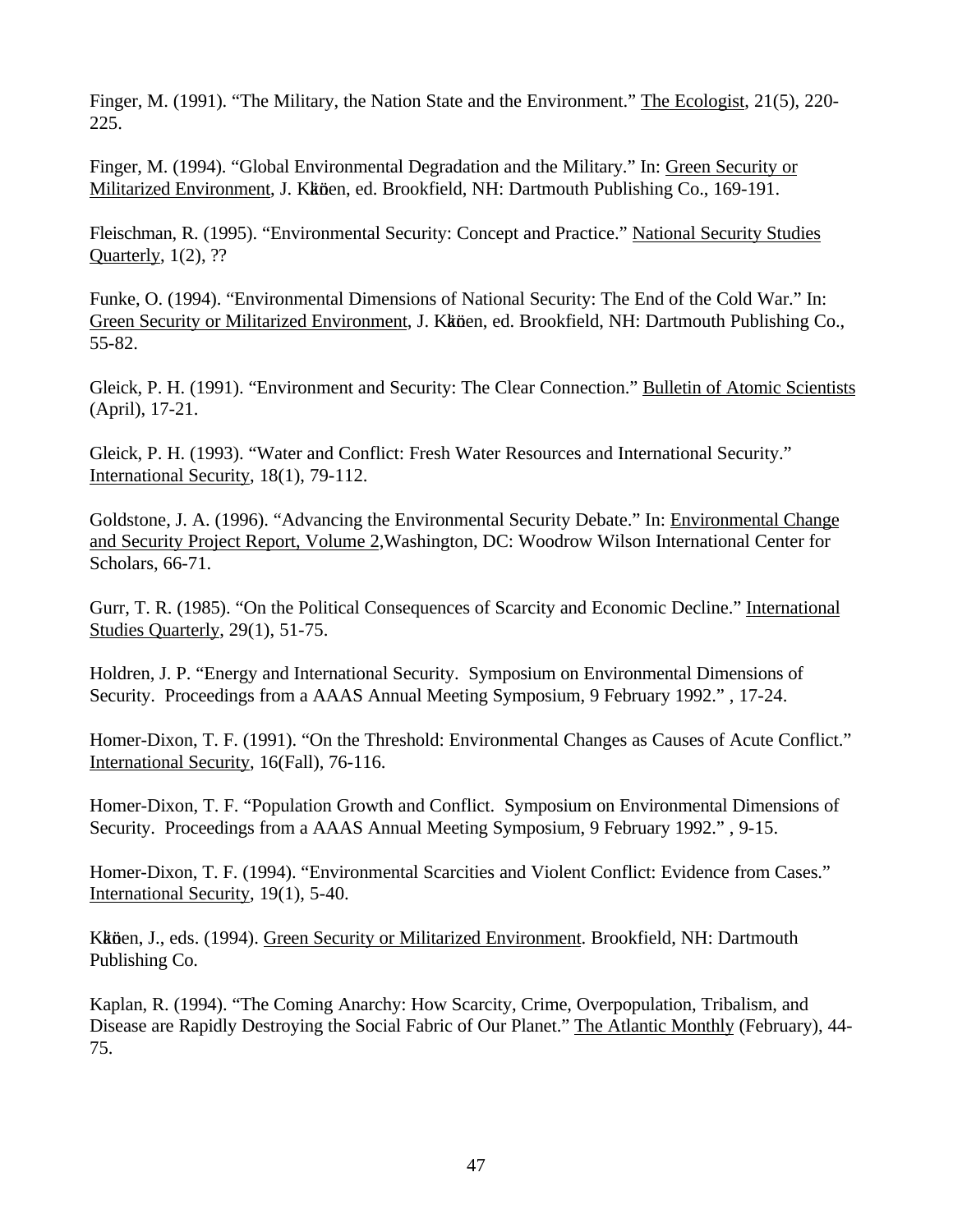Levy, M. A. (1995a). "Time for a Third Wave of Environment and Security Scholarship?" In: Environmental Change and Security Project Report, Washington, DC: Woodrow Wilson International Center for Scholars, 44-46.

Levy, M. A. (1995b). "Is the Environment a National Security Issue?" International Security, 20(2), 35- 62.

Lipschutz, R. D. "What Resources Will Matter? Symposium on Environmental Dimensions of Security. Proceedings from a AAAS Annual Meeting Symposium, 9 February 1992." , 1-8.

Lipschutz, R. D., and Holdren, J. P. (1990). "Crossing Borders: Resources Flow, the Global Environment, and International Security." Bulletin of Peace Proposals, 21, 121-133.

Mathews, J. T. (1989). "Redefining Security." Foreign Affairs, 68(Spring), 162-177.

Matthew, R. (1995a). "Environmental Security and Conflict: An Overview of the Current Debate." National Security Studies Quarterly, 1(2), 1-10.

Matthew, R. (1995b). "Environmental Security: Demystifying the Concept, Clarifying the Stakes." In: Environmental Change and Security Project Report Washington, DC: Woodrow Wilson International Center for Scholars, 14-23.

Mische, P. M. (1989). "Ecological Security and the Need to Reconceptualize Security." Alternatives, 14(4), 389-427.

Myers, N. (1989). "Environment and Security." Foreign Policy, 74(Spring), 23-41.

Myers, N. (1993). Ultimate Security: The Environmental Basis of Political Stability. New York: W.W. Norton & Co.

Pirages, D. (1991). "Social Evolution and Ecological Security." Bulletin of Peace Proposals, 22(3), 329-334.

Porter, G. (1990). "Post-Cold War Global Environment and Security." The Fletcher Forum (Summer), 332-344.

Porter, G. (1995). "Environmental Security as a National Security Issue." Current History, 94(May), 218-222.

Porter, G. (1996). "Advancing Environmental Security Through 'Integrated Security Resource Planning'." In: Environmental Change and Security Project Report, Volume 2, Washington, DC: Woodrow Wilson International Center for Scholars, 35-38.

Renner, M. (1989). National Security: The Economic and Environmental Dimensions. Washington, DC: Worldwatch Institute.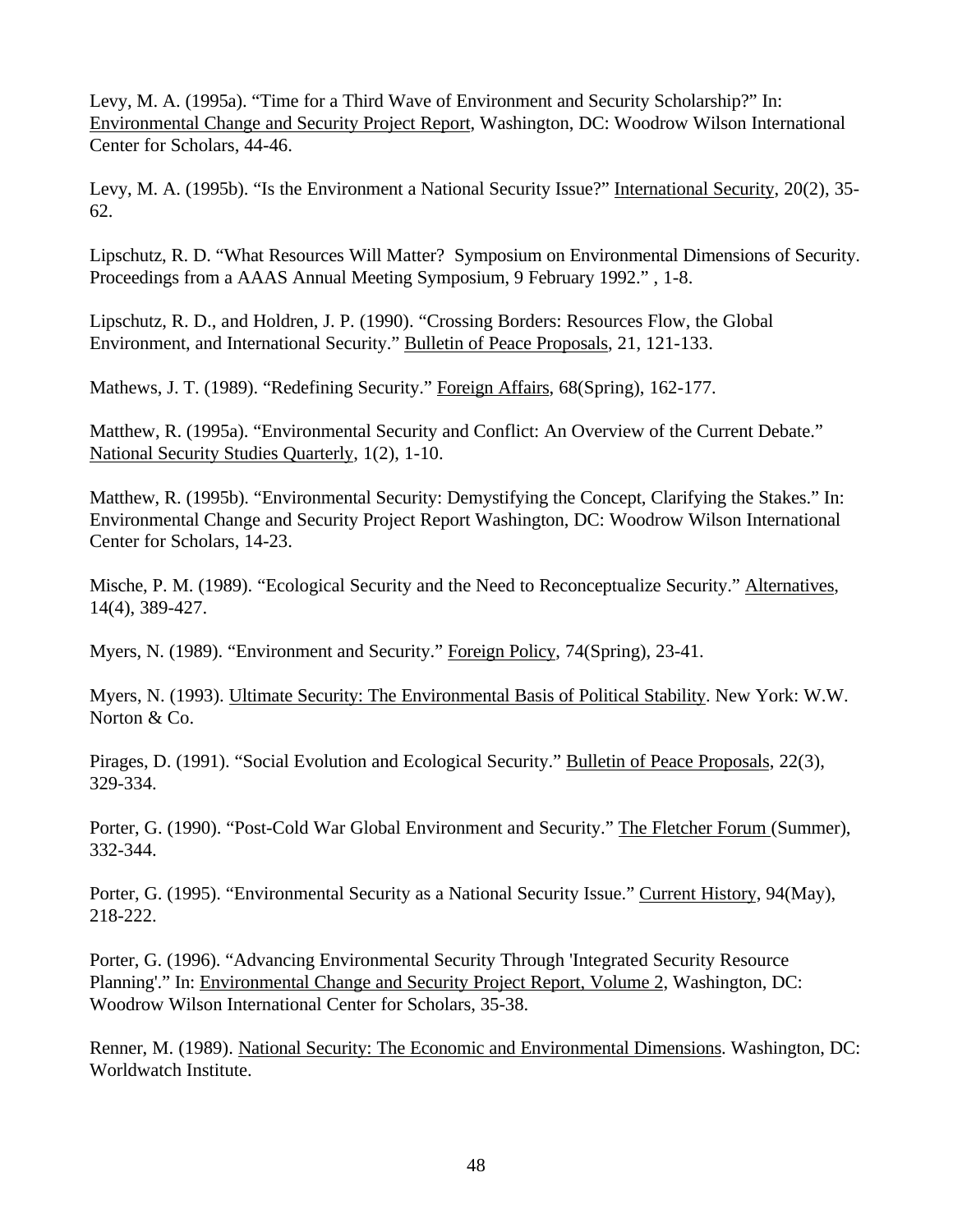Renner, M. (1991). "Assessing the Military's War on the Environment." In: State of the World 1991, L. Brown, ed. New York: W.W. Norton & Co., 132-152.

Shaw, B. R. (1996). "When Are Environmental Issues Security Issues?" In: Environmental Change and Security Project Report, Volume 2, Washington, DC: Woodrow Wilson International Center for Scholars, 39-44.

Soroos, M. S. (forthcoming). The Changing Atmosphere: The Quest for Global Environmental Security. ??: University of South Carolina Press.

Ullman, R. H. (1983). "Redefining Security." International Security, 8(Summer), 129-153.

Westing, A. H., eds. (1986). Global Resources and International Conflict: Environmental Factors in Strategic Planning and Action. Oxford: Oxford University Press.

Westing, A. H. (1989). "The Environmental Component of Comprehensive Security." Bulletin of Peace Proposals, 20, 129-134.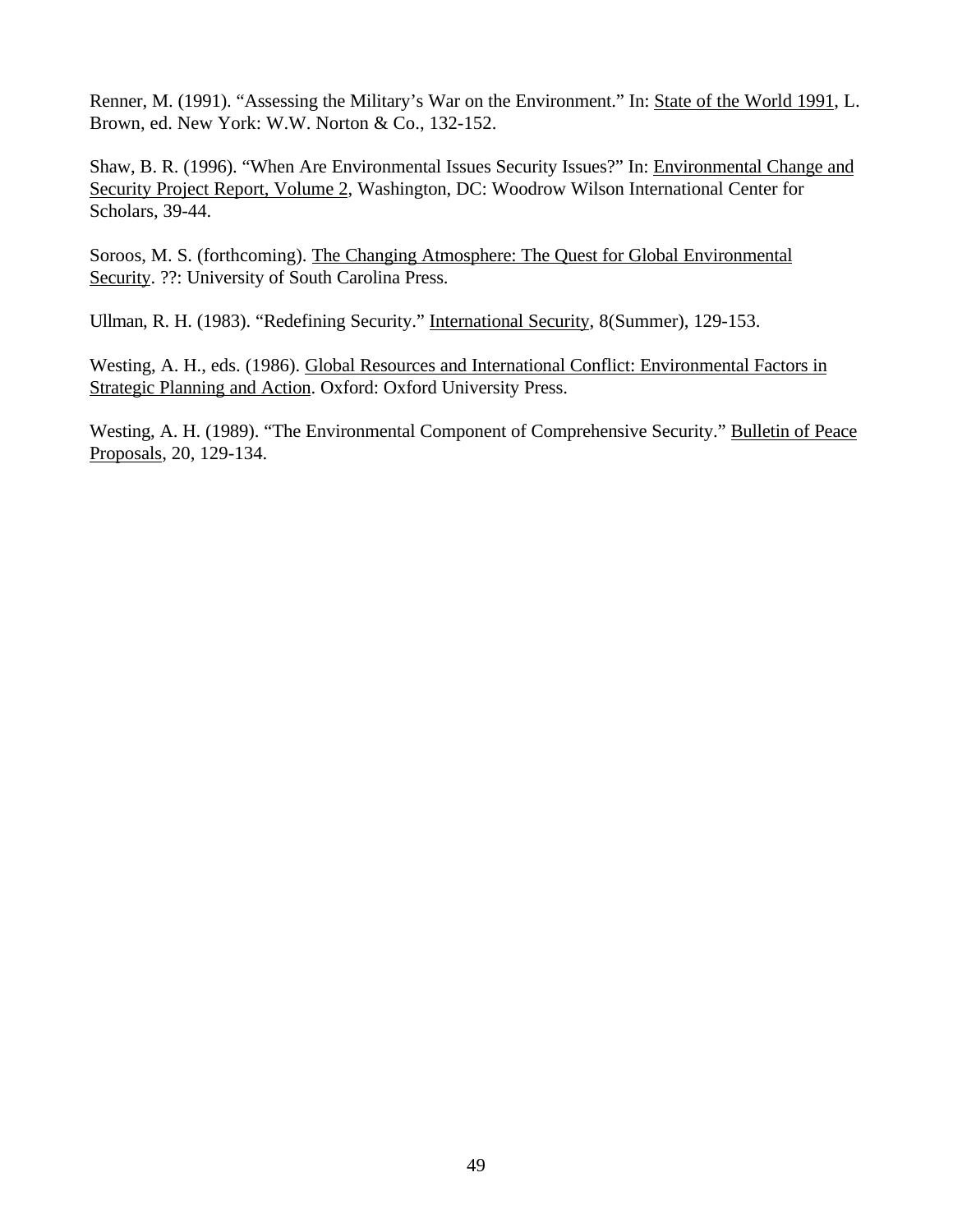# **5. Analytical Approaches to the Assessment of Comprehensive Energy Security**

## 5.1. Introduction

In previous chapters of this report we have explored the concept of energy security, both as it has been defined (in a rather narrow sense) in the past, as well as the broader, more comprehensive definition—including environmental security—that we have developed. The drawback, of course, of a broader definition of energy security is that it becomes that much more difficult to evaluate, in a structured and straightforward manner, which policies or sets of policies bring a country (or region) greater energy security (in the broad sense), and which have the opposite effect.

In this chapter we briefly explore the attributes and drawbacks of some of the various tools available for the evaluation of energy security, and put forward an initial framework for the assessment of comprehensive energy security. In so doing, we have tried to be relatively inclusive; that is, we have tried to include a variety of measures and approaches. Nonetheless, we have doubtless fallen short in some areas, and perhaps overemphasized others. It is our hope that the PARES project team and others can work together in subsequent phases of the project to refine and apply the framework presented below. Ultimately, we hope to assemble a transparent, flexible tool (or set of tools) that can be adapted to the evaluation of the energy security impacts of different energy policies, paths, or scenarios in different areas of the world. In Northeast Asia in particular, we hope that international collaborative efforts in evaluating the energy security implications of different paths can lead to robust energy policy approaches that, implemented by individual countries and/or region-wide, can lead to enhanced energy security for all of the countries of the region.

## 5.2. Problems in Measuring Energy Security

Even when the non-trivial problem of deciding and defining what is meant by "energy security" has been addressed satisfactorily, a host of problems and challenges remain in any attempt to "measure" energy security impacts. These problems and challenges include:

- **Deciding upon a manageable but useful level of detail for the description of energy policies**: In every description of what the future will hold—for the energy sector and otherwise—there is always a dilemma as to how much detail to provide. If too little detail on, for example, an energy path (how the energy sector will evolve from the present into the future) is provided, the description runs the risk of not being credible to policy-makers. On the other hand, providing too much detail can make the modeling of the energy path unwieldy. We suspect that the choice of a level of detail for a given study will need to be carefully informed by consideration of the use to which the energy security study will be put, as well as by cultural considerations.
- **Deciding upon an applicable measure or measures of energy security**: Some studies of energy security may focus on costs and the economy, others on the environment, and others on military security, while still others will try and incorporate some or all of the many aspects of energy security that we propose in this report. Each different approach will suggest a different measure or set of measures to use to judge different policy options. When a number of different measures are used, there is a temptation to aggregate the measures in a single index. Compiling (and interpreting) a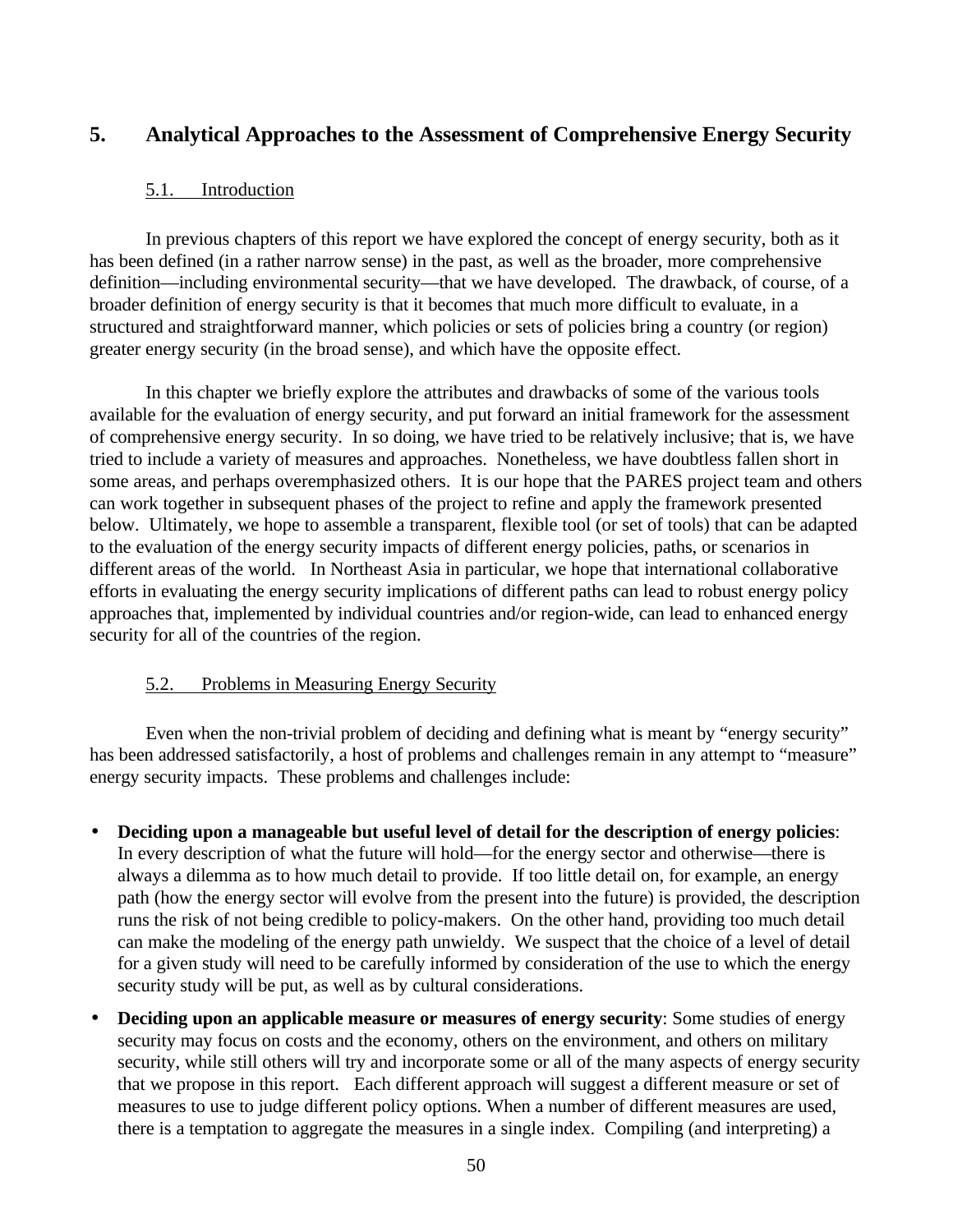single index that spans qualitatively different measures, however, must be done with the greatest of care to avoid magnifying trivial differences between policies or, on the other hand, obscuring major differences.

- **Incorporating the elements of uncertainty and risk (both routine risk and risk arising from radical uncertainty**): One thing that can be predicted about the future with some certainty is that it will be not entirely predictable. As a consequence, any analysis of policy options to improve energy security must include a method of somehow evaluating the impacts of uncertainty and risks of various kinds on the energy security outcomes of different energy policy paths.
- **Comparing and weighing tangible and intangible costs and benefits**: There is often the temptation to focus on measures that can be enumerated, thereby ignoring more qualitative considerations that may be of equal or greater importance<sup>qq</sup>. It is therefore a challenge to analysts to devise a way of evaluating the energy security impacts of specific policies that allows due consideration of both quantifiable and non-quantifiable considerations.
- **Addressing and comparing impacts that occur on many different spatial levels and on many different time-scales**: Some of the impacts of a given country's energy policy will occur locally, while others will be regional or global in scope. Similarly, some of the impacts will be felt immediately, while other impacts will take years or decades to have noticeable effects. Another challenge for any method of evaluating energy policies is to provide due consideration to the spatial and temporal distribution of policy impacts.
- **Balancing comprehensiveness with the need for transparency and with other practical considerations**: Given the many aspects of energy security, as we define it here, a balance needs to be struck between comprehensiveness—what policies, impacts, and uncertainties/risks to include, and at what level of detail—and transparency—that is, rendering the analysis sufficiently comprehensible to be deemed trustworthy by policy-makers. In addition, of course, practical considerations such as the time required to prepare an analysis and the cost of the evaluation itself will also be important.

## 5.3. Existing Analytical Methods and Approaches for Measuring Security Costs and Benefits

To our knowledge, no analytical method for evaluating energy security, in the comprehensive sense we mean it here, has been applied. There are, however, a number of methods (or types of methods) that have been applied to pieces of the energy security puzzle. Some of these methods are reviewed briefly in the paper by Hossein Razavi included in Attachment Set A, and are listed even more briefly below. Another method applicable to particular pieces of the puzzle of energy security analysis—namely to the indexing of the benefits of policies to increase fuel type and fuel supplier diversity—is described in an attached paper by Thomas Neff, and is also summarized briefly below. A more general method, sometimes called multiple attribute analysis, has the potential to incorporate a number of different tools and measures into an overall framework for analysis. A variant of multiple attribute analysis is proposed by Dr. Razavi in his paper, and forms the basis for our draft framework (presented in section 5.4) for the evaluation of energy security impacts of different energy policies.

 $q<sub>q</sub>$  This has been described as "confusing the countable with the things that count" (J. Holdren, personal communication, 1981).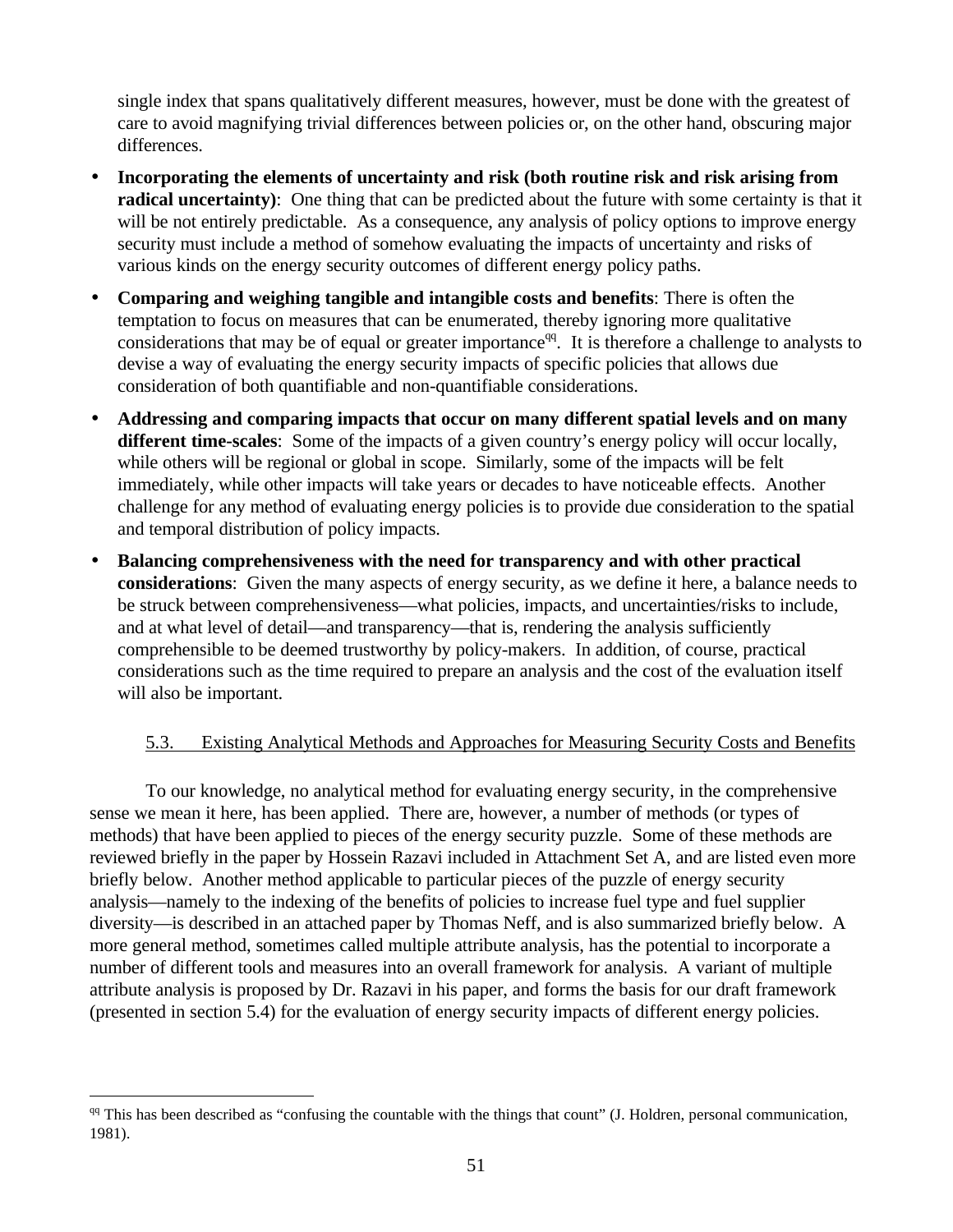## 5.3.1. Tools used to evaluate selected energy security impacts of energy policies

The energy security impacts of energy policies that are most often evaluated using existing tools are economic impacts (costs, benefits and impacts on the nation's economy of different policy choices), environmental impacts (most frequently, major air pollutant emissions).

A host of models are available to evaluate the economic impacts of energy policies, including policies designed to enhance security. These include (generically):

- **Bottom-up** models, in which the future need for fuels, and hence the costs of providing fuels, is derived based on demand for energy services and on the technologies that provide the energy services. Bottom-up models present a deterministic picture of the future, although sensitivity and scenario analyses can be used with bottom-up models to obtain some sense for which policies might yield a lowest-cost solution. Bottom-up models, however, often lack realistic mechanisms to model the feedback between energy prices, economic performance, and consumption.
- **Optimization** tools, find the economically optimal (for example, "least-cost") mix of technologies for a set of inputs under given constraints. This approach can be rich in technical detail and forward-looking in its technological assumptions. Optimization models are designed to maximize an "Objective Function" to find an optimal plan or policy approach, subject to financial, resource, or other constraints. These models are usually based on a "Reference Energy System" or a similar system of linear equations. The complexity of the mathematical algorithms involved in an optimization model, however, often requires that key aspects of the energy system be simplified. Many policy and behavioral variables and constraints are difficult to parameterize and incorporate in these analyses. Optimization models also can be highly sensitive to relative price forecasts and the expected costs of technologies, which are, by definition, uncertain. As a consequence, optimization models are more typically used to model well-described parts of an energy system (such as a refinery or electricity grid). Optimization models can be time-consuming to run, and the model result are difficult to interpret.
- **Systems Dynamics Models** allow the modeling of system changes over time. These models use engineering control theory to simulate stocks and flows of energy and materials through a system, and are thus good for studying the interrelationships of variables between components of a system (such as changes in use of different kinds of fuels as a function of fuel taxes). Systems dynamics models are rarely used for whole energy systems, and are more often applied, for example, for a single manufacturing facility. Systems dynamics models have extensive and complex data requirements, including the initial conditions of the system modeled, and the precise relationships between components. As with optimization models, Systems dynamics models can be timeconsuming to run, and their results can be difficult to interpret in a clear and meaningful way.

The environmental impacts of energy policy choices include those that are reasonably quantifiable, and those that are not so straightforward to estimate. Major types (sulfur and nitrogen oxides, greenhouse gases, particulate matter, and sometimes hydrocarbons) of air pollutant emissions are often fairly easy to quantify based on a knowledge of the types of fuels being consumed in any given year, although a knowledge of the types of combustion technologies used is helpful in making estimates of (particularly) non- $CO<sub>2</sub>$  emissions.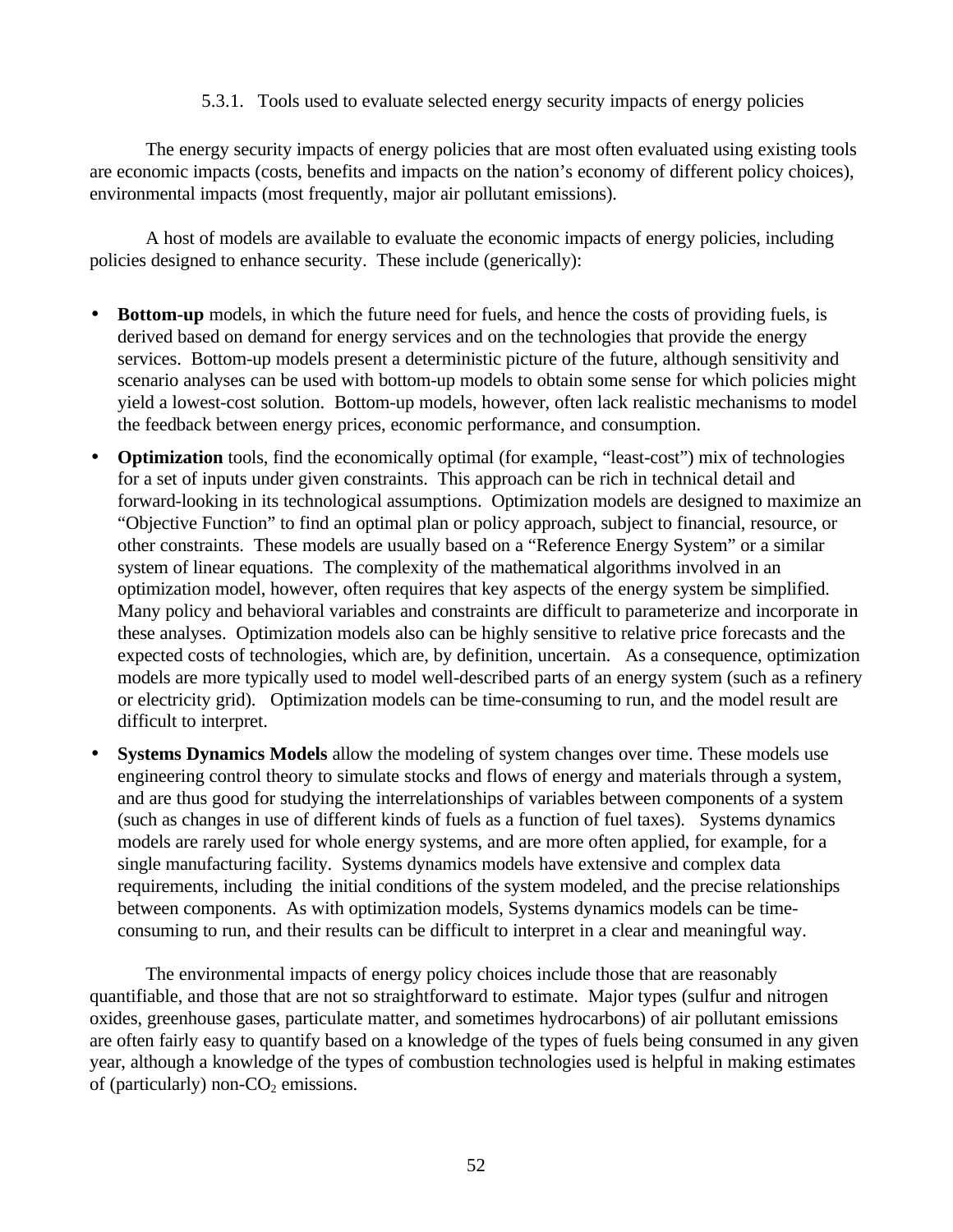One technique of broadening the number of attributes evaluated using a least-cost-type optimization model is to ascribed monetized costs to various environmental emissions and impacts (for example, dollars per tonne of sulfur or of carbon dioxide emitted), then include the total costs of emissions (tonnes of emissions times dollars per tonne, summed over the types of emissions included) within the model's objective function creating a sort of "social cost" function. This approach, while it leads to a single metric with which to judge alternative plans and policies (and is thus conceptually appealing), is (as noted in Dr. Razavi's paper) subject to the many inaccuracies involved in computing (or imputing) values or costs of emissions, and also tends to limit the possibilities of "studying and demonstrating the trade-offs of various impacts of policy decisions".

For the less quantifiable environmental impacts (and, often, to incorporate the actual or potential damages caused by quantifiable emissions), it is necessary to resort to careful consideration by knowledgeable individuals, although impact models (including, for example, transport and deposition models for acid precipitation) can be helpful as well.

5.3.2. Diversity indices as tools for evaluating aspects of energy security

In his paper (presented in Attachment Set A), Thomas Neff borrows from the economics and financial analysis communities and other disciplines to create a set of tools, based on diversity indices, that can help to provide a metric for the energy security implications of different energy supply strategies<sup> $rr$ </sup>.

Dr. Neff starts with a simple diversification index, the Herfindahl index, written in mathematical terms as:

$$
H = \sum_i x_i^2
$$

where  $x_i$  is the fraction of total supply from source "i". This index can, for example, the types of fuels used in an economy (where  $x_i$  would then be the fraction of primary energy or final demand by fuel type). Alternatively, within a single type of fuel (such as oil), the index could be applied to the pattern of imports of a particular country by supplier nation. The index has a maximum value of 1 (when there is only one supplier or fuel type), and goes down with increasing diversity of number of suppliers or fuel types, so that a lower value of the index indicates more diverse, and (perhaps) more robust, supply conditions.

Consideration of risk in specific fuel import patterns can be worked into the above index, Dr. Neff argues, through consideration of the variance in the behavior of each supplier, and by application of correlation coefficients that describe how variance in the behavior of pairs of suppliers (for example, oil exporters Saudi Arabia and Indonesia) are or might be related. The correlation might be positive, for countries that tend to raise and lower their exports together, or negative, as when supplier "A" would tend to increase production to compensate for decreased production by supplier "B".

Dr. Neff also addresses the topic of market, or systematic risk, that is, the risk associated with the whole market—be it a market for stocks, oil, or uranium—changing at once. Applying parameters

 $\text{r}$  Readers are encouraged to consult Dr. Neff's paper for a much more thorough explanation of the derivation and application of the diversity index method than can be provided here.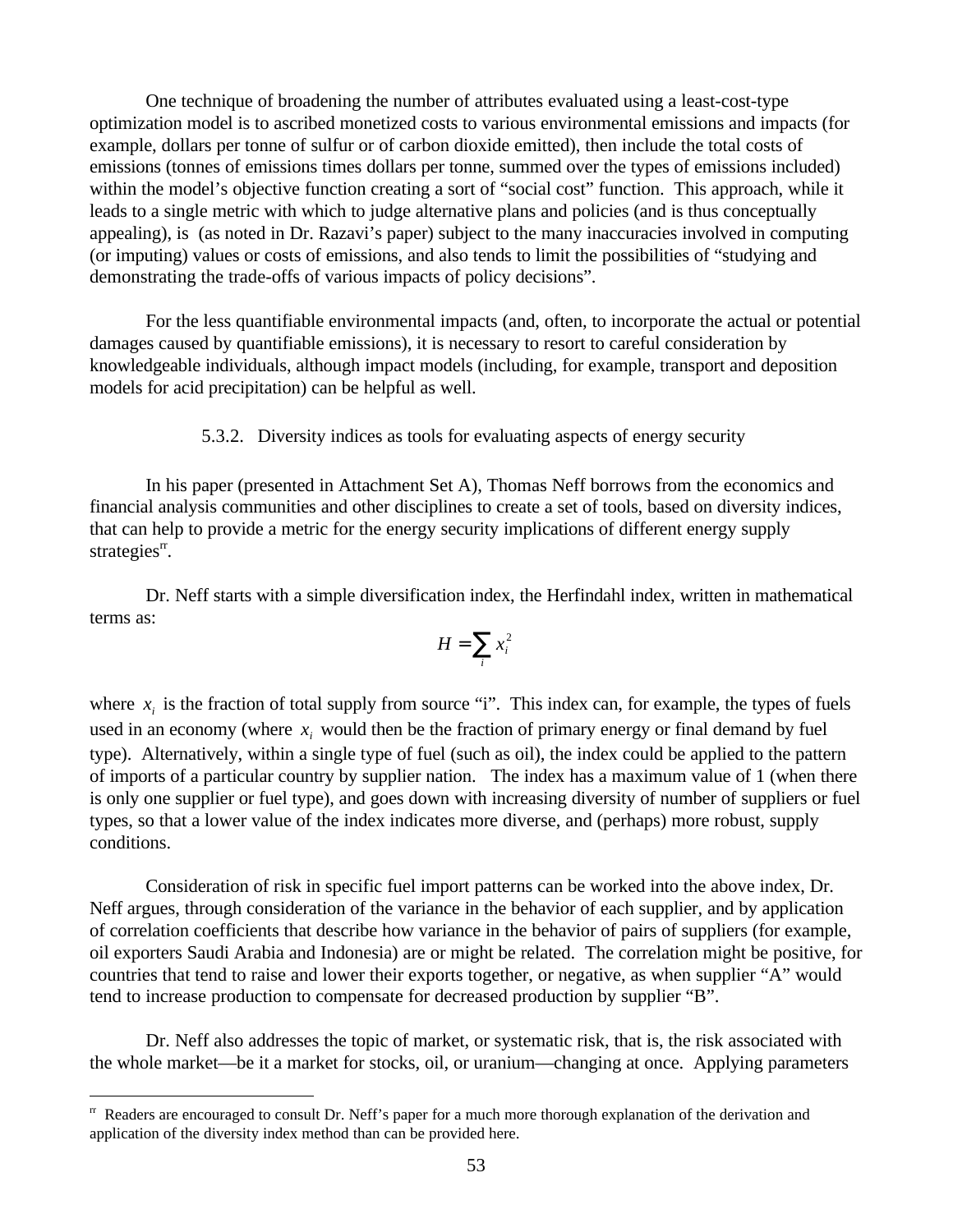that describe the degree to which individual suppliers are likely to change their output when the market as a whole shifts (the contribution of the variance of an individual supplier to overall market variance) allows the calculation of the variance of a given energy supply pattern. Hence, calculation of such as "portfolio variance) provides a measure of the relative risk inherent in any given fuel supplier pattern versus any other.

## 5.3.3. Multiple-attribute analysis and trade-off analysis

Deciding upon a single set of energy policies (or a few top options) from a wide range of choices is a complex process, and should be approached systematically if the result of the choice is to be credible. There are many different methods, with many gradations, for deciding which set of policies or energy path is/are the most desirable. These range from simply listing each attribute of each policy set or path in a large matrix (for example, on a chalkboard in a conference room) and methodically eliminating candidate paths (noting why each is eliminated), to more quantitative approaches involving "Multiple Attribute Analysis".

In one type of application of multiple attribute analysis, each criterion (attribute) used to evaluate energy policies or paths is assigned a numerical value. For objective criteria, the values of the attributes are used directly (present value costs are an example), while subjective criteria can be assigned a value based (for example) on a scale of 1 ("worst") to 10 ("best"). Once each attribute has a value, a weight is assigned to each attribute. These weights should reflect a consensus as to which attributes are the most important in planning<sup>ss</sup>. Multiplying the values of the attribute by the weights assigned, then summing over the attributes, yield "scores" for each individual policy set or path that can be compared. Although this process may seem like an attractive way to organize and make more objective a complicated decision/evaluation process, great care must be taken to apply the analysis so that 1) all subjective decisions—for example, the decisions that go into defining the system of weights used—are carefully and fully documented, and 2) the system used avoids magnifying small differences (or minimizing large differences) between policy or path alternatives.

Whatever tool or technique is used to decide between policy sets or paths, it is ultimately the people involved in policy-making who will decide which policies are to be implemented, or which energy path is worth pursing. As a consequence, one of the most important rules of the application of multiple-attribute analysis to an evaluation of policies is to present the analytical process in an open, clear, and complete manner, so that others who wish to review the decisions and assumptions made along the way can do so.

The analytical framework presented by Dr. Razavi in his paper Economic, Security, and Environmental Aspects of Energy Supply A Conceptual Framework for Strategic Analysis of Fossil Fuels, is a variant of multiple-attribute analysis (or "Trade-Off Analysis") that focuses on several energy security-related variables. Dr. Razavi identifies the steps in applying his method as:

1. Identify the objective attributes (for example, cost of energy, tonnes of  $SO_x$  or tonnes of  $CO_2$ );

ss Often, in instances where the groups participating in policy evaluation have different viewpoints, different sets of weights will be used to reflect different perspectives as to which attributes are the most important.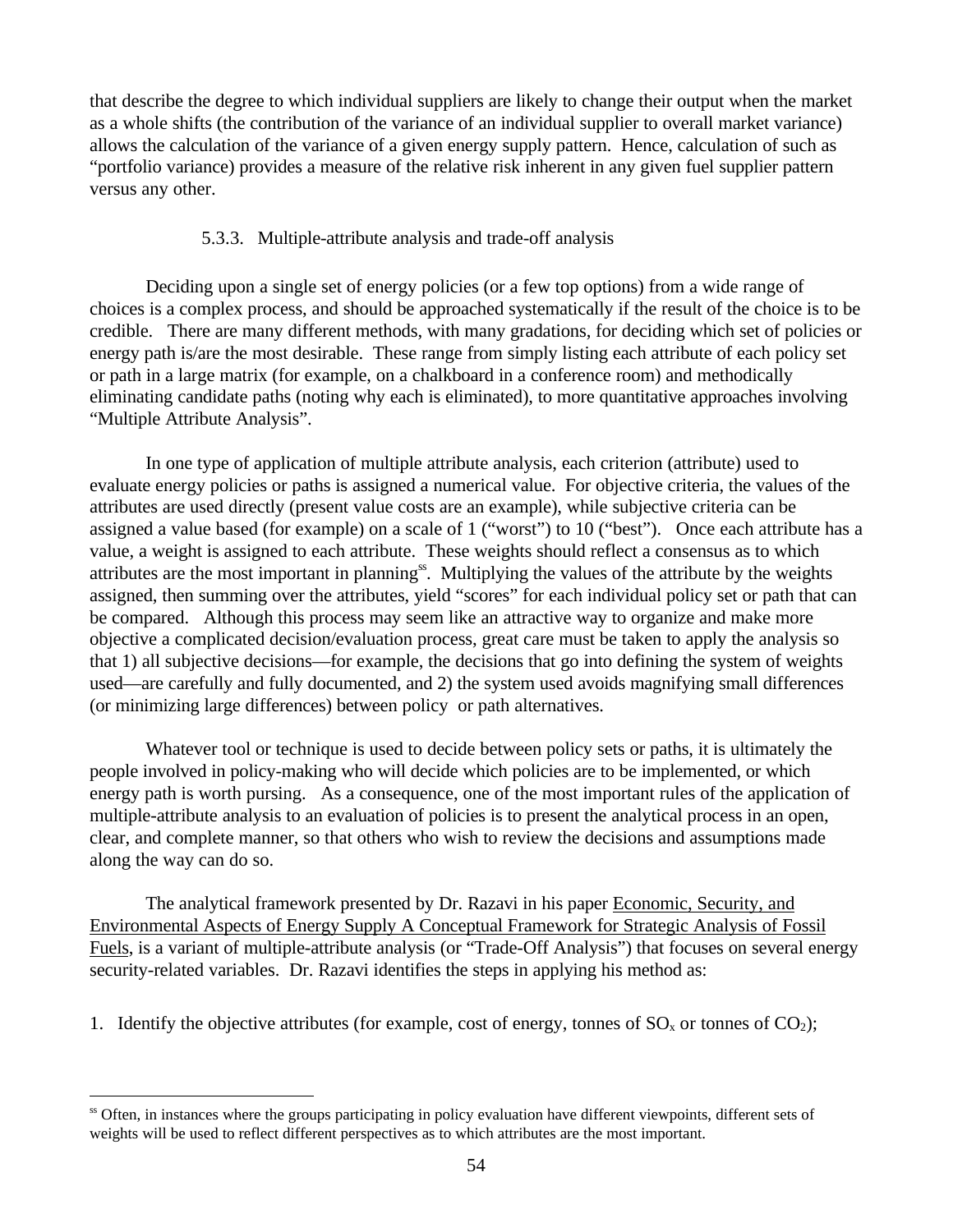- 2. Identify policy decisions (for example, mix of fuels, petroleum reserve levels, or emphasis in technology development/deployment);
- 3. Identify exogenous variables (such as energy demand, international oil prices, or economic growth);
- 4. Determine plausible values for each policy and exogenous variable;
- 5. Form a database of all possible combinations of policy and exogenous variables, thus defining a range of different "plans" (or energy paths);
- 6. Measure the impact of each plan on all objective attributes (the value of each attribute for each plan);
- 7. Considering the attribute impacts of each plan, eliminate plans that are clearly inferior to others; and
- 8. Prepare a short list of plans for presentation to policy-makers.

In order to reduce the dimensions of the analysis to a manageable few, Dr. Razavi proposes concentration on two policy decisions—that appropriate mix of fuels and the desirable level of petroleum inventories—and four exogenous factors—growth in energy demand, the international price of crude oil, the potential for oil supply disruption, and the availability of natural gas.

The analytical system is designed so that plans that are clearly inferior or unacceptable, including those, for example, with exceptionally high costs or exceptionally high environmental emissions, can be relatively easily identified and eliminated, leaving those plans with reasonable combinations of attribute values/impacts for further consideration.

As noted by Dr. Razavi, the "Trade-off analysis" method is not well suited to short- or mediumrange planning, as the number of policy variables and attributes required may be too large. The strength of the method is rather for planning longer-term energy strategies, where the decision of interest is between fairly different, and fairly abstract, policy directions.

# 5.4. Evaluating Energy Security In the Broad Sense—A Draft Framework

Borrowing heavily from Dr. Razavi's analytical structure, and incorporating some of Dr. Neff's techniques, we present the following draft framework for the analysis of the comprehensive energy security impacts of different energy policy sets. In this framework, we use the tools of multiple attribute analysis to provide an overall structure, and attempt to evaluate both objective attributes—those for which numerical values can be estimated—and subjective attributes for which quantification is problematic. The framework shown is designed to encompass the full range of energy security issues as we have identified them in this report, but is not designed to be a rigid structure. We hope that, in its final form, the framework will serve as a guide for and be adaptable to many energy security analyses at many different levels of detail, and for different country and policy applications.

## 5.4.1. Overall steps in approach

The basic steps in the draft framework we propose are:

- Define objective and subjective measures of energy security
- Develop candidate energy paths (and/or longer-term scenarios)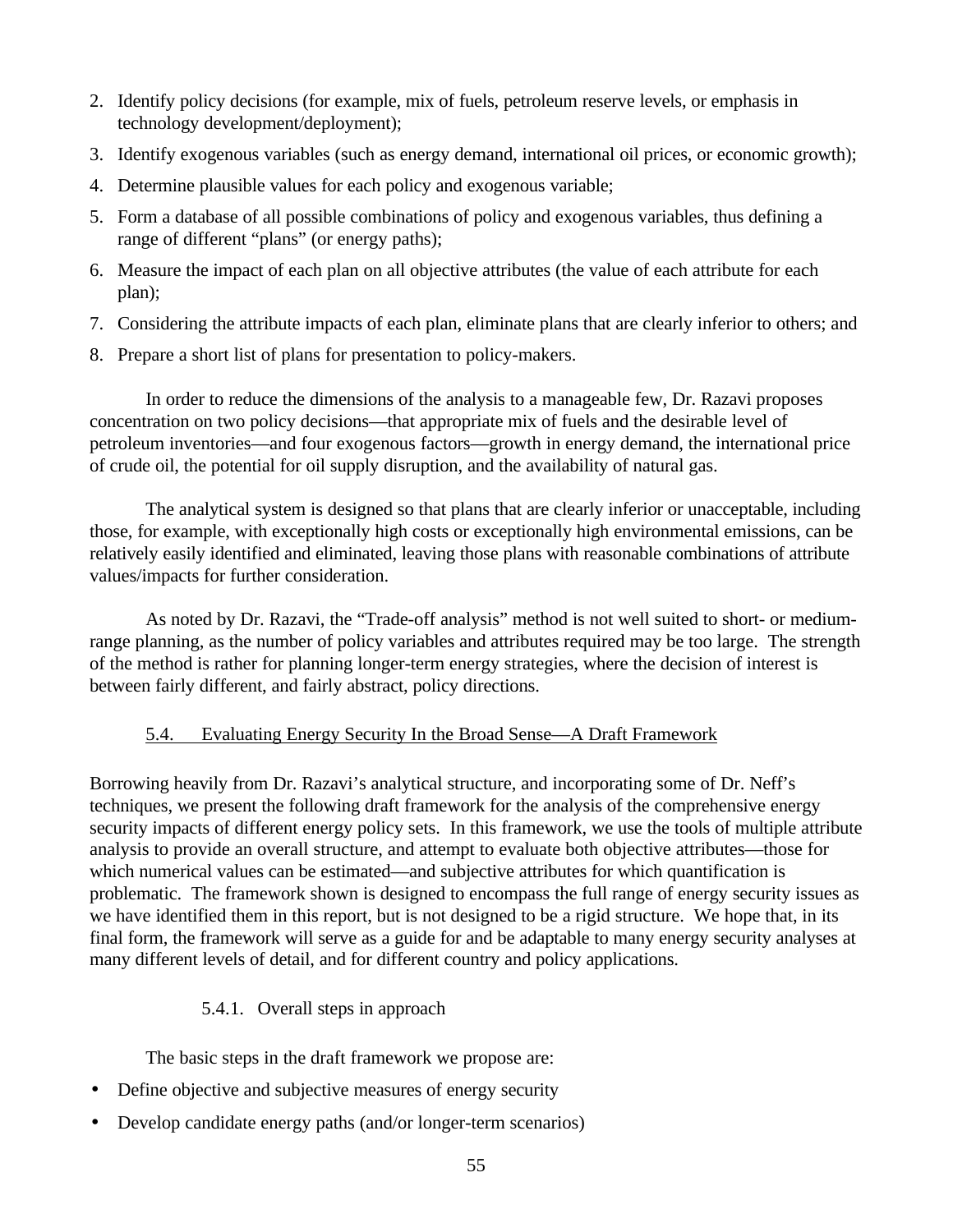- Test relative performance of paths/scenarios by evaluating measures of energy security
- Incorporation of the elements of risk from unforeseen events (including accidents, natural disasters, war….)
- Comparison of path and/or scenario results—including quantitative and qualitative comparisons
- Elimination of energy paths that lead to clearly sub-optimal or unacceptable results

## 5.4.2. Objective and subjective measures of energy security

Table 5-1 presents our list of the various dimensions of energy security, and the attributes of those dimensions that might be used to evaluate different energy policy choices. Although additional attributes to measure energy security can doubtless be found, we have tried to err on the side of providing a broadly inclusive list. It is probable that no single analysis of energy security would use all of the attributes below, and there is some redundancy between attributes that probably could be eliminated through judicious selection.

| <b>Dimension of Energy Security</b> | <b>Attributes</b>                                                                                 | Interpretation                                          |
|-------------------------------------|---------------------------------------------------------------------------------------------------|---------------------------------------------------------|
| <b>Energy Supply</b>                | <b>Total Primary Energy</b>                                                                       | $Higher = indicator of other$<br>impacts                |
|                                     | <b>Fraction of Primary Energy</b><br>as Imports                                                   | Lower $=$ preferred                                     |
|                                     | Diversification Index (by fuel<br>type, primary energy)                                           | Lower index value preferred                             |
|                                     | Diversification Index (by<br>supplier, key fuel types)                                            | Lower index value preferred                             |
|                                     | Stocks as a fraction of<br>imports (key fuels)                                                    | Higher $=$ greater resilience to<br>supply interruption |
| Economic                            | <b>Total Energy System Internal</b><br>Costs                                                      | Lower $=$ preferred                                     |
|                                     | <b>Total Fuel Costs</b>                                                                           | Lower $=$ preferred                                     |
|                                     | <b>Import Fuel Costs</b>                                                                          | Lower $=$ preferred                                     |
|                                     | Economic Impact of Fuel<br>Price Increase (as fraction of<br>GNP)                                 | Lower $=$ preferred                                     |
| Technological                       | Diversification Indices for key<br>industries (such as power<br>generation) by technology<br>type | Lower $=$ preferred                                     |
|                                     | Diversity of R&D Spending                                                                         | QualitativeHigher preferred                             |
|                                     | Reliance on Proven<br><b>Technologies</b>                                                         | QualitativeHigher preferred                             |
|                                     | <b>Technological Adaptability</b>                                                                 | QualitativeHigher preferred                             |

*Table 5-1: Dimensions and Attributes of Energy Security*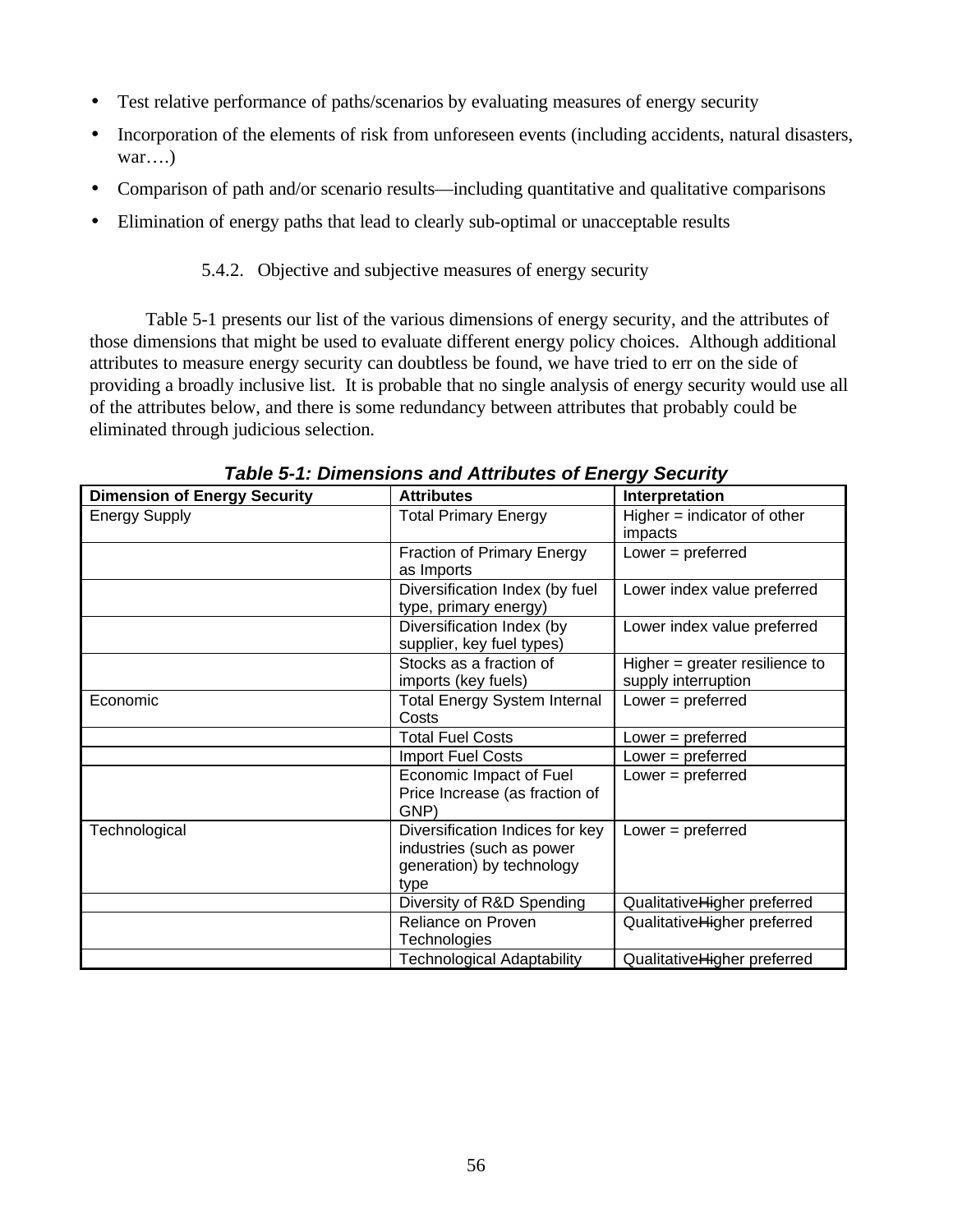| <b>Dimension of Energy Security</b> | <b>Attributes</b>                                                                | Interpretation                                                                   |
|-------------------------------------|----------------------------------------------------------------------------------|----------------------------------------------------------------------------------|
| Environmental                       | GHG emissions (tonnes CO <sub>2</sub> ,                                          | Lower $=$ preferred                                                              |
|                                     | CH <sub>4</sub>                                                                  |                                                                                  |
|                                     | Acid gas emissions (tonnes<br>SOx, NOx)                                          | Lower = $preferred$                                                              |
|                                     | Local Air Pollutants (tonnes<br>particulates, hydrocarbons,<br>others?)          | Lower $=$ preferred                                                              |
|                                     | Other air and water pollutants<br>(including marine oil<br>pollution)            | Lower $=$ preferred                                                              |
|                                     | Solid Wastes (tonnes bottom<br>ash, fly ash, scrubber sludge)                    | Lower = $preferred$ (or at best<br>neutral, with safe re-use)                    |
|                                     | Nuclear waste (tonnes or<br>Curies, by type)                                     | Lower = $preferred$ , but<br>qualitative component for<br>waste isolation scheme |
|                                     | Ecosystem and Aesthetic<br>Impacts                                               | Largely QualitativeLower<br>preferred                                            |
|                                     | <b>Exposure to Environmental</b><br><b>Risk</b>                                  | Qualitative <del>Lo</del> wer preferred                                          |
| Social and Cultural                 | Exposure to Risk of Social or<br><b>Cultural Conflict over energy</b><br>systems | Qualitative <del>Lo</del> wer preferred                                          |
| Military/Security                   | <b>Exposure to Military/Security</b><br><b>Risks</b>                             | Qualitative <del>Lo</del> wer preferred                                          |
|                                     | Relative level of spending on<br>energy-related security<br>arrangements         | Lower = $preferred$                                                              |

*Table 5-1 (cont.): Dimensions and Attributes of Energy Security*

## 5.4.3. Candidate Energy Paths

An energy path describes the evolution—or potential evolution—of a country's energy sector assuming that a specific set of energy policies are (or are not) put in place. The level of detail with which an energy path is described will be a function of the degree of realism required to make the path analysis plausible to an audience of policy-makers, as well as the analytical resources (person-time) and data available to do the analysis. "Bottom-up" quantitative description of energy paths—like the ones we present in the next chapter of this report—offer the possibility to specify fuels and technologies used, as well as energy system costs, and key environmental emissions, in some detail, but can require a considerable amount of work, particularly if they are . Simpler econometric models (or models that combine econometric and end-use elements) can also be used, providing that model outputs can include measures of energy security like those presented above. A major criterion to keep in mind, when developing energy paths, is that the paths chosen should be both reasonably plausible, yet different enough from each other to yield, when their attributes are compared, significant insight into the ramifications of the energy policy choices that the paths describe.

At times it may be helpful to look farther into the future than charting of an "energy path" will permit. In such instances, the use of scenario analysis may be helpful. This technique, described in Chapter 7 and in the paper by Paul Mlotok in Attachment Set A**,** allows a group of knowledgeable people, working together, to look into the future to postulate the results of near- and mid-term policy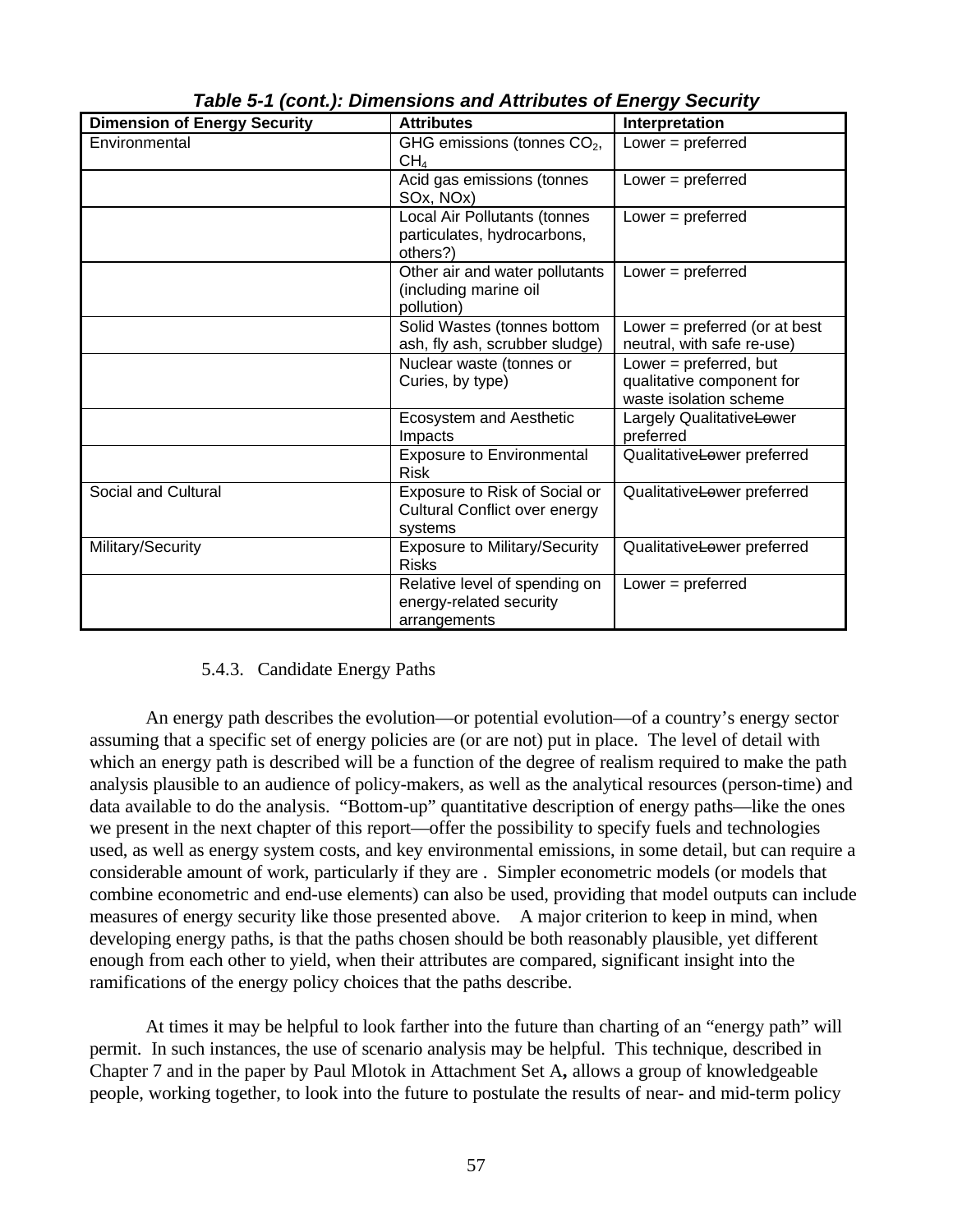directions, or to suggest policy directions that could increase the probability of various energy security outcomes (both desirable and undesirable).

## 5.4.4. Evaluate measures of energy security

Once the energy paths are specified, the next step is to evaluate the objective and subjective measures listed in Table 5-1, or as large a subset of those measures is practicable and desirable. In many cases, the use of economic models or other computational tools will be in order to perform measures evaluations.

## 5.4.5. Incorporation of the elements of risk

In his paper, Dr. Razavi lists six methods used for the analysis of risk and uncertainty in energy planning. These methods are:

- 1. **Scenario Analysis**—used to "arrive at policy decisions that remain valid under a large set of plausible scenarios".
- 2. **Sensitivity Analysis**—where variations in one or more plans (or paths) are studied when key uncertain parameters are varied;
- 3. **Probabilistic Analysis**—in which "probabilities are assigned to different values of uncertain variables, and outcomes are obtained through probabilistic simulations";
- 4. **Stochastic Optimization**—in which a probability distribution for each uncertain variable is assigned during an optimization exercise;
- 5. **Incorporating Uncertainty in the discount Rate**; and
- 6. **Search for a Robust Solution**—which Dr. Razavi describes as using "the technique of trade-off analysis to eliminate uncertainties which do not matter and to concentrate on the ranges of uncertainty which are most relevant to corresponding objective attributes".

Although any or all of these six techniques could be applied within the energy security analysis framework that we suggest, probably the most broadly applicable and transparent of the techniques above are scenario analysis, sensitivity analysis, and "search for a robust solution". In our analysis of the energy security implications of two different medium-term energy paths for Japan, we use a combination of scenario analysis and sensitivity analysis to test the response of the different energy paths to extreme changes in key variables.

## 5.4.6. Comparison of path results: quantitative and qualitative comparisons

Once attribute values (and qualitative assessments) have been compiled for each of the energy paths, the next step is to compare the values. Here, as indicated above, it is possible to ascribe weights to each attribute and thus devise one or more overall indices of "energy security", but the most straightforward approach is probably to simply line up the attributes values for each path side by side, and review the differences between paths, focusing on differences that are truly significant. For example, if the difference in net present value (NPV) cost of plan "A" is one billion dollars greater than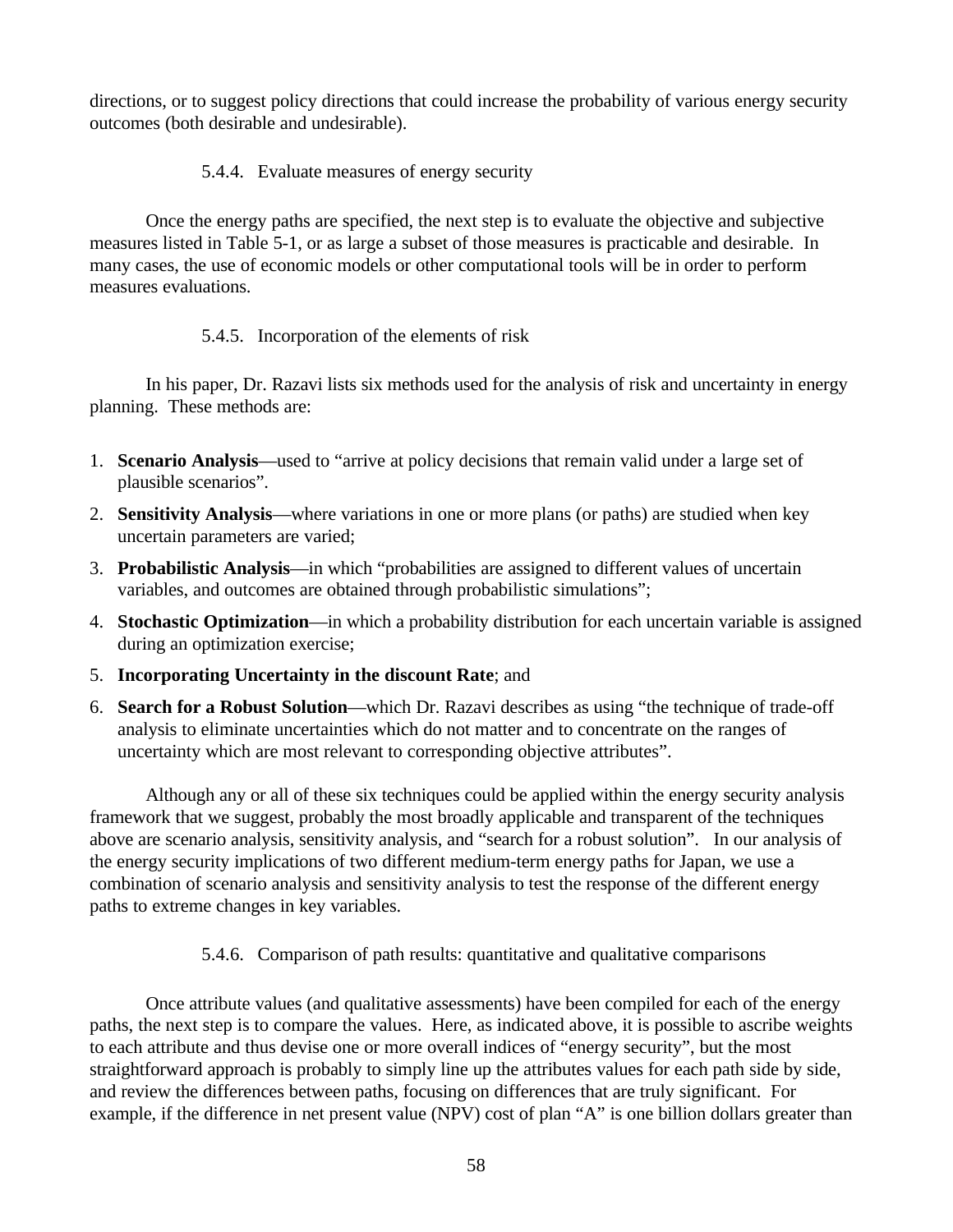that of plan "B", the difference must be examined relative to the overall cost of the energy system, or to the cost of the economy as a whole. To an energy system that costs, say, one trillion  $(10^{12})$  dollars in capital, operating and maintenance, and fuel costs over 20 years, a difference between plans of one billion  $(10^9)$  dollars is not only trivial, it is dwarfed by the uncertainties in even the most certain elements of the analysis. The key, then, is to search for differences between the attributes of the plans—taking care to include both qualitative and quantitative attributes—that are truly meaningful.

# 5.4.7. Elimination of paths that are clearly unacceptable or sub-optimal

The side-by-side comparison of candidate paths should, if the original set of paths considered was sufficiently broad, allow the elimination of paths that are clearly worse, in several (or key) attribute dimensions, than other candidates. The process of elimination of paths, should, however, be approached in a systematic, transparent, and well-documented way.

## 5.5. Placing Energy Paths/Policies in Broader Context

When reviewing the energy security attributes of a given energy path or set of prospective energy policies, it is important to keep in mind that national energy policy and national energy security have impacts beyond the more immediate future and beyond national borders. As a consequence, it is important to consider the ramifications of different energy paths within the context of longer-term energy scenarios and/or goals (for example, 1998 to 2050 or 2100), as well as in the context of changes at the regional and global levels. A particular country may come up with a set of energy policies that appear to serve the country well until, say, 2020, but a look at how the proposed policies will affect or be affected by potential changes at the regional or global level may make the policy set look less attractive. A few quantitative analytical tools are available to assist in this process of looking beyond the temporal and spatial borders of a national energy security analysis<sup>tt</sup>. Nonetheless, qualitative tools like scenario building and good old-fashioned thinking and discourse are the principal requirements for placing national energy security analysis in context.

# 5.6. Other Questions and Topics for Further Research

 $\overline{a}$ 

There are a number of elements of the draft analytical framework presented above that could be strengthened with further research. Some of the questions about the analysis of energy security that we would like to see addressed (in no particular order of importance) are:

- What is the most expedient way to reflect the impact of changes in energy prices, taxes, or shortages in fuel supplies on economic productivity?
- What expedient methods exist to establish (or estimate) the variance and covariance of suppliers and fuel types for calculation of diversification indices?

<sup>&</sup>lt;sup>tt</sup> The "Polestar" software tool, developed by the Stockholm Environment Institute—Boston Center with support collaboration from many nations, is an example of a tool for long-term, global scenario building. (See, for example, P. Raskin and R. Margolis (1995) Global Energy in the 21<sup>st</sup> Century: Patterns, Projections, and Problems (Polestar Series Report No. 3), Stockholm Environment Institute, Stockholm, Sweden).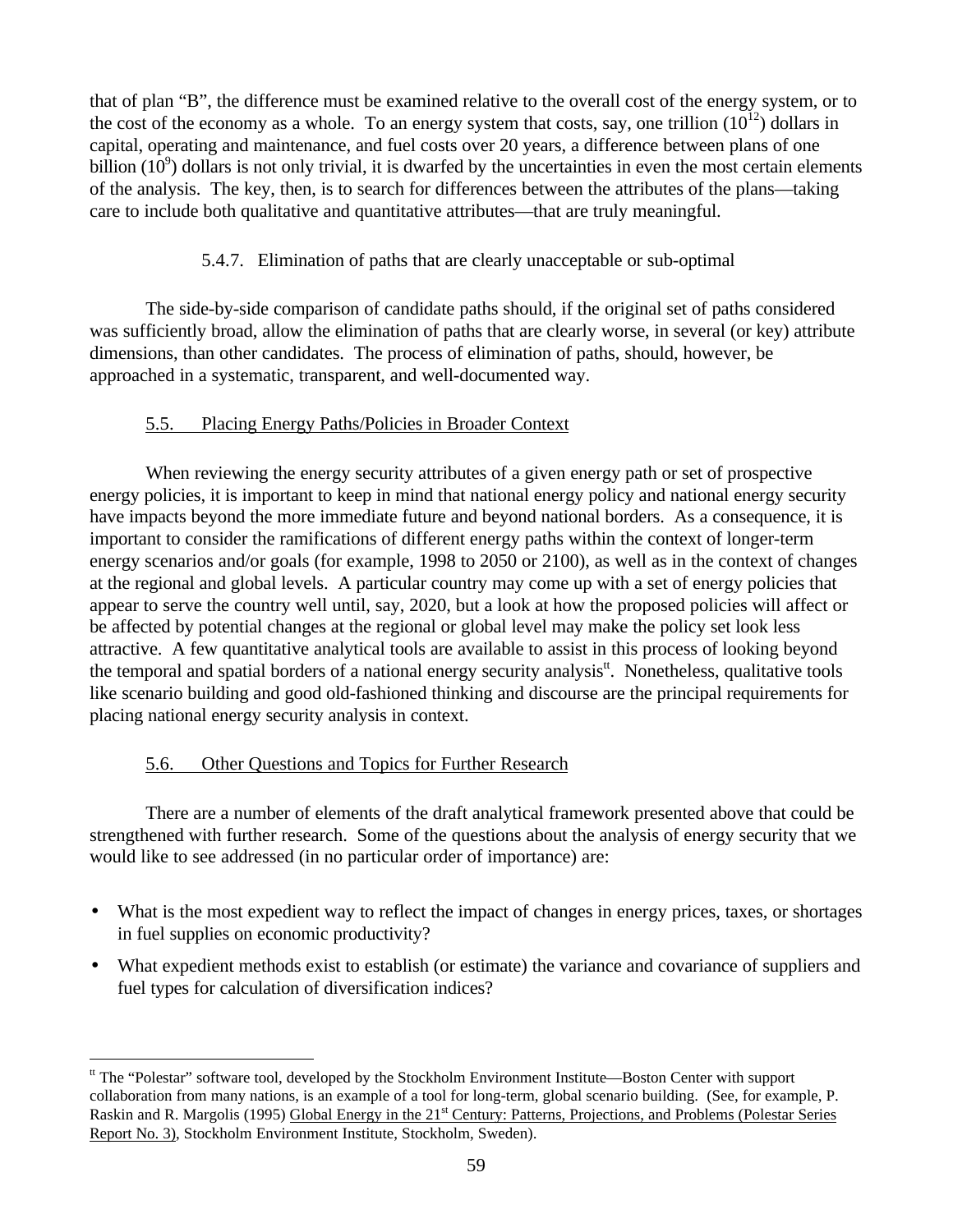- What methods and data are available for the calculation of military-security impacts of different energy policy choices?
- How should a group of researchers decide on when the range of energy paths or energy policy sets considered are adequate to ensure a robust analysis?
- What is the most straightforward way to document subjective choices as to the weighting of energy security attributes?
- What changes in the analytical structure (Creation of a decision-support tool? Streamlining of the structure to remove attributes less important to or affected by energy policies?) will help to usefully bring the benefits of energy security analysis—in the broad sense—to the arenas where energy policy is formulated?
- Although it is worthwhile to focus analysis on particular parts of the energy security puzzle nuclear power and the use/re-use of plutonium is a key example of interest to many members of the PARES Working Group—how does one make sure that such analysis takes adequate account of the broader energy security context?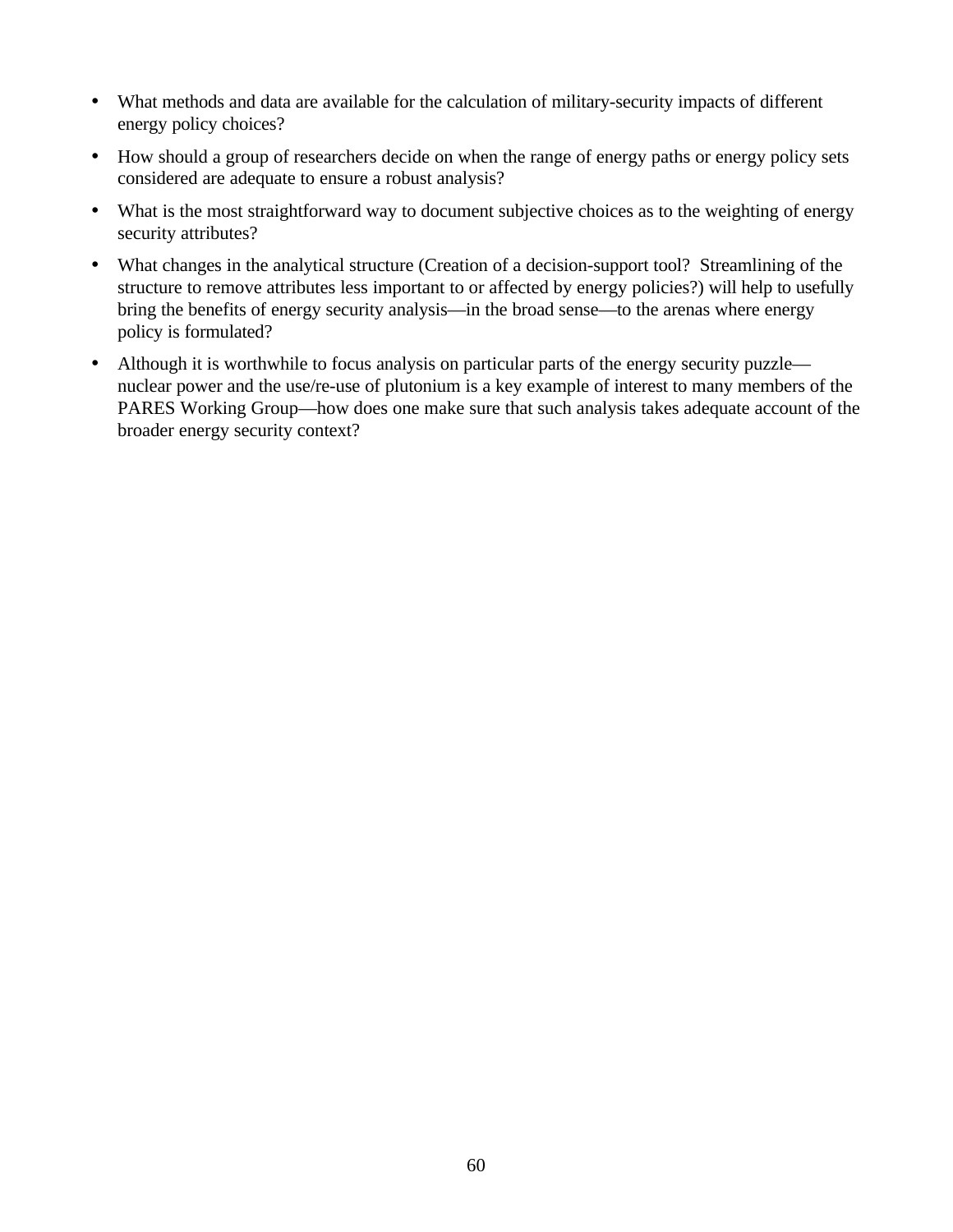# **6. Energy Demand/Supply Model and Paths for Japan**

## 6.1. Introduction

In order to evaluate the impacts of different approaches to providing "energy security"—with all of its broad and complex meanings and ramifications (as described above)—it is helpful to have a detailed and quantitative (when possible), yet transparent, model of the energy system under study. Also helpful is a clear and transparent methodology for reviewing the potential of different energy paths or scenarios to lead to a more (or less) "secure" energy future. As a part of the Japan case study of the concept of energy security in the Pacific Asian region, we have assembled two medium-range (1990 to 2020) energy "paths" that describe the evolution of energy demand and supply in Japan. Descriptions of the two energy paths—which are designed to produce similar levels of energy services<sup>uu</sup>—are provided below. Note that neither of the two paths are specifically designed to represent the most "likely" or "optimal" energy path for Japan. The goal in preparing and evaluating these energy paths is primarily to use the paths as quantitative "test-beds" for our development of methods for the evaluation of measures and policies designed to increase energy security.

The general outlines of the two paths are as follows:

- 1. *Business-As-Usual (or "Base Case") Path*: Largely follows and extrapolates recent trends in energy demand, energy supply investment, and environmental emissions control, with continued emphasis on fossil fuel use and only modest increases in energy efficiency and in the use of renewable energy. In effect, the business-as-usual path includes nuclear power as an approximately constant fraction of total generation, increasing use of oil for transport, and continuing substitution of natural gas for other fuels in end-use sectors.
- 2. *"Alternative" Path*: Includes increased emphasis on substitution of natural gas for coal and oil in both end-use demand sectors and electric power generation, plus aggressive application of end-use efficiency improvement and renewable fuels in all sectors. This path keeps the fraction of power supplied by nuclear energy roughly the same as at present, but the generation and capacity required is reduced due to efficiency improvements.

## 6.2. Software Tools Used for Path Elaboration and Evaluation

Elaboration and a portion of the evaluation of these paths was carried out using the LEAP (Long-range Energy-environment Alternatives Planning) software framework<sup>vv</sup>. LEAP provides a convenient, transparent structure for database development, generation of variant energy paths, and

 $\overline{a}$ <sup>uu</sup> Energy services are the services that fuel use provides. Examples are the production of a tonne of steel, the cooking of a meal, or transport of a passenger one kilometer. The same energy service can usually be provided using different types and amounts of fuel, depending on the technology used. As a consequence there are often opportunities to modify the energy security impacts of providing energy services (for example, by reducing the use of key fuels, or reducing the environmental impacts of energy services) without reducing the actual amount of energy services provided.

vv LEAP and the LEAP "family" of software tools have been developed by the Stockholm Environment Institute—Boston Center, Boston, MA, USA. A brief description of LEAP and the other software tools in the LEAP family is provided in Attachment Set D to this report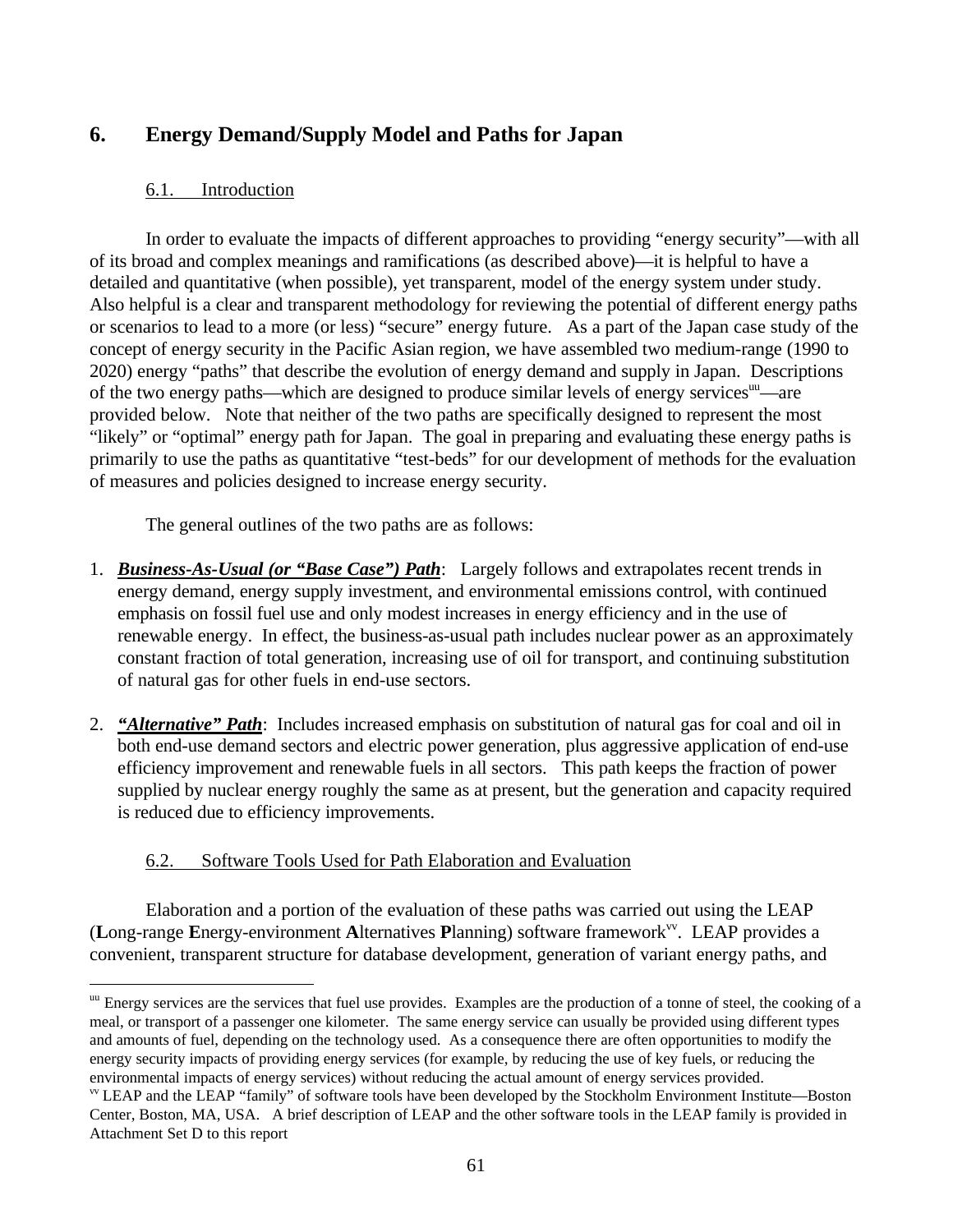evaluation of internal and (some) environmental costs of energy-sector changes. LEAP starts as a "blank slate" into which the user enters an ordered description of energy demand and supply in the area (which can be a village, state, country, region, or globe) under study. LEAP provides functions that make it straightforward to calculate, change, recalculate, and report results at many different levels of detail. As both a benefit and a burden of its transparent, end-use (demand)-driven structure, economic and pricing assumptions in LEAP (and their impact on energy demand) must largely be supplied by the user, although simple econometric equations can be used to "drive" energy demand in specific sectors, subsectors, or end-uses. LEAP is not an optimizing model, but candidate variants of energy paths can be quickly assembled and tried in order to meet specific criteria (such as cost, fuel diversity, or environmental constraints). Other software could be used to supplement the analysis of energy paths and considerable post-processing of LEAP results for the two energy paths with custom spreadsheet tools is required to address many energy security questions.

We should stress that our choice of the LEAP software system as a tool for the current analysis was in part influenced by the familiarity of some members of the team with the attributes of LEAP, and in part because LEAP's attributes fit our criteria for a modeling aid, namely that our framework be an open, transparent structure that is transferable and is usable in other contexts and for other areas—for example, for other countries in the Northeast Asia region. There are other modeling tools that can perform some of the same functions as LEAP, and in fact, there is nothing that LEAP does that could not be done in a (largish) spreadsheet model. By the same token, although LEAP can help to generate useful reports for some parts of energy security analyses, there are many elements of energy security, as we have broadly defined the concept, that can really only be addressed and evaluated through good oldfashioned thinking—careful consideration of energy security criteria, options, and ramifications. As a consequence, the framework proposed in this report is not intended to stress one software tool or analytical approach over another, but rather to indicate the range of criteria and tools that can and should be applied when studying the energy security impacts of different policies and measures.

#### 6.3. Energy Sector Model for Japan: Base Year Values, and Common Assumptions

Our models—both the BAU and alternative paths—begin with a description of the status of Japanese energy demand and supply in 1990 and 1995. The main source the we used for recent Japanese energy data has been a set of very detailed (41 fuel categories by 45 rows) Japanese-language energy balances complied by the Japanese Institute for Energy Economics (IEEJ) and the Energy Conservation Center, and published by the MITI (Ministry of International Trade and Industry) Research Institute. These data were augmented by data from the USDOE EIA (the US Department of Energy's Energy Information Administration), the IEA (International Energy Agency), United Nations documents, a statistical compendium of Japanese energy and economic statistics, Japanese government statistics World-Wide Web (WWW) sites, and other sources. We were also fortunate (and grateful) to obtain a set of very detailed spreadsheets that provided historical energy and related data by end-use for each of the major sectors of the Japanese economy. These spreadsheets, developed by the International Energy Studies Group of Lawrence Berkeley National Laboratory, were used to provide additional enduse detail in many sectors<sup>ww</sup>.

ww These Microsoft Excel™-based spreadsheets, supplied by Lee Schipper and Michael Ting of Lawrence Berkeley National Laboratory, Berkeley, California, USA, include data complied from a collection of Japanese statistical publications and unpublished information from energy researchers in Japan. Citations to the individual spreadsheets from which data were taken are provided in the sector-specific sections of Attachment D.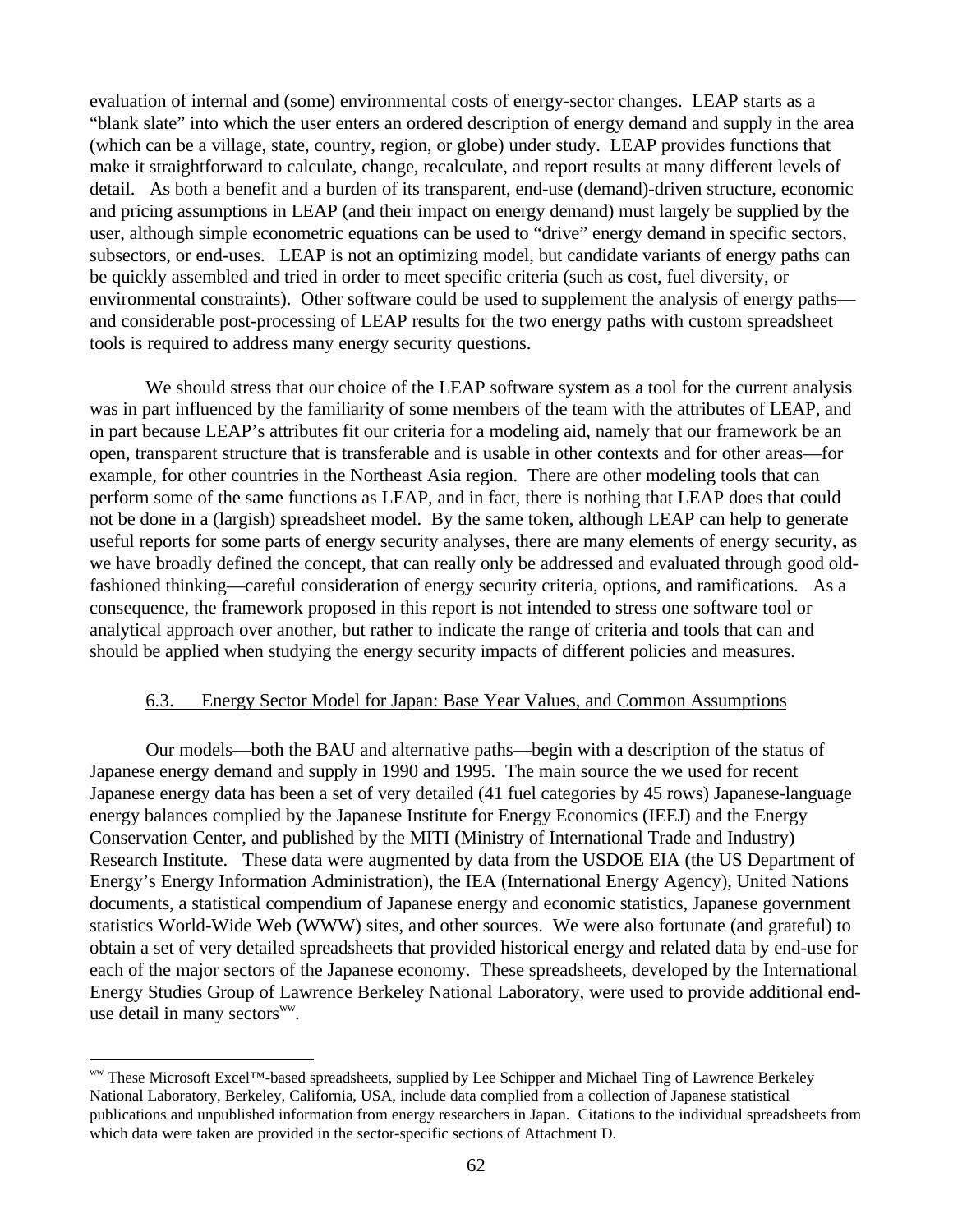In assembling the demand side of our model of Japan's energy sector, our goal was to provide sufficient sectoral, subsectoral, and end-use detail to be able to model the introduction of specific measures and technologies designed to increase the efficiency with which energy services are supplied, or designed to shift from the use of one fuel to another. In some cases, we did not have sufficient base year (1990 to 1995) data to provide the degree of disaggregation we might have wanted, but in most cases, through a combination of existing data, estimates made by others, and our own estimates, we were able to devise an end-use structure that seemed reasonable and consistent with recent historical data. The data and assumptions that we used in preparing our quantitative descriptions of energy supply and demand in Japan are presented in the data preparation spreadsheet "NEA\_JPN5.XLS", a printout of which is presented in Attachment Set D.

In some sectors and subsectors, GDP (Gross Domestic Product) was used as a driving variable. Estimates of future GDP by sector as presented in the table below were assumed. The approach used in preparing these estimates was to start with GDP growth estimates to 2015 as taken from the "Standard Case" estimates by the Institute for Energy Economics, Japan<sup>11, xx</sup>. GDP growth rates in key sectors and subsectors of the Japanese economy were then estimated based on a combination of recent trends in the Japanese economy and estimates of sectoral/subsector GDPs from a World Wide Fund for Nature (WWF-Japan) study of the potential to reduce  $CO_2$  emissions in Japan<sup>12</sup>. The goal was to prepare a set of sectoral/subsectoral GDP growth estimates roughly consistent with the estimate for overall GDP, as shown in Table 6-1.

|                          | <b>Historical/Estimated Values</b> |        |        | <b>Annual Growth Rates</b>    |         |         |  |  |
|--------------------------|------------------------------------|--------|--------|-------------------------------|---------|---------|--|--|
|                          | 1990                               | 1992   | 1993   | 1993-2000 2000-2010 2010-2020 |         |         |  |  |
| <b>Total GDP</b>         | 399.09                             | 420.83 | 425.74 | 2.5%                          | 2.2%    | 1.9%    |  |  |
| <b>Manufacturing GDP</b> | 116.04                             | 117.55 | 114.15 | 2.4%                          | 2.4%    | 1.9%    |  |  |
| Transport/Communic GDP   | 25.48                              | 26.35  | 26.32  | 2.8%                          | 2.2%    | 2.0%    |  |  |
| Sum of Commercial Sect   | 218.46                             | 230.33 | 235.09 | 2.8%                          | 2.2%    | 2.0%    |  |  |
| Mining and Quarrying     | 1.2023                             | 1.208  | 1.2132 | $-1.0%$                       | $-1.0%$ | $0.0\%$ |  |  |
| Construction             | 39.60                              | 42.60  | 43.74  | $1.1\%$                       | 1.6%    | 1.2%    |  |  |
| Sum of Listed Subsectors | 400.78                             | 418.05 | 420.51 | 2.51%                         | 2.19%   | 1.90%   |  |  |

#### *Table 6-1* **Estimates of Future GDP by Sector (Trillion 1985 Yen)**

 $\overline{a}$ 

Other key assumptions used for both energy paths, organized by sector, are presented below:

• In the **Household Sector**, we assumed figures for population growth taken from the Japan Department of the Census Projections (figures in millions):  $1995 = 125.57$ ;  $2000 = 127.39$ ,  $2010 =$ 130.40, 2020 = 128.35. These figures are somewhat higher than levels assumed in the WWF-Japan report. The number of persons occupied dwelling declined from 3.17 in 1990 to 2.997 in 1995, an average decline of 1.13 percent/yr. We assumed that this indicator of average household size would continue to decline, but not as steeply as in the recent past: 1.0 percent/yr through 2000, 0.5 percent/yr to 2010, and 0.2 percent/yr thereafter. The combination of population growth and a reduction in the number of persons per occupied dwelling results in an increase in the number of households at a rate of about 1.3 percent per year from 1995 through 2000 and about 0.74

 $\alpha$ <sup>xx</sup> These GDP estimates appear to be an update of the projections presented in Fujime, K. (1996), "Energy Situations in the 21st Century", Energy In Japan No. 138, March, 1996. Overall GDP growth in the newer IEEJ projections are somewhat lower than those presented by Fujime.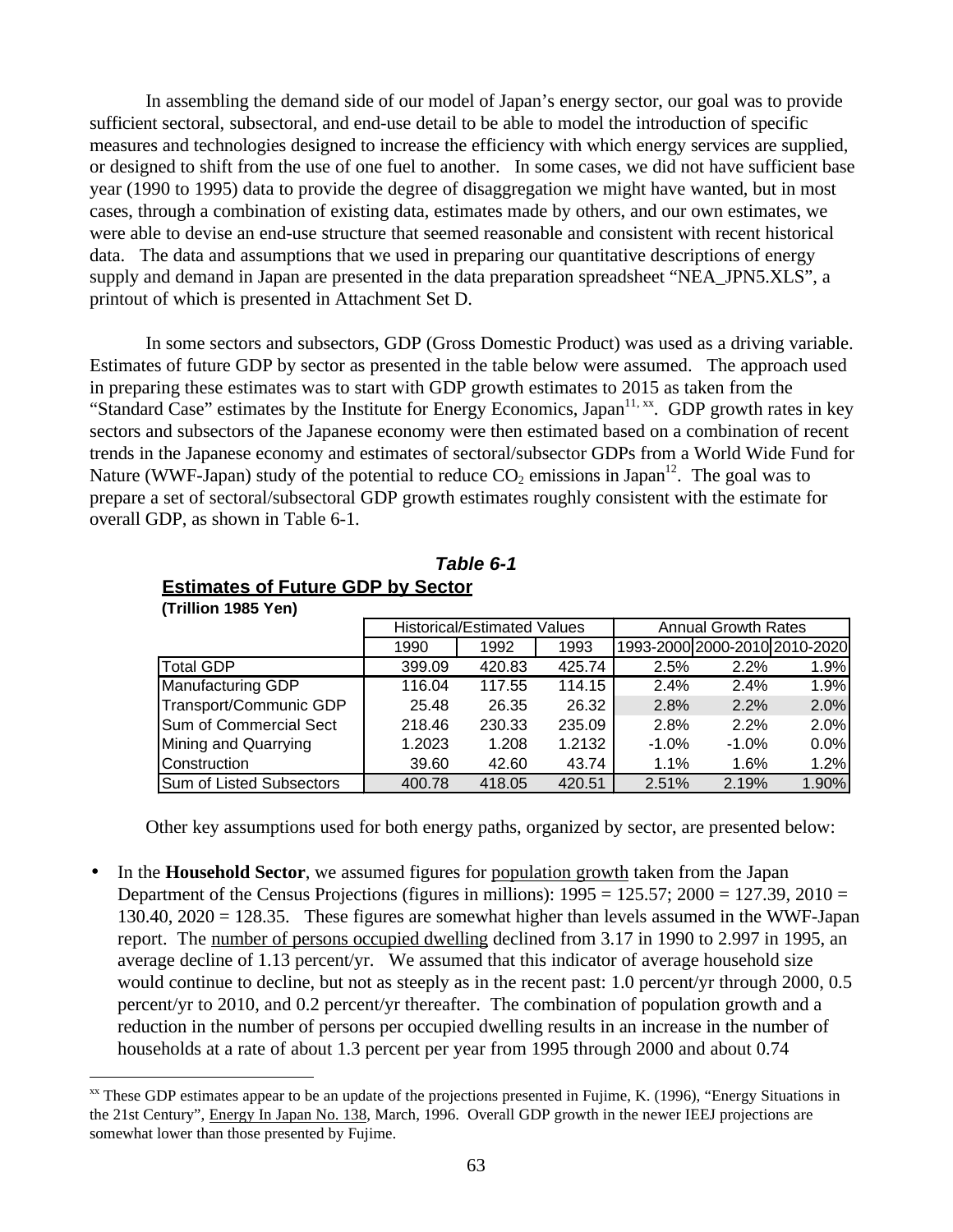percent/yr from 2000 to 2010, growing very little thereafter. Our model of the household sector is divided into four end-uses: space heating, water heating, cooking, and "other electrical appliances", each of which is in turn divided into different devices (for example, stoves that use different fuels) that are used within each end-use.

- In the **Commercial/Public/Services Sector**, we assume that energy use generally is driven by the amount of floor space used businesses and institutions (commercial floor space). Between 1990 and 1995, the amount of floor space increased significantly faster than the level of GDP growth in the commercial sector. We assume that the ratio between commercial GDP and floor space will remain constant over the next 25 years. Note that this assumption is somewhat different than that used in the WWF-Japan study, where "Office Space" is assumed to grow more slowly than commercial GDP. As a result of this difference in assumptions, the amount of commercial space we assume will be in use in Japan by 2010 (2,130 million square meters) is more than 10 percent higher than the space assumed in use in the WWF-Japan study. Although our model of the commercial sector does not differentiate by subsectors (for example, office buildings, health facilities, retail), we divide energy end-use in the commercial sector into four categories: non-electric fuels, electric heating and water heating, electric cooling, and lighting plus other uses of electricity.
- In the **Industrial Sector**, our assumptions for subsectoral activity include:
	- ⇒ In the **water treatment** subsector, the volume of water to be treated scales with population.
	- ⇒ **Mining and quarrying** subsectoral GDP is assumed to fall at an average rate of 1.0 percent/yr from 1993-2010<sup>yy</sup>, with no change (in real terms) thereafter.
	- ⇒ **Processed food** output is assumed to increase at 1.3 percent/yr (comparable to recent trends) from, 1993 to 2000 and 0.75 percent/yr from 2000 to 2010, with no change, on average, thereafter (as population starts to decline)
	- ⇒ Output of **textiles and fiber**, which contracted sharply in the early 1990s, is assumed to continue to decline at 5 percent/yr through 2000, then at 2.5 percent/yr from 2000 to 2010, remaining stable thereafter.
	- ⇒ Output of **paper and paperboard**, and of **chemicals**, is assumed to increase at 1.0 percent/yr (comparable to recent trends) from, 1993 to 2000, and at 0.5 percent/yr from 2000 to 2010, with no change, on average, thereafter.
	- ⇒ **Ceramics** output is set to increase by 1.0 percent/yr (somewhat lower than the growth rate in cement output from 1990 to 1995, but output in 1995 seems to have been unusually high) through 2000, then at 0.75 percent/yr from 2000 to 2010, and 0.5 percent/yr from 2010 to 2020.
	- ⇒ Output of **iron and steel** decreased during the early 1990s. We assume that the decrease continues at 1.5 percent/yr through 2000, changing to a decline of 1 percent/yr through 2010, and at 0.5 percent/yr thereafter.
	- ⇒ Manufacturing GDP (a benchmark for the **Non-ferrous Metals, Metal Finishing**, and **Other Manufacturing** subsectors) is assumed to grow at 2.4 percent/yr from 1993 to 2010, with growth of 1.9 percent/yr thereafter. These growth rates reflect an assumption of

<sup>&</sup>lt;sup>yy</sup> Mining and quarrying GDP in 1995 alone was nearly 25 percent less than in 1993.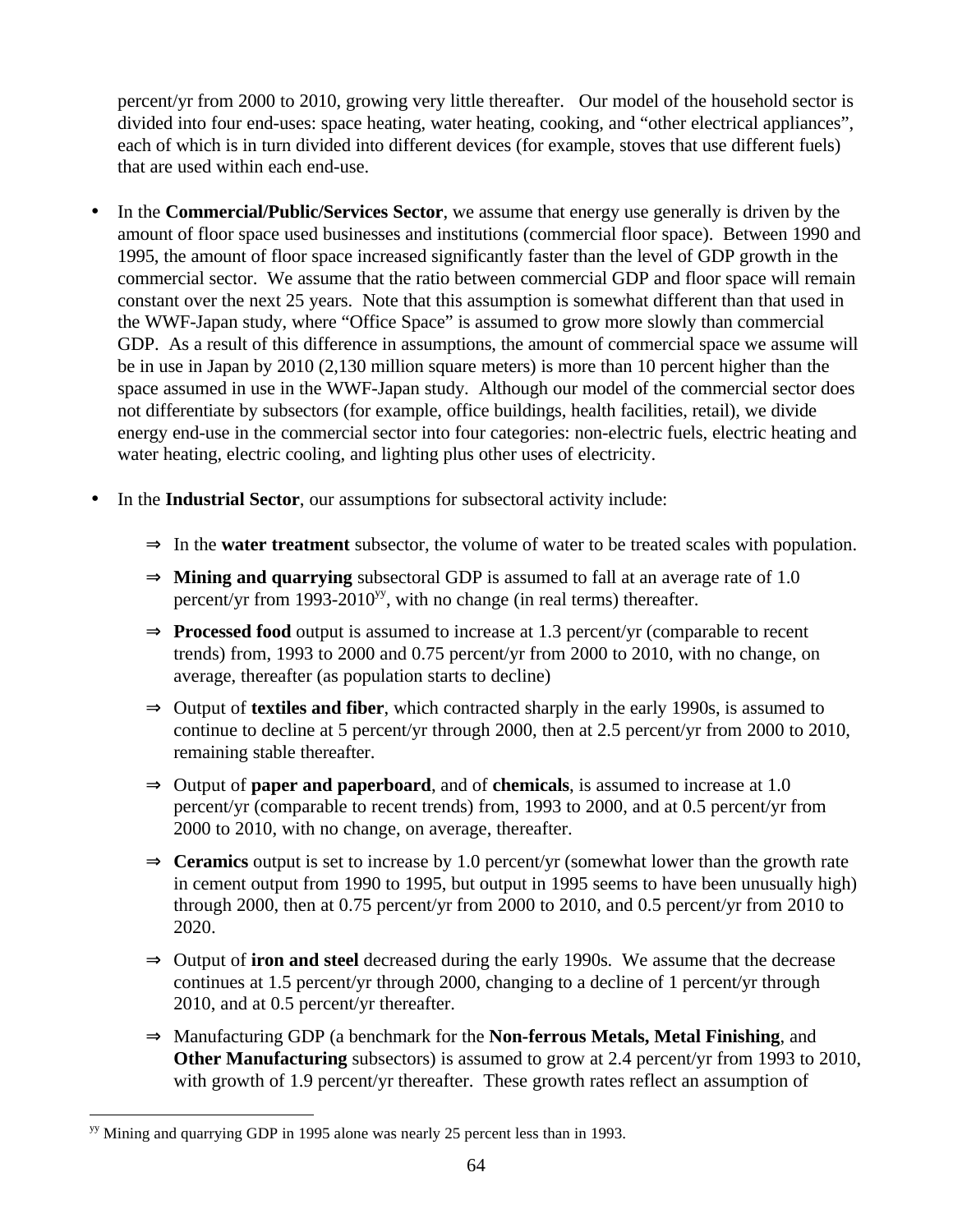manufacturing sector performance that is substantially better than has been experienced in the Japanese economy in recent years, but is roughly consistent with assumptions cited in the WWF-Japan report.

• In the **Transport** sector, our model for energy consumption is split into three subsectors: passenger transport via taxis and mass transit (buses, trains, planes, and ferries), private vehicles (cars, trucks, and cycles), and freight transport (truck, rail, air, and water freight). Table 6-2 presents our assumptions as to overall activities in these subsectors. Overall, our assumption is that passenger transport, and passenger transport per capita, will continue to increase, but at rates progressively lower than in the recent past (passenger-kilometers traveled per capita increased at an average rate of 2.6 percent per year between 1990 and 1995). Our assumptions for overall levels of passenger transport are slightly higher, in 2000 and 2010, than those assumed in the WWF-Japan study. We assume that the stock of private vehicles will likewise continue to grow, but that growth in the number of private vehicles will slow in 2000 to 2020 relative to the growth (1.8 percent/yr) experienced from 1990 to 1995. The volume of freight transported in Japan drifted up and down during the first half of the 1990s; average growth was about 0.4 percent per year. We assume that the tonne-kilometers of freight transport grows at a somewhat faster rate than recently experienced, slowing slightly as economic growth slows down after 2010. Our assumed growth in freight transport between 2000 and 2010 is lower than that assumed in the WWF-Japan study.

|                                 |        |        | Growth Rate (%/yr) From |                               |          |        | Implied Values for |        |
|---------------------------------|--------|--------|-------------------------|-------------------------------|----------|--------|--------------------|--------|
| ITAXIS AND MASS TRANSIT         | 1990   | 1995   |                         | 95 - 2000 2000-2010 2010-2020 |          | 2000   | 2010               | 2020   |
| Total Pass-km (billion)         | 1,223  | 1.415  | 1.79%                   | 1.74%                         | 0.84%    | 1.546  | 1,836              | 1,997  |
| Passenger-km/capita             | 9,897  | 11,265 | 1.50%                   | 1.50%                         | 1.00%    | 12,135 | 14,084             | 15,557 |
| <b>PRIVATE ROAD VEHICLES*</b>   |        |        |                         |                               |          |        |                    |        |
| Total Vehicles (Thousands)      | 72.430 | 79.339 | 1.50%                   | 1.00%                         | 0.50%    | 85.470 | 94.412             | 99.240 |
| Impl. % pass-km in autos/cycles | 53.3%  | 58.9%  | 1.22%                   | 0.46%                         | $-0.06%$ | 62.5%  | 65.5%              | 65.1%  |
| Impl. Bpass-km in autos/cycles  | 652    | 833    | 3.03%                   | 2.20%                         | 0.78%    | 967    | 1,202              | 1,299  |
| <b>IFREIGHT TRANSPORT**</b>     |        |        |                         |                               |          |        |                    |        |
| Total tonne-km (billion)        | 547    | 559    | 0.75%                   | 0.65%                         | 0.50%    | 580    | 619                | 651    |
|                                 |        |        |                         |                               |          |        |                    |        |

*Table 6-2:* **Summary of Key Input Assumptions: Transport Sector**

\*"Private Buses" included in Taxis and Mass Transit

\*\*Freight transport by "Private Trucks" is included in Private Road Vehicles

We assume that the use of "marine bunkers" (fuel placed into storage for use in international shipping) scales with the amount of international freight loaded and unloaded, which in turn increases at the same rate as domestic freight transport. We assume that the use of bunker fuels in international aviation scales with the number of international air passenger kilometers, which is assumed to grow at 3.0 percent per year from 1995 to 2000, at 2.0 percent/yr from 2000 to 2010, and at 1.5 percent per year from 2010 to 2020. Recent (1990 to 1995) has been higher, averaging 6.7 percent per year, thus we postulate somewhat of a "leveling-off" in demand for international travel.

• Total sectoral output in the **Agricultural/Fisheries/Forestry Sector** is assumed to have no real growth from 1993 on. Agricultural production in general has been declining, overall, since  $1990^{13}$ , and forestry and fisheries income have shown similar trends $14$ .

The subsections that follow present our assumptions, both quantitative and qualitative, for each of our two main "paths" that take the Japanese energy sector through the year 2020. Following these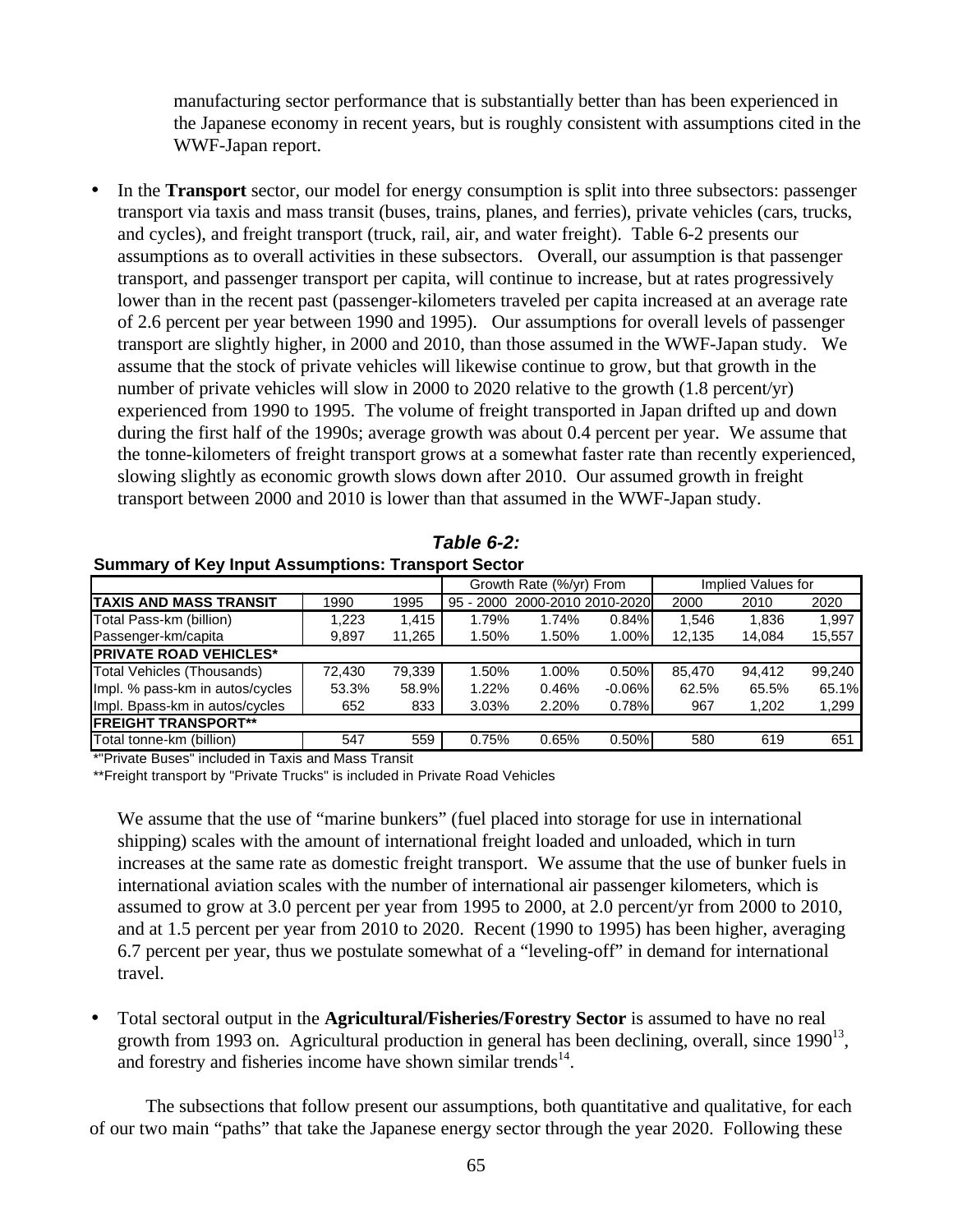descriptions is a presentations of variants of the two paths—essentially, changes in the paths that test the robustness of each path to a major external disruption.

#### 6.4. Description of Assumptions for Business-as-Usual Path through 2020

Our general assumptions for the "Business-as-usual" (BAU) path are presented below, including assumptions as to changes in energy demand and supply<sup>zz</sup>, as well as assumptions as to how various types of risk that bear on energy security would (in our view) be dealt with in Japan under a BAU world.

6.4.1. Energy Demand in the BAU path

Assumptions as to the elements of future energy demand under the BAU path, including trends in both technology use and energy intensities, are described below, by demand sector.

## **HOUSEHOLD SECTOR**

 $\overline{a}$ 

In the **household space heating** end-use, we assume that the relative share of non-electric heat supplied by LPG (liquefied propane gas) and kerosene decline slowly, and that the use of city gas (municipal gas) increases at 1 percent per year from 1995 to 2010, and at 0.5 percent per year thereafter. The use of solid fuels for home heating is assumed to continue to decline, reaching zero (for coal) or negligible (wood and charcoal) levels by 2010. The fraction of households heated with district heating systems is assumed to remain at 1995 levels. The overall use of non-electric heating fuels per occupied dwelling is likewise assumed to be constant from 1995 onward<sup>aaa</sup>. Among electric heating appliances, we assume that the number of "hot air heaters" per dwelling declines at 0.5 percent/yr after 2000, the number of heat-pump and "electric carpet"-type heaters per dwelling increases (although at diminishing rates) through 2020, and the number of foot warmers and electric blankets per household remain constant (on average) from 1995 through 2020. Extrapolating (roughly) from recent trends, we assume that the unit electricity usage (GJ of electricity per unit-year) of hot air heaters and electric carpets increase over time, the unit electricity usage in heat pump-type heaters decreases, and that the consumption of electricity per unit in other heating appliances remain at 1995 levels.

In **household water heating**, we assume that that technologies follow similar patterns as for household space heating. The fraction of water heating provided by LPG and kerosene-fueled units is assumed to decline slowly, while the fraction of homes with water heaters fueled with natural gas is assumed to continue to increase, coal use is assumed to continue to decrease (stabilizing at a low level), and the fraction of water heat provided by wood/charcoal, electric, solar, and district heat remain at 1995 levels. The intensity of energy use (GJ per dwelling) for water heating (with the exception of solid

 $z<sub>z</sub>$  Please see Attachment D for additional details of our assumptions as to energy demand and supply patterns under both of the energy paths described in this Chapter.

aaa Use of non-electric heating fuels per household varied substantially during the period from 1990 to 1994 even when considered on a climate-corrected (accounting for some of the changes in the weather from year to year) basis. Our assumption of no change in the intensity of non-electric fuels use can be thought of (roughly) as a stalemate between the trend toward increasing household floor area (and thus greater heated area) and improved efficiency of fuel use.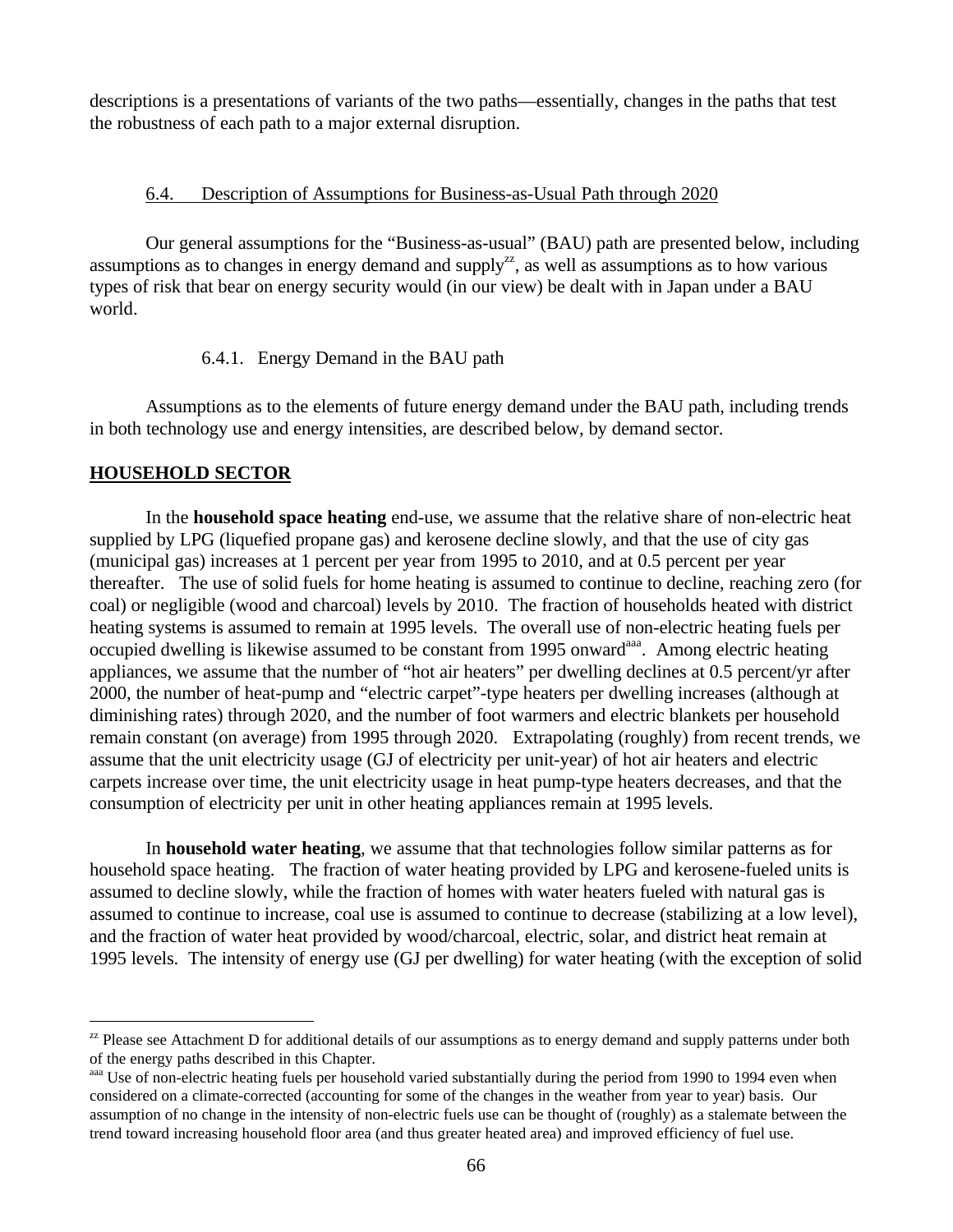fuels and solar water heat) is assumed to decline over time, at a rate about half of the rate of decline in household size.

In the **household cooking** end-use, we assume that the fraction of LPG (currently the dominant non-electric cooking fuel in Japan) continues to decrease slowly, and the fraction of households using municipal gas continues to increase (at 1.0 percent per year through 2010, and 0.5 percent/yr thereafter). We assume that the fraction of households using electric rice cookers and microwave ovens continues to increase, but at a reduced rate as the ownership of these types of appliances approach saturation<sup>bbb</sup>. The annual per household use of each type of cooking fuel (or of electricity per electric cooking appliance) is assumed to remain unchanged from 1995 on.

For **other electric appliances used in the household sector**, we assume that the number of heat pump-type coolers per dwelling continue to expand, albeit at a reduced rate of expansion, as per recent trends (2.0 percent per year from 1995 to 2000, 1.0 percent per year from 2000 to 2010, and 0.5 percent per year thereafter). The ownership of other electric appliances per household (with the exception of second television sets and clothes dryers, which are assumed to continue to increase their market penetration through 2010) are assumed to remain at 1995 levels—typically at, near, or beyond the level of market saturation—through 2020. Our assumptions as to trends in unit usage for other electric appliances are presented in Table 6-3. With the exception of refrigerators, whose unit usage falls slightly over time (due to a combination of better technology and fewer persons per household), we assume that the use of electricity per unit in these appliances either remains at 1995 levels or, following recent trends, continues to increase. We assume that electricity use not explicitly accounted for in the list of appliances (or in other end uses) increases at a relatively brisk 3.0 percent per year through 2020, at 1.5 percent per year from 2000 to 2010, and at 0.5 percent/yr thereafter.

| Unit Usage Estimates for Other Electric Appliances (GJ/unit-yr) |       |       |                         |                               |          |                    |       |       |  |
|-----------------------------------------------------------------|-------|-------|-------------------------|-------------------------------|----------|--------------------|-------|-------|--|
|                                                                 |       |       | Growth Rate (%/yr) From |                               |          | Implied Values for |       |       |  |
|                                                                 | 1990  | 1995  |                         | 95 - 2000 2000-2010 2010-2020 |          | 2000               | 2010  | 2020  |  |
| <b>Heat Pump Cooler</b>                                         | 0.540 | 0.439 | 0.00%                   | $0.00\%$                      | $0.00\%$ | 0.439              | 0.439 | 0.439 |  |
| Room Cooler                                                     | 1.194 | 1.282 | 0.00%                   | $0.00\%$                      | $0.00\%$ | 1.282              | 1.282 | 1.282 |  |
| Fan                                                             | 0.051 | 0.058 | 1%                      | 0.50%                         | $0.00\%$ | 0.061              | 0.064 | 0.064 |  |
| Lighting                                                        | 2.202 | 2.436 | 1%                      | 0.50%                         | $0.00\%$ | 2.560              | 2.691 | 2.691 |  |
| Refrigerator w/ freezer                                         | 2.573 | 2.500 | $-0.50%$                | $-0.30%$                      | $0.00\%$ | 2.438              | 2.366 | 2.366 |  |
| Clothes washer                                                  | 0.158 | 0.168 | 1%                      | 0.50%                         | $0.00\%$ | 0.176              | 0.185 | 0.185 |  |
| Dryer                                                           | 1.651 | 1.779 | 1%                      | 0.50%                         | $0.00\%$ | 1.870              | 1.965 | 1.965 |  |
| TVC.1st                                                         | 1.111 | 1.142 | 0.50%                   | 0.30%                         | $0.00\%$ | 1.171              | 1.206 | 1.206 |  |
| TVC.2nd                                                         | 0.299 | 0.348 | 1.50%                   | 0.50%                         | $0.00\%$ | 0.375              | 0.395 | 0.395 |  |
| Vacuum                                                          | 0.399 | 0.440 | 1%                      | 0.50%                         | $0.00\%$ | 0.463              | 0.486 | 0.486 |  |
| other                                                           | 4.994 | 6.602 | 3%                      | 1.50%                         | 0.50%    | 7.654              | 8.883 | 9.337 |  |

*Table 6-3:*

## **COMMERCIAL/PUBLIC/SERVICES SECTOR**

 $\overline{a}$ 

In the commercial, public, and services sectors (which, for lack of disaggregated data, we have modeled as a single sector and refer to as "commercial"), we express energy intensities in terms of fuel use per unit of commercial floor space. The exception to this approach is for electricity use, which is divided into electricity for space and water heating, electric cooling, and electricity for lighting and other

<sup>&</sup>lt;sup>bbb</sup> To say that the ownership of an appliance is approaching "saturation", in the case of these cooking devices, implies that most households own rice cookers and microwave ovens.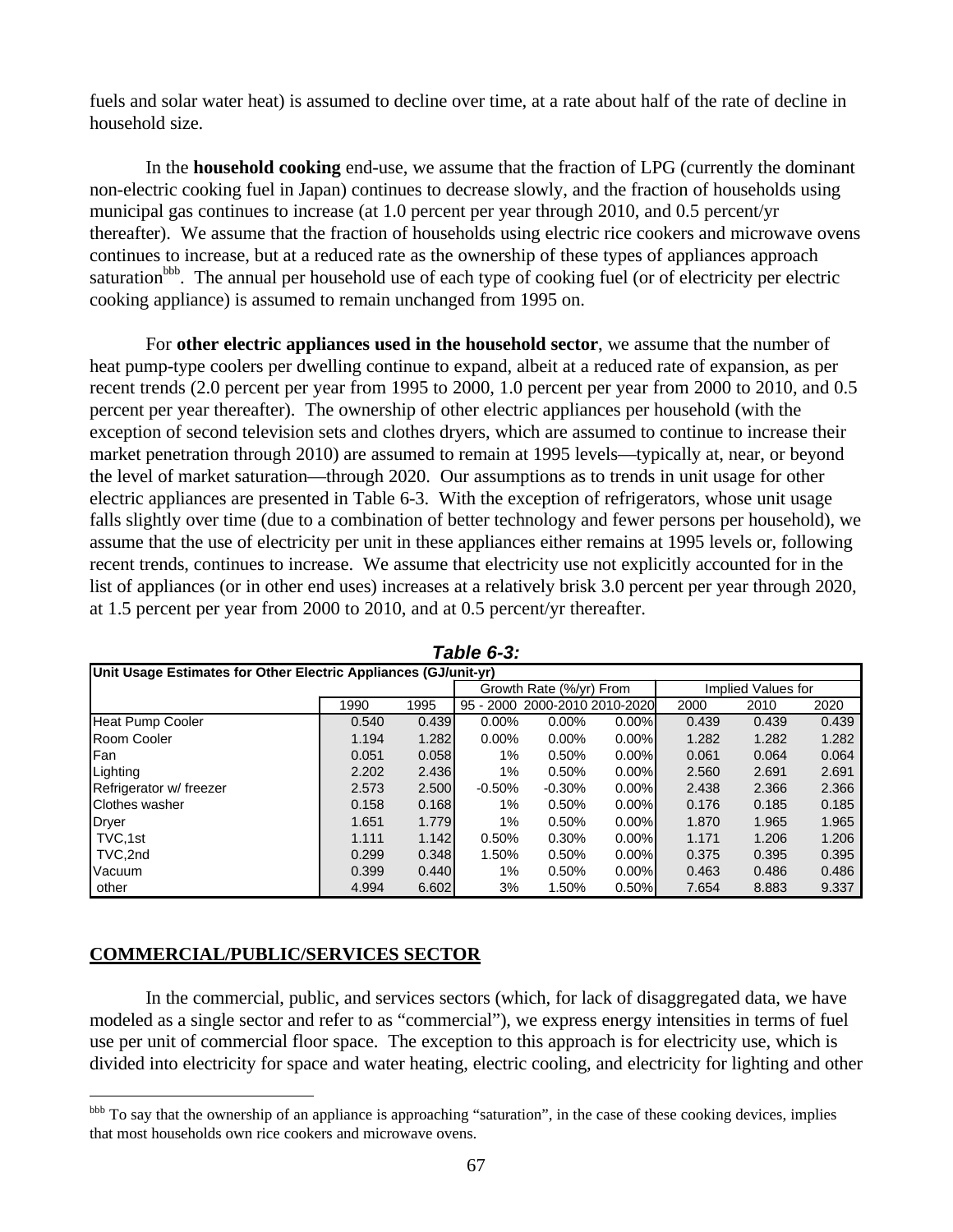uses ("plug loads"). We assume that the use of coal, which has been rapidly decreasing in the commercial sector in Japan, will be discontinued by the year 2010, and the use of heavy oil "B" will be discontinued by  $2020^{\text{ccc}}$ . Both of these fuels are minor components of the commercial sector energy mix. We assume that the intensities (per square meter of floor space) of use of coke and diesel fuel (which are not heavily used in the sector) and of kerosene and heavy oil "A" (which are heavily used) will remain relatively constant from 1995 on. Continuing recent trends, we assume that the intensity of commercial-sector use of heavy oil "C" (one of the heaviest and "dirtiest" of the heavy oil grades) will be reduced by 5 percent/yr from 1995 to 2010, and at 3.0 percent/yr thereafter. The use of LPG, municipal gas, and district heating in the commercial sector is assumed to continue to increase. Among the uses of electricity in the commercial sector, electricity use per unit floor space for heating and cooling are assumed to increase 1.0 percent per year until 2000, and at half that rate until 2010, remaining stable thereafter. The use of electricity for lighting and other uses, which constituted about 87 percent of commercial-sector electricity use in 1995, is assumed to increase somewhat more quickly: 2.0 percent/yr from 1995 to 2000, 1.5 percent/yr from 2000 to 2010, and 1.0 percent/yr thereafter.

We assume that the average usage of electricity per household increases at 2 percent/yr through 1995 (it actually grew faster between 1990 and 1993), then remains constant, as improvements in efficiency (which have been slowing or stopping in Japan in recent years) and decreases in the number of persons per household (which should lower per-household use) are balanced by modestly increasing use of household energy services.

For other fuel use, it is assumed that household use of coal declines to zero by 2000, and household use of biomass (probably including charcoal) decreases 50 percent of its 1990 value by 2000, remaining constant thereafter. Kerosene use per household is assumed to increase at 1 percent/yr through 2000 (it grew much faster than that between 1990 and 1993), then remains constant until 2010, declining at 1 percent/yr thereafter. Municipal gas and district heat use are assumed to increases at 1 percent/yr after 1993, and LPG use stays constant throughout the period.

#### **INDUSTRIAL SECTOR**

 $\overline{a}$ 

In the nearly two decades between the first "Oil Crisis" of 1973 and the beginning of the 1990s, the efficiency with which energy was used in the industrial sector in Japan improved markedly. In recent years (1990 to 1995), however, energy use per unit output in the industrial sector in Japan has typically either shown little change or, in certain subsectors, increased<sup>15</sup>. Our BAU scenario assumes that in the absence of any marked increase in energy prices or policy imperatives, the overall energy intensities of industry will not change much except for a continuation of the trend toward the use of lighter, cleaner-burning fuels.

The intensities of electricity use in industrial subsectors in Japan are assumed, with the exceptions noted below, to remain constant at the 1995 level from 1995 through 2020. In the food products and textile and fiber subsectors, we assume that electricity use intensity increases at an average of about 0.8 percent/yr through 2010. In the ceramics and steel industries, electric intensity is assumed to continue to increase modestly until 2000, then remain constant.

<sup>&</sup>lt;sup>ccc</sup> Recent trends shown by energy balances would seem to indicate an effort to reduce or eliminate the use of heavy oil "B" throughout the Japanese economy.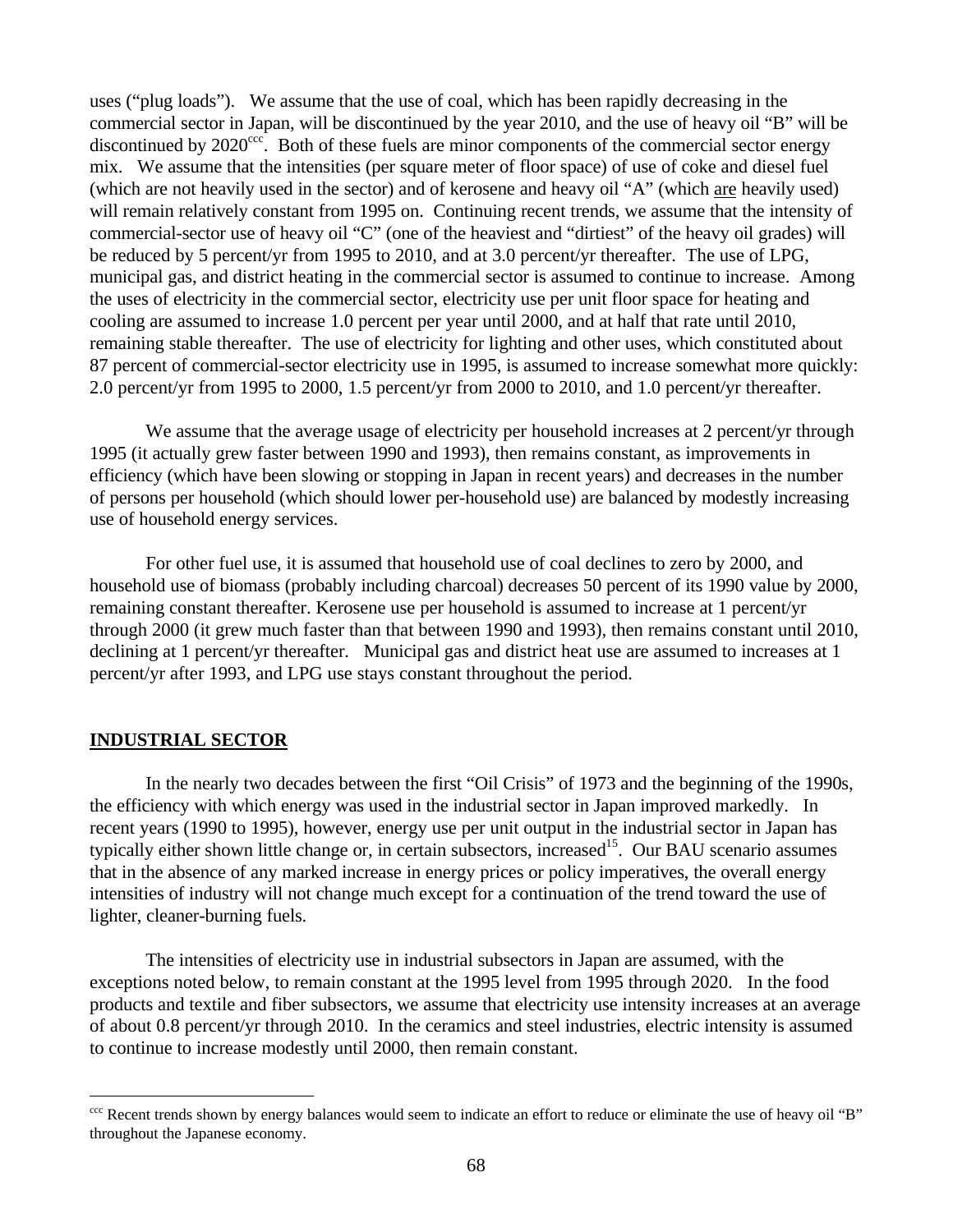For other fuels used in industry:

- Water Treatment: 1995 intensities (which were higher for kerosene and diesel than 1990, lower for other fuels) are assumed to hold through 2020.
- Mining and Quarrying: It is assumed that 1995 intensities (which were higher for all fuels except blast furnace gas—which was not used in 1995—than in 1990) hold through 2020.
- Construction: 1995 intensities (which were somewhat higher for diesel, but lower for other fuels than in 1990) are assumed to not change through 2020.
- Food Products: To reflect the trend away from heavier fuels to gas and electricity, it is assumed that the intensity of heavy oil "A" use declines through 2020, "B" declines to zero by 2000, "C" declines rapidly between 1990 and 2000 (as per recent trends), and more slowly thereafter, and municipal gas use increases so that the overall intensity of non-electric fuels use declines slightly over time.
- Textiles and Fiber: For all fuels except heavy oil "B", energy intensities for this subsector increased modestly to significantly between 1990 and 1995. This may reflect reduced industry output with the same energy input, a shift in the product composition of industry output, or a change in accounting practices. The working assumption in the BAU case is that energy intensities stay the same from 1995-on as they were in 1995, except that municipal gas use continues to be phased in at an average of 5.7 percent/yr through 2020, and LPG is phased in at an average of 3 percent/yr through 2010, with these cleaner fuels approximately replacing heavy oil "C" and "A". Heavy oil "B" is phased out by 2000 in this subsector.
- Paper and Pulp, Chemicals, Ceramics, Steel, Non-Ferrous metals: It is assumed that 1995 intensities hold through 2020, except that municipal gas use continues to increase, replacing (where applicable) some heavy oil "C", heavy oil "A", coke, blast furnace gas, and coal use.
- Metal Finishing: 1995 intensities are assumed hold through 2020, again except for some shift away from heavy oil (and kerosene, in this case) to municipal gas.
- Other Manufacturing: 1995 intensities are assumed to hold from 1995 through 2020.

# **AGRICULTURAL/FISHERIES/FORESTRY SECTOR**

The assumed changes for the aggregated agricultural, fisheries, and forestry sector in energy intensities by fuel are as follows:

- Heavy Oil B: Decreases to zero (as in 1993) by 1995.
- Heavy Oil C: Decrease to zero by 2000.
- All other fuels: from 1993 levels, increase at 0.5 percent/yr from 1995 until 2000 (roughly reflecting continued increases in mechanization, and shifts to more energy-intensive value-added products in agriculture), then no change through 2020.

# **TRANSPORT SECTOR**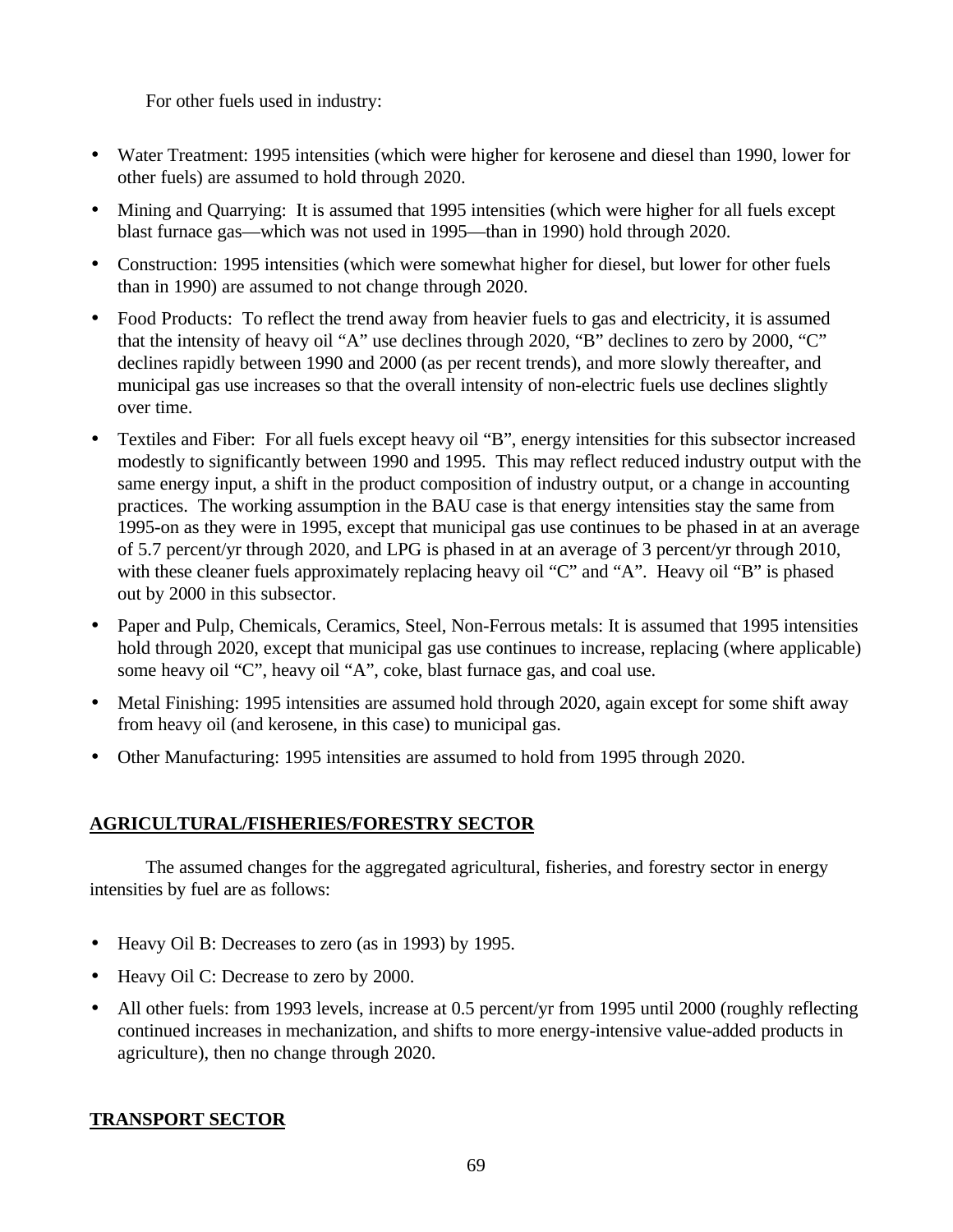The overall trend in transport in Japan in recent years has been an increase in the use of road vehicles and airplanes for both passenger and freight transport, with a corresponding reduction in rail and water-borne transport. In the road sector, an additional trend has been toward increased ownership of private vehicles (cars).

Road freight in Japan is carried by two classes of vehicles, distinguished in statistical compilations as "private" and "commercial" road vehicles. Although "private" trucks outnumber "commercial" trucks by nearly 20 to one (as of 1995), most of the volume of freight transported, measured in tonne-kilometers, is carried out by "commercial" trucks. More than 70 percent of "private" trucks are fueled with gasoline, and most of those are (apparently) "mini" (or "Kei") vehicles (engine displacement of less than 660 cubic centimeters) that are used for carrying small loads short distances in urban areas. "Commercial" trucks, on the other hand, are virtually all diesel fueled, and go much further each year (with heavier loads) than the average "private" truck. Lacking data that would allow us to separately estimate the volume of freight carried by private gasoline-fueled and private diesel-fueled trucks, we have modeled fuels consumption by private trucks on a per-vehicle basis; we have modeled other private motor vehicles (except buses) the same way. Fuel use in commercial trucks and other freight conveyances are modeled on the basis of freight tonne-kilometers, while private buses and other commercial passenger transport (including taxis) are modeled on a passenger-kilometer basis.

Among **passenger transport** modes, we assume that the fraction of passenger-kilometers traveled in mass transit and taxis<sup>ddd</sup> continues to decline, falling from over 41 percent in 1995 to just under 35 percent in 2010, rising slightly thereafter. Among the passenger transit modes, the fraction of total passenger-kilometers carried by all forms of public conveyance except air travel are assumed to continue to decrease. The fraction of taxis that are fueled with LPG is assumed to remain constant (at near 93 percent), the fraction of "private" buses that are diesel fueled is assumed to continue to slowly increase (from about 98 percent in 1995 to 98.5 percent in 2010), and the fraction of passenger rail traffic carried on electric (versus diesel) trains is assumed to become even more dominant.

We assume, in the BAU path, that the energy intensities (GJ per passenger-kilometer) of commercial autos (taxis) remain at 1995 levels until 2000 (energy intensities of taxis actually rose during 1990 to 1995), then decline at an average of 0.3 percent per year through 2020. The energy intensities of buses are assumed to continue to increase through 2000 (reflecting mostly a decrease in ridership), then remain constant. No change is assumed for the energy intensities of rail and air transport. The energy intensity of water-borne passenger transport (ferries) is assumed to increase (following recent trends—and probably again due to reduced ridership) through 2010.

Our model of changes in the numbers and usage of **private vehicles** starts with the estimate of the growth in the total number of private vehicles noted in section 6.3 of this chapter. Of the total stock of private road vehicles (including autos, trucks, motorcycles, and "bicycles with motors"), we assume that the fraction of diesel cars will continue to increase relatively rapidly (as in recent years) until 2020, but that growth in the number of diesel autos will slow over time (see Table 6-4). The fraction of vehicles that are gasoline autos will continue to grow slowly through 2010. The fraction of motorcycles in the private vehicle fleet is assumed to remain constant, but the fraction of "Bicycles with

ddd By which we mean all passenger transport except in private cars.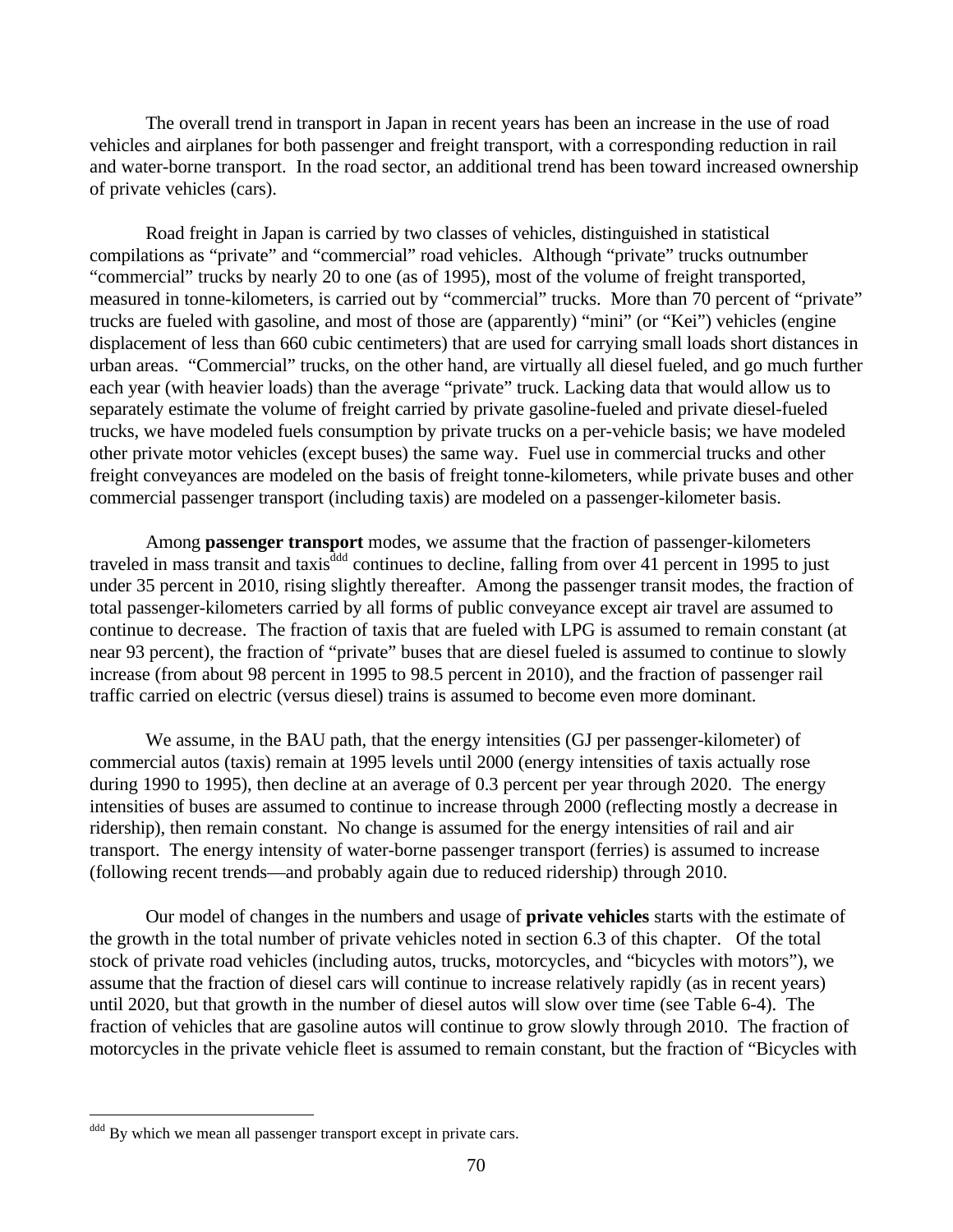Motors<sup>"eee</sup> is assumed to decrease relatively rapidly, following recent trends. The fraction of private gasoline trucks is also assumed to decrease, while the fraction of diesel trucks increases slowly until 2000, then remains constant.

|                                             |        |        | Growth Rate (%/vr) From |           |           |         | Implied Values for |         |
|---------------------------------------------|--------|--------|-------------------------|-----------|-----------|---------|--------------------|---------|
|                                             | 1990   | 1995   | $95 - 2000$             | 2000-2010 | 2010-2020 | 2000    | 2010               | 2020    |
| <b>Private Road Vehicles (except Buses)</b> |        |        |                         |           |           |         |                    |         |
| <b>Fraction of Total Vehicles as:</b>       |        |        |                         |           |           |         |                    |         |
| Gasoline Autos                              | 43.98% | 50.26% | 0.756%                  | 0.224%    | $-0.024%$ | 52.190% | 53.370%            | 53.244% |
| <b>Diesel Autos</b>                         | 4.12%  | 6.19%  | 5%                      | 3%        | 2%        | 7.905%  | 10.623%            | 12.949% |
| LPG Autos                                   | 0.081% | 0.076% | $0\%$                   | $0\%$     | 0%        | 0.076%  | 0.076%             | 0.076%  |
| <b>Motorcycles</b>                          | 3.78%  | 3.83%  | $0\%$                   | $0\%$     | 0%        | 3.828%  | 3.828%             | 3.828%  |
| "Bicycles with Motors"                      | 20.09% | 15.42% | -3%                     | $-2%$     | $-1.50%$  | 13.240% | 10.818%            | 9.300%  |
| <b>Private Gasoline Trucks</b>              | 20.94% | 17.09% | $-2\%$                  | $-1%$     | $-0.50%$  | 15.445% | 13.968%            | 13.285% |
| <b>Private Diesel Trucks</b>                | 6.98%  | 7.12%  | 0.50%                   | 0%        | 0%        | 7.299%  | 7.299%             | 7.299%  |
| <b>Private LPG Trucks</b>                   | 0.022% | 0.019% | 0%                      | 0%        | 0%        | 0.019%  | 0.019%             | 0.019%  |

*Table 6-4: Assumptions for Changes in the Private Vehicle Fleet, BAU Path*

We express the energy intensities of private vehicle use in GJ per vehicle-year. Note that this measurement combines two independent factors, namely the average energy intensities of the vehicles themselves (expressed, for example, in GJ per vehicle kilometer) and the average usage of each type of vehicle (expressed, for example, in kilometers traveled per vehicle-year). We assume that the GJ fuel used per vehicle-year in gasoline autos will not, on average, change between 1995 and 2020. This net zero change in intensity, however, could be interpreted either as A) an assumption of no change in either vehicle efficiency or vehicle usage, or B) as an assumption of slightly increasing vehicle efficiency (reduction in energy use per vehicle-kilometer) offset by an increase in vehicle usage. We assume that the energy intensity of diesel car use will increase (as per recent trends) through 2000, then remain constant. With the exception of private gasoline trucks, whose use is assumed to continue to be more energy intensive through 2010, all other private vehicles are assumed to show little or no change in fuel usage per vehicle year.

Among the modes for **freight transport** (excluding private trucks), we assume, in the businessas-usual path, that trucks and planes will continue to carry an increasing share of freight, and that trains and ships will carry proportionately less of the Japan's goods. By 2020, we assume that the fraction of total freight tonne-kilometers that are carried by trucks will increase to about 48 percent from 40 percent in 1995, and the fraction of freight tonne-kilometers decrease to about 38 percent from over 42 percent in 1995. We assume that the energy intensities of freight transport do not change, on average, between 1995 and 2020. Recent trends (1990 to 1995) have shown increasing freight transport intensities.

#### 6.4.2. Energy Transformation (Fuel Supply) in the BAU path

 $\overline{a}$ 

In order to meet the demand for fuels implied by the changes in the demand sectors described above, we assume, in the BAU path, that the following changes take place in the Japanese fuel supply infrastructure.

eee We assume that these are mostly motorcycles with small displacement engines and pedals, also called "Mopeds" in the United States.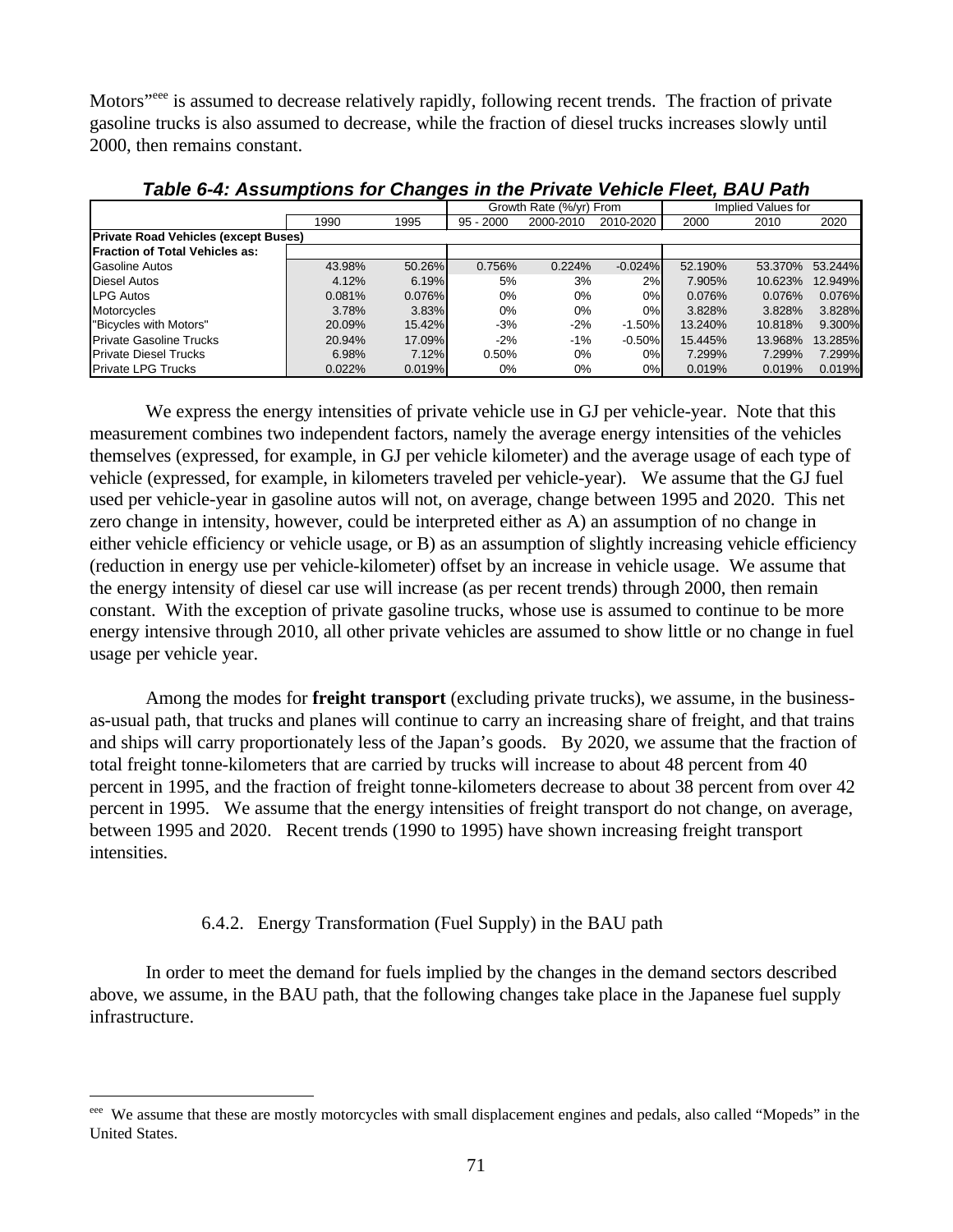Electricity transmission and distribution losses are assumed to decline to 4.5 percent by 2020, and losses in transmission and distribution of gas are assumed to fall to 0.2 percent (down from 5.86 percent and 0.34 percent in 1995, respectively). Both changes result from technological improvements and ongoing replacement and refurbishing of old equipment and lines.

In the BAU path, it is assumed that new nuclear power plants will be phased in as per the USDOE EIA<sup>fff</sup> "Low" or "Reference" estimates for timing of units "in the construction pipeline<sup>ggg</sup>", and that existing nuclear plants will be phased out as they reach 40 years old<sup>hhh</sup>. The total nuclear capacity added between 1995 and 2020 is thus assumed to be about 12.5 GW—slightly less than the total existing nuclear generating capacity retired by 2020. We make no explicit assumption about the use of mixed oxide (MOx—a mixture of Plutonium and Uranium oxides recycled from spent nuclear fuel) fuel in reactors in Japan, but the BAU path could include the limited use of MOx fuels, mostly to consume existing inventories of reprocessed fuel. Generating capacity of other types of power plants is added over time so as to maintain a reserve margin in the 20 percent range (down from about 41 percent in 1990<sup>iii</sup>) for the period from about 2008 on. The types and amounts of (non-nuclear) generating capacity we assume are added between 2000 and 2020 are:

- Pumped-storage hydroelectric plants (about 6 GW added);
- Standard coal-steam plants (20 GW added);
- Natural gas steam plants (19 GW added);

 $\overline{a}$ 

- Natural gas-fired combined-cycles plants (22.5 GW added); and
- Oil-fired combined-cycles plants (16 GW added).

We further assume that refurbishing or repowering of hydroelectric or fossil-fueled generating facilities existing as of 1995 allows these facilities to continue to operate through 2020.

Changes in municipal gas production include shifts to feedstocks that has less indigenous natural gas and more imported LNG relative to 1990. Oil refining capacity is assumed to remain at approximately 1997 levels through 2020. This assumption is based on the current status of Japanese refining (inefficient and high-cost relative to competitors in the region), and means that the export/import balance for oil products will shift toward greater imports over the for the projection period<sup>ijj</sup>. Natural gas, crude oil, and coal extraction capacity in Japan are assumed to remain at approximately their 1995 levels through 2020.

fff US Department of Energy, Energy Information Administration (USDOE EIA, 1996), Nuclear Power Generation and Fuel Cycle Report, 1996. Report DOE/EIA-0436(96), October 1996. USDOE, Washington, DC, USA.

ggg Units either already under construction (as of the end of 1995) or considered to be well along in planning for construction.

hhh This assumption is a guess on our part, but one that we can (and will, at our earliest convenience) check with Japanese collaborators. Retirement dates for U.S. plants built in the early 1970's appear to be about 40 years after the date of first operation.

iii Note that when we refer to "reserve margin", we refer to the amount by which total generating capacity exceeds the annual peak load. This relatively crude definition does not take into account factors such as the unavailability of plants due to maintenance or lack of resources (such as low river levels) that may coincide with peaks in demand, thus others' figures for reserve margin in Japan may appear different (generally lower) than ours.

jji This assumption about the future of the Japanese refining industry is based upon a conversation with David Fridley of Lawrence Berkeley National Laboratory (5/20/98). The Japanese refining industry has long been protected by various trade and economic policies that are now being substantially revised. Given the high production costs and relatively inefficient operation of Japanese refineries, it seems likely, based on the current impetus toward deregulation in Japan,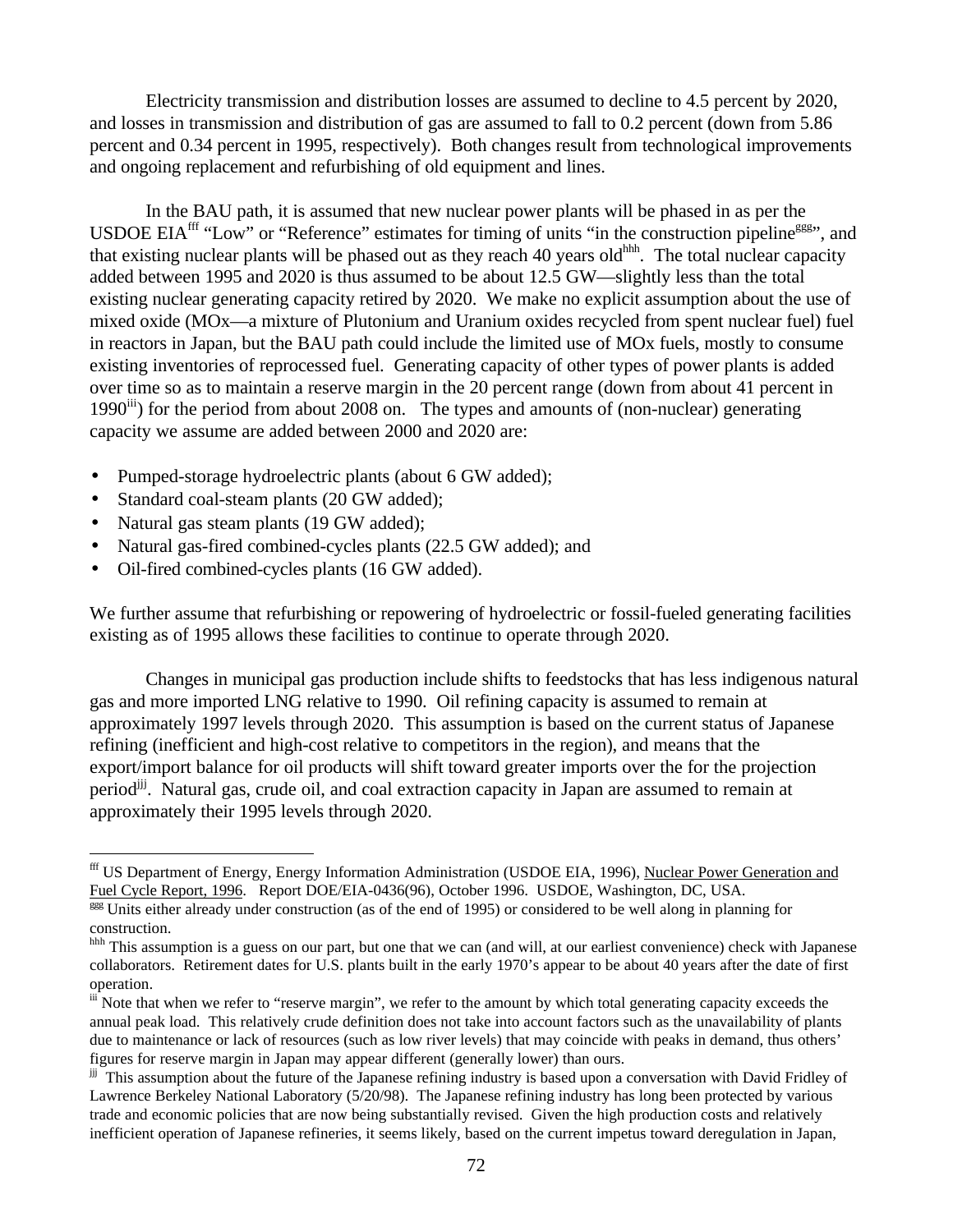#### 6.4.3. Measures to address energy supply risks in the BAU path

In addition to the more quantitative elements of the Business-as-Usual path described above, measures will be taken, either implicitly or explicitly, to manage various types of risk. Among these risks, as noted earlier in this report, are "Energy Supply Risks", including the risks of being short of supply of a key energy source (fuel) and the risks inherent on relying on a particular energy technology/fuel pair (or set of pairs). Some of the measures to reduce energy supply risks that we assume would be consistent with the BAU path include:

- **Diversify the types of fossil fuels used**: This is included in the BAU path with the continued shift toward use of more gas-fired end-use devices, as well as the increased use of both gas and coal in for electricity generation.
- **Use proven technologies**: One way to avoid the risks inherent in reliance on any particular fuel and technology is to primarily use technologies that are well-proven or represent a limited, safe departure from technologies for fuel supply and utilization that are already widely in use. In a BAU path, it seems likely that there will be little price-related pressure to increase the efficiency of new devices, so most research and development effort may in fact be focused on refining existing technologies, rather than innovations in new directions <sup>kkk</sup>.
- **Diversify sources of fossil fuel supply**: In the BAU path, diversification in the sources of fossil fuel supply used by Japan might include working with new potential new oil suppliers such as Russia, North Korea (if touted oil reservoirs offshore of the DPRK come to fruition), and others further afield (the Caspian region, for example) to reduce the relative dependence of Japan on Middle East oil. By the same token, a drive toward diversification in LNG and natural gas sources would lead Japan to press for and help to underwrite agreements on regional pipeline (or pipeline/LNG terminal) systems that could supply Japan, as well as new LNG facilities in Northeast Asia and other areas. Diversification in sources of coal might lead Japan to assist with infrastructural development in the Russian Far East, and to contract for deliveries from the United States and Canada, as well as from Australia (its current primary supplier).
- **Diversify sources of supply of nuclear fuels**: Natural uranium is available from a number of suppliers, ranging from the United States and Canada to Russia, France, Namibia, South Africa, Niger, Kazakstan and Uzbekistan. Japan's procurement patterns already appear to be fairly well diversified among the world's suppliers<sup>16</sup>. Continued investment and technical assistance to uranium producer nations, where required, should allow Japan to maintain its diversity of supply. Japan could even secure domestic supplies of uranium by moving forward with its research and development on extraction of uranium from sea water<sup>17</sup>, although we do not assume that such production will play a large role in Japanese uranium supply by 2020. Japan is, however, largely dependent on other nations for enrichment services. In the BAU case, we assume that Japan adds to

 $\overline{a}$ 

<sup>kkk</sup> Of course, environmental, social, and other considerations unrelated to the economics of fuel consumption will may still provide a drive toward higher energy efficiency, even in the BAU case.

that relatively little expansion will occur at Japanese refineries in the foreseeable future (although refinery upgrades to produce, for example, less-polluting motor fuels are likely). As a result, any increase in domestic demand for refined products is likely to be met through increased imports from other refineries in Asia (particularly the Republic of Korea and Singapore) and elsewhere.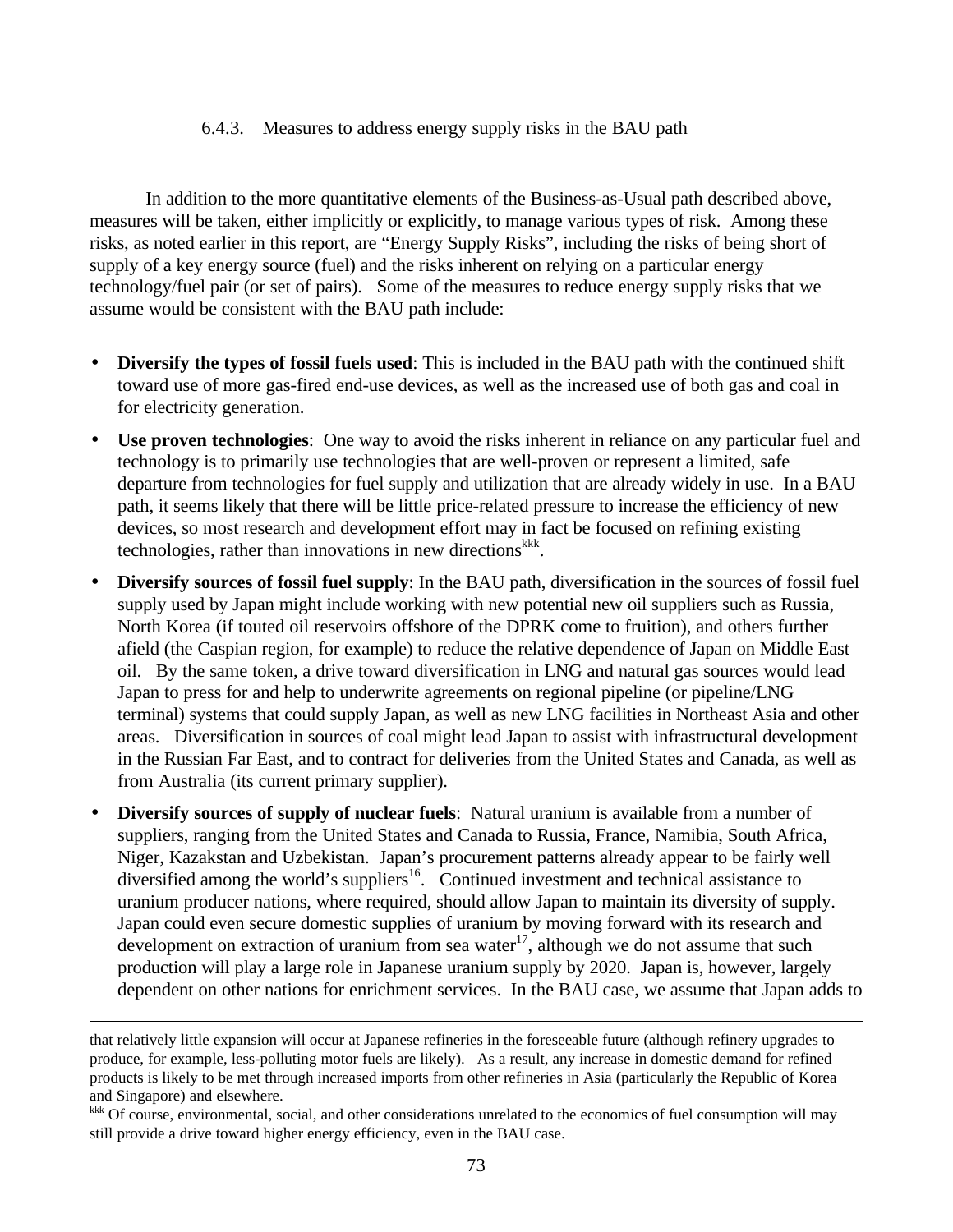its own enrichment capacity, and possibly forges technical alliances for investment in enrichment facilities in Russia, in addition to continuing to contract with US and European providers of enrichment services.

- **Add to fuel stockpiles (fossil and nuclear)**: Japan already holds a substantial stockpile of oil and oil products—larger, in fact than IEA guideline call for. These stockpiles will need to be expanded somewhat as the use of petroleum products increases in the BAU case, but our assumption is that the number of days of average supply remains present in the oil stockpile remains unchanged. We assume, in the BAU case, that Japan also builds up a stockpile of nuclear fuel, including both enriched and natural uranium, amounting to 5 and 25 years of uranium consumption (based on the current rate of fuel consumption in Japanese reactors).
- **Create or enhance multi-fuel capabilities in key industries and infrastructure**: A set of measures that would allow fuel types to be readily more readily substituted in Japan would help to reduce the impact of a physical interruption in supply (or shortage) of any one fuel type. Measures such as retrofitting boilers and furnaces in key industries for use with either oil or gas fuels, or building new power generation facilities (such as combined-cycle plants) with the capability to relatively quickly switch from one fuel to another, are technologically straightforward means of providing insurance, in a BAU path, against fuel supply disruptions.

# 6.4.4. Measures to address economic risks in the BAU path

Apart from and addition to the risks of physical shortages in supply, or to the risks of failure of a particular technology, are the risks of economic damage that such shortages or failures might precipitate. Economic damage could accrue, for example, from the necessity of paying suddenly higher fuel prices, or from lost productivity due to fuel shortages or technology failure. Measures we assume would be used mitigate, minimize, or spread these types of economic risks under a Business-as-Usual scenario might include:

- **Add to fuel stockpiles (fossil and nuclear)**: We assume, in the BAU case, that stockpiles of crude oil and oil products are maintained at the 1995 fraction of total annual demand.
- **Purchase insurance against production outages**: Firms could purchase insurance that would reimburse them for lost production due to fuel supply shortages, or for economic losses sustained by higher prices<sup>III</sup>.
- **Invest in commodity futures or long-term contracts**: The Japanese government and/or individual large-scale fuel buyers could structure a portion of their fuel buying so as to secure a stable longerterm price, either through long-term contracts or by investment in options to buy a given quantity of a given fuel at a given price on a given future date (commodity futures). We assume that in the absence of a major fuel shortage, use of futures and long-term contracts as price insurance results in Japan paying roughly five percent more for its fuel, on average, than it would if all fuel were purchased on a spot market basis.
- **Diversify fuel supplies and pursue multi-fuel capabilities**

 $\overline{a}$ <sup>Ill</sup> Whether the finance and insurance industry would be interested in offering such a product—particularly in that payment of damages, when they occur, will likely tend to be on a broad scale (due to the national/global nature of energy markets)—is not clear.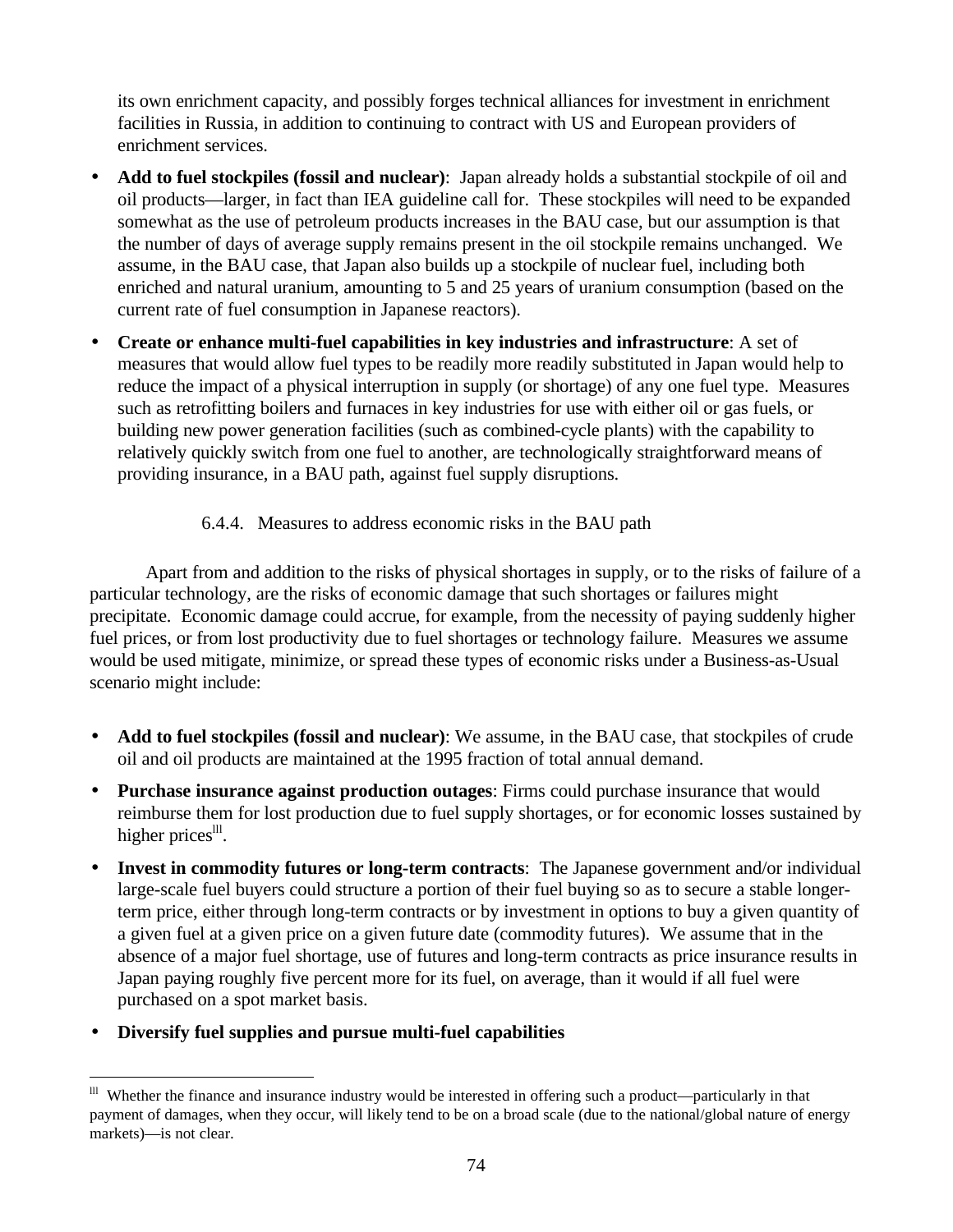• **Encourage greater participation in energy markets by private sector actors**: In an effort to diversify risk within the Japanese economy, we assume that the BAU path includes inducements—in the form of regulatory reform, opening of the economy to additional outside investment in Japanese energy infrastructure, and other policy changes—for private sector actors to take more of a role in securing fuel supplies and in creating and running energy infrastructure for the Japanese economy. This enhanced participation by those outside the government would help to diversify the risks of economic damage due to rapid price changes or supply disruptions, possibly resulting in reduced economic risks to particular sectors of the Japanese economy.

# 6.4.5. Measures to address technological risks in the BAU path

The technological risks involved in any given energy path include the risks of relying on a particular technology, or on a particular line of technological research and development, to meet a substantial fraction of energy needs, either now or in the future. Among the approaches for mitigating technological risks that would likely be included in a BAU path are:

- **Retain research efforts on multiple technical approaches for key technologies**: For example, a BAU path would likely include retaining research programs on different nuclear power reactor designs and fuel cycles. We assume under that the BAU path will include reprocessing of nuclear fuel at modest levels, and will also include research and development on other types of nuclear waste management. The BAU path is also assumed to retain R&D programs for renewable energy technologies, at approximately the current level of effort.
- **Rely primarily on proven technologies**: Proven, already commercialized technologies are less likely to fail in a generic way. The BAU path relies primarily on existing technologies.
- **Develop back-up capabilities for technologies that could become bottlenecks if they fail**
- **Adopt technologies that can be implemented more quickly**: This would include continuing the development of manufacturing capability for smaller, modular technologies for fossil fuel use and (perhaps further in the future) nuclear reactor components.

# 6.4.6. Measures to address environmental risks in the BAU path

As has been noted earlier in this report, we believe that environmental risks, and the management thereof, will increasingly affect the direction of development of the energy sector. In the Business-as-Usual path we assume that environmental risks are addressed via:

- **Adoption of pollution-control technologies on new and existing equipment**: We assume that the best available technologies for controlling emissions of sulfur and nitrogen oxides from power plants and other large combustion equipment are installed throughout Japan by 2020. In addition, we assume that home and commercial-sector gas appliances with low- $NO<sub>x</sub>$  burners achieve substantial penetration by 2020, and that  $NO<sub>x</sub>$  emissions per vehicle kilometer for road vehicles also continue to decrease.
- **Develop and apply remediation techniques to polluted areas**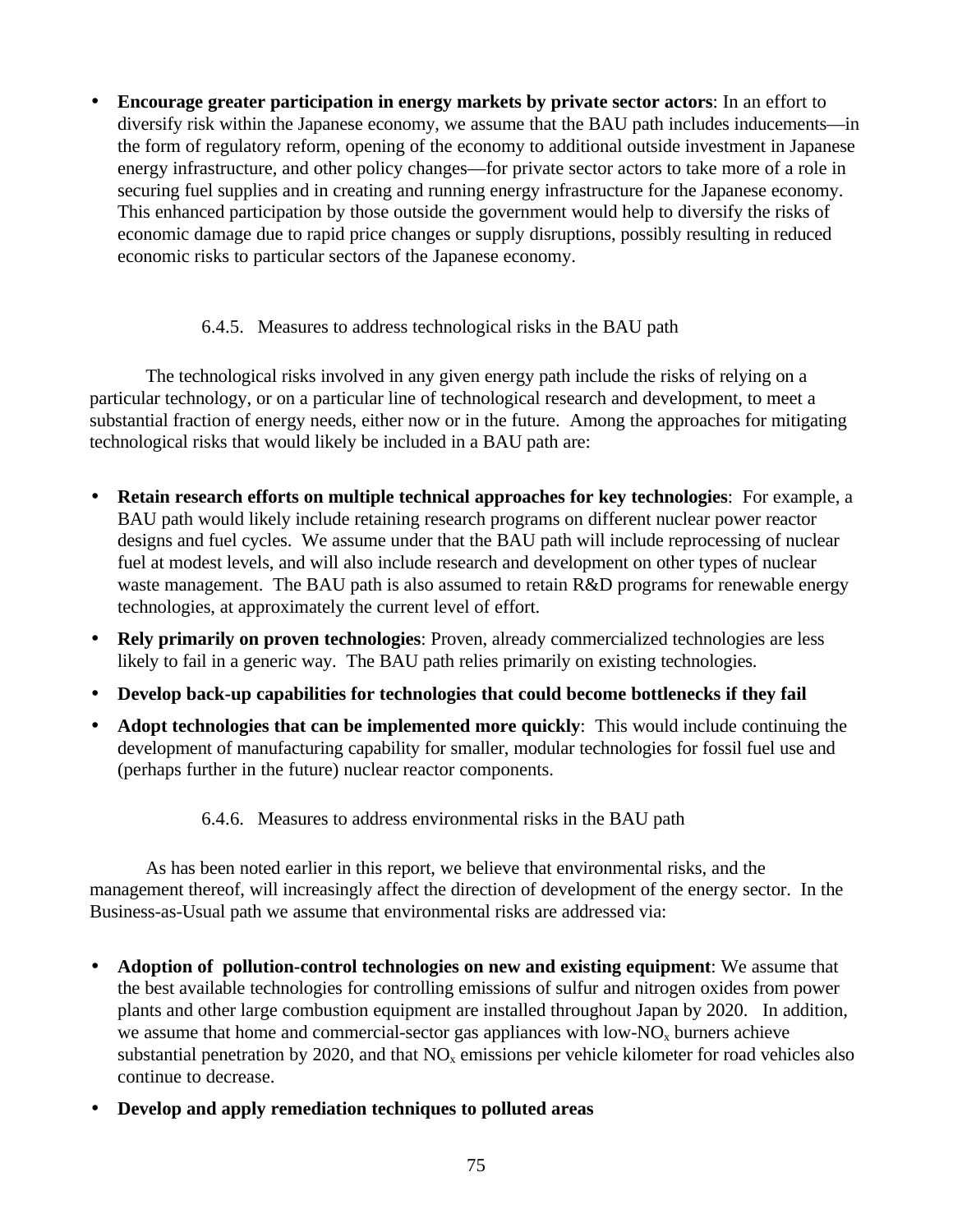- **Export polluting industries**: One of the trends in industrialized nations has been to export heavy industries to countries where fuels and labor may be less expensive and/or where environmental standards are not as stringent. In the BAU case, we assume that this trend is implicit in the ongoing reduction in production in subsectors such as mining and quarrying, iron and steel, and textiles and fiber in Japan.
- **Develop plans for responding to impacts of climate change and other heightened environmental risks**: In the BAU case, plans would be made for reinforcing of sea walls and dikes, rebuilding beaches damaged by higher tidal surges, adopting special maintenance techniques for structures (and perhaps even ecosystems) to reduce the impacts of acid rain and other air pollution, and a host of other approaches designed to fend off the impacts of ongoing environmental degradation. In the BAU case, these plans would be subject to analysis of their relative costs and benefits before they are implemented.

# 6.4.7. Measures to address socio-cultural risks in the BAU path

Along with the economic and environmental risks associated with a particular energy path also come a set of risks that we have termed "socio-cultural" risks. Socio-cultural risks include risks of political conflict (domestic and/or international) over energy resources, energy technologies, or the economic or environmental impacts of energy systems. We assume that measures taken to reduce socio-cultural risks in the BAU path would include

- **Maintain (or increase) control over sensitive information**: Continuing on a Business-as-Usual path may imply continuing to tightly restrict access potentially sensitive or controversial technical or environmental information about key technologies.
- **Steer clear of sensitive locations, groups, and technologies**: Judiciously plan the development and management of elements of the energy system that could cause controversy so as to avoid siting noxious or potentially dangerous facilities in cultural or recreational areas (for example), anticipate and avoid initiatives likely to be objectionable to key political groups, and avoid use of technologies that bear a social stigma.
- **Provide compensation to host communities** in order to better match the benefits and impacts of energy facilities.
	- 6.4.8. Measures to address military-security risks in the BAU path

As the energy system of a society is part of the foundation on which the society rests, there are inevitably security issues with military implications involved in maintaining the energy system. We assume that in Japan, under the BAU path, the following military measures are taken in order to enhance energy security in the broad sense:

- **Increase military preparedness to counter possible outside threat or terrorism**.
- **Increase security to guard nuclear materials**, including materials in transit at sea.
- **Increase military presence in the region,** including a more pronounced naval presence in sea lanes through which oil, gas, coal, and nuclear materials are shipped.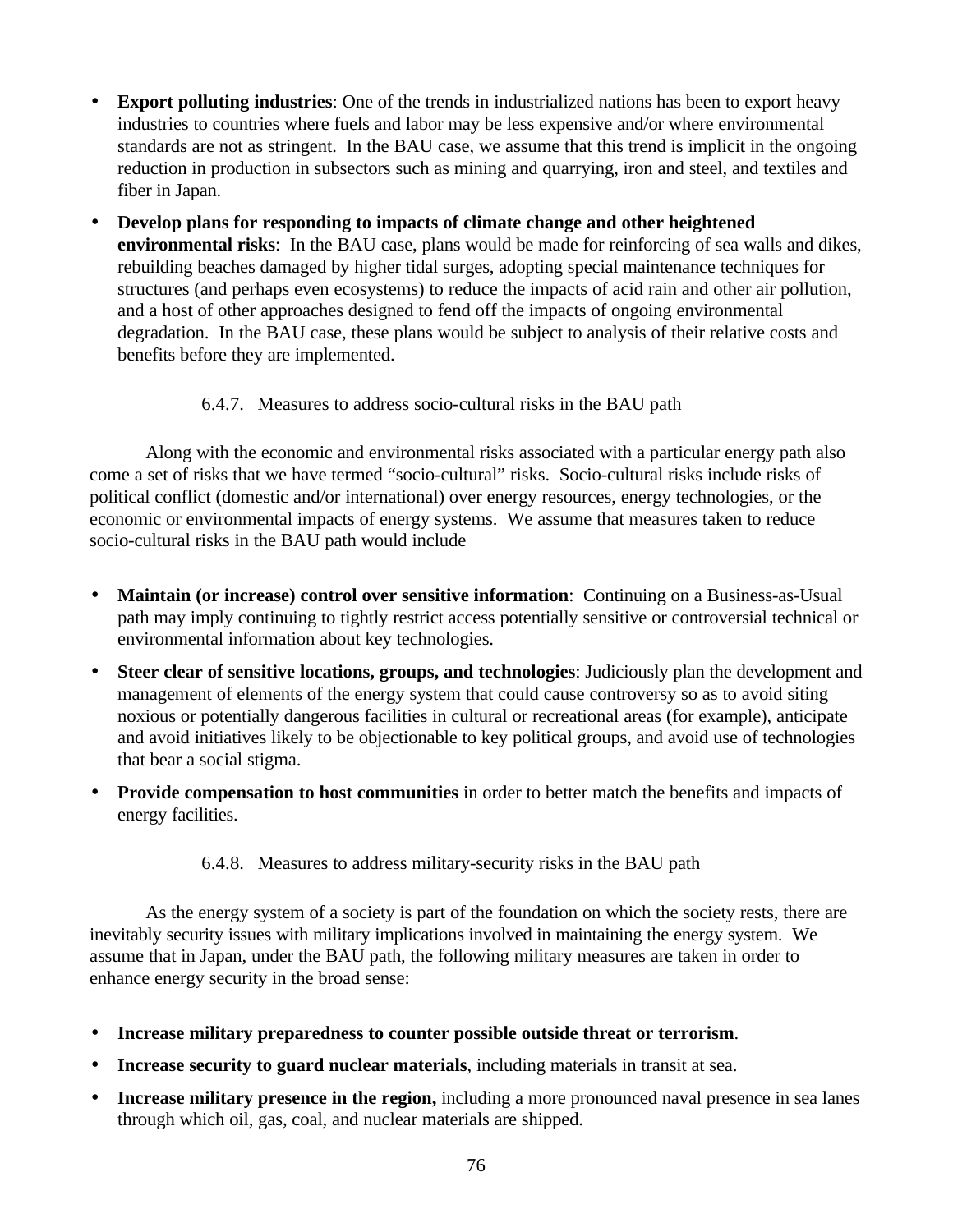- **Seek military agreements with neighboring states and others** in order to reduce tensions and establish protocols for military cooperation and handling of incidents.
- **Seek agreements on handling of nuclear fuels/wastes with other nations**, which would likely include the establishment of an "Asiatom"-type<sup>mmm</sup> organization for sharing of nuclear information and facilities.

### 6.5. Description of Assumptions for "Alternative" Path Through 2020

Our "Alternative" path for the development of the Japanese energy sector between 1995 and 2020 features—relative to the BAU path—very aggressive energy efficiency measures in all demand sectors (and in electricity generation), an emphasis on the use of advanced technologies available for emissions reduction and environmental protection, accelerated implementation of renewable fuels, and large-scale fuel switching to municipal gas (mostly LNG) for many end-uses. In many cases, our assumptions for the demand- and supply-side measures incorporated into the Alternative path are derived (or roughly extrapolated) from elements of the "WWF Case" (or "Intervention Case"<sup>nnn</sup>) as assembled for the study Key Technology Policies to Reduce  $CO<sub>2</sub>$  Emissions in Japan: An Indicative Survey for 2005 and 2010, produced by the Japan office of the World Wide Fund for Nature<sup>18</sup>. Note that we do not claim that the Alternative path is explicitly designed to be "optimal" in any particular respect. Like the WWF Case on which is has been based, it is designed to be an indicative counterpoint to the Business-As-Usual path, demonstrating what sorts of measures one might apply to move toward and energy system with fewer environmental impacts.

### 6.5.1. Energy Demand in the Alternative path

Our approach in laying out an indicative Alternative path for the evolution of energy demand in Japan is to apply a number of different measures—some purely technological in nature, some purely policy-derived, and most a mixture of technology and policy—to specific end-uses in each sector of the Japanese energy system. Our assumptions for the Alternative path, to the extent that they vary from assumptions in the BAU path, are described below.

# **HOUSEHOLD SECTOR**

For the household sector we assume that the Alternative path includes a variety of energyefficiency technologies, with some fuel-switching to natural gas and use of solar energy. In many cases, our assumptions are derived or extrapolated from those presented in the WWF-Japan report. Some of our key assumptions, sorted by end-use, are described below.

• For home **cooling**, we assume that higher-than-standard efficiency room and central air conditioners are phased in starting in approximately 1998, with 90 percent of cooling appliances being of the

 $\overline{a}$ mmm See, for example, Atsuyuki Suzuki (1996), A Proposal on International Collaboration with Nuclear Power Development in East Asia,; and Jor-Shan Choi (1996), An East Asian Regional Compact for the Peaceful Use of Nuclear Energy, both prepared for the Energy Workshop of the Northeast Asia Cooperation Dialogue V, Institute of Foreign Affairs and National Security, Seoul, Korea, September 11-12, 1996.

nnn The WWF Case is a modified form of the "Intervention Case" of the Asia-Pacific Integrated Model (AIM) for Japan.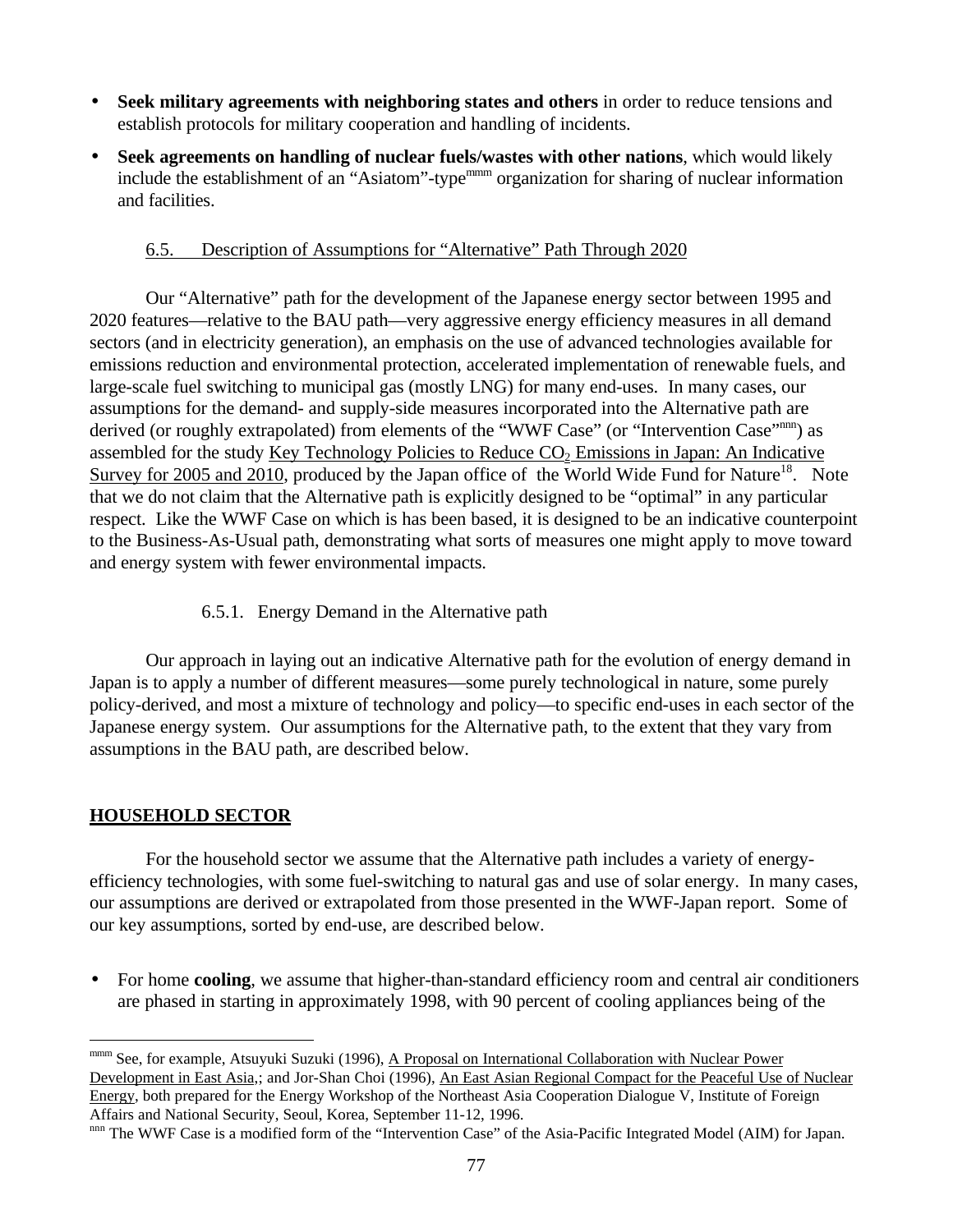higher-efficiency type by 2010, and 100 percent by 2020. In addition, we assume that highefficiency cooling devices are on average 20 percent<sup>ooo</sup> less energy intensive than standard devices by 2000, and that their average energy intensities continue to decrease at 0.5 percent per year between 2000 and 2020.

- In the home **space heating** end-use, we assume that the percentage of homes using non-electric heating fuels that heat with city gas increases to 45 percent by 2020, with an offsetting decrease in the fraction of dwellings that use kerosene as a main heating fuel. The average intensity of gasfired space heating devices (furnaces and boilers) is assumed to decrease at 0.5 percent per year. Electric heat pumps used for heating and cooling are assumed to follow the same energy intensity trends as air conditioning units.
- Another key assumption from the WWF-Japan study, one with ramifications for both space heating and space cooling, is an aggressive program of improvement in the insulation levels in Japanese homes, coupled with other building envelope measures for dwellings. Following the assumptions in the WWF report, we assume that 25 percent and 40 percent of dwellings are heavily insulated by 2010 and 2020, respectively. The effect of the improvements in insulation and other measures is assumed to reduce heating and cooling energy intensities by 30 percent in those homes where it is applied.
- In the **cooking** end-use, the major change from the BAU path is that gas cooking is assumed to be used by progressively more households over time—consistent with increased penetration of gas as a household fuel for space heating and water heating. We assume that city gas will be used for cooking in 65 percent of homes by 2020, displacing LPG cooking and cooking with kerosene.
- For **hot water heating**, we again assume increased penetration of city gas use, with 55 percent of households using gas water heat by 2020. We also assume that the use of condensing (or "latent heat recovery")-type water heaters increases to comprise 19 percent of all water heaters in 2010, and 40 percent in 2020. This technology is assumed to be applied in homes using city gas or LPG water heat. The penetration of solar water heaters is assumed to increase from approximately 11 percent in 1995 to 15 percent in 2010 and 25 percent in 2020. The increase in solar and city gas water heating reduces the use of kerosene and LPG water heat. We assume that the fraction of water heat provided by electric units does not change, but that 25 percent of water heaters are of the heat-pump type (with an average energy intensity approximately one-third of that of resistance water heaters) by 2020.
- In the **lighting** end-use, we assume, consistent with assumptions in the WWF-Japan report, that roughly 80 percent of the lighting provided by incandescent bulbs in 1995 is replaced by compact fluorescent light bulbs (CFLs) or other luminaire/bulb combinations with similar efficiency by 2010, increasing to 90 percent by 2020. We also assume that a combination of improvements in residential lighting technologies—including better placement of lighting, more efficient fluorescent bulbs, better reflectors, and broader use of occupancy sensors that turn off lights when rooms are empty—combine to decrease the overall use of electricity for lighting per dwelling by 30 percent relative to 1995 (in addition to savings from switching from incandescent lighting).
- For **refrigeration**, it is assumed that refrigerators with average energy intensities that are a factor of 2.2 lower than 1995 models comprise about 80 percent of the refrigerator stock by 2010, with a further improvement in efficiency in following years.

 $\overline{a}$ <sup>000</sup> This is a rough estimate only, and should be confirmed.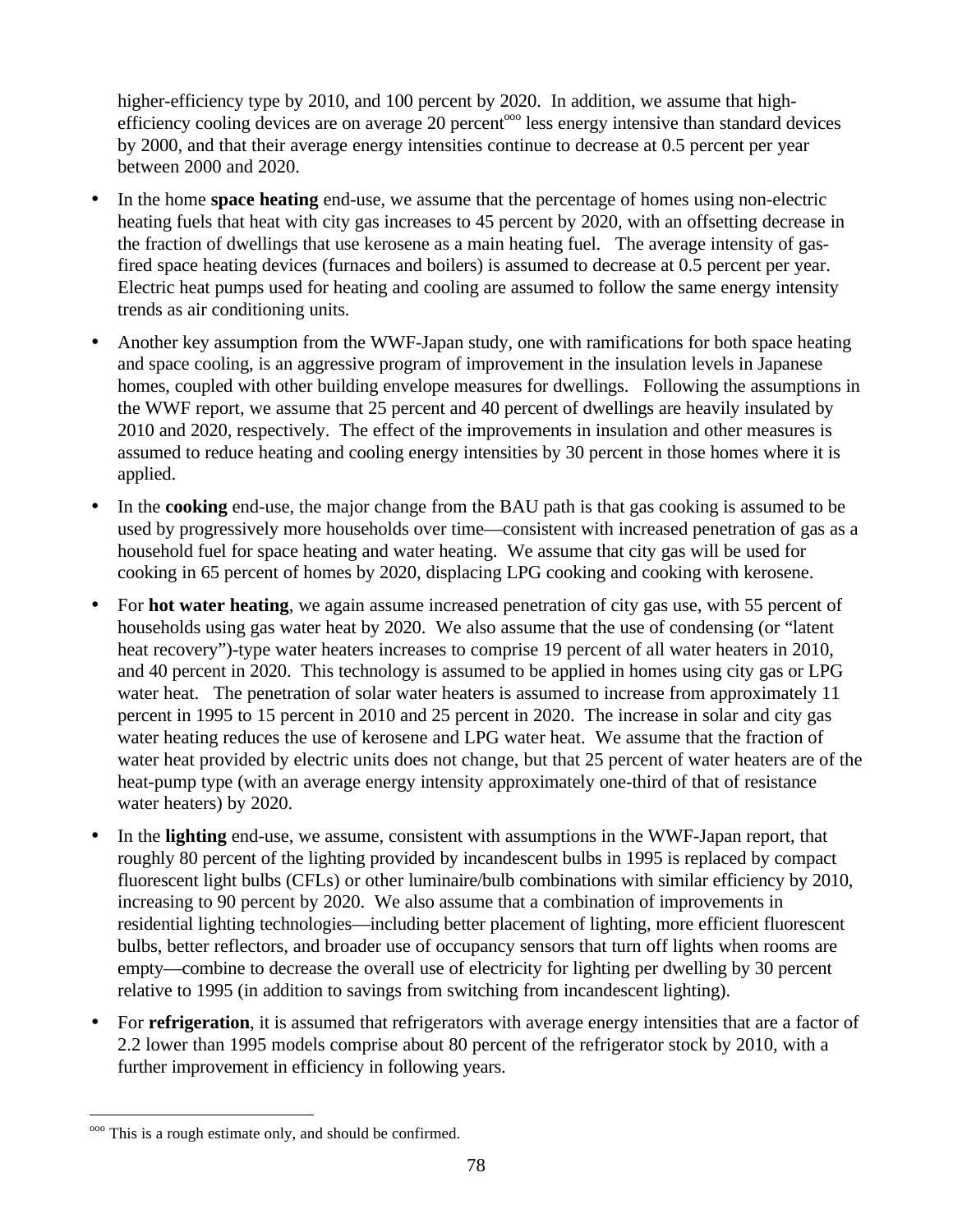- We assume that electricity use per appliances by **fans, clothes washers and dryers, and vacuums** decreases by 0.5 percent per year relative to the BAU case as more efficient motors and other electricity-saving improvements are incorporated into these items.
- The WWF-Japan report assumes that **television sets** with LCD (liquid-crystal display) screens start to come into use after 2000. LCD monitors for desktop computer systems are already available now (1998). We assume, based roughly on WWF-Japan figures, that LCD-type televisions constitute roughly 3 percent of the TV sets in Japan by 2010, increasing to about 30 percent by 2020. LCD TV sets are assumed to use roughly 20 percent as much energy as standard (cathode ray tube-based) sets for units with similar viewing areas<sup>ppp</sup>.
- For **other appliances** as well as for microwave ovens, televisions, and air conditioners, we assume that the estimate of potential for reducing stand-by mode electricity consumption proposed in the WWF-Japan report can be realized, namely that the equivalent of 10 percent of total household electricity use, relative to the BAU case, can be saved by 2010 via the elimination or significant reduction of electricity used by appliances (for clocks, or to enable "instant-on" features, for example) when those appliances are not actively in use<sup>qqq</sup>. We assume that by 2020 savings in standby mode use, coupled with other policy-driven efficiency improvements in consumer appliances beyond those listed individually above, reduce household electricity consumption by the equivalent of 20 percent of total electricity use in the BAU case.
- In addition to the above, the WWF-Japan report includes large-scale introduction of **solar photovoltaic panels** mounted on residences. The total capacity of panels installed by 2010 is taken to be 2,160 MW (as assumed by WWF-Japan), which we assume to increase to 6,000 MW by 2020. Note that though these panels will likely be providing power directly to the residence to which they are attached (as well as, in many instances, sending power back to the electric grid), we have modeled them as supply-side, rather than end-use measures.

# **COMMERCIAL/PUBLIC/SERVICES SECTOR**

 $\overline{a}$ 

In the Commercial, Public Buildings, and Services sectors of the Japanese economy, many opportunities exist for improving energy efficiency. As we have in the residential sector, we have included technologies suggested in the WWF-Japan report as part of the Alternative path. The end-use technologies that we assume are adopted include:

• High performance furnaces and boilers for **space heating**, and probably some water heating and process heat as well (depending on the subsector). The WWF report lists a total savings through the use of high performance furnaces of 4.0 billion liters of oil equivalent by 2010, which is equal to about 16 percent of BAU-case consumption of coke, kerosene, heavy oil "A", and heavy oil "C", which we assume are the main fuels used in furnaces and boilers in the commercial sector. We assume that continued improvements in furnace designs increase the savings relative to the base case to 25 percent by 2020.

<sup>&</sup>lt;sup>ppp</sup> Estimate based on current ratio of power demand by LCD and CRT computer monitors as quoted in PC TODAY PROCESSOR, "Looking Behind the Screen (Cont'd)", from http://www.pc-today.com/editorial/features/970132c.html, visited 3/24/98.

qqq The WWF-Japan report (page 16 of the English version) cites as an example the stand-by mode consumption of electricity by audio equipment, in which electricity consumption when the equipment is not "in use" adds up, over a year to nearly twice the energy used during the hour per day when the equipment is "in use".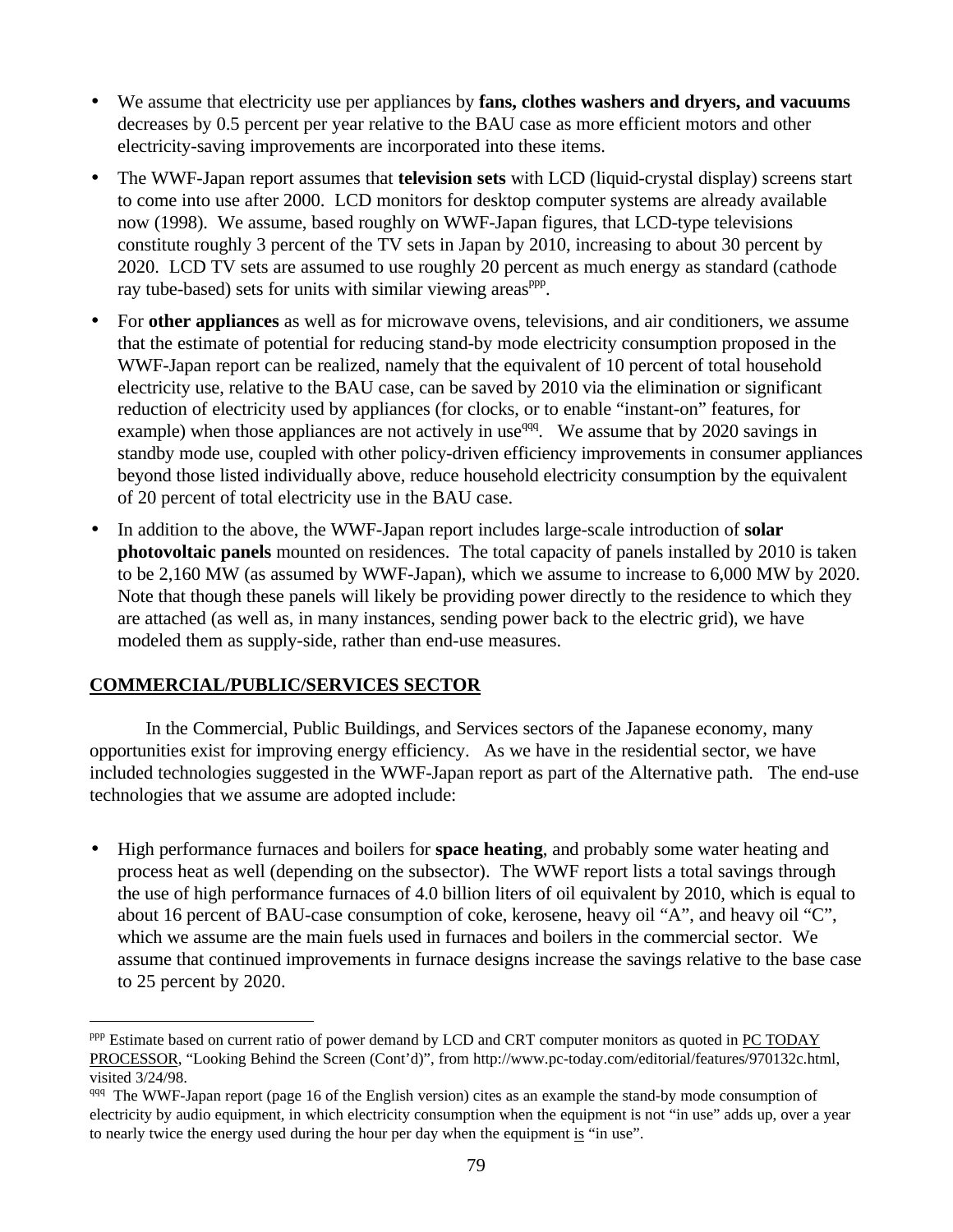- In addition, for **space and water heating**, as well as for process heat, we assume that the share of natural gas among non-electric fuels used in the sector rises from a bit over 10 percent in 1995 to 25 percent by 2010 and 40 percent in 2020, with a corresponding decline in the use of fuel oils. Also for space and water heating, we assume that "latent heat recovery-type" boilers fired with city gas and with LPG displace 30 percent of standard boilers by 2010, replace 60 percent of standard boilers by 2020, and use 10 percent less fuel per unit of heat output than standard units. By 2010, accelerated introduction of cogeneration reduces overall use of non-electric space and water heating fuels by about 1.2 percent relative to the BAU path. Another roughly 2.4 percent of total nonelectric fuel is saved via the introduction of waste heat water heaters. A final 1.5 percent fuel savings in overall non-electric fuel consumption in 2010 is achieved by improvements in building insulation and other improvements in building envelope efficiency. We assume that savings from cogeneration, waste heat water heaters, and building envelope improvements double, relative to those achieved in 2010, by 2020.
- For space **cooling**, we assume that the introduction of new high-efficiency electric HVAC equipment, with efficiency approximately 10 percent higher than standard efficiency units, capture 6 percent of the market by 2010, and 20 percent by 2020. In addition, gas-fired heat pumps are assumed to serve 15 percent of the commercial sector cooling market by 2010, and 25 percent by 2020. Additional cooling energy is saved through the building envelope improvements noted above (assumed to save 1.5 percent of electricity for space cooling by 2010).
- For **lighting and plug loads**, we assume, based on analysis in the WWF-Japan report, that a combination of reduction in stand-by mode energy consumption by office machines, improvements in refrigeration and lighting in vending machines, other refrigeration upgrades, and lighting improvements (including improved lighting controls, efficient exit lights, and improved fluorescent bulbs) together save roughly 18 percent of electricity used for lighting and plug loads in the BAU case<sup>rrr</sup>.
- Large-scale introduction of **solar photovoltaic panels** in commercial installations is also included in the WWF report. The total capacity of panels installed by 2010 is taken to be 1,690 MW (as assumed by WWF-Japan), which we assume to increase to 5,000 MW by 2020. Though these panels will likely be providing power directly to the business to which they are attached (as well as, in many instances, sending power back to the electric grid), we have, as with the residential sector, modeled them as supply-side, rather than end-use measures<sup>sss</sup>.

#### **INDUSTRIAL SECTOR**

 $\overline{a}$ 

In the industrial sector, the WWF-Japan report (and the underlying AIM/End-use model) assumes that a variety of specific efficiency-improving technologies will be implemented in four major subsectors (iron and steel, cement, petrochemicals, and paper and pulp) that consume the majority of the fuels used in industry in Japan. Additional generic technologies are applied in other industrial subsectors. Our assumptions for changes in energy use in the Alternative path are described briefly below.

rrr By our estimate (as derived from data provided by the International Energy Studies Group of Lawrence Berkeley National Laboratory), lighting and plug loads constituted about 87 percent of total electricity use in the commercial sector as of 1995.

sss The values cited in the WWF-Japan report for the output of photovoltaic panels installed in commercial-sector applications imply an average annual capacity factor of about 15.5 percent.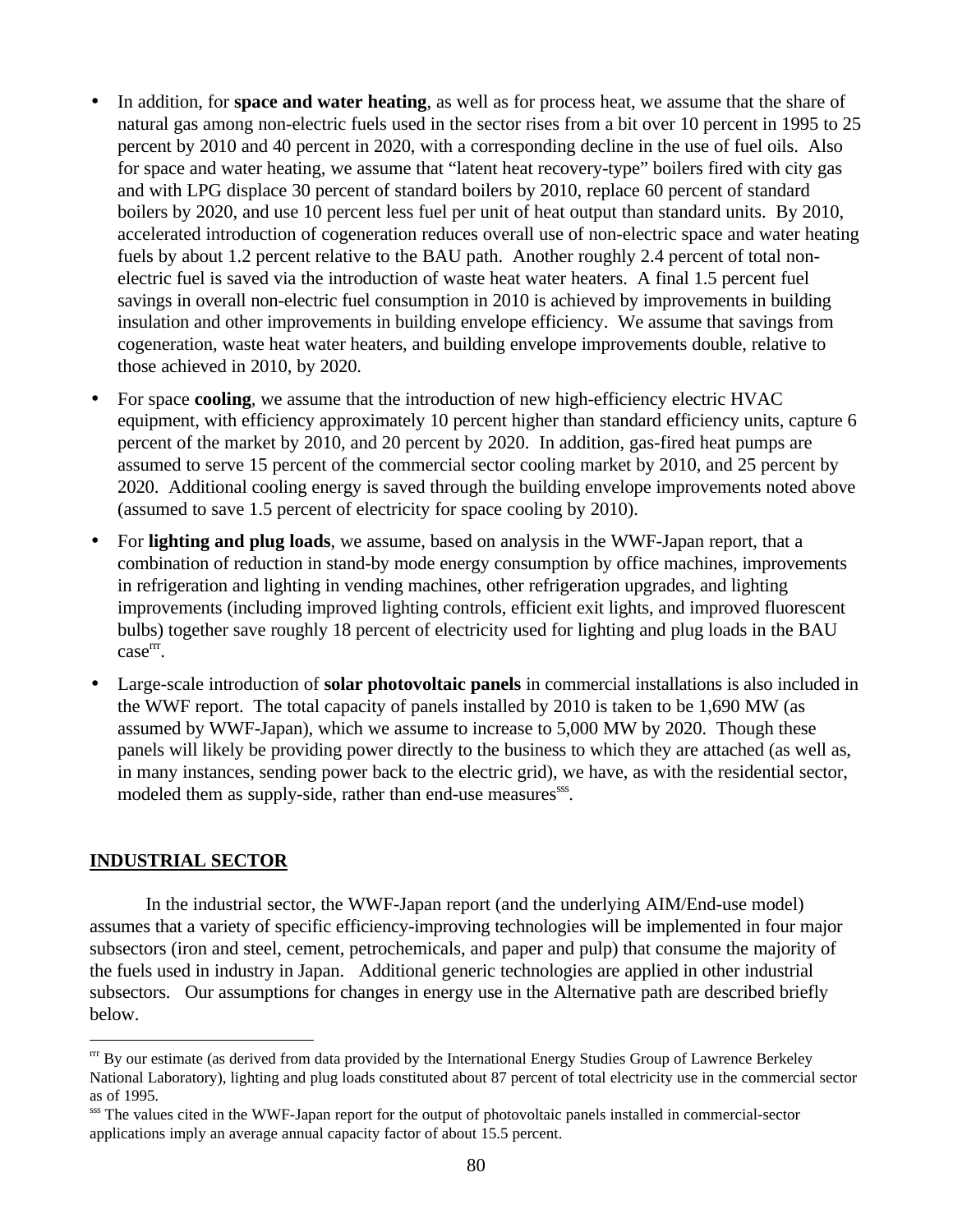- Overall, the assumption in the WWF-Japan report appears to be that the three of the four major industrial subsectors (iron and steel, paper and pulp, and petrochemicals) listed above meet the "Keidanren Voluntary Action Program" target of reducing energy use per unit of output (tonnes of steel or cement, for example) by 10 percent (relative to 1995 levels) by the year 2010. We assume that the cement/ceramics subsector also meets that target, that continued efforts result in a total 20 percent decrease in energy intensity by 2020, and that the energy savings apply equally to all fuel types.
- The WWF-Japan report also includes introduction of **high-performance industrial furnaces** in (apparently) all industrial subsectors. Savings from implementing the high-performance furnace is estimated (in the WWF-Japan report) at 18 billion liters of oil equivalent, which is about 13 percent of year-2010 non-electric fuel use in our BAU case. We assume that savings from application of high-performance furnaces and/or **boiler improvements and combustion controls** in each industrial subsector saves an average of 13 percent of total non-electric fuel use in 2010, and 20 percent by 2020. These savings are assumed to be in addition to the savings achieved in the four major subsectors using subsector-specific technologies.
- Another generic technology, which we assume applies to all industrial subsectors except for the four major subsectors, is high-efficiency **electric motors and electronic motor controls**. We assume that implementation of these devices, plus **other improvements in the efficiency of electricity use** (lighting and electronic equipment improvements, for example) reduce the intensity of electricity use by 10 percent by 2010 relative to BAU assumptions, with savings increasing to 20 percent by 2020.
- As in other sectors, we assume that the Alternative path will include an accelerated (relative to the BAU path) shift toward the use of municipal gas (mostly derived from LNG) as a fuel in industry, displacing primarily heavy oil products.

# **AGRICULTURAL/FISHERIES/FORESTRY SECTOR**

Almost all of the energy used in the agricultural, fisheries, and forestry sector is in the form of oil fuels (primarily kerosene, diesel fuel, and heavy oil "A"). Unfortunately, we do not yet have a breakdown of how these fuels are used, although they are probably primarily used as motor fuels, with perhaps some use in boilers and drying equipment. Lacking end-use breakdowns, and taking into account the relatively limited energy consumption in the sector, we have not assumed specific energy efficiency measures to address oil use in the Alternative case<sup>ttt</sup>. We assume that most of the electricity consumption in the sector is used in electric motors, and thus motor and drive improvements like those listed above for the industrial sector (10 percent by 2010 relative to BAU energy intensities, with savings increasing to 20 percent by 2020) will apply.

#### **TRANSPORT SECTOR**

 $\overline{a}$ 

The transport-sector measures that are part of the Alternative path—derived in large part, as noted, from the WWF-Japan study—include both improved and more efficient technologies in existing

 $t$ <sup>ttt</sup> It is likely measures such as boiler improvements/controls and higher-efficiency diesel engines could probably be applied in the agricultural/fisheries/forestry sector, but we do not yet have enough information to estimate the degree to which these technologies might be useful or the speed with which they might be adopted.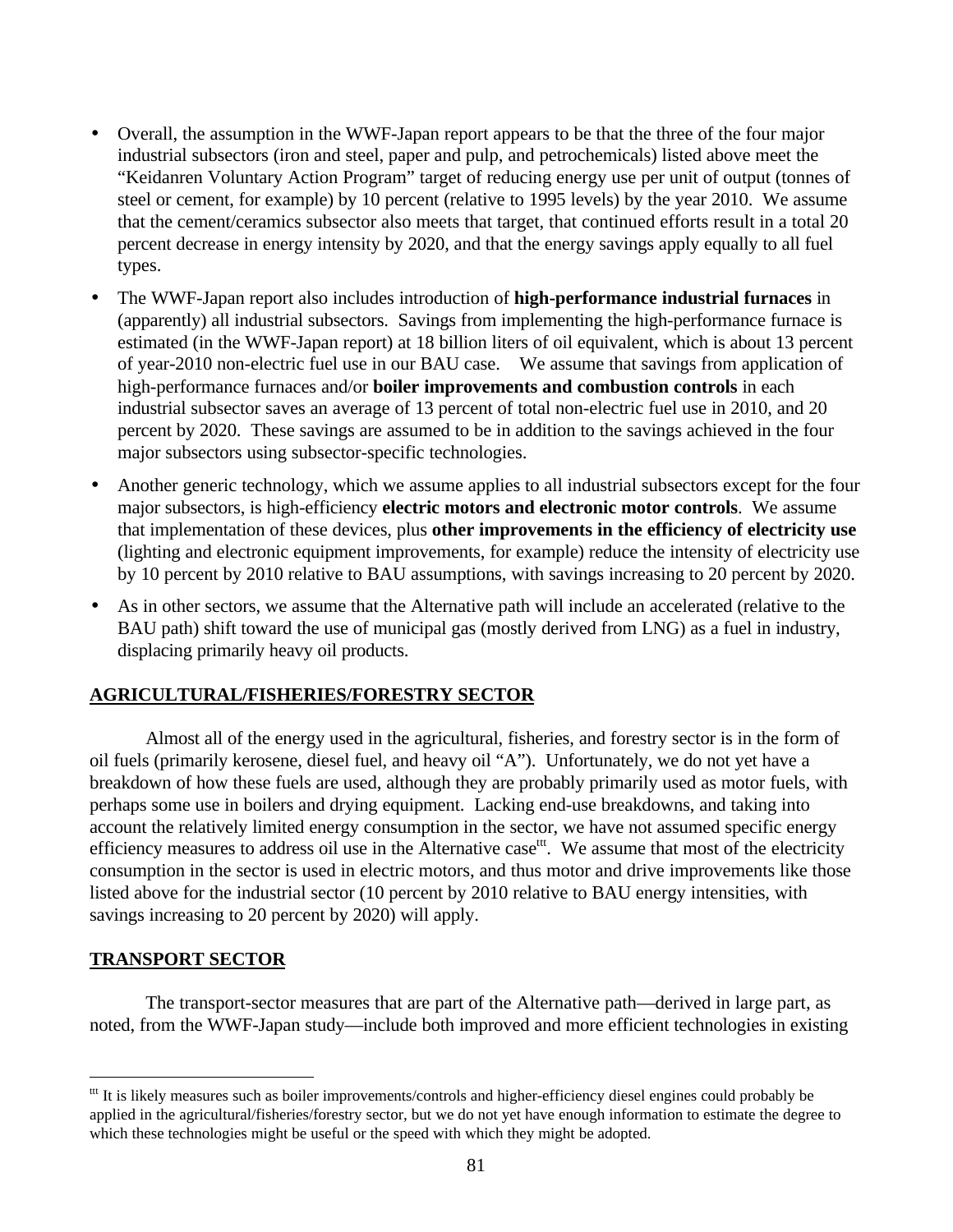transport modes, plus some "mode-shifting"—moving passengers or freight from one type of transport to another. Assumptions as to technological improvements in the transport sector include:

- **Introduction of "hybrid" cars**: Hybrid automotive technologies typically use an electric motor (or set of motors) to drive the wheels of the vehicle, while an internal combustion engine (or even fuel cells or combustion turbines, in future models) uses gasoline, diesel, natural gas, hydrogen, or another suitable fuel to generate power, which is stored in a small battery when not needed to drive the vehicle. Optimization of the engine's size and speed, plus vehicle improvements such as regenerative braking<sup>uuu</sup>, modifications in vehicle bodies and finish to lower wind resistance, lowerfriction tires, lighter materials, and other innovations allow hybrid cars and similar technologies to deliver similar levels of speed, carrying capacity, comfort, and safety, while using much less fuel and producing substantially fewer emissions. Toyota and other Japanese auto companies are already starting to produce first-generation hybrid vehicles. Our assumptions for the introduction of new vehicles for private transport, for commercial passenger transport, and for goods transport, are detailed in Attachment Set D. Generally, we assume (as does the WWF-Japan study) that hybrid passenger vehicles start to be introduced by the year 2000, and dominate the private auto market by 2010. This rapid introduction necessarily assumes either policies (taxes, regulations, or a combination) to hasten the introduction and production of hybrid vehicles in Japan. The speed of introduction is hardly out of the question, however, as the Japanese automobile stock turns over quite rapidly—in part due to favorable tax treatment for newer vehicles. We also assume that compressed natural gas (CNG) will begin to be used as an automotive fuel by 2000 in some subsectors, supplying up to 10 percent of private cars and trucks by the year 2020. As in the WWF-Japan report, we assume that the energy intensities of hybrid cars are less than half those in today's autos<sup>vvv</sup>, and that efficiencies continue to improve through 2020.
- **"Hypercars™"**: An advanced form of the hybrid car, dubbed the "**hypercar™**", has been touted by the Amory Lovins and his colleagues at the Rocky Mountain Institute<sup>www</sup>. Hypercars™, made substantially of carbon-reinforced polymers, would be much lighter and more aerodynamic than current vehicles. Advanced models, Lovins and his colleagues claim, could be up to 10-fold more efficient than existing cars of the same size. After 2010, we assume that more efficient hybrid vehicles (the "hypercars**™**") start to be introduced in large numbers. We assume that CNG-fueled hypercars**™** are introduced starting before 2010, and hydrogen-fueled hypercars**™** begin to be used by the year 2015. We assume that the energy intensities of the first hypercars**™** introduced are about 2.6 liters (of gasoline equivalent)/100 km (0.87 GJ/1000 vehicle-km), decreasing to 1.5 liters/100 km by 2020.
- **Hybrid Trucks and Buses**: We assume that hybrid vehicles penetrate the market for trucks and buses more slowly than for cars (due in part to the typically longer life of heavier vehicles), but still constitute over a third of those vehicle classes by the year 2010. CNG-fueled hybrid trucks and buses are assumed to be introduced starting in 2000, with CNG vehicles capturing roughly 10

uuu In regenerative braking, the energy in the vehicle's forward motion is captured (in part) by a generator, which produces power to charge a battery. The brakes in today's standard automobiles dissipate the energy of the moving vehicle as heat (and occasionally noise) in bringing the vehicle to a stop.

vvv The WWF-Japan report bases their hybrid car intensity estimates on a car with a 1500 cc engine getting 14 kilometers per liter of gasoline, as do we. Our estimate of the average efficiency of gasoline-fueled cars in Japan in 1995 is somewhat lower, at approximately 9.5 km per liter.

www See, for example, A.B. Lovins, M.M. Brylawski, D.R. Cramer, and T.C. Moore (1996), Hypercars™: Materials, Manufacturing, and Policy Implications. Rocky Mountain Institute, Snowmass, CO, USA. March, 1996.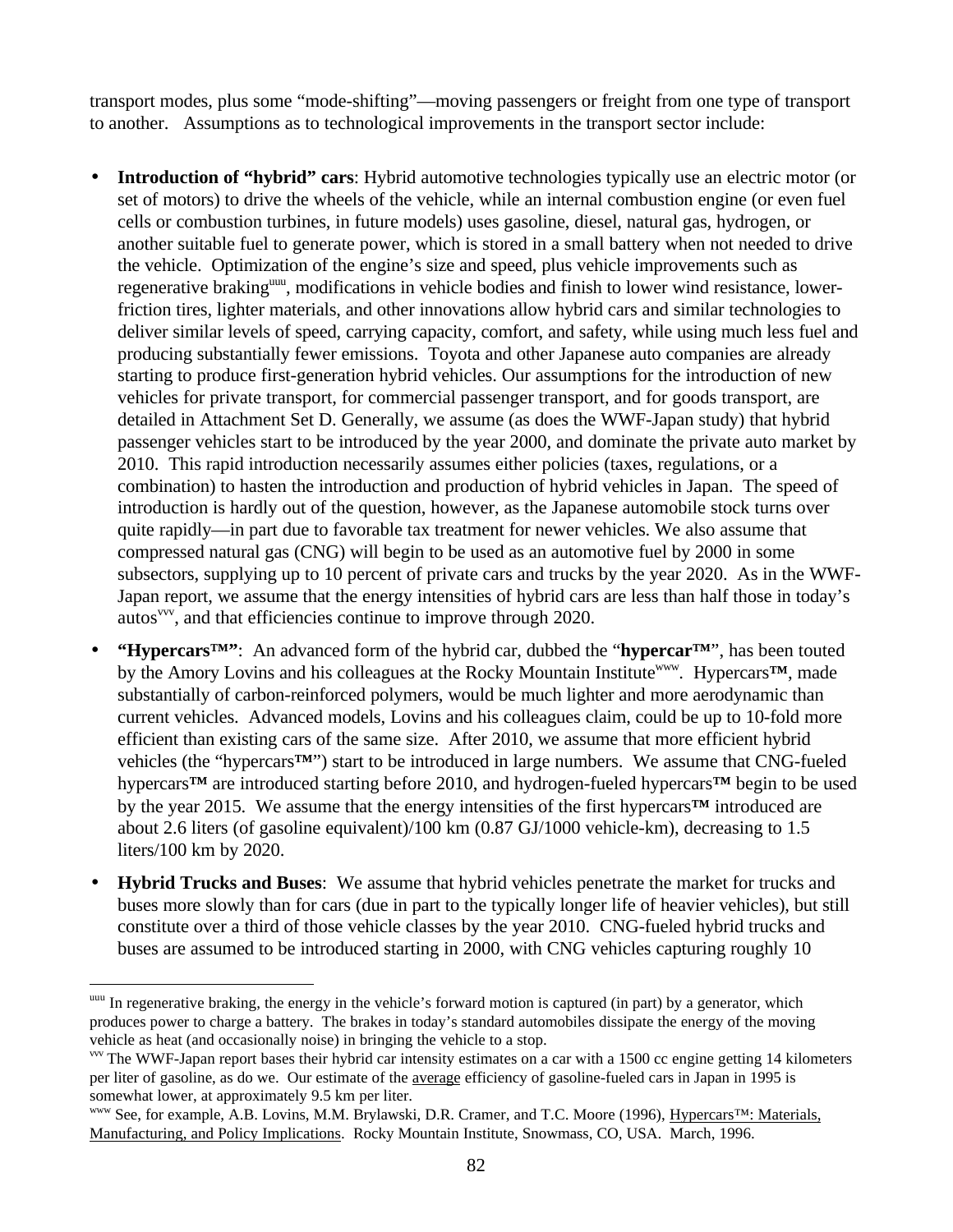percent of the truck and bus market by 2020. We assume that the energy intensities of hybrid trucks and buses (including private hybrid trucks) decline by a factor of  $1.2^{xxx}$  in 2000 relative to standard 1995 efficiencies, and that the intensities of hybrid trucks and buses in the year 2020 is a factor of 2 less than in 1995.

• **Other Transport Modes**: For lack of ready access to data, we have not yet assumed significant improvements in efficiency in other transport modes under the Alternative scenario. Improvements in aircraft efficiency<sup>yyy</sup>, enhancements in drive systems and other improvements for electric trains<sup>zzz</sup>, and improved ship designs are all technologies worth exploring for the future.

In addition to vehicle efficiency improvements, fuel can be saved by moving passengers or freight to transport modes that are more efficient, by improving the efficiency with which freight is handled, and by changing ways in which office work is done so that less passenger travel is required. We assume the following changes, driven by policy initiatives, take place in the way that goods and people travel in the Japanese transport sector.

- There is a shift in passenger traffic **from private automobiles to trains and commercial buses**.
- There is a shift in freight transport **from road vehicles to trains and ships**
- The expanded use of **tele-commuting** from home offices or satellite offices reduces both rail and auto passenger travel
- The use of **video conferencing** from local centers reduces auto, rail, and air passenger travel.
- Improvements in freight management, including improved loading techniques and wireless communications, allow the average efficiency of freight transport by "mini" trucks to increase by 0.8 percent by 2010, and by 1.6 percent by 2020. Similar improvements for larger commercial trucks increase the average efficiency of freight transport by 0.3 percent by 2010, and by 0.6 percent by 2020.

Our assumptions as to the volume of public transport and freight traffic shifted are provided in Tables 6-5 and 6-6. Tele-commuting is assumed to reduce private auto transport as well, which we have modeled as a reduction in the total fuel use per private car.

|                                                            | 2000  | 2010  | 2020  |
|------------------------------------------------------------|-------|-------|-------|
| Total Passenger-km before Mode Shifting and other measures |       |       |       |
| (Billion Pass-km, including private cars/cycles)           | 1.546 | 1.836 | 1,997 |
| Billion Pass-km removed FROM rail via telecommuting        | 24    | 23.7  | 77.3  |
| Billion Pass-km removed FROM rail via video conferencing   | 1.0   | 10.2  | 20.3  |
| Billion Pass-km removed FROM planes via video conferencing | 1.3   | 13.5  | 27.0  |
| Billion Pass-km shifted TO rail from passenger cars        | 4.6   | 18.3  | 59.5  |
| Billion Pass-km shifted TO comm'l buses from pass. cars    | 1.6   | 5.5   | 17.9  |

*Table 6-5: Passenger Traffic Impacts of Mode-Shifting and Other Measures*

 $xxx$  That is, the assumed intensity for hybrid trucks in 2000 is equal to the average intensity in 1995 divided by 1.2.

<sup>&</sup>lt;sup>yyy</sup> As Japan is not currently a major manufacturer of large aircraft, efficiency improvements in aircraft used in Japan will likely be a function of improvements made in the aircraft industries of the United States and of Europe.

 $zzz$  One would think, for example, that regenerative braking (perhaps even generation back to the grid?) would be an attractive option for train drive systems.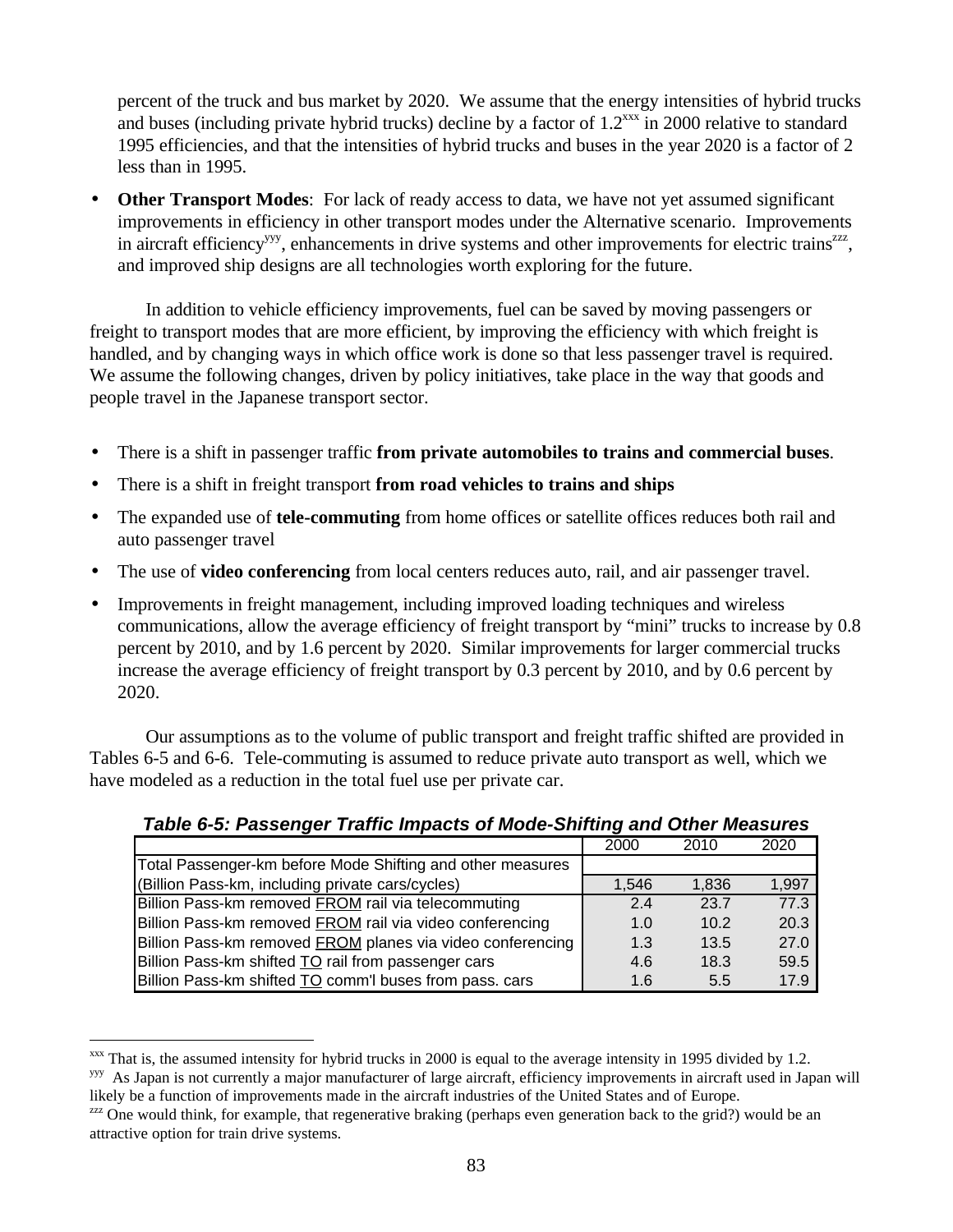|                                                       | 2000 | 2010  | 2020  |
|-------------------------------------------------------|------|-------|-------|
| Total tonne-km before Mode Shifting                   |      |       |       |
| (Billion tonne-km, including private trucks)          | 580  | 619   | 651   |
| Billion tonne-km shifted TO rail from trucks          | 8.05 | 11.60 | 34.80 |
| Billion tonne-km shifted TO water freight from trucks | 3.48 | 5.46  | 16.37 |

# *Table 6-6: Freight Traffic Impacts of Mode-Shifting*

Although it is beyond the scope of this paper to suggest, in a detailed way, policies that might be used to bring about the changes in traffic patterns that we assume, options might include:

- Higher taxes on private vehicle use
- Subsidies and incentives for companies that allow their employees to work from home or from satellite offices
- Improvements in mass transit that make commuting via rail and bus easier, quicker, more comfortable, and less costly. These might include building new rail lines and terminals, expanding the use of bus-only lanes on streets and highways, and further subsidization of mass transit
- Subsidization of video conferencing facilities (at least at first), and accelerated efforts to make video conferencing less complex (for example, by encouraging developers of video conferencing technologies to agree on standards)
- Building infrastructure that allow expanded use of ships and trains for shipping of goods

6.5.2. Energy Transformation (Fuel Supply) in the Alternative path

We assume four major types of differences between the energy transformation sectors in the Alternative and Business-as-Usual paths:

- 1. Some supply infrastructure can be reduced in capacity in the Alternative path (or growth in capacity is less than in the BAU case) due to lower demand for fuels.
- 2. Refurbishing of existing fossil-fueled power plants and other infrastructure is accelerated, increasing efficiency and lowering emissions.
- 3. The implementation of the use of renewable fuels and resources, particularly in electricity generation, is accelerated, as is the use of LNG.
- 4. Pollution control equipment is added to existing power plants at an accelerated rate, and new power plants and other transformation facilities are constructed to strict environmental standards.

Specific assumptions for fuel supply system changes in the Alternative path, some taken from elements of the WWF-Japan report, include:

- Increased electricity generation fired with municipal solid wastes (MSW), other biomass wastes, or landfill gas from roughly 2,000 MW in 1995 to 4,000 MW in 2010 and 5,500 MW by 2020.
- Repowering or extensive refurbishing of half of the existing (remaining after accelerated retirement) stock of oil-, and gas-fired steam-cycle generating plants by 2010, and 75 percent of the plants by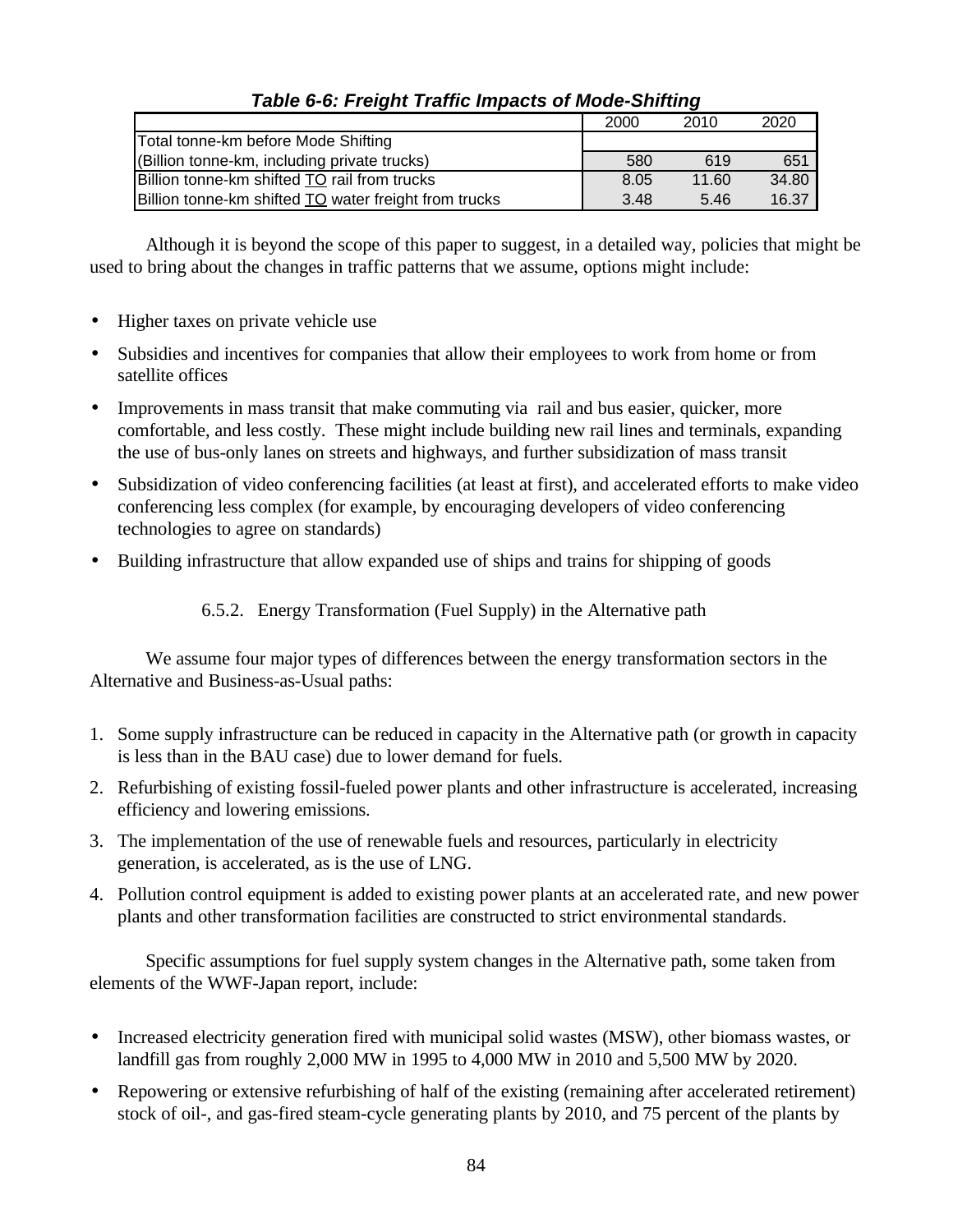2020. Repowering and refurbishing is assumed to raise the gross efficiency of power generation by an average of 4 percentage points.

- In addition to the photovoltaic panels installed on homes and businesses, the Alternative path assumes that a breakthrough in photovoltaic (PV) costs occurs and allows extensive use of PV power by utilities (or private power developers). Total PV capacity in utility applications is assumed to be 3,000 MW by 2010, and 14,000 MW by 2020.
- A major gas pipeline, with a capacity of 20 billion cubic meters per year**,** is assumed to be completed by 2008. This pipeline will take gas from Russia's Sakhalin Island to an area near Tokyo. A second, unspecified pipeline from Siberia or the Russian Far East to Japan is assumed to be completed in 2015, and is assumed to be capable of carrying 30 billion cubic meters of gas per day.
- New gas- or oil-fired cogeneration located on the premises of industrial and large commercial/public sector installations totals 13,000 MW by 2010 and 22,000 MW by 2020. By 2020, approximately 40 percent of this capacity is assumed to be gas-fired fuel cells.
- Starting in about 2010, imports of hydrogen gas produced in (for example) Australia are assumed to begin to meet about half of hydrogen fuel requirements by hypercars<sup>™.</sup> Domestic hydrogen production (from electrolysis of water) is assumed to meet the other half of demand.
- No new oil refining capacity is added after 2000, but existing refineries are assumed to be run at a sufficient level to meet domestic requirements for diesel and jet fuel. Excess production is assumed to be exported to other nations in the region (particularly China).
- Wind power is added to a total capacity of 5,500 MW by 2010 and 22,000 MW by 2020. Some of this capacity may well be located in offshore areas.
- As a result of end-use measures and accelerated expansion of renewable electricity generation, requirements for new fossil-fueled and nuclear power generation capacity are reduced. No new nuclear capacity is assumed to come on line after 2002. Some 8,000 MW of coal-fired power, 4,200 MW of gas-fired steam-cycle power plants, 17,000 MW of gas-fired combined-cycle plants, and 14,000 MW of oil-fired combined-cycle plants are assumed to be built between 1995 and 2020, with virtually all of the steam-cycle facilities added before 2005. In addition, roughly 85 percent of oil- and coal-fired generating capacity existing as of 1995, and about 40 percent of existing gas-fired capacity, is assumed to be retired or "mothballed" (placed on inactive but operable status) by  $2020^{\text{aaaa}}$ .

# 6.5.3. Measures to address energy supply risks in the Alternative path

The measures that might be undertaken to reduce the risks of energy supply disruptions in the Alternative path are described below. Many of the measures noted under the discussion for the BAU path, including diversifying types of fossil fuels used and diversifying sources of fossil and nuclear fuel supply, would also be pursued under the Alternative path.

• **Aggressively pursue energy efficiency improvements in all end-use sectors and in fuels transformation (including electricity generation)**: Efficiency improvements enhance supply

It is possible that some refurbishing/repowering of gas- or oil-fueled plants will take the form of conversion to combined-cycle facilities, so overall net retirements may not be as great as indicated.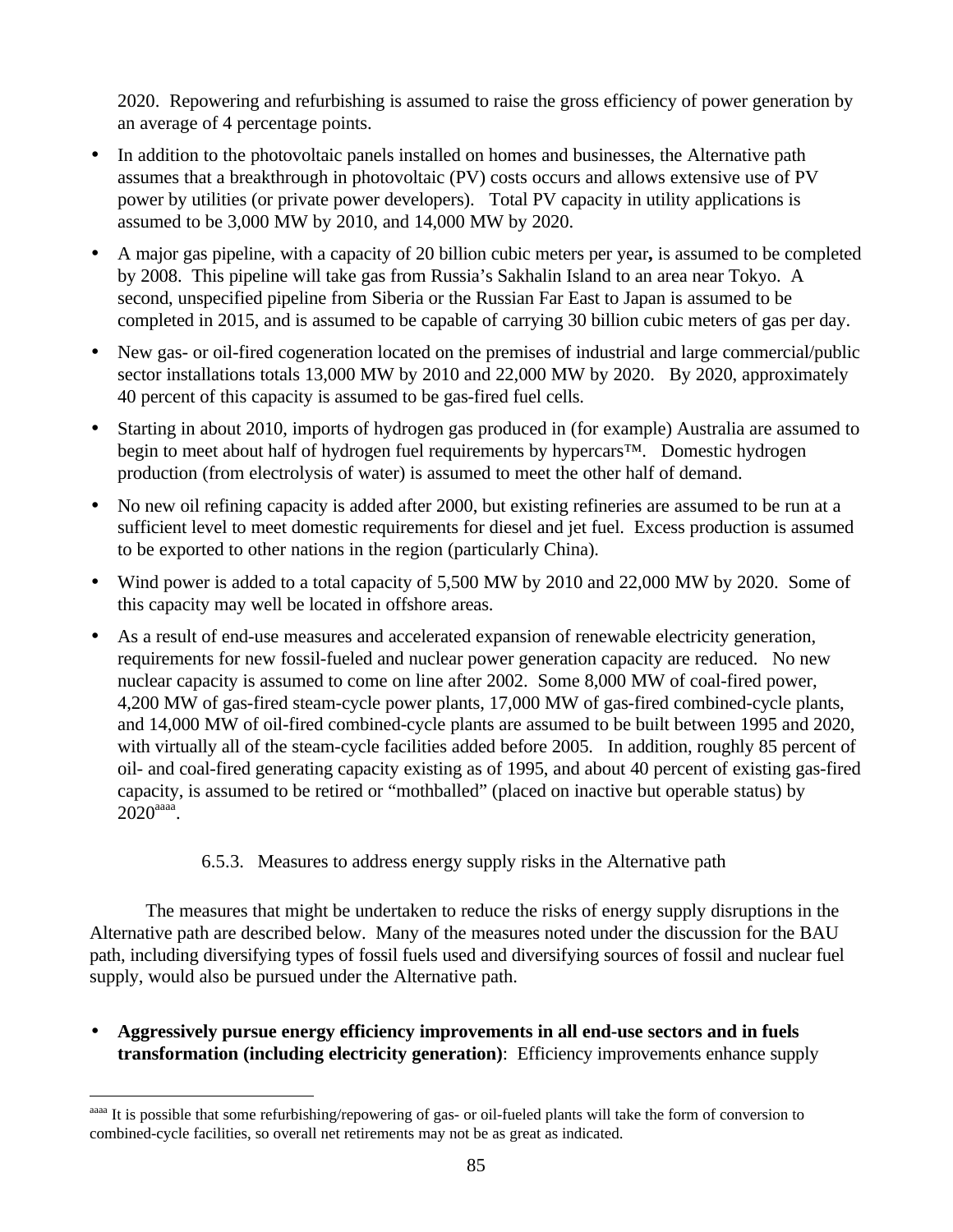security by reducing the relative severity (amount of supply reduced relative to need) of any given amount of supply restriction. The quantitative assumptions for many such measures are described above.

- **Aggressively research, develop, and implement a wide range of different renewable energy technologies, including those that might use energy resources from abroad**: The implementation of renewable energy supplies as described above will require a R&D effort that is both intensive and broad-based, going down many different technological "roads" to find those that are most suitable. It is possible that much of this effort—and the risk involved in the effort—can be spread by a process of international cooperation somewhat akin to what is happening today in space science and high-energy physics.
- **Minimize waste of materials in industrial production**: Reducing the amount of primary materials needed to produce final goods allows stockpiles of primary materials to last longer, which in turn helps to shielding the economy from some of the impacts of disruptions in energy supply. Reduction in primary materials use also could provide enhanced flexibility in dealing with short-term supply disruptions, as the output (and thus energy use) in energy-intensive primary materials industries could be reduced to free up fuel supplies for other uses.

6.5.4. Measures to address economic risks in the Alternative path

In the Alternative path, many of the measures that we assume would be used to address the economic risks associated with higher prices for oil or other key fuels (due to supply constrictions) overlap with or are complementary to measures to reduce the risks associated with supply disruption.

- **Reduce dependence on energy in general as a factor input**: This set of measures includes adopting production methods that use local materials, as well as those where labor can substitute (to some degree) for energy.
- **Increase use of domestic resources**

- **Encourage development of shared regional energy infrastructure and economic interdependence**: If protocols are set in place for regional cooperation in the event of, for example, an oil price hike, it is likely that the burden of such a hike can be shared among countries, thus reducing the impact of price increases on any one country<sup>bbbb</sup>, and increasing the leverage of consumer nations in combating a price increase. The Alternative path, which includes broadened cooperation in, for example, gas pipelines, oil exploration, renewable technology development, and (starting in 2010 to 2020) trade in fuels derived from renewable resources, shows many examples of shared energy infrastructure and tightened regional economic interdependence.
- **Maintain stockpiles of key fuels at current (1995) volumes**
- **Encourage participation in energy markets by private sector actors to diversify risk**: In the Alternative path, we assume that relatively more and different actors will be involved in fuel and energy infrastructure financing, procurement, and operation than in the BAU path. Examples might include private (even foreign) financing and/or ownership of new types of electricity generation

bbbb One could argue that, at present, Japan is probably able to out-bid other countries in the region in the event of fuel scarcity, thus regional coordination of fuel consumers in the region may in fact benefit other countries in the region to a greater extent than Japan, at least in the early stages of any price hike **[REVIEWERS—WORTH SAYING?]**.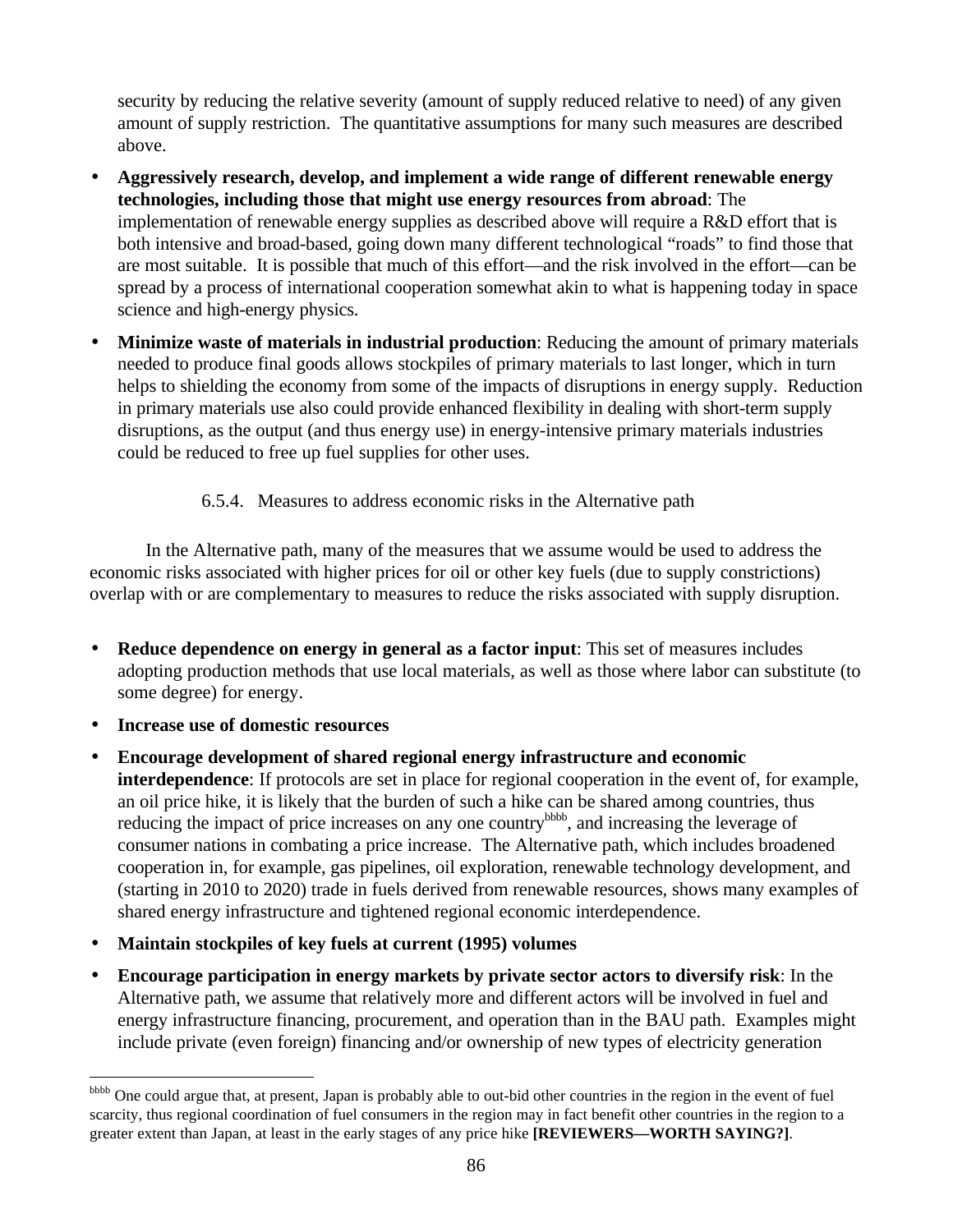facilities. Broader participation in energy markets helps spread the risk of economic damage due to higher prices.

6.5.5. Measures to address technological risks in the Alternative path

The measures that we assume will be incorporated into the Alternative path to (in part) address the risks of failure or rejection of particular technological initiatives include:

- **Diversify to increase the number of fundamentally different technologies being adopted, and encourage different R&D approaches to each technology**: As noted above, diversification may be aided by international cooperation on technology development.
- **Reduce the scale and increase the physical dispersal of key energy infrastructure**: Building power plants, for example, in smaller sizes, and siting them closer to load (or having load centers host small power plants) will both reduce the risks of losing a large amount of capacity due to any one event (accident or natural disaster, for instance), and may help to more evenly distribute the social burdens of energy infrastructure (see below).
- **Adopt technologies that can be developed and implemented quickly and flexibly**: Technologies that have can be developed more quickly can more flexibly adapt to changing physical, economic, social, or political conditions, and in addition may tend to have less associated bureaucratic "momentum" if the technology should prove to have a fatal flaw.
	- 6.5.6. Measures to address environmental risks in the Alternative path

In the Alternative path, we assume that policies are instituted that spur a generally more proactive approach to environmental protection, relative to the BAU case. We assume that the Alternative path will include the following measures, many of which overlap with measures to address other risks:

- **Accelerate introduction of energy technologies that are less polluting in the first place**: Included in this category of technologies are, of course, those that consume less fuel, or do not use fossil fuels.
- **Reduce the scale of energy facilities**: Reducing the scale of energy facilities, in addition to augmenting flexibility in the face of changing conditions, may help to make the environmental impacts of each individual facility more manageable in scale.
- **Reduce flows of potentially environmentally-damaging materials through sensitive areas**: Improve the planning of transport of hazardous chemicals, wastes, and nuclear materials—and the siting of the facilities that generate or process them—so that transit of sensitive ecological (or cultural) areas is minimized. One specific measures of this type that we assume will be included in the Alternative path is that nuclear fuel reprocessing contracts between Japan and reprocessing centers in Europe are assumed to not be renewed when they lapse. Spent nuclear fuel, after cooling in pools at the reactor site, is assumed placed into "dry cask storage" and left on the reactor site or at a nearby interim storage facility $19$ .
- **Adopt industrial production methods (and goods consumption patterns) that minimize wastes and pollution**: As an example, the "hypercars" described above require far less steel and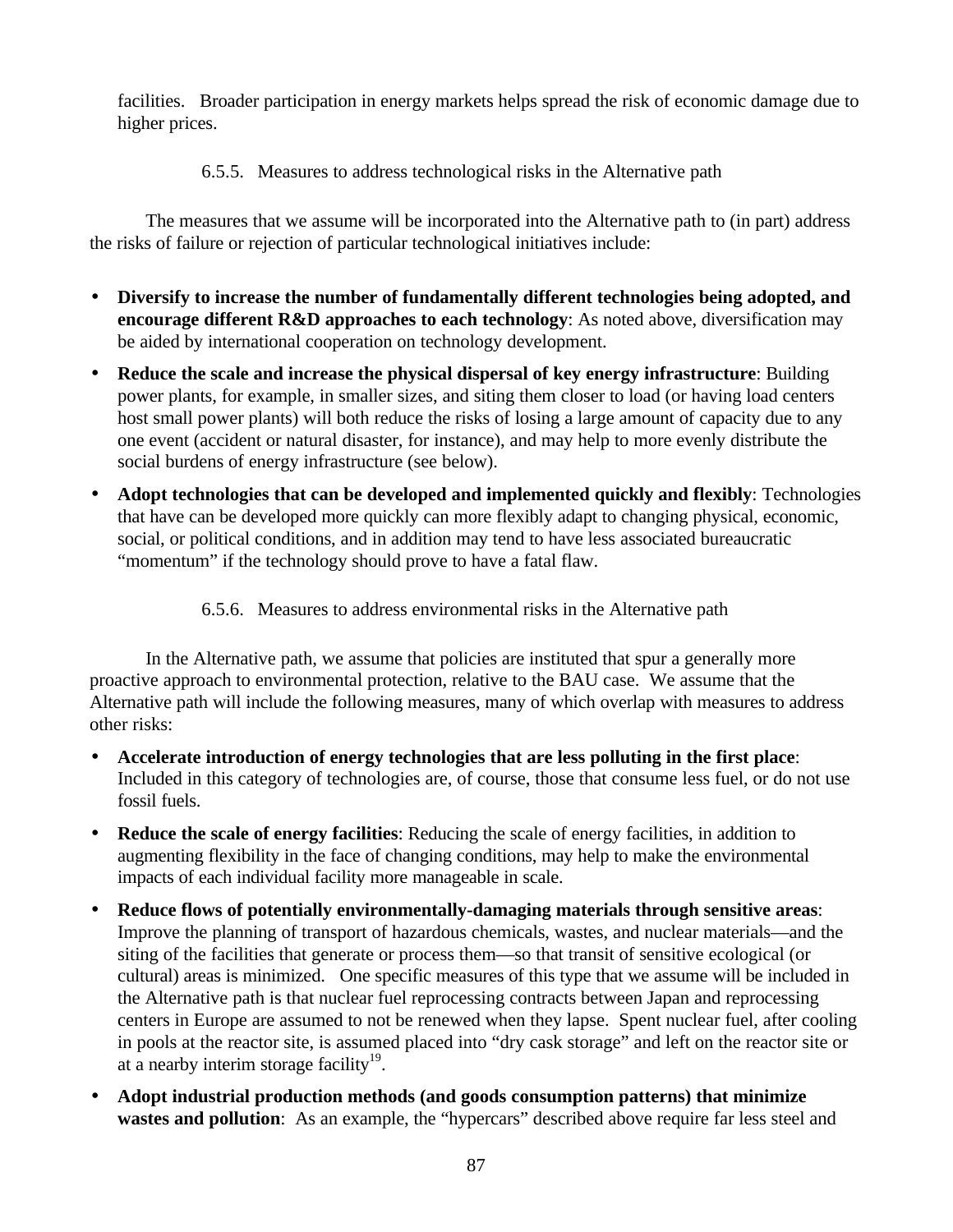other materials. Products in general can be designed so as to maximize the degree to which the materials of which the products are made can be recycled when the goods reach the end of their useful lives. This "recyclability by design" has the potential to further reduce the environmental impacts of primary materials production, processing, and waste disposal, as well as the energy use (and its environmental impacts) attendant at each step of the process.

- **Spur international cooperation to reduce GHG emissions, lead by example, and assist other countries in meeting GHG reduction goals**: Its expertise with technology and financial strength places Japan is in a unique position in Northeast Asia as both a "role model", leader, and source of wherewithal to help the region steer toward development with lower GHG emissions.
- **Develop plans for responding to impacts of climate change and other heightened environmental risks**: These plans should be developed in conjunction with other countries in the region.
	- 6.5.7. Measures to address socio-cultural risks in the Alternative path

In the Alternative scenario, our assumption is that socio-cultural risks will be addressed by a variety of policies—again overlapping with those used to address other risks—that in general try to enhance the degree to which affected parties are included in energy-sector decision-making. At the same time, addressing socio-cultural risks under the Alternative path means attempting to minimize the environmental, aesthetic, or cultural impacts that increase risks. Particular measures to address sociocultural risks might include:

- **Increase transparency in energy planning**: When the process of energy sector planning becomes more visible and easily understandable, it is more likely that the outcomes of the process will be accepted as general consensus, rather than as the output of an isolated group. Making the energy planning process more transparent will include assuring the involvement of stakeholder groups on the national, regional, local levels, and development of a consistent protocol for compensating local communities when local costs outweigh general benefits.
- **Reduce the scale, visibility, environmental impacts of energy facilities**

- **Adopt marketing approaches that allow consumers to "vote" on infrastructure**: "Green pricing", a electric utility billing system that is starting to be adopted in the United States, allows consumers to choose, for example, to pay a slightly higher price for electricity that is generated using more renewable resources.
- **Increase education on energy and environmental matters**: Here we mean both increasing the breadth of understanding of those who make energy-sector decisions, as well as providing sufficient general education that consumers are able to make informed and intelligent choices regarding the energy and environmental implications of their consumption patterns<sup>cccc</sup>.

<sup>&</sup>lt;sub>cccc</sub> See, for example, Wilkening, K., D. Von Hippel, and P. Hayes (1998), Sustainable Energy in a Developing World: The Role of Knowledgeable Markets. Prepared for the United Nations University Symposium on Environment (Group on Market Forces and Environment), November 14 - 15, 1997.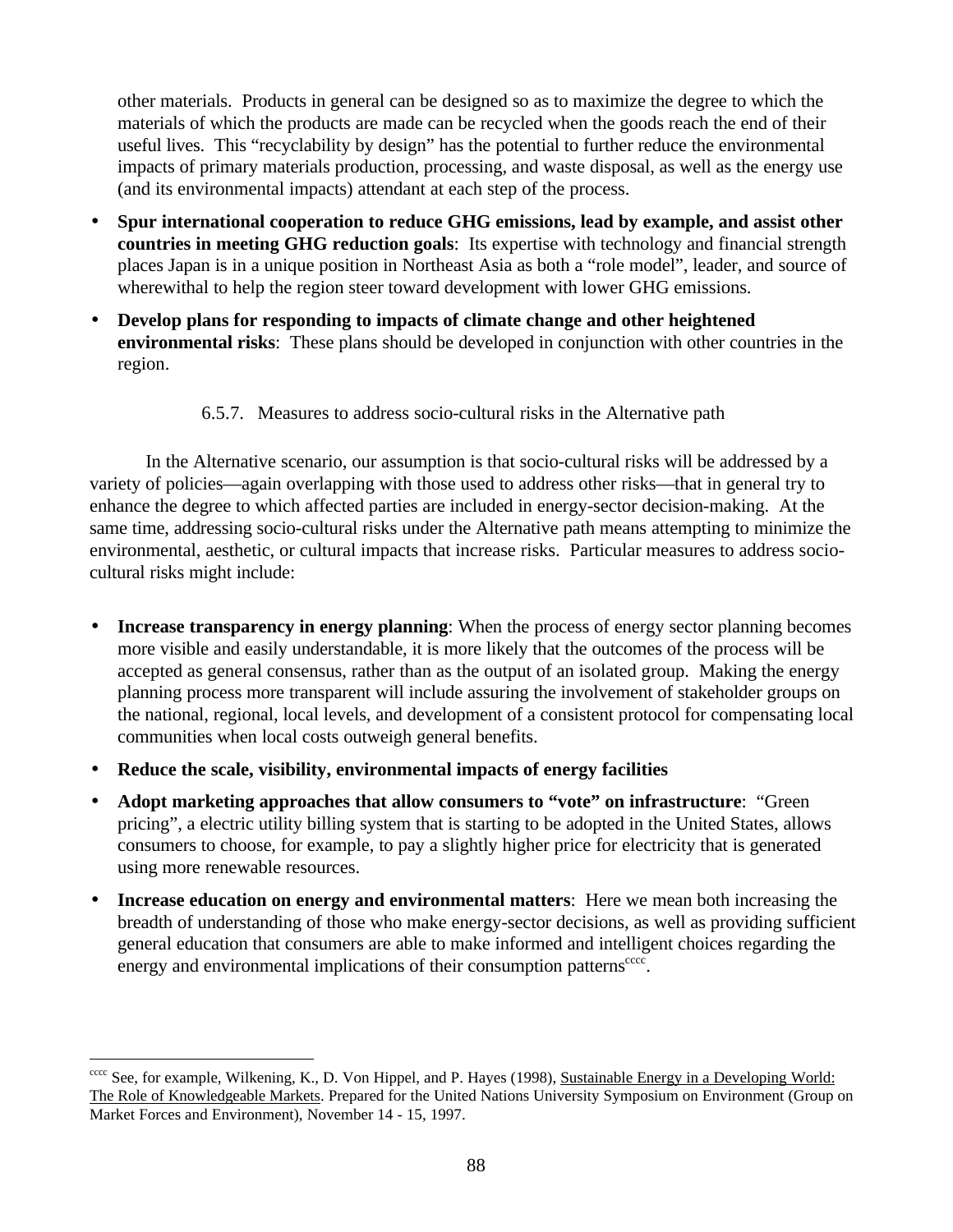#### 6.5.8. Measures to address military-security risks in the Alternative path

In the Alternative path, as in the BAU path, we would assume that Japan would pursue military cooperation agreements with the countries of the region. In addition, we would expect that there would be a greater effort under the Alternative path than under the BAU path to:

- **Seek regional cooperation on energy and environmental issues**: Goals of this type of regional cooperation—which might include monitoring and policing of shared sea lanes, and coordinating monitoring and clean-up of shared marine and atmospheric resources—include building of confidence between nations, lowered competition for resources, and more cooperative agreements for resource and technology sharing or trade.
- **Adopt technologies that minimize the transport of nuclear materials** (see section on measures to address environmental risks, above).

#### 6.6. Testing the Performance of the BAU and Alternative Paths Under Major Perturbations

Our candidate paths have been designed, as described above, to address a host of different types of risk inherent in the operation and evolution of the Japanese energy economy. In order to test, in part, how well these risk management and risk mitigation strategies function for each of the two paths, we have devised a pair of very simple (and no doubt, to some degree, simplistic), entirely hypothetical "perturbations" of a "catastrophic" nature—events that have the potential to quickly cause a major change in the way that the Japanese energy system operates. The analytical goal is to compare the relative impacts of the perturbations on the two candidate energy paths. In particular, these variants of the two basic paths (path + perturbation) are used to test the relative efficacy, robustness, and flexibility of each path under a particular manifestation of risk and uncertainty.

We propose two different perturbations:

- An **oil price shock** caused by a major conflict in the Middle East
- An **accident** at a Japanese boiling water reactor (BWR)-type power plant precipitates the immediate and indefinite closure of all Japanese BWRs
- A major **environmental calamity**, such as the rapid collapse into the sea of a major portion of the West Antarctic Ice Sheet.

In each case, we propose that the perturbation takes place in the year 2010. This timing provides adequate time from the present for the energy systems under the BAU and Alternative cases to diverge significantly, while still providing ten years (before the end of our quantitative analysis in 2020) to test the impacts of the perturbations. Each of these hypothetical "catastrophes" is described briefly below. Our suppositions and analysis of how the Japanese energy system would respond differently, in the BAU and Alternative paths, to each of these challenges is described in Chapter 7.

#### **OIL PRICE SHOCK**

Judging that the international will to resolve conflicts is at a low ebb, an opportunistic and wellarmed oil-producing Middle Eastern nation near the Persian Gulf invades its neighbor, also a major oil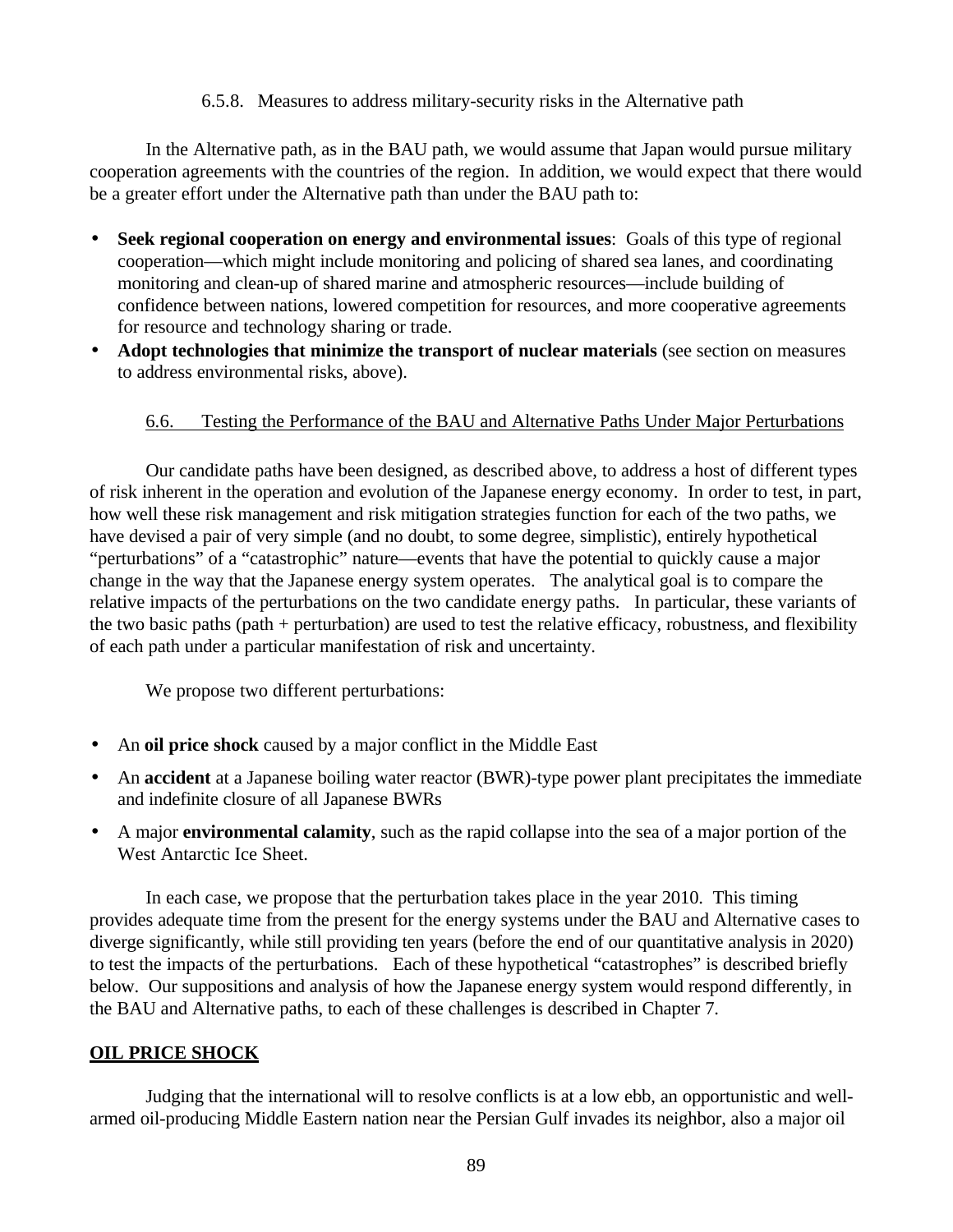producer, in 2010. Oil production from both nations goes off-line immediately. The international response to the conflict is muddled and slow in coming, a lengthy stalemate is caused by the taking of hostages from the diplomatic community, and in the meantime all shipping out of the Gulf ceases, as the aggressor nation announces that it has placed mines in the major shipping channels. The net effect of these actions is to cause oil prices and oil price futures to rise almost immediately to \$35 per barrel (in 1995 dollars), and to remain high levels through 2020, when additional capacity in non-Gulf states and/or an end to the conflict (with reconstruction of capacity in the combatant nations) increases the supply of oil again.

### **A NUCLEAR ACCIDENT**

In 2010, a nuclear accident occurs such that containment is breached in one of the newer BWR plants in Japan. The accident could be the result of a seismic event. Although little radiation actually leaves the plant area, protracted social outcry about the accident, coupled with mis-handling of the accident by the plant operators, forces Japanese policy-makers to order all BWR units shut down until the debate as to the safety of the BWR design is resolved to the public's satisfaction. The process of resolving this debate takes until nearly 2020.

### **AN ENVIRONMENTAL CALAMITY**

If a major portion of the Antarctic Ice Sheet were, as is apparently possible, to collapse and slide into the ocean, a major and rapid change in sea level would result. We have yet to "flesh out" this perturbation, but intend to do so with reference to some of the more catastrophic global warming scenarios evaluated by the IPCC. We have not yet had the opportunity to evaluate the potential consequences (quantitative or qualitative) of such an occurrence to Japan's energy system, but suspect that inundation of oil and LNG terminals, disruption of the shipping of all sorts, the flooding of the waterfronts of major cities, and many other impacts would be likely. Here the difference between different energy paths will be the degree to which a portion of the energy infrastructure can remain "onstream" to help to start to rebuild in the wake of the disaster.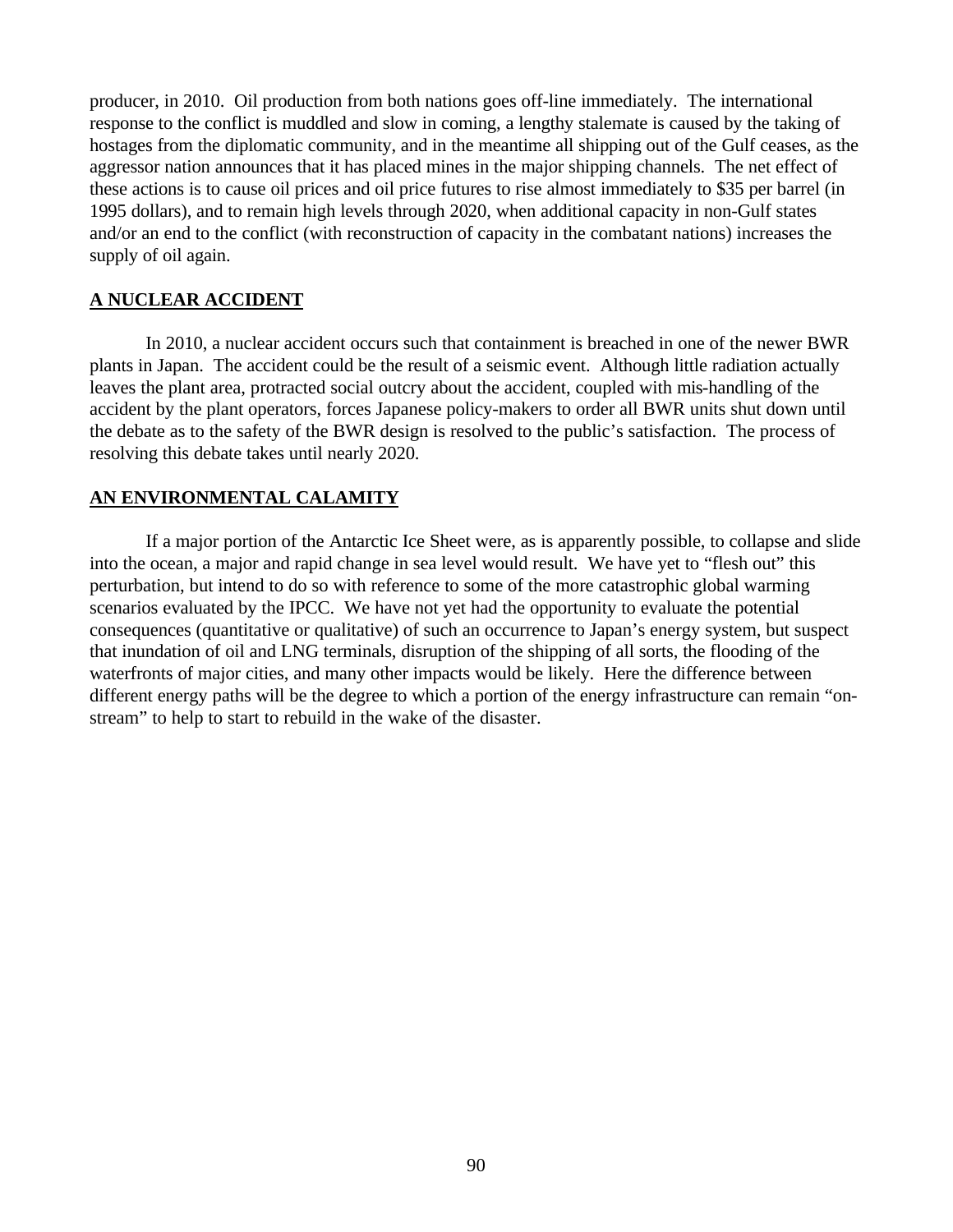# 7. **Results of Analysis**

# 7.1. Introduction

The overall purpose of the first phase of the PARES project, in addition to developing a more inclusive definition for "Energy Security", has been to develop and apply a framework for the analysis of the Energy Security costs and benefits of different ways of supplying energy services. A framework for analysis is proposed in Chapter 5 of this document, and Chapter 6 sketches two of many different possible alternative "Energy Paths" that Japan might pursue between 1995 and 2020. In this Chapter, we apply the analytical framework drafted in Chapter 5 to the paths laid out in Chapter 6, and discuss the analytical results of a comparison of the two paths.

In this discussion of the relative energy security costs and benefits of the two energy paths, we outline the changes in overall fuel demand and supply situation that occur between 1995 and 2020 in the two paths, then evaluate the relative characteristics and impacts of the two paths with regards to the set of energy security dimensions identified in Table 5-1, namely:

- Energy Supply (total primary energy, imports, diversification by fuel type and supplier, stocks)
- Economic (total energy system costs, fuel costs, fuel import costs, economic impact of fuel price increase)
- Technological (diversification among technologies, diversification in R&D spending, reliance on proven technologies, technological adaptability)
- Environmental (emissions of greenhouse gases, acid gases, and local air pollutants, other air and water pollution, solid wastes, nuclear wastes, ecosystem and aesthetic impacts, and exposure to environmental risk)
- Social and Cultural (exposure to social and cultural risks)
- Military/Security (exposure to military and security risks, spending on energy-related security arrangements)

Following the discussion of results outlined above, we:

- Provide an overall matrix of results by energy security dimension and by path;
- Discuss the potential impact of path variants on the overall results;
- Suggest the implications of our results on the choice of energy paths for Japan and for other countries in the region; and
- Suggest some longer-term geopolitical/geoeconomic/geoenvironmental "scenarios" sketched out as part of the first PARES project meeting, and discuss how the medium-term energy "paths" that we have evaluated might (or might not) fit with those scenarios.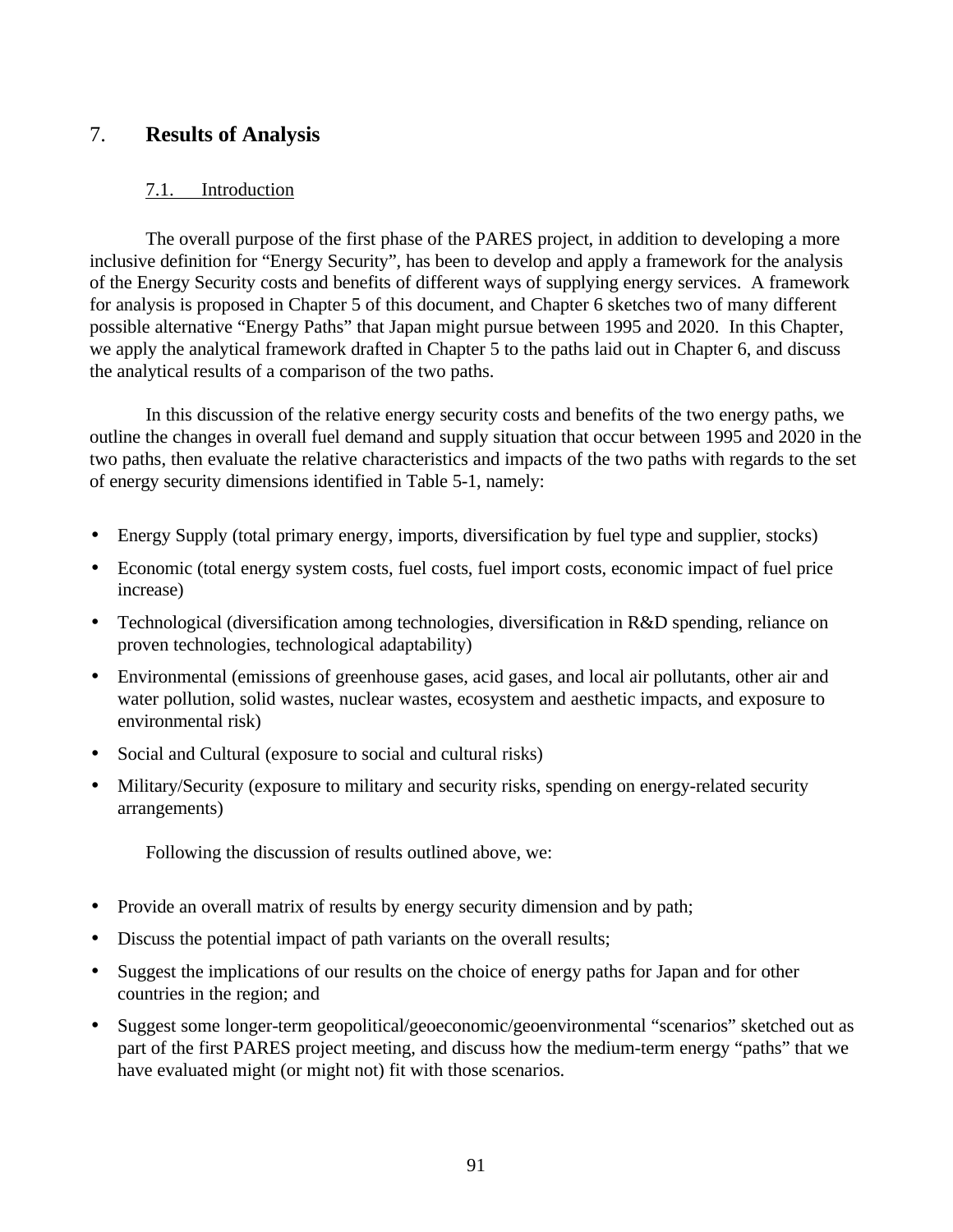#### 7.2. Energy Demand and Supply Under the BAU and Alternative Paths

The BAU and Alternative paths are designed to highlight different strategies for meeting Japan's needs for energy services over the period from 1995 to 2020. As such, it is not surprising that the future patterns of fuel demand and supply under the two paths are considerably different. The BAU path, for example, shows steady growth in overall fuel use, while energy use in the Alternative path actually declines after the year 2000. A selection of additional tables of demand and supply results for the two paths are provided in Attachment Set D to this Report.

#### 7.2.1. Energy demand and supply: overall results

Figure 7-1 shows energy demand by fuel type (combining the several dozen fuel-types modeled into a smaller number of "balance sheet categories"). Between 1995 and 2020, energy use in Japan in the BAU path grows at an average rate of 1.2 percent per year. In the Alternative path, on the other hand, overall energy use actually declines, as a result of energy efficiency and other "demand-side" measures, from 14.9 billion gigajoules (GJ) in 1995 to 14.5 billion GJ in 2020, an average rate of decline of about 0.1 percent per year. Key differences between the paths in the relative fractions of fuel use include a much greater use of cogenerated heat and fuel gases in the Alternative path, as well as significantly less petroleum products (50 percent of demand versus 60 percent in the BAU path). The fraction of final fuels demand provided by electricity is about the same in both paths in 2010 and 2020.





The change in energy demand by sector in the two different paths is shown in Figure 7-2. Here the most obvious difference between the two paths is the relative shares of total energy demand accounted for by the transport sector by 2010 and 2020. In 2010, the BAU-path share of total energy accounted for by the transport sector is 28.2 percent, falling slightly to 27.8 percent by 2020. In the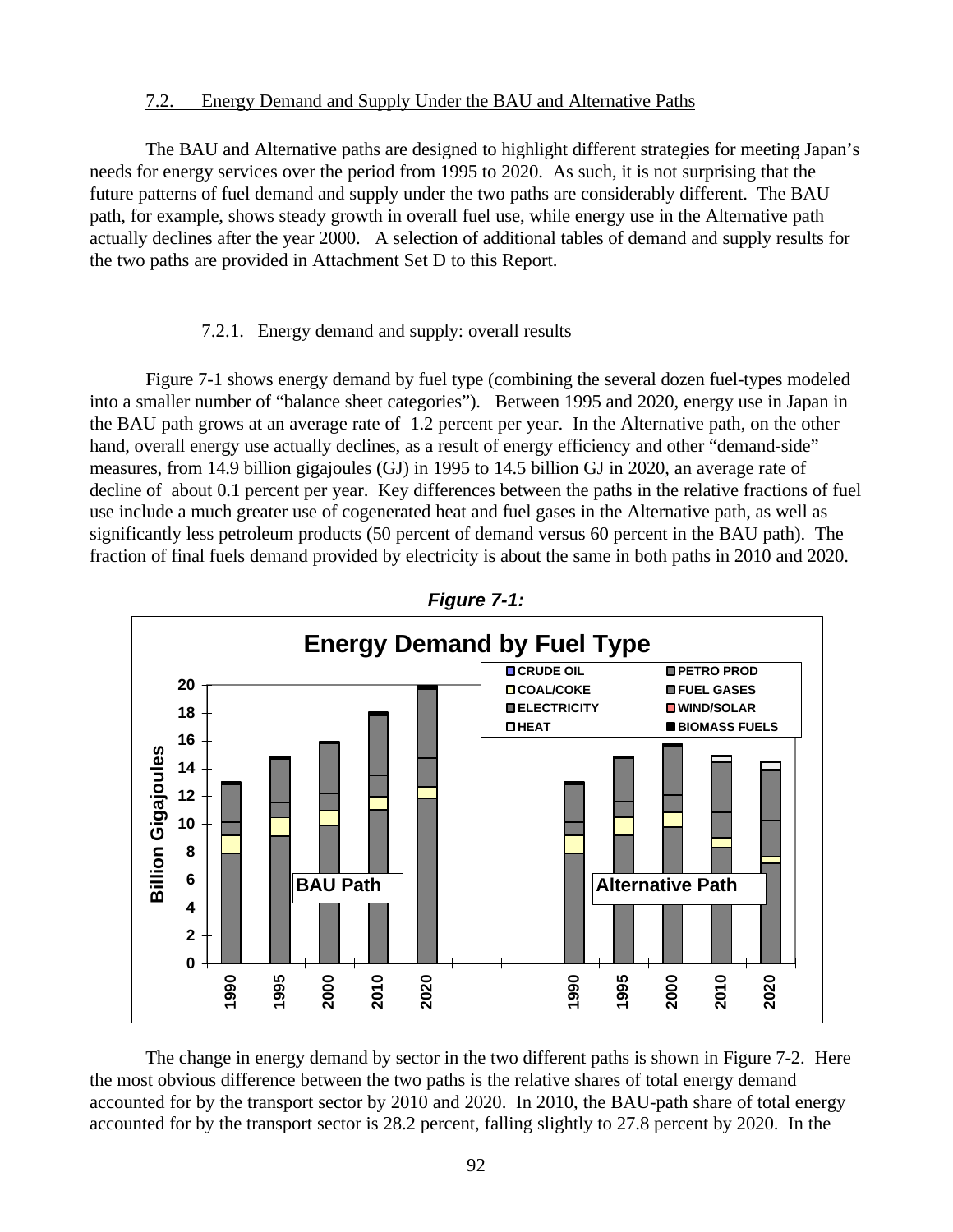Alternative path, the transport-sector fraction of total energy demand is 22.4 percent in 2010, falling to less than 20 percent by 2020. This change in the relative importance of the transport sector between the two paths is due primarily to the assumptions about the use of high-efficiency road vehicles in the Alternative path.



Table 7-1 summarizes the growth rates of energy demand, by sector, for the two paths. In both cases, the commercial sector (including services and public institutions) shows the strongest growth in energy consumption (as per recent trends in Japan). For all other major sectors, overall energy use grows slowly in the BAU path, but declines in the Alternative path.

| <b>Table 7-1:</b>                               |      |         |  |  |  |  |  |  |
|-------------------------------------------------|------|---------|--|--|--|--|--|--|
| <b>Growth of Overall Sectoral Energy Demand</b> |      |         |  |  |  |  |  |  |
| 1995 to 2020 (Average Annual Growth)            |      |         |  |  |  |  |  |  |
| BAU Path   Alternative Path<br><b>SECTOR</b>    |      |         |  |  |  |  |  |  |
| <b>INDUSTRY</b>                                 | 0.5% | $-0.2%$ |  |  |  |  |  |  |
| <b>TRANSPORT</b>                                | 1.3% | $-1.3%$ |  |  |  |  |  |  |
| <b>AGRIC/FOR/FISH</b>                           | 0.2% | 0.0%    |  |  |  |  |  |  |
| <b>HOUSEHOLD</b>                                | 0.8% | $-0.5%$ |  |  |  |  |  |  |
| <b>COMMERCIAL</b>                               | 3.2% | 2.2%    |  |  |  |  |  |  |
| NON-ENERGY                                      | 1.2% | 1.2%    |  |  |  |  |  |  |
| <b>TOTAL</b>                                    | 1.2% | $-0.1%$ |  |  |  |  |  |  |

Turning to the overall fuel resource use implied by the two energy paths for Japan, Table 7-2 presents the total primary fuel supplies used in 1995 and, under the two different paths, in 2010 and 2020. The primary differences between the paths are:

• Overall primary fuel use in 2020 is nearly 25 percent lower in the Alternative path than in the BAU path, and, in fact, is only modestly higher than in 1995.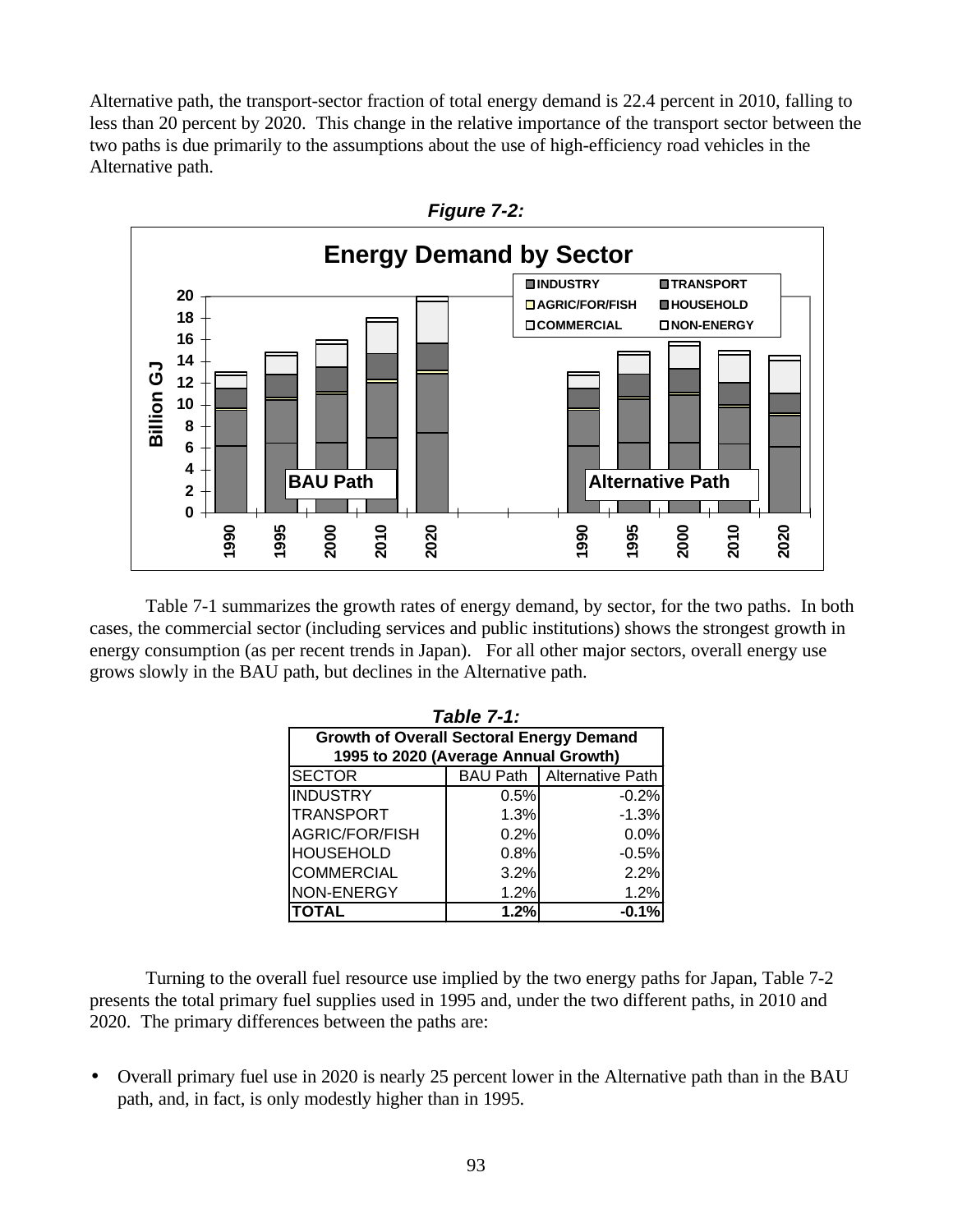- The use of biomass fuels and, especially, wind and solar energy is much higher in the Alternative path than in the BAU path.
- Under the Alternative path, Japan becomes a net exporter of petroleum products by 2010, with exports of (principally) gasoline and heavy oil more than offsetting imports of LPG and Naptha. (Exports are reflected by the negative values for petroleum products in Table 7-2.)
- Crude oil imports to Japan under the Alternative path are about 15 percent less, by 2020, than in the BAU path.
- By 2020, about half as much coal is used in the Alternative path as in the BAU path.
- The amount of nuclear fuel used in the Alternative path in 2020 is approximately 17 percent less than the nuclear fuel used in the BAU path, but because less primary fuel is used overall, nuclear fuel constitutes a slightly greater share of the 2020 energy mix (10.6 versus 11.2 percent) in the Alternative path.
- Fuel gases—mostly natural gas/LNG—constitute a larger share of the energy mix by 2020 in the Alternative path than in the BAU path. The absolute amount of fuel gases used in the Alternative path, however, is slightly lower, as a result of (mostly) energy efficiency measures and cogeneration, than in the BAU path.
- Fossil fuel use in the BAU path in 2020 is about 24.9 billion GJ, versus 16.3 billion GJ (about 65 percent of the BAU level) in the Alternative path.

|                                              |                                                | Table 7-2:      |              |                         |         |
|----------------------------------------------|------------------------------------------------|-----------------|--------------|-------------------------|---------|
|                                              | <b>PRIMARY SUPPLIES OF FUELS AND RESOURCES</b> |                 |              |                         |         |
|                                              | BY BALANCE CATEGORY (BILLION GIGAJOULES)       |                 |              |                         |         |
|                                              |                                                | <b>BAU Path</b> |              | <b>Alternative Path</b> |         |
| <b>FUEL/RESOURCE</b>                         | 1995                                           | 2010            | 2020         | 2010                    | 2020    |
| <b>CRUDE OIL</b>                             | 10.98                                          | 11.29           | 11.33        | 10.89                   | 9.66    |
| PETRO PROD                                   | 0.69                                           | 3.2             | 4.54         | $-0.16$                 | $-0.28$ |
| <b>COAL/COKE</b>                             | 3.41                                           | 3.42            | 3.78         | 2.43                    | 1.95    |
| <b>FUEL GASES</b>                            | 2.23                                           | 3.66            | 5.22         | 3.94                    | 4.98    |
| <b>HYDRO/GEOTHERM</b>                        | 0.44                                           | 0.44            | 0.44         | 0.44                    | 0.44    |
| <b>WIND/SOLAR</b>                            | 0.04                                           | 0.05            | 0.05         | 0.6                     | 2.16    |
| <b>NUCLEAR</b>                               | 3.18                                           | 3.88            | 3.06         | 3.55                    | 2.53    |
| <b>BIOMASS FUELS</b>                         | 0.28                                           | 0.29            | 0.29         | 0.35                    | 0.39    |
| <b>TOTAL</b>                                 | 21.25                                          | 26.23           | 28.71        | 22.04                   | 21.83   |
|                                              |                                                |                 |              |                         |         |
|                                              |                                                |                 |              |                         |         |
| <b>FRACTION OF TOTAL PRIMARY FUEL SUPPLY</b> |                                                |                 |              |                         |         |
|                                              |                                                | <b>BAU Path</b> |              | <b>Alternative Path</b> |         |
| <b>FUEL/RESOURCE</b>                         | 1995                                           | 2010            | 2020         | 2010                    | 2020    |
| <b>CRUDE OIL</b>                             | 51.7%                                          | 43.0%           | 39.5%        | 49.4%                   | 44.3%   |
| PETRO PROD                                   | 3.2%                                           | 12.2%           | <b>15.8%</b> | $-0.7\%$                | $-1.3%$ |
| <b>COAL/COKE</b>                             | 16.0%                                          | 13.0%           | 13.2%        | 11.0%                   | 8.9%    |
| <b>FUEL GASES</b>                            | 10.5%l                                         | 14.0%           | 18.2%        | 17.9%                   | 22.8%   |
| <b>HYDRO/GEOTHERM</b>                        | 2.1%                                           | 1.7%            | 1.5%         | 2.0%                    | 2.0%    |
| WIND/SOLAR                                   | 0.2%                                           | 0.2%            | 0.2%         | 2.7%                    | 9.9%    |
| <b>NUCLEAR</b>                               | 15.0%                                          | 14.8%           | 10.7%        | 16.1%                   | 11.6%   |
| <b>BIOMASS FUELS</b>                         | 1.3%                                           | 1.1%            | 1.0%         | 1.6%                    | 1.8%    |
| <b>TOTAL</b>                                 | 100%                                           | 100%            | 100%         | 100%                    | 100%    |

94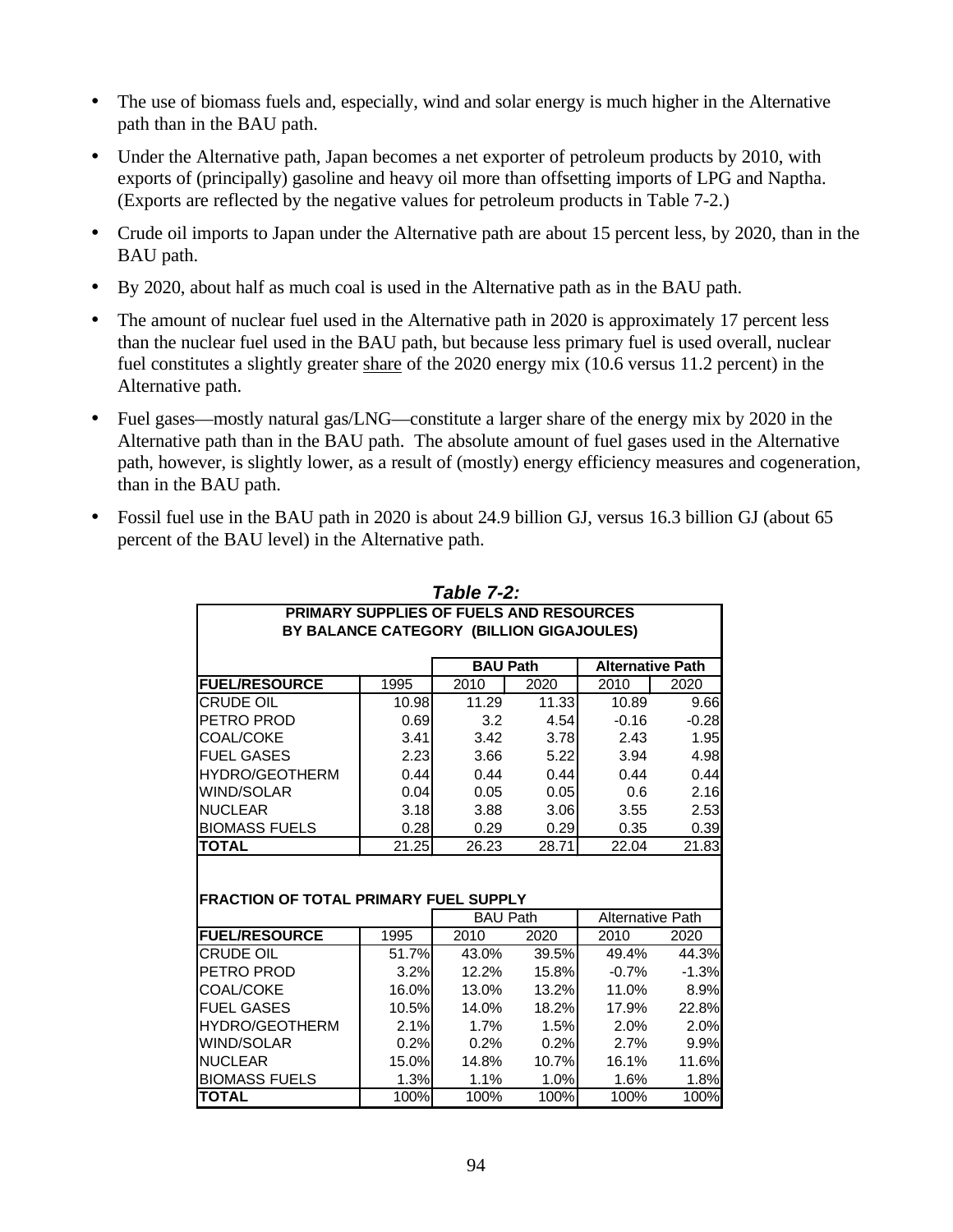Fuel and resource imports under the two paths show similar patterns to overall primary energy use. Overall fuel imports in the Alternative scenario by 2020 are about 75 percent of those in the BAU scenario, with petroleum products and coal imports in the Alternative path approximately half of those in the BAU path.

7.2.2. Key results by sector, fuel, and transformation process

Figure 7-3 shows the industrial sector demand by fuel type for the two paths. Key differences between the paths are:

- In the Alternative path, industrial dependence (the fraction of total fuel demand provided by each fuel) on fuel gases and cogenerated heat increases markedly between 1995 and 2020, dependence on electricity increases somewhat, the fraction of industrial energy demand provided by petroleum products decreases somewhat, and the use of coal and coke declines significantly.
- In the BAU path, use of electricity as a fraction of total demand increases somewhat more than in the Alternative path, coal use declines, but not as steeply, petroleum products use as a fraction of total demand remains relatively stable from 1995 to 2020, and the proportional use of fuel gases increase, but not as rapidly as in the Alternative path.



*Figure 7-3:*

In the transport sector, the major differences between the two paths are the very significant decrease in the use of petroleum products in the Alternative path (2020 demand for petroleum fuels in the Alternative path is approximately half that in the BAU path), and the growing fraction of transport fuels provided by fuel gases (CNG and hydrogen) in the Alternative path. Both paths use about the same amount of electricity for transport.

Household use of petroleum products and electricity is significantly lower, by 2010 and 2020, in the Alternative path than in the BAU path, while use of fuel gases is about a third higher (by 2020) in the Alternative path.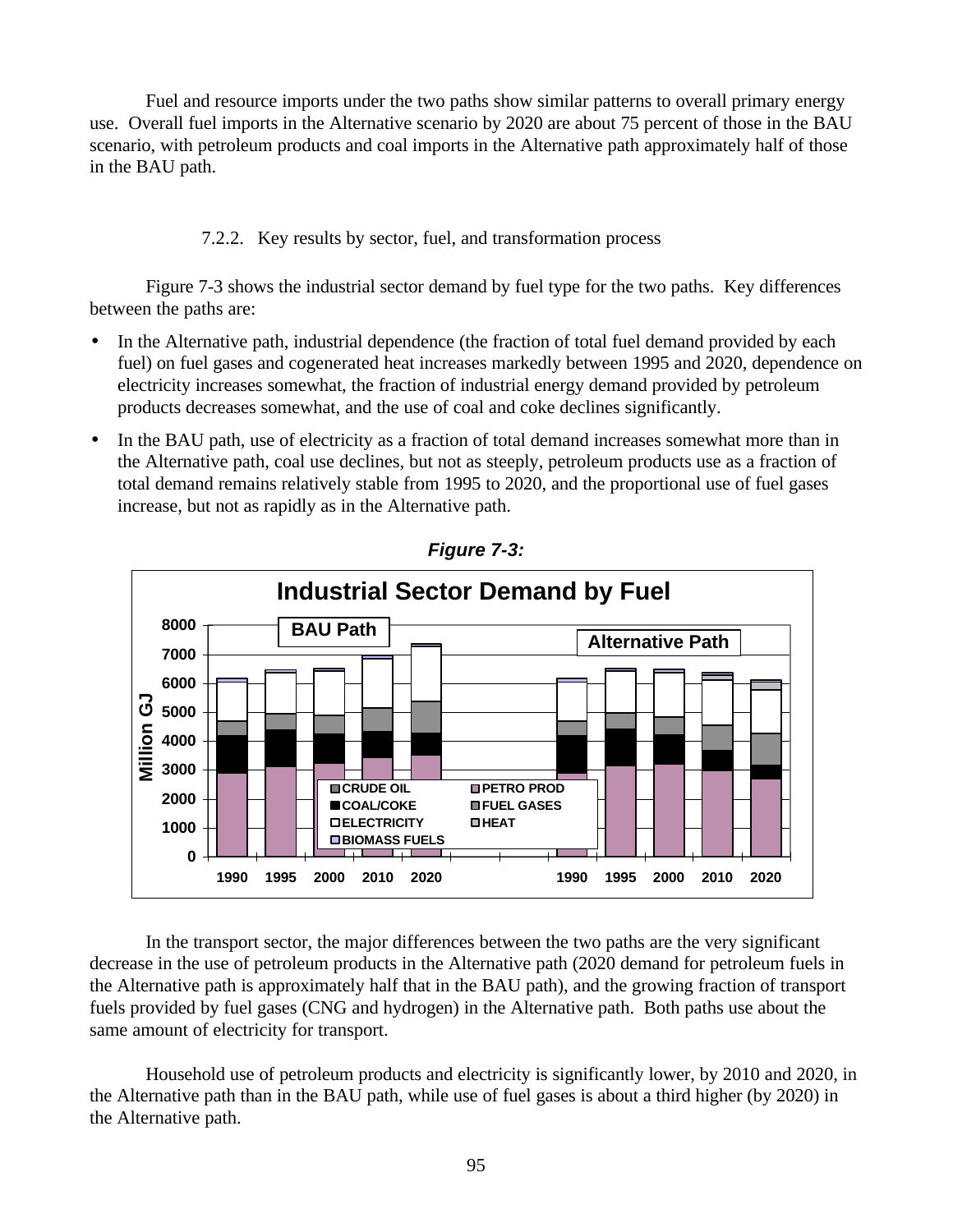In the Commercial/Services/Public sector, as indicated in Table 7-3, year-2020 use of petroleum products and coal/coke are nearly 50 and 40 percent lower, respectively, in the Alternative path than in the BAU path, and use of electricity is 29 percent lower. Conversely, sectoral use of fuel gases is nearly 50 percent higher in the Alternative path, by 2020, than in the BAU path.

| Table 7-3:                                            |                                                                      |       |       |       |       |      |      |  |  |  |
|-------------------------------------------------------|----------------------------------------------------------------------|-------|-------|-------|-------|------|------|--|--|--|
| <b>FUELS DEMAND IN THE COMMERCIAL/SERVICES SECTOR</b> |                                                                      |       |       |       |       |      |      |  |  |  |
|                                                       | <b>UNDER TWO ENERGY PATHS (MILLION GIGAJOULES)</b>                   |       |       |       |       |      |      |  |  |  |
|                                                       |                                                                      |       |       |       |       |      |      |  |  |  |
|                                                       | <b>BAU Path</b><br><b>Alternative Path</b><br><b>Alternative/BAU</b> |       |       |       |       |      |      |  |  |  |
| <b>FUEL</b>                                           | 1995                                                                 | 2010  | 2020  | 2010  | 2020  | 2010 | 2020 |  |  |  |
| <b>PETRO PROD</b>                                     | 744                                                                  | 1.114 | 1,393 | 807   | 706   | 72%  | 51%  |  |  |  |
| COAL/COKE                                             | 43                                                                   | 61    | 75    | 45    | 46    | 73%  | 61%  |  |  |  |
| <b>FUEL GASES</b>                                     | 179                                                                  | 349   | 494   | 380   | 728   | 109% | 148% |  |  |  |
| <b>ELECTRICITY</b>                                    | 766                                                                  | 1.376 | 1,833 | 1.137 | 1,297 | 83%  | 71%  |  |  |  |
| <b>HEAT</b>                                           | 14                                                                   | 48    | 83    | 168   | 246   | 348% | 297% |  |  |  |
| <b>TOTAL</b>                                          | 1,747                                                                | 2.949 | 3,878 | 2,536 | 3.024 | 86%  | 78%  |  |  |  |

Examining the sectoral structure of demand results by major fuel type, Figure 7-4 shows the difference in electricity demand by sector between the two paths. In the BAU path, electricity demand grows at an average rate of 1.9 percent annually from 1995 to 2020. In the Alternative path, electricity use grows at only 0.6 percent annually over the same period, and actually declines somewhat between 2010 and 2020. By sector, the commercial/services sector constitutes the major source of growth in electricity consumption in both paths. Although electricity use in the industrial sector continues to grow (at an average of 1.1 percent/yr in the BAU path, and at 0.2 percent per year in the Alternative path), the fraction of electricity used by industry declines in both paths. Household electricity demand shows the greatest difference in growth in the two scenarios, increasing at an average rate of 1.2 percent/yr (1995 to 2020) in the BAU path, but falling at an average rate of 0.9 percent per year in the Alternative path.



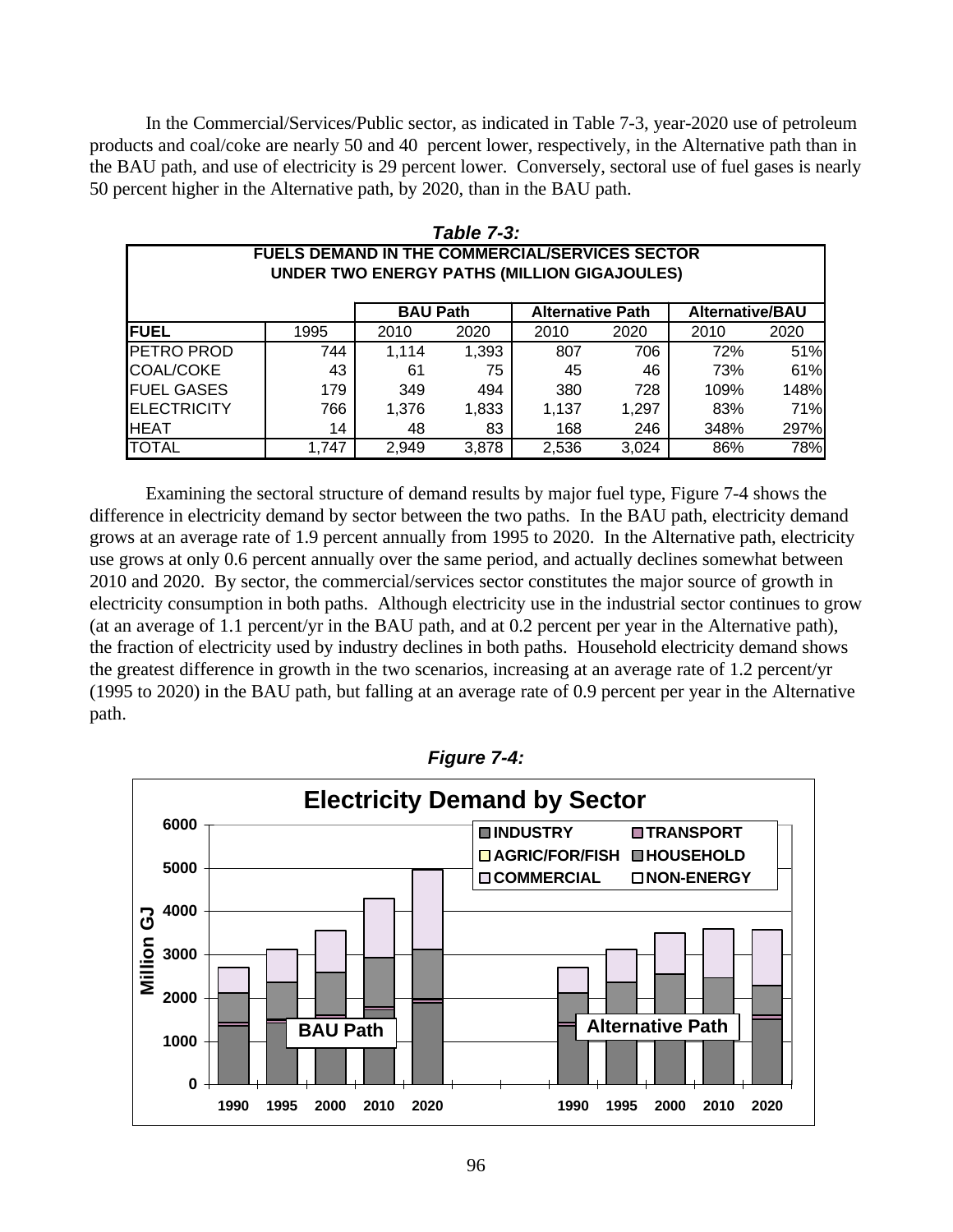Year-2020 shares of petroleum fuel demand by sector are substantially different in the BAU and Alternative paths. In the Alternative path, the industrial and transport sectors each account for about the same share (about 37 percent) of total petroleum products demand. In the BAU case, the transport sector accounts for more than 45 percent of demand.

Overall final demand for fuel gases is higher in the Alternative path than in the BAU path by 2020 (by about 23 percent) but absolute industrial sector demand for fuel gases is similar in the two paths. Household and commercial-sector demand for fuel gases is higher in the Alternative path than in the BAU path.

Electricity generation and overall generation capacity in the Alternative path is less than in the BAU path, and different technologies are used to generate electricity. A summary of electricity generation by major fuel/technology type is provided in Table 7-4. Key results here include much broader use of wind and solar power generation in the Alternative path, and a focus on newer generating facilities, notably combined-cycle facilities. Total power generation remains roughly constant from 2000 on in the Alternative, path; whereas in the BAU path generation rises by an average of 1.5 percent per year between 2000 and 2020. The share of generated power provided by nuclear power is slightly higher in the Alternative path in 2010 and 2020 than in the BAU path, although the total nuclear generation in the Alternative path is substantially less. This somewhat counter-intuitive result stems, in large part, from using the same phase-out schedule for Japan's existing nuclear capacity in both paths, while existing fossil-fueled facilities are phased out more rapidly in the Alternative path. Overall, fossil-fueled generation in 2020 falls from 76 percent of all generation (excluding pumpedstorage hydro) in the BAU path to 60 percent in the Alternative path.

Table 7-5 presents a similar picture of changes in generating capacity under the two paths. Here the share of nuclear capacity in the two paths is quite similar, although the total nuclear capacity by 2020 in the Alternative path is some 7 GW less than in the BAU path. In the BAU path, by 2020, about 70 percent of all generation is fossil- fueled, while in the Alternative path, only about 46 percent of total 2020 capacity is fueled with gas, oil, or coal.

In both paths, all generating facilities operate at or near their maximum capacity factors from the year 2000 on.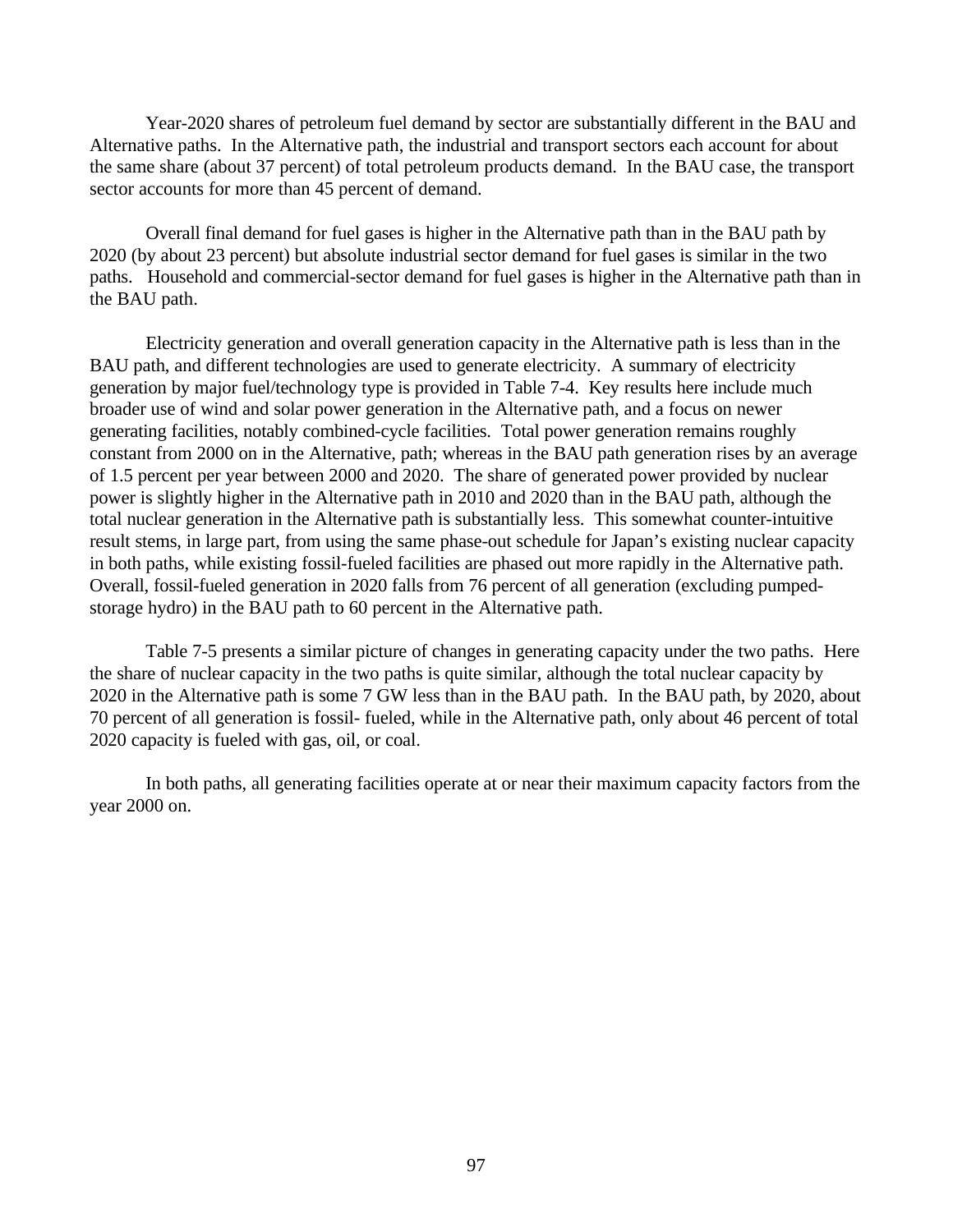| 1 avie 1-4.                                                                                                   |                |                  |                 |                |                |                         |                |  |  |
|---------------------------------------------------------------------------------------------------------------|----------------|------------------|-----------------|----------------|----------------|-------------------------|----------------|--|--|
| <b>ELECTRICITY GENERATION: ENERGY OUTPUTS BY PLANT TYPE</b><br>FOR TWO ENERGY PATHS (THOUSAND GIGAWATT-HOURS) |                |                  |                 |                |                |                         |                |  |  |
| <b>BAU Path</b><br><b>Alternative Path</b>                                                                    |                |                  |                 |                |                |                         |                |  |  |
| <b>PLANT TYPE</b>                                                                                             | 1995           | 2000             | 2010            | 2020           | 2000           | 2010                    | 2020           |  |  |
| Nuclear                                                                                                       | 292            | $\overline{319}$ | 356             | 280            | 324            | 326                     | 232            |  |  |
| Conventional Hydro                                                                                            | 101            | 101              | 101             | 101            | 101            | 101                     | 101            |  |  |
| Pumped-Storage Hydro                                                                                          | 20             | 20               | 23              | 25             | 20             | 23                      | 25             |  |  |
| Geothermal                                                                                                    | $\overline{2}$ | $\overline{2}$   | $\overline{2}$  | $\overline{2}$ | $\overline{2}$ | $\overline{2}$          | $\overline{2}$ |  |  |
| Gas-fired, Existing                                                                                           | 181            | 181              | 181             | 181            | 181            | 154                     | 105            |  |  |
| Coal-fired, Existing                                                                                          | 172            | 172              | 172             | 172            | 172            | 118                     | 79             |  |  |
| Oil-fired, Existing                                                                                           | 219            | 272              | 293             | 303            | 255            | 179                     | 66             |  |  |
| Gas-fired, New                                                                                                |                | 26               | 110             | 232            | 23             | 67                      | 136            |  |  |
| Coal-fired, New                                                                                               |                | 16               | 63              | 134            | 8              | 30                      | 53             |  |  |
| Oil-fired, New                                                                                                |                | 6                | 35              | 89             | 6              | 30                      | 90             |  |  |
| Gas-Cogen, New                                                                                                |                |                  |                 |                | 5              | 54                      | 92             |  |  |
| <b>MSW</b> and Biomass                                                                                        | 12             | 12               | 12              | 12             | 12             | 25                      | 34             |  |  |
| <b>Wind Power</b>                                                                                             |                |                  |                 |                | $\mathbf 0$    | 14                      | 58             |  |  |
| Solar                                                                                                         |                |                  |                 |                | $\overline{0}$ | 10                      | 39             |  |  |
| <b>TOTAL</b>                                                                                                  | 999            | 1,128            | 1,349           | 1,533          | 1,110          | 1,133                   | 1,110          |  |  |
|                                                                                                               |                |                  |                 |                |                |                         |                |  |  |
| <b>FRACTION OF GENERATION BY PLANT TYPE</b>                                                                   |                |                  |                 |                |                |                         |                |  |  |
|                                                                                                               |                |                  | <b>BAU Path</b> |                |                | <b>Alternative Path</b> |                |  |  |
| <b>PLANT TYPE</b>                                                                                             | 1995           | 2000             | 2010            | 2020           | 2000           | 2010                    | 2020           |  |  |
| <b>Nuclear</b>                                                                                                | 29%            | 28%              | 26%             | 18%            | 29%            | 29%                     | 21%            |  |  |
| Conventional Hydro                                                                                            | 10%            | 9%               | 8%              | 7%             | 9%             | 9%                      | 9%             |  |  |
| Pumped-Storage Hydro                                                                                          | 2%             | 2%               | 2%              | 2%             | 2%             | 2%                      | 2%             |  |  |
| Geothermal                                                                                                    | 0%             | 0%               | 0%              | 0%             | 0%             | 0%                      | 0%             |  |  |
| Gas-fired, Existing                                                                                           | 18%            | 16%              | 13%             | 12%            | 16%            | 14%                     | 9%             |  |  |
| Coal-fired, Existing                                                                                          | 17%            | 15%              | 13%             | 11%            | 16%            | 10%                     | 7%             |  |  |
| Oil-fired, Existing                                                                                           | 22%            | 24%              | 22%             | 20%            | 23%            | 16%                     | 6%             |  |  |
| Gas-fired, New                                                                                                | 0%             | 2%               | 8%              | 15%            | 2%             | 6%                      | 12%            |  |  |
| Coal-fired, New                                                                                               | 0%             | 1%               | 5%              | 9%             | 1%             | 3%                      | 5%             |  |  |
| Oil-fired, New                                                                                                | 0%             | 1%               | 3%              | 6%             | 1%             | 3%                      | 8%             |  |  |
| Gas-Cogen, New                                                                                                | 0%             | 0%               | 0%              | 0%             | 0%             | 5%                      | 8%             |  |  |
| <b>MSW</b> and Biomass                                                                                        | 1%             | 1%               | 1%              | 1%             | 1%             | 2%                      | 3%             |  |  |
| <b>Wind Power</b>                                                                                             | 0%             | 0%               | 0%              | $0\%$          | 0%             | 1%                      | 5%             |  |  |
| Solar                                                                                                         | 0%             | 0%               | 0%              | 0%             | 0%             | 1%                      | 4%             |  |  |
| <b>TOTAL</b>                                                                                                  | 100%           | 100%             | 100%            | 100%           | 100%           | 100%                    | 100%           |  |  |

# *Table 7-4:*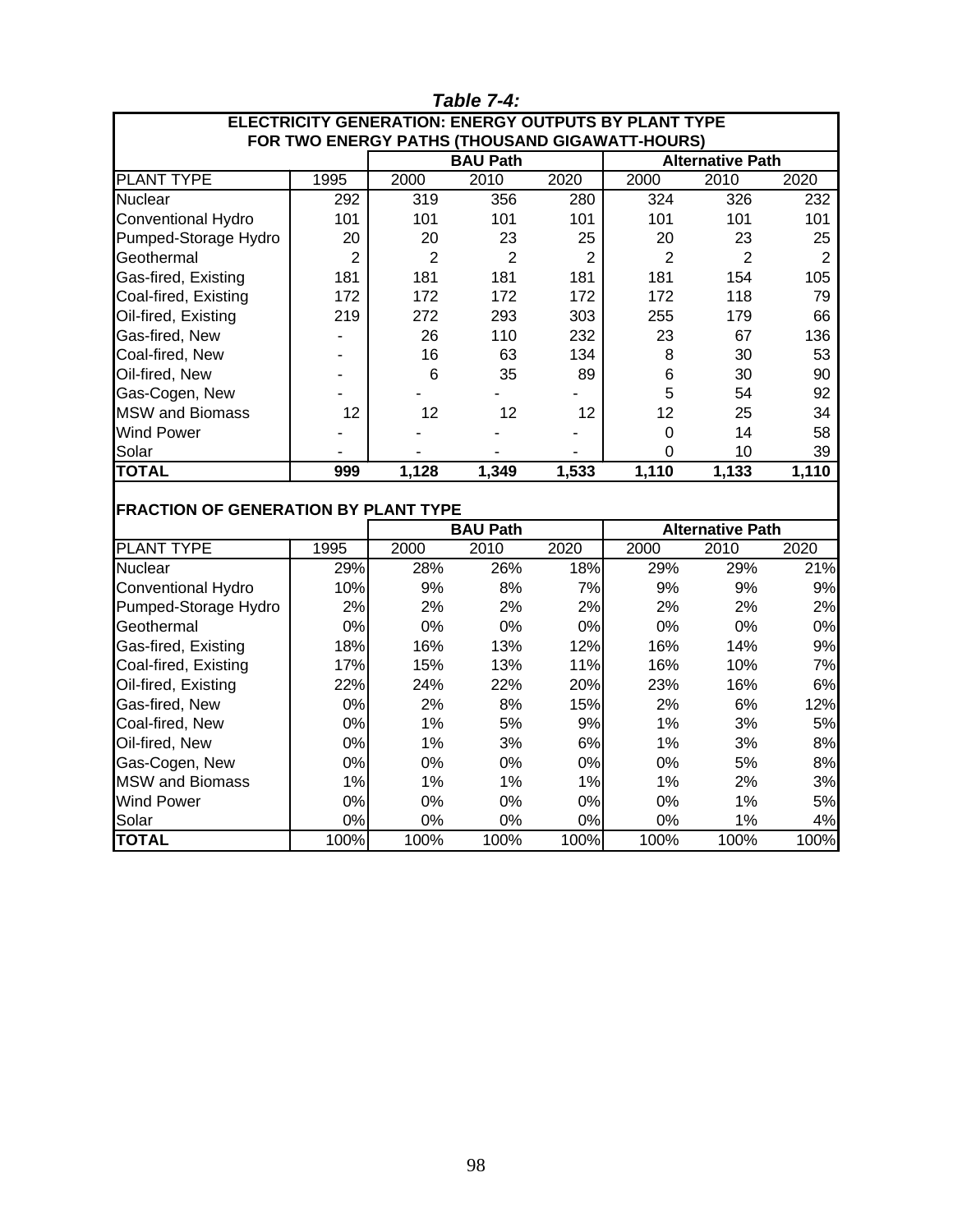|                                                                                         |      |      | <b>Table 7-5:</b> |      |      |                         |      |  |
|-----------------------------------------------------------------------------------------|------|------|-------------------|------|------|-------------------------|------|--|
| <b>ELECTRICITY GENERATION: GENERATING CAPACITY BY PLANT TYPE</b>                        |      |      |                   |      |      |                         |      |  |
| FOR TWO ENERGY PATHS (THOUSAND MEGAWATTS)<br><b>BAU Path</b><br><b>Alternative Path</b> |      |      |                   |      |      |                         |      |  |
| <b>PLANT TYPE</b>                                                                       |      |      |                   |      |      | 2000<br>2010<br>2020    |      |  |
|                                                                                         | 1995 | 2000 | 2010              | 2020 |      |                         |      |  |
| <b>Nuclear</b>                                                                          | 42   | 46   | 51                | 40   | 46   | 46                      | 33   |  |
| Conventional Hydro                                                                      | 21   | 21   | 21                | 21   | 21   | 21                      | 21   |  |
| Pumped-Storage Hydro                                                                    | 22   | 22   | 26                | 28   | 22   | 26                      | 28   |  |
| Geothermal                                                                              | 0.3  | 0.3  | 0.3               | 0.3  | 0.3  | 0.3                     | 0.3  |  |
| Gas-fired, Existing                                                                     | 41   | 41   | 41                | 41   | 41   | 35                      | 24   |  |
| Coal-fired, Existing                                                                    | 26   | 26   | 26                | 26   | 26   | 18                      | 12   |  |
| Oil-fired, Existing                                                                     | 66   | 66   | 66                | 66   | 62   | 37                      | 13   |  |
| Gas-fired, New                                                                          |      | 5.4  | 21                | 42   | 5    | 11                      | 21   |  |
| Coal-fired, New                                                                         |      | 2.4  | 10                | 20   | 1.2  | 4.5                     | 8    |  |
| Oil-fired, New                                                                          |      | 1.2  | $\overline{7}$    | 16   | 1.2  | 5.0                     | 14   |  |
| Gas-Cogen, New                                                                          |      |      |                   |      | 1.1  | 13                      | 22   |  |
| <b>MSW</b> and Biomass                                                                  | 2.0  | 2.0  | 2.0               | 2.0  | 2.0  | 4.0                     | 5.5  |  |
| <b>Wind Power</b>                                                                       |      |      |                   |      | 0.0  | 5.5                     | 22   |  |
| Solar                                                                                   |      |      |                   |      | 0.1  | 6.9                     | 25   |  |
| <b>TOTAL</b>                                                                            | 220  | 233  | 270               | 303  | 230  | 234                     | 249  |  |
|                                                                                         |      |      |                   |      |      |                         |      |  |
| FRACTION OF GENERATING CAPACITY BY PLANT TYPE                                           |      |      |                   |      |      |                         |      |  |
|                                                                                         |      |      | <b>BAU Path</b>   |      |      | <b>Alternative Path</b> |      |  |
| <b>PLANT TYPE</b>                                                                       | 1995 | 2000 | 2010              | 2020 | 2000 | 2010                    | 2020 |  |
| <b>Nuclear</b>                                                                          | 19%  | 20%  | 19%               | 13%  | 20%  | 20%                     | 13%  |  |
| <b>Conventional Hydro</b>                                                               | 10%  | 9%   | 8%                | 7%   | 9%   | 9%                      | 8%   |  |
| Pumped-Storage Hydro                                                                    | 10%  | 10%  | 10%               | 9%   | 10%  | 11%                     | 11%  |  |
| Geothermal                                                                              | 0%   | 0%   | 0%                | 0%   | 0%   | 0%                      | 0%   |  |
| Gas-fired, Existing                                                                     | 19%  | 17%  | 15%               | 13%  | 18%  | 15%                     | 9%   |  |
| Coal-fired, Existing                                                                    | 12%  | 11%  | 10%               | 9%   | 11%  | 8%                      | 5%   |  |
| Oil-fired, Existing                                                                     | 30%  | 28%  | 24%               | 22%  | 27%  | 16%                     | 5%   |  |
| Gas-fired, New                                                                          | 0%   | 2%   | 8%                | 14%  | 2%   | 5%                      | 9%   |  |
| Coal-fired, New                                                                         | 0%   | 1%   | 4%                | 7%   | 1%   | 2%                      | 3%   |  |
| Oil-fired, New                                                                          | 0%   | 1%   | 2%                | 5%   | 1%   | 2%                      | 6%   |  |
| Gas-Cogen, New                                                                          | 0%   | 0%   | 0%                | 0%   | 0%   | 6%                      | 9%   |  |
| <b>MSW</b> and Biomass                                                                  | 1%   | 1%   | 1%                | 1%   | 1%   | 2%                      | 2%   |  |
| <b>Wind Power</b>                                                                       | 0%   | 0%   | 0%                | 0%   | 0%   | 2%                      | 9%   |  |
| Solar                                                                                   | 0%   | 0%   | 0%                | 0%   | 0%   | 3%                      | 10%  |  |
| <b>TOTAL</b>                                                                            | 100% | 100% | 100%              | 100% | 100% | 100%                    | 100% |  |

Key differences between the BAU and Alternative paths for other fuels transformation processes include:

- The use of pipeline gas to offset added LNG terminal capacity (although capacity factors for LNG terminals are generally around 50 percent for 1995 to 2020 under both paths;
- The export of more petroleum products (and reduction of petroleum products and crude oil imports) under the Alternative path (as noted earlier); and
- The beginning of hydrogen imports (or unspecified domestic production) after 2010 in the Alternative path.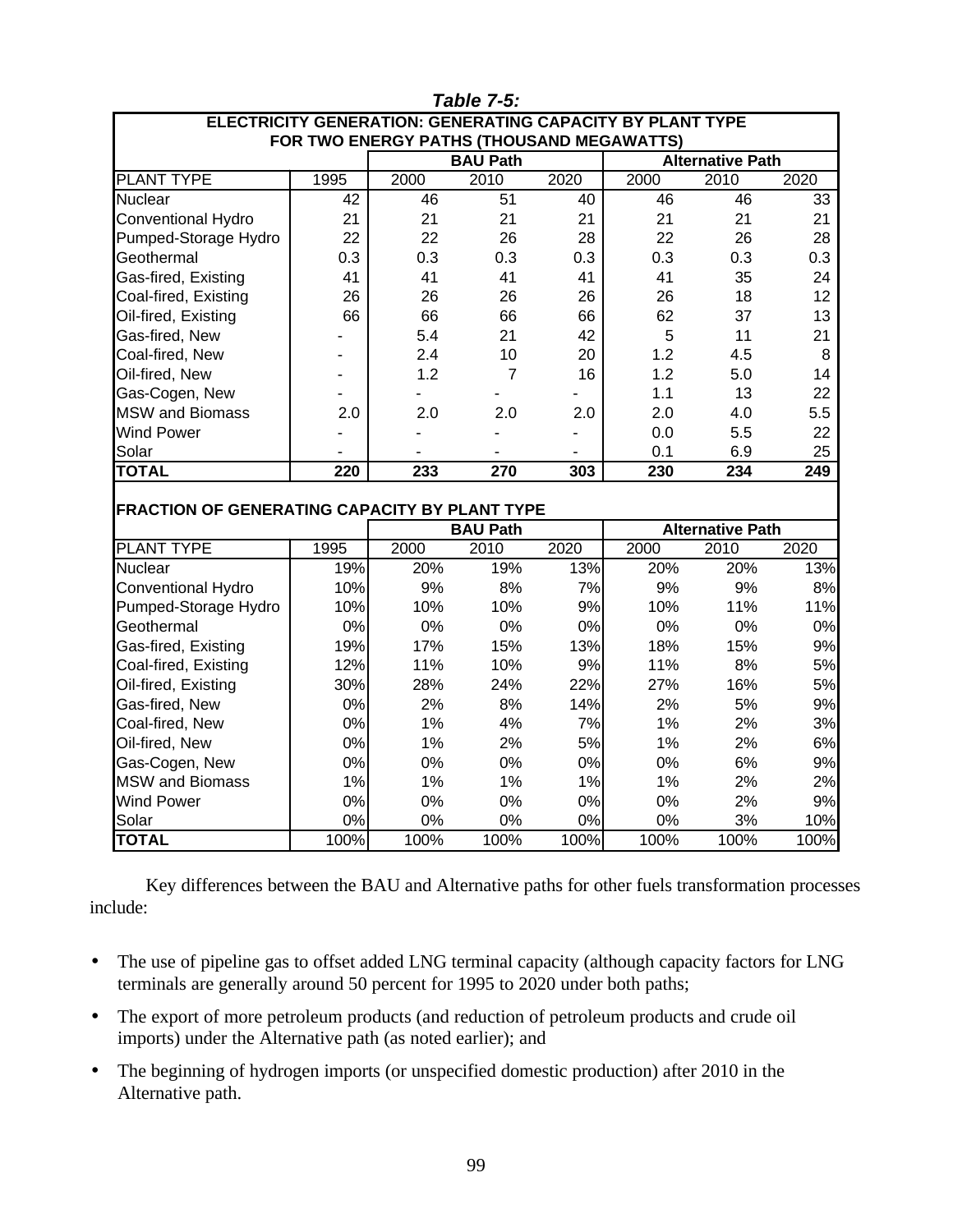#### 7.3. Evaluation of Energy Security Impacts of Candidate Path Examples

The previous section of this Chapter provides an overview of the energy demand and supply situations resulting from the Business-as-Usual and Alternative paths that were sketched out in Chapter 6. In this section, we attempt to measure, quantitatively and qualitatively, the relative energy security impacts of each of the two illustrative paths. The measurements of energy security applied below are those we identified as "energy security dimensions" and attributes in Chapter 5 of this report. No one measure of energy security, as broadly defined, is likely to definitively lift a particular path to a place of prominence over other candidate paths. It is a premise of this report, however, that analysis of a range of analytical attributes of each of the candidate paths can help to indicate which paths provide more robust means of meeting energy security goals.

# 7.3.1. Energy Supply dimension

We use several energy supply attributes to compare the relative costs and benefits of the BAU and Alternative energy paths:

- **Total primary energy**—Although it cannot necessarily be said that higher total primary energy use is necessarily either better or worse in a given situation, it can certainly be argued that higher primary energy use is, all things being equal, at least an indirect indicator of less security in energy supply. In the BAU path, total primary energy use for Japan in 2010 is 26.2 billion GJ, versus 22.0 billion GJ in the Alternative path. By 2020 the disparity in primary energy use is greater: 28.7 billion GJ in the BAU path, and 21.8 billion GJ in the Alternative path.
- **Imports—**All else being equal, the fraction of total energy supply provided by imported sources would generally be considered more "secure" than the fraction of supplies that must be imported. In the BAU path, fuel imports net of exports in 2020 constitute over 96 percent of Japan's total primary fuel supply, whereas in the Alternative path, 85 percent of 2020 supply is from net imports.
- **Diversification of energy supply by fuel type**—Applying the diversification index concept (in its simplest form) as described by Dr. Neff in his paper in Attachment Set A (and summarized in Chapter 5 of this report), we derive the diversification indices presented in Figure 7-5 for the two paths over the period from 1990 to 2020. Note that there are a number of different ways of aggregating fuel types to calculate these indices. We have chosen, for convenience, to base the indices on the "balance categories" presented (for example) in Table 7-2, above, although other aggregations may be equally or more defensible. In both the BAU and Alternative paths, the diversification index declines (diversity of fuel supply increases) modestly from about 1995 on. The 2010 diversification index for the BAU path is actually slightly lower than that for the Alternative path, but by 2020 the index for the Alternative path falls below that of the BAU path, but not dramatically so. If one considers pipeline imports of gas and LNG gas imports to be sufficiently different as to provide fully independent fuel supplies (as is arguably the case), then the diversification index in the Alternative path is still lower, as is shown by the solid line in Figure 7-5. Another potential modification to the diversification index is to consider the difference in energy demand between the two paths to be mainly due to end-use energy efficiency measures, and to treat that difference, effectively, as a separate fuel or resource. If energy efficiency is considered as a fuel in this way, the diversification index for the Alternative path improves still further, falling to .175 by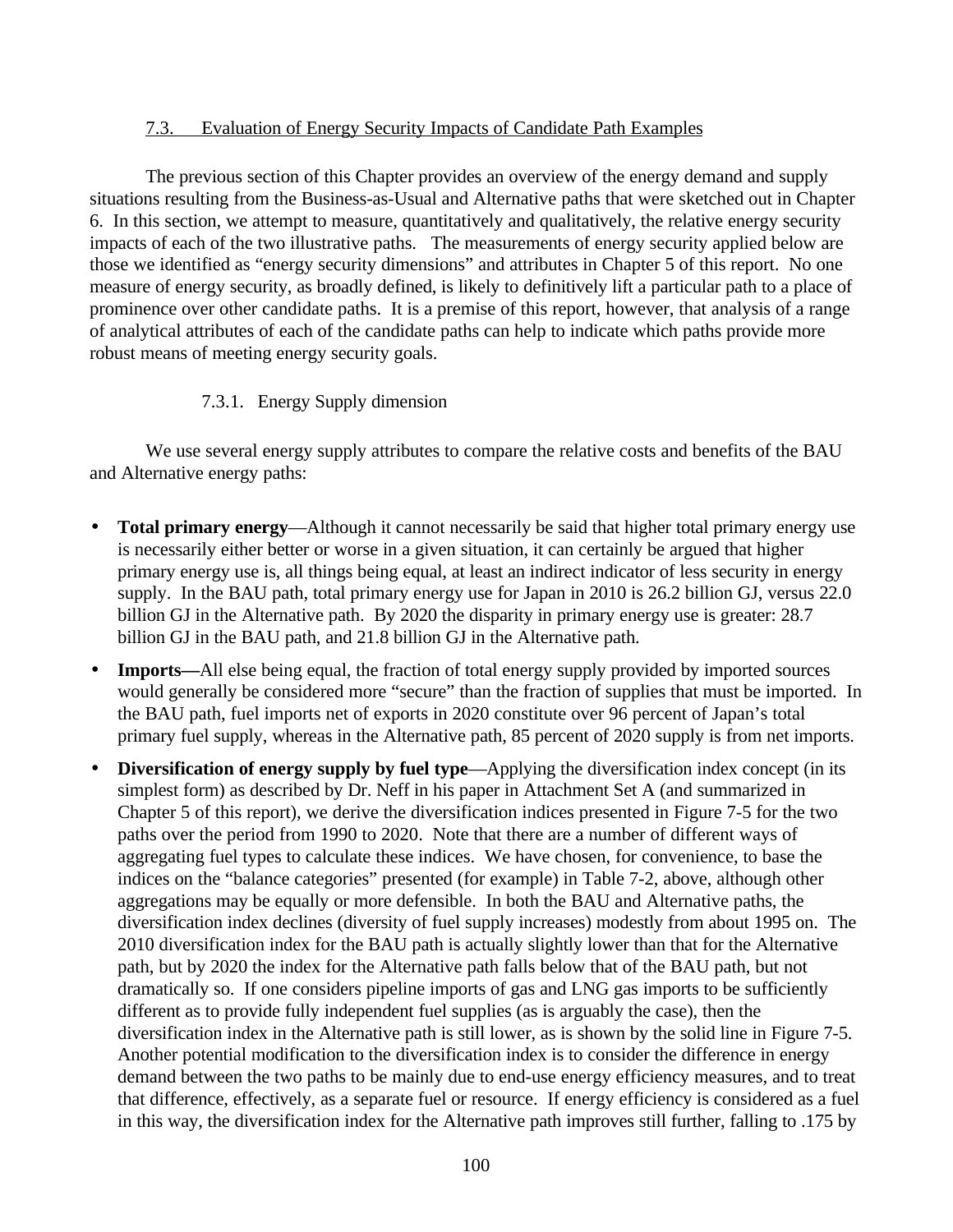2020<sup>dddd</sup>. Calculating a set of diversification indices based on imports alone yields a somewhat different result: the diversification index for the Alternative path remains near 0.29 to 0.30 from 1990 to 2020, while the index for the BAU path is lower in 2010 and 2020, falling to 0.27 and 0.255, respectively.



*Figure 7-5:*

- **Diversification by supplier**—The level of detail in our specification of the two energy paths presented here is insufficient to calculate values of the diversification index by nation supplying fuel to Japan. Qualitatively, however, one would expect that the efforts to encourage development of shared regional energy infrastructure and economic interdependence (see Section 6.5.4) to result in a more diverse set of fuel suppliers both across fuels and within specific fuel types (notably crude oil and fuel gases). This will be particularly true to the extent that Japan seeks trading partners and fuel supply investment opportunities outside the countries of OPEC, whose oil supply patterns (and prices) are (at least somewhat) more likely to be coordinated than those of non-OPEC nations.
- **Stocks as a fraction of supply**—Our working assumption for both the BAU and Alternative paths was that fuel stockpiles would be maintained at 1995 levels. Focusing for the moment on crude oil and petroleum products, the increase in demand in the BAU case means that a stockpile volume sufficient for 150 days of demand in 1995<sup>20</sup> would last for approximately 120 days in 2010 and 110 days in 2020. The same stockpile, under the Alternative path, would last 163 and 187 days in 2010 and 2020, respectively. A stockpile of nuclear fuel of a fixed extent would likewise go further about 11 and 23 percent further in 2010 and 2020—in the Alternative path than in the BAU path. Coal stockpiles would also last considerably longer under the Alternative path, while the days of demand that could be met by similar-sized gas stocks in the two paths would not be much different.

dddd This incorporation of energy-efficiency measures into the diversification index calculus is admittedly crudely done, as some energy efficiency measures are also applied in fuel transformation processes. Also, it is not entirely clear that energy efficiency should be treated as a single "fuel", for the purposes of calculating diversification indices, as many different, arguably independent technologies are used to achieve energy savings. Of course, the same argument could be made for fuels from independent suppliers.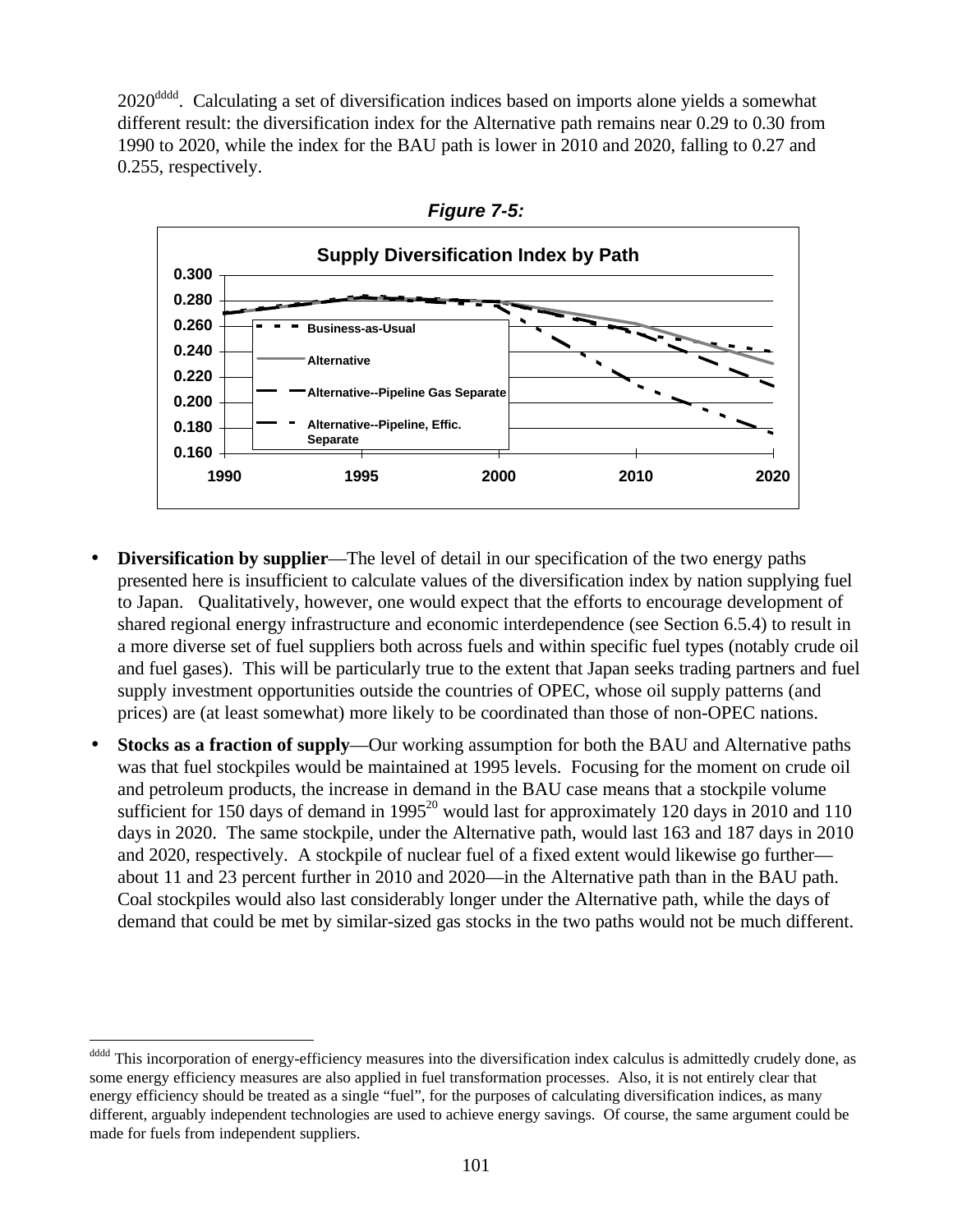#### 7.3.2. Economic dimension

Measures of the economic dimension of energy security include the direct costs of the energy system itself, and the relative impact of uncontrollable economic events when different energy paths are used. Our analysis of the economic dimension of energy security examined—in a relative sense—the following attributes of the BAU and alternative energy paths:

• **Total energy system costs**—Figure 7-6 provides a summary of the relative benefits, by major cost/benefit category, of moving from the Business-as-Usual path to the Alternative path. The total net present value (NPV) difference—using a real discount rate of 2 percent per year—in net benefits (including demand costs, supply infrastructure costs, and resource costs) between the two paths is about 27 trillion 1990 Yen. If one assumes an additional environmental benefit of (for example) 6750 Yen per tonne of carbon dioxide emissions avoided (about \$50 per tonne of  $CO<sub>2</sub>$ , or about \$14 per tonne of carbon), an additional benefit of about 27 trillion Yen accrues in moving from the BAU to the Alternative path.



*Figure 7-6:*

• **Fuel Costs**—As indicated in Figure 7-6, fuel costs in the Alternative path, summed over 1990 to 2020, are nearly 32 Trillion Yen less than in the BAU path. The bulk of these costs are import  $costs<sup>eeee</sup>$ .

eeee Note that neither the total cost or fuel cost comparison incorporate the BAU measure, described in section 6.4.4, calling for investment in commodity futures. The same fuel prices are thus used in evaluating both paths.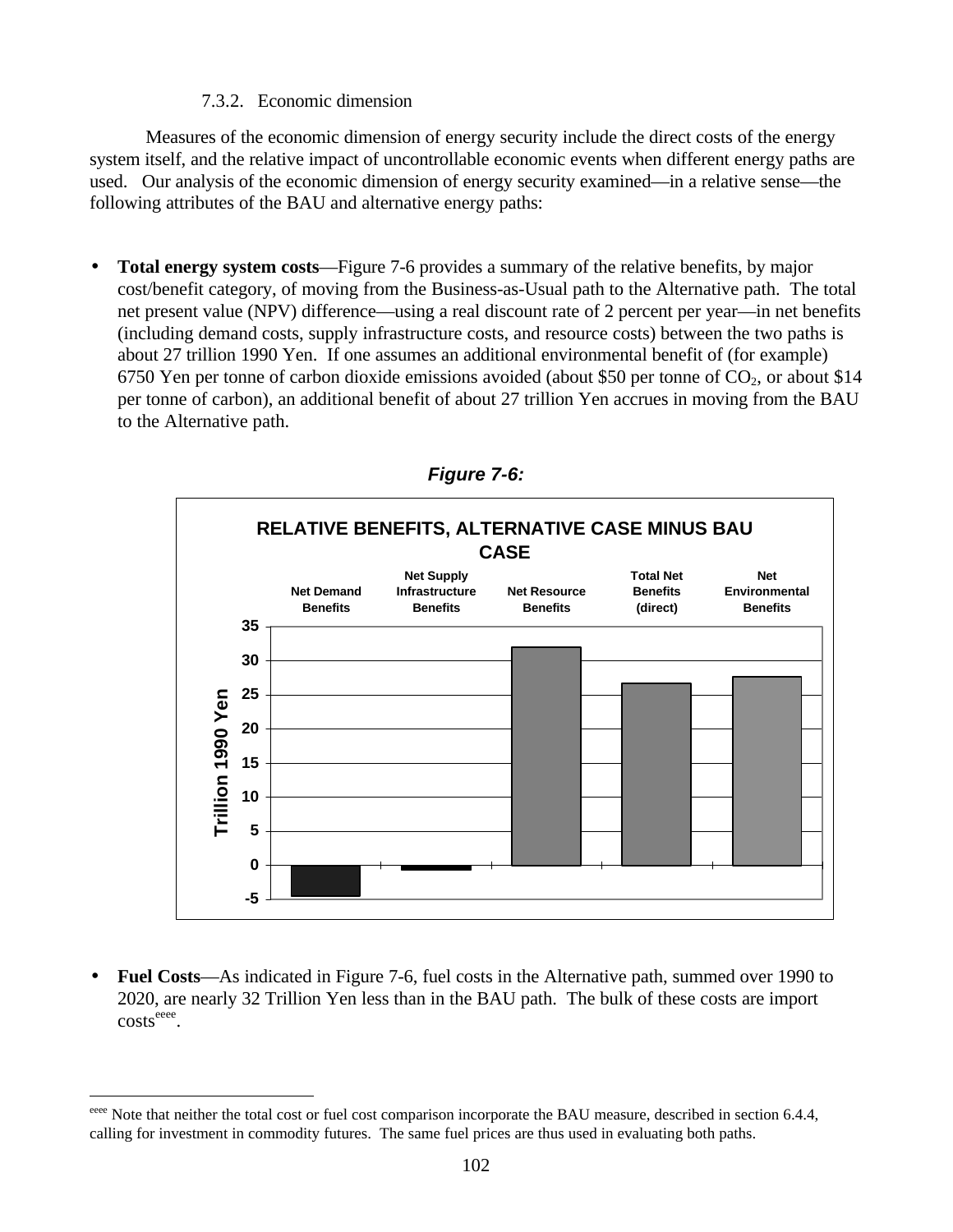• **Economic impact of fuel price increase**—If, as a result of the Middle East conflict postulated in Section 6.6 of this report, crude oil prices rise in 2010 to the \$35 per barrel (4,725 Yen per bbl) range, the relative benefits, in terms of resource costs of the Alternative scenario are even greater. Assuming that petroleum products prices track the increase in the price of crude oil, and that the prices of alternative fuels (notably LNG and coal, assuming that pipeline gas is more likely to be supplied on a long-term price contract) exhibit about half the rise in price, on a proportional basis, of the price of crude, the difference in resources costs between the two paths, on an NPV basis, rises to 54 trillion Yen. The impact of the rise in price is therefore about 27 trillion Yen higher in the BAU case than in the Alternative case. On an annual cost basis, for the year 2015 (as an example), the resource cost difference between the two paths is about 6.5 trillion Yen, which is on the order of 1 percent of our assumption as to Japan's overall GDP in 2015. This analysis of the relative impact of price increases is, quite admittedly, overly simplistic, as it ignores the potential price-stabilizing benefits of long-term oil price contracts, as well as the ameliorating effects of adjustment of the economy to higher oil prices. With regard to adjustment to higher oil prices, one might expect that the Alternative path, with its greater availability and diversity of energy-efficiency and alternative energy technologies, would allow a more rapid (and less economically painful) structural adjustment to higher prices than would the BAU path.

Our analysis of the economic costs and benefits of the BAU and Alternative energy paths for Japan is, quite admittedly, crude and incomplete. We have not explored, for example, the potential interaction between the technological changes in the Alternative path and the reduced requirements for industrial production of materials such as steel (for the auto industry). Some of the many areas where additional data and analysis might be used to improve this economic evaluation are indicated in Chapter 8 of this report. Still, the clear conclusion of our economic analysis to date appears to be that the net economic benefits of moving toward an energy path more like the Alternative path described here both in terms of overall costs under routine conditions and security from energy price risks—are substantial.

# 7.3.3. Technological dimension

The technological dimension of energy security can be measured by criteria of technological diversity, diversification of technological effort, the degree to which the technologies to be used are already proven to work, and the adaptability of different technologies. The attributes of the BAU and Alternative paths with respect to each of these measures are discussed below.

- **Technological diversity**—In general, the Alternative path calls upon a wider array of technologies, both on the demand- and supply-sides of the energy balance, than the BAU path. Application of the diversification index described by Dr. Neff to, as an example, the electricity generating technologies used in the two paths yields the comparison shown in Figure 7-7. Here again, caution should be used in interpreting results that may be sensitive to the way in which electricity generation technology types are aggregated. Overall, however, the Alternative path yields somewhat more diversity in electricity generation and in electric generating capacity than does the BAU case.
- **Diversity of Research and Development spending**—We have made no specific projections of R&D spending by type of technology as part of the paths analyses. It is evident, however, that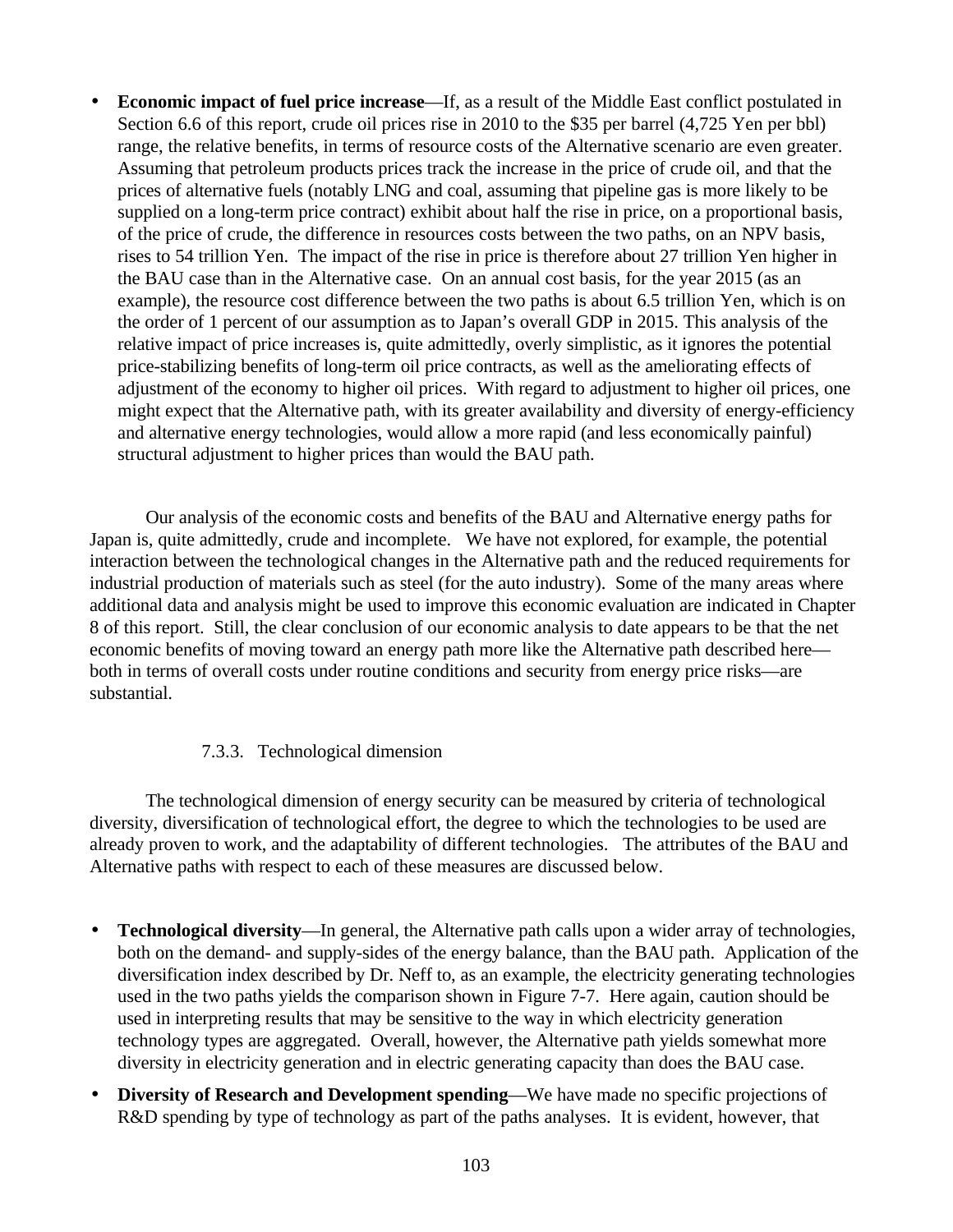achieving the energy-efficiency and renewable energy targets laid out in the Alternative path will requires a much greater diversity (and probably total amount) of R&D spending than would be required in the BAU path, where most of the technologies used are already well-proven (as noted below).

• **Reliance on proven technologies**—The Alternative path calls for extensive and rapid deployment of technologies not now in commercial (and, in some cases, not even in prototype) production. The BAU path, on the other hand, relies primarily on technologies now in use, or in relatively conservative variations of proven technologies. To the extent that reliance on untested technologies presents risks, the BAU path offers less technological risk.





• **Technological adaptability**—As many of the technologies used in the Alternative path, including energy-efficiency technologies, cogeneration, and wind and solar power technologies, are available in smaller modules than the (for example) larger power plants that dominate the BAU path. More modular technologies can generally be deployed more rapidly, and in that sense are more adaptable. In addition, the higher level and diversity of technological R&D spending in the Alternative path suggests that the Japanese economy, under the Alternative path, will be better able to adapt to technological problems and opportunities that arise.

## 7.3.4. Environmental dimension

As indicated in Table 5-1, our attributes, or measures, for the environmental dimension of energy security include quantitative estimates of emissions of air and water pollutants, solid wastes, nuclear wastes, as well as more qualitative consideration of ecosystem and aesthetic impacts, and of exposure to environmental risk. The two candidate energy paths fare as follows with regard to these measures of the environmental dimension of energy security: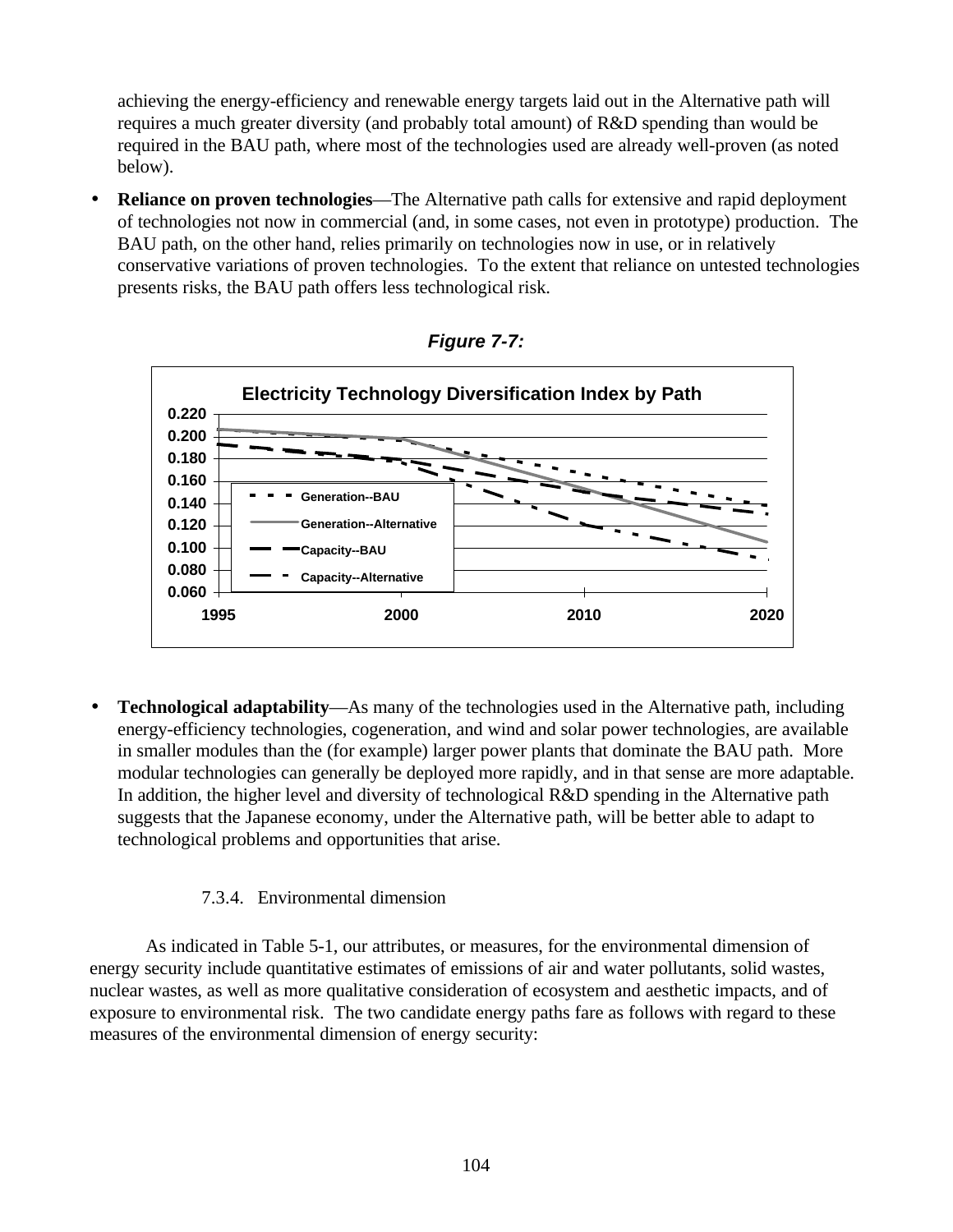Greenhouse gas emissions—Figure 7-8 compares the emissions of carbon dioxide<sup>ffff</sup> in the BAU and alternative paths. By 2010, emissions in the Alternative path are substantially lower than in the BAU path, and year 2020 emissions in the Alternative path are 63 percent of those in the BAU path. In the Alternative path, year 2010 emissions are about the same as 1990 emissions, and 2020 emissions are about 8 percent below 1990 levels. Emissions estimates for other greenhouse gases are more prone to uncertainty than estimates for CO2 emissions, but our rough figures indicate that nitrous oxide emissions under the Alternative path are about two-thirds of those in the BAU path by 2020, while 2020 methane emissions in the Alternative path are somewhat above BAU values, probably due to increased use of LNG and pipeline gas in the end-use sectors.





- **Emissions of Acid Gases—In** our initial estimate—which should be refined with better emission factors for Japanese equipment and better estimates of average fuel composition in Japan—sulfur oxides emissions in the Alternative path are about 1.1 million tonnes, in 2020. Corresponding emissions of  $SO_x$  in the BAU case are slightly under 2 million tonnes. Nitrogen oxide emissions in 2020 in the BAU case are estimated at 5.2 million tonnes, versus 3.2 million tonnes in the BAU case.
- **Emissions of Local Air Pollutants**—In addition to sulfur and nitrogen oxides—which can be local as well as regional air pollutants, we estimated emissions of hydrocarbons, carbon monoxide, and particulates under the two paths. Emissions results for these pollutants are provided in Table 7-6. By the year 2020, emissions of these pollutants in the Alternative path are about 50 to 75 percent of emissions in the BAU path.

 $\overline{a}$ 

 $^{\text{eff}}$  The values in Figure 7-8 reflect only CO<sub>2</sub> emissions from fossil fuels, and thus exclude emissions from biomass fuels. Also, note that we list  $CO<sub>2</sub>$  emissions per tonne of molecular carbon dioxide. To convert these emissions figures to tonnes of carbon, multiply by 12 and divide by 44.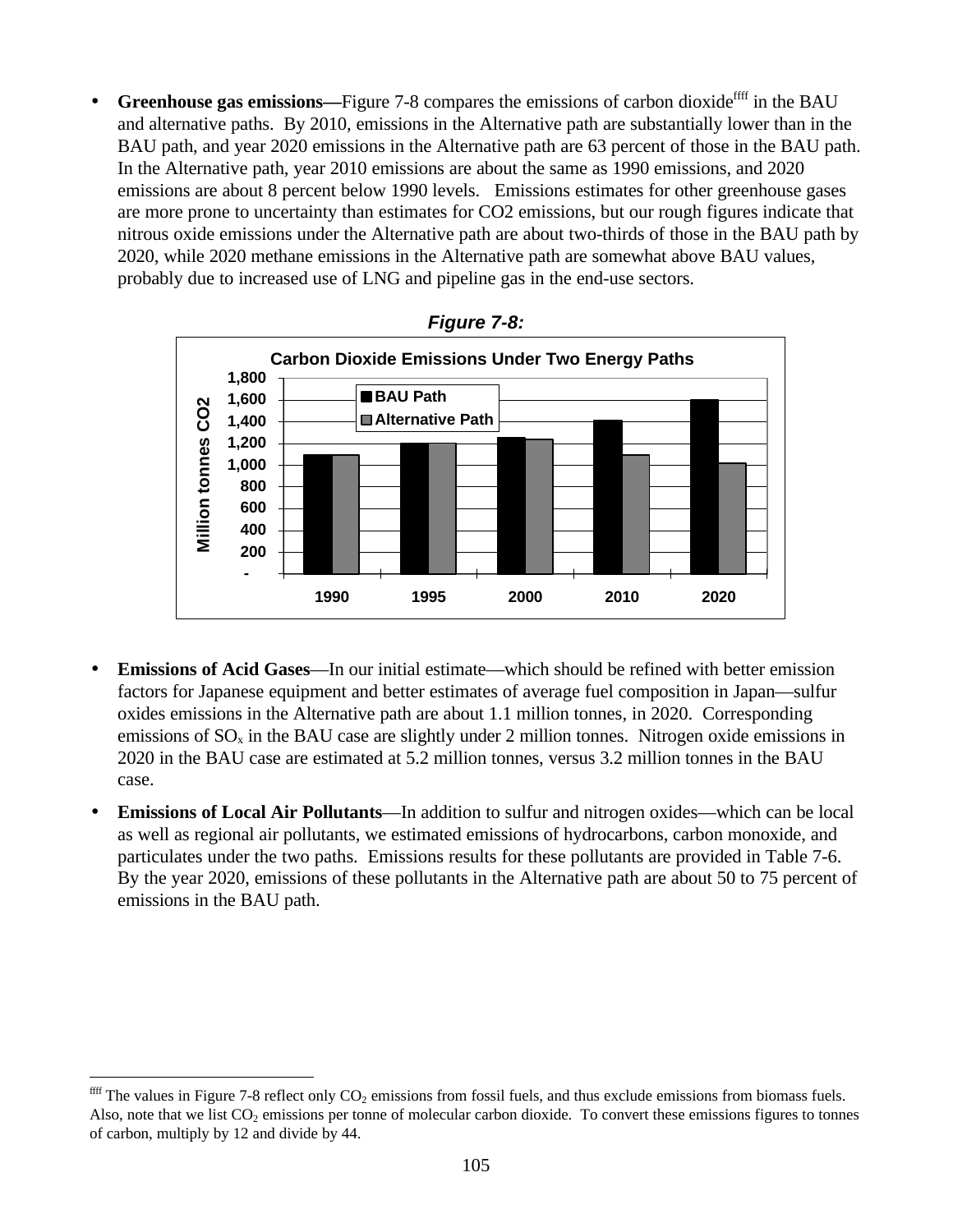| Table 7-6: |  |
|------------|--|
|------------|--|

| <b>ESTIMATED EMISSIONS OF LOCAL AIR POLLUTANTS (Thousand Tonnes)</b> |       |                 |       |       |                         |  |
|----------------------------------------------------------------------|-------|-----------------|-------|-------|-------------------------|--|
|                                                                      |       | <b>BAU Path</b> |       |       | <b>Alternative Path</b> |  |
| <b>IPOLLUTANT</b>                                                    | 1995  | 2010            | 2020  | 2010  | 2020                    |  |
| <b>CARBON MONOXIDE</b>                                               | 2,840 | 3.484           | 3.791 | 3.106 | 2.794                   |  |
| <b>HYDROCARBONS</b>                                                  | 842   | 993             | 1.054 | 640   | 549                     |  |
| <b>IPARTICULATES</b>                                                 | 910   | 933             | 939   | 706   | 537                     |  |

- **Emissions of Other Air and Water Pollutants**—We have not attempted to quantify emissions of other air pollutants or of water pollutants from the two paths. It is likely that for most pollutants categories, emissions from the Alternative path will be lower than from the BAU path as a result of, for example, less oil refining activity, more limited use of liquid petroleum fuels, and more rapid phase-out of older steam-cycle electricity generation in the former path. Emissions of oily hydrocarbons to the marine environment should also go down in the Alternative case as a result of decreased crude oil imports and (possible) decreased shipping of petroleum products. Additional factors likely to contribute to lower hydrocarbon emissions in the Alternative path are decreased use of motor fuels and lubricating oils (due to improvements in passenger vehicles), which should markedly decrease the amount of oily hydrocarbons reaching the ocean in urban runoff.
- **Solid wastes**—Most of the solid wastes produced in the energy sector are from combustion of coal. Coal combustion produces ash ("fly ash", collected by particulate control devices, and "bottom ash", which remains after coal is burned), and additional wastes are produced by the operation of scrubbers that remove sulfur oxides from the exhaust gas stream of industrial and utility boilers. Lacking, at present, good information on the ash and sulfur contents of coals used in Japan, we have not attempted quantitative estimated of solid wastes from coal combustion for the two paths. Assuming, however, that solid waste production per unit of coal consumption will be similar in the two paths, one would expect that solid waste production in the Alternative path, by 2020, would be roughly half of that in the BAU path. To the extent that sulfur oxide emissions control is more stringent in the Alternative path than in the BAU path—thus producing more scrubber sludge— Alternative path emissions may constitute a larger fraction of BAU emissions.
- **Nuclear wastes**—Given that limited changes in nuclear technology are postulated for the nuclear power sector under either of the two paths considered, the production of nuclear wastes will likely scale (for the most part) with nuclear electricity generation. Based on the estimates of nuclear generation described above, annual nuclear waste generation will be about 8 percent lower in the Alternative path in 2020, and about 17 percent lower in 2020. If one were to integrate, for each path, the total nuclear wastes and spent fuel generated between 1995 and 2020, the difference between the two paths would probably be less than 10 percent. Under the Alternative path, measures to minimize the handling and transport of radioactive materials would probably translate into on-site (that is, at the power plant site) indefinite storage of spent nuclear fuel, using technologies such as "dry cask storage"<sup>gggg</sup>.

 $\overline{a}$ 

gggg Dry cask storage as an option for nuclear waste stabilization in Northeast Asia is reviewed and evaluated in Von Hippel, D. and P. Hayes (1998), "Two Scenarios of Nuclear Power and Nuclear Waste Production in Northeast Asia" forthcoming in the special issue of the Pacific and Asian Journal of Energy on the future of nuclear power in Asia.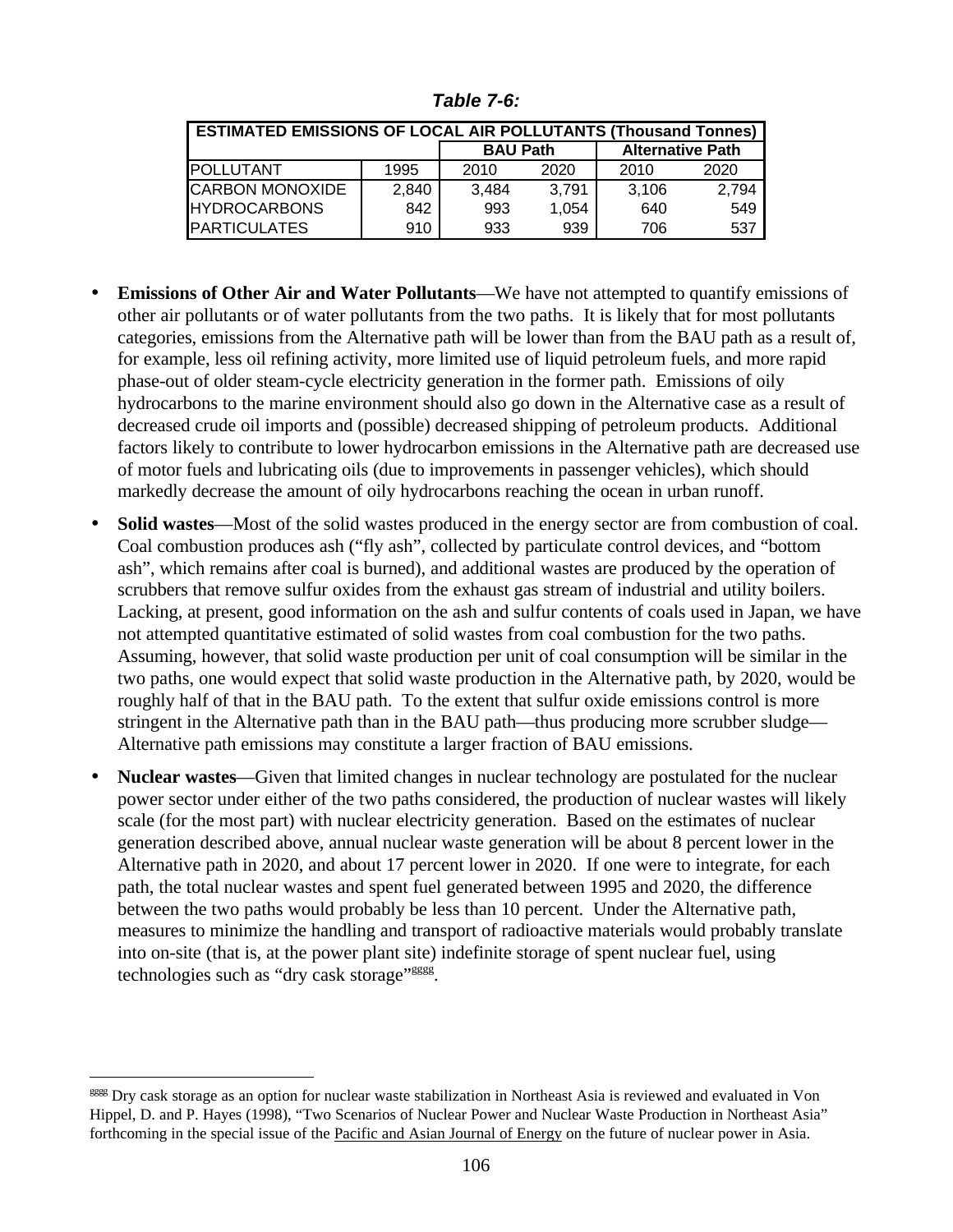- **Ecosystem and Aesthetic impacts**—Ecosystem and aesthetic impacts under the Alternative path are likely to be somewhat lower than under the BAU path in that more care is taken to control pollution, traffic reduction measures are undertaken that may reduce the need for new roads, fewer large power plants, including nuclear plants, will be built, and marine tanker traffic will be somewhat reduced. On the other hand, large gas pipeline and LNG projects will be required in both scenarios, and the Alternative scenario includes large-scale deployment of wind and solar generation, which may (for some installations and for some people) have objectionable aesthetic impacts, as well as probably minor ecosystem impacts.
- **Exposure to Environmental Risk**—To the extent that the Alternative path results in reduced greenhouse gas, acid gas, and local air pollutant emissions, Japan's exposure to environmental risks will be reduced relative to the BAU path. Of course, for global and regional problems, Japan will be able to affect only a portion of the potential environmental impacts through its own policies. Following the Alternative path, however, will help to demonstrate to the countries of the region and the world that Japan is abiding by its international commitments to reduce its greenhouse gas emissions. Following the Alternative path will also help to provide Japan with additional technological wherewithal to be able to assist other countries in meeting their own greenhouse gas and acid gas emissions reduction goals. The Alternative path provides more modular and dispersed technologies (such as cogeneration, wind power, and solar power) in contrast to a continued reliance on larger, more centralized in the BAU path. The smaller, more dispersed nature of (particularly) electricity generation under the Alternative path, as well as the greater diversity of resources used, will likely make the Alternative path more resilient to major natural disasters such as earthquakes and severe storms.

## 7.3.5. Social and Cultural dimension

The degree to which one energy path or another is superior with respect to avoidance of the risk of social or cultural conflict over energy systems is, to say the least, difficult to determine. On one hand, one could argue that the reduction in the need for major generation facilities, including nuclear facilities, in the Alternative path suggests that the risks of social conflict over those facilities will be reduced. On the other hand, achieving the energy efficiency targets in the Alternative path may require a degree of marketplace coercion that, particularly in this era of "deregulation" and "restructuring" of markets, will lead to social dissatisfaction. In either path, it seems clear that many Japanese industries and entrenched constituencies, from oil refiners to smaller gas companies to auto-makers to government agencies, will undergo various degrees of dislocation. Although dislocations may well be somewhat more severe under the Alternative path, they are probably unavoidable in any future. The measures proposed in section 6.5.7—including measures to allow consumers more of a say in how energy infrastructure is developed, increasing transparency in energy planning, reducing the scale of energy facilities, and public education on energy and environmental matters—can all help to reduce the risk of social and cultural conflict over energy systems by giving people a sense of "ownership" in key energy decisions. Reduction of handling and transport of nuclear waste, as described above, will also help to reduce the risks of social conflicts over the handling of nuclear materials.

As one measure of the response of the two paths to cultural risk, we postulate a minor nuclear accident, as described in Section 6.6, that sufficiently erodes public confidence that all BWR-type nuclear reactors are ordered shut down at once as of 2010. The extent of the resulting electricity shortfalls in each path serves as an indicator of the difficulty in replacing the lost capacity. The absolute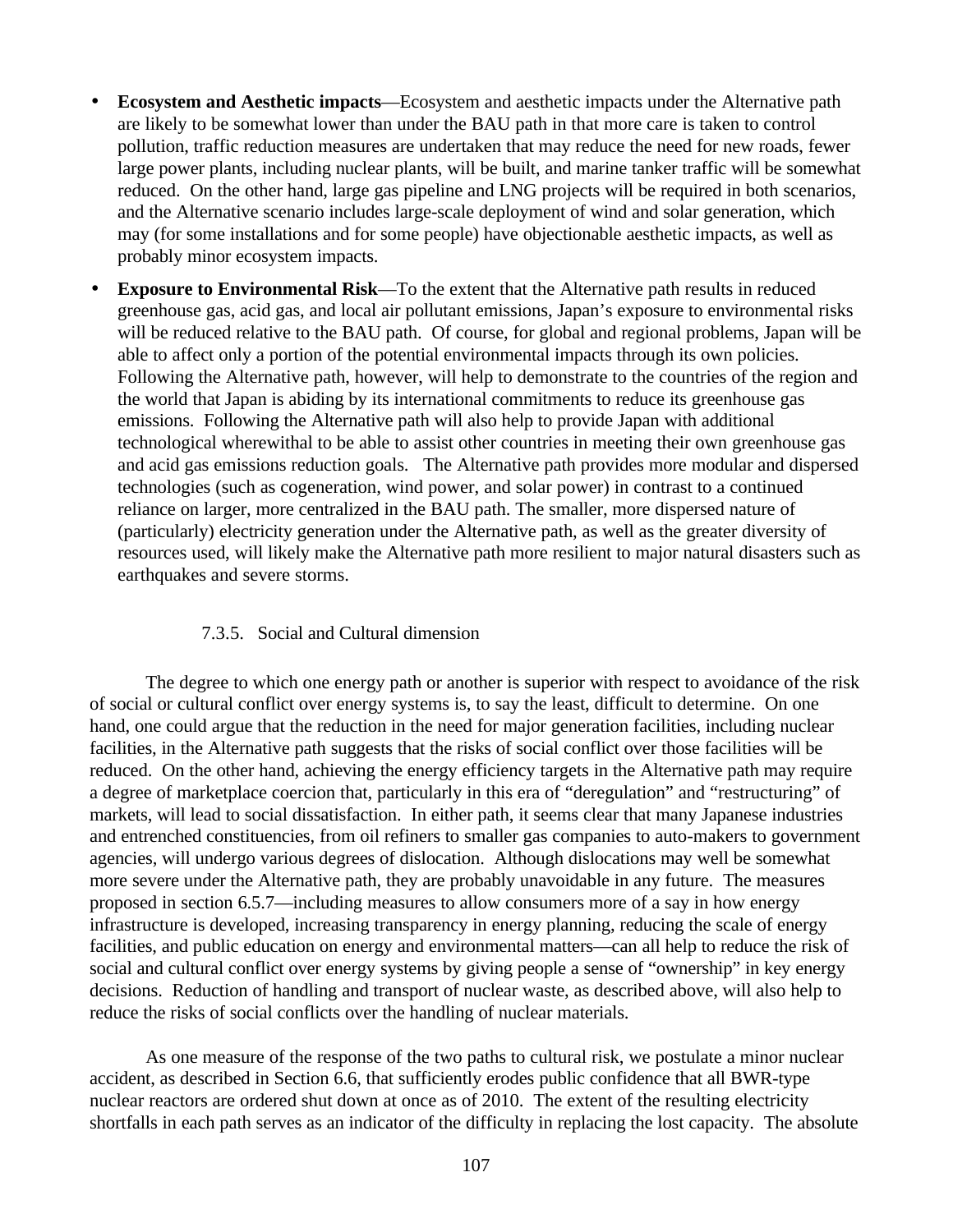and relative shortfall in electricity supply resulting from the closure of the BWR fleet is less in the BAU path than in the Alternative path. This is likely because the Alternative path includes relatively more generating capacity that operates at less-than-baseload capacity factors (solar, wind, and cogenerated capacity, for example), so the loss of the baseload nuclear plants results in a greater electricity shortfall. Figuring out which path could recover most easily and with the least economic dislocation from the loss of the BWRs is a difficult and detailed proposition that is beyond the scope of this report. One possibility, however, in the Alternative scenario, is that much of the lost BWR capacity could be replaced at relatively short notice by bringing retired/mothballed coal-, gas-, and oil-fired capacity back on line, as has been done in the Japanese oil refining industry in recent years. This option—bringing back retired fossil-fueled capacity to substitute for the loss of the nuclear power—does not exist in the BAU path.

#### 7.3.6. Military/Security dimension

Even in the absence of specific policies to reduce energy-related military and security risks, the exposure to such risks in the Alternative path will be somewhat less than in the BAU path simply due to 1) the reduced volume of crude oil and oil products coming in and out of the country, and 2) the somewhat reduced number of nuclear facilities and irradiated fuel that needs to be safeguarded. This security advantage for the Alternative path, however, is not overwhelming. The policies described in Section 6.5.8 of this report, including confidence building between nations of the region on energy and environmental issues, may do more, in the long run, to reduce potential military conflicts between the nations of the region than the increases in military and security measures that are a part of the BAU scenario (Section 6.4.8).

Spending on energy-related security arrangements in the Alternative case would likely be less than in the BAU case, in part due to the somewhat reduced flows of oil and nuclear materials, and in part due to a more cooperative regional political climate that flows from greater cooperation between nations on energy and environmental matters.

## 7.4. Path Comparison Overview: Matrix of Path Attributes by Energy Security Dimension

The results of the path analyses compiled above are summarized in Table 7-7 in order to provide a side-by-side comparison of the two candidate paths.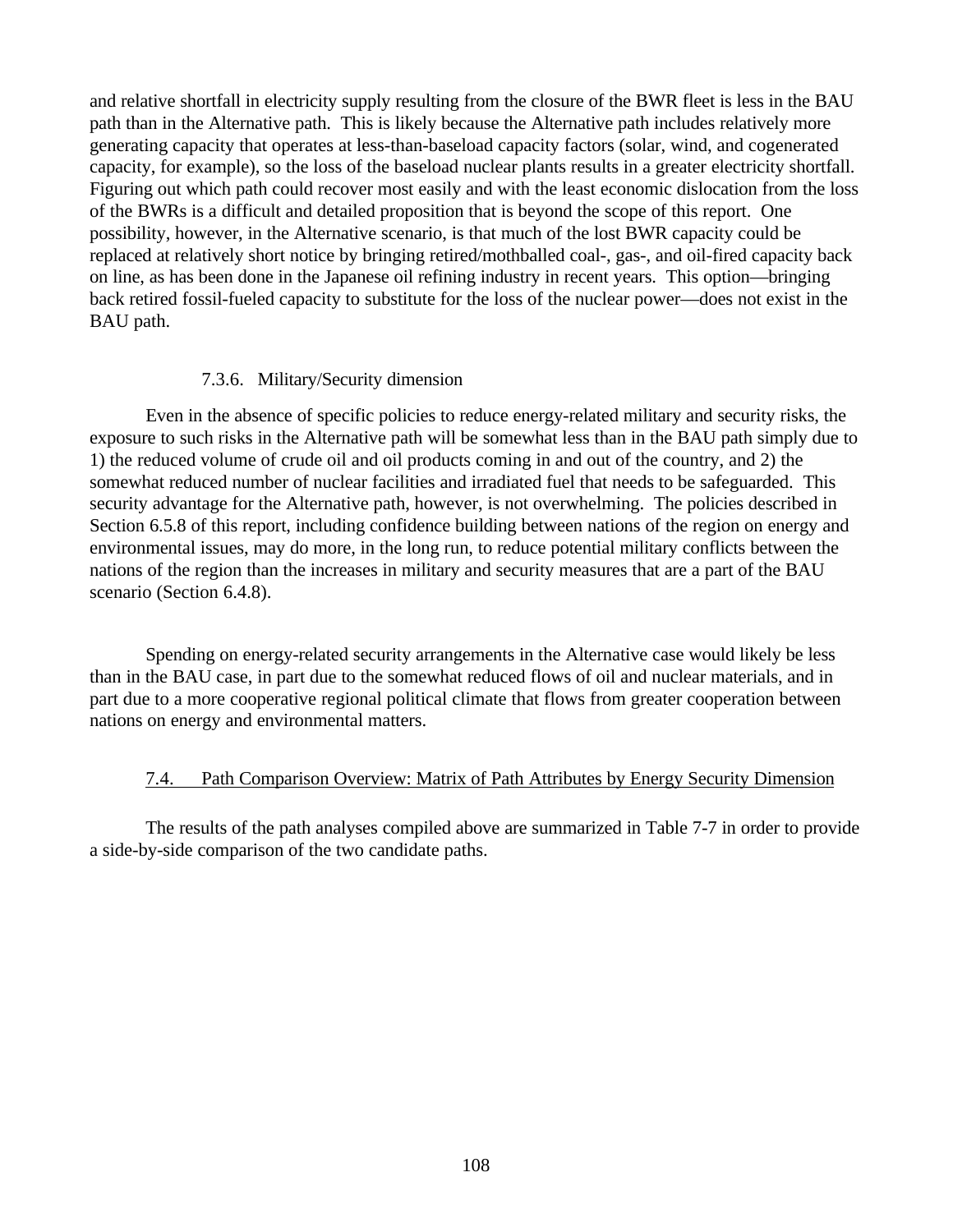|                                               | $10000 + 11009$                                                               | $\sim$ comparison. DAG voi sus Alternative rate                                       |                                                                                                                         |
|-----------------------------------------------|-------------------------------------------------------------------------------|---------------------------------------------------------------------------------------|-------------------------------------------------------------------------------------------------------------------------|
| <b>Dimension of Energy</b><br><b>Security</b> | <b>Attributes</b>                                                             | <b>BAU Path Result</b>                                                                | <b>Alternative Path Result</b>                                                                                          |
| <b>Energy Supply</b>                          | <b>Total Primary</b><br>Energy                                                | 2010: 26.2 EJhhhh;<br>2020: 28.7 EJ                                                   | 2010: 22.0 EJ;<br>2020: 28.7 PJ                                                                                         |
|                                               | Fraction of<br><b>Primary Energy</b><br>as Imports                            | 2020: 96% of fuel use                                                                 | 2020: 85% of fuel use                                                                                                   |
|                                               | <b>Diversification</b><br>Index (by fuel<br>type, primary<br>energy)          | 2010: 0.254<br>2020: 0.240                                                            | 2010: 0.262;<br>2020: 0.230, 0.213 and 0.175<br>with separate accounting for<br>pipeline gas, energy efficiency         |
|                                               | Diversification<br>Index (by<br>supplier, key<br>fuel types)                  |                                                                                       | Not quantified, but probably lower                                                                                      |
|                                               | Stocks as a<br>fraction of<br>imports (key<br>fuels)                          | Oil: 150 days stocks in 1995<br>lasts for 110 days in 2020                            | Oil: 150 days stocks in 1995 lasts<br>for 187 days in 2020                                                              |
| Economic                                      | <b>Total Energy</b><br>System Internal<br>Costs                               |                                                                                       | 27 Trillion Yen (net present<br>value) less than BAU path over<br>1990 to 2020                                          |
|                                               | <b>Total Fuel</b><br>Costs                                                    |                                                                                       | 32 Trillion Yen (net present<br>value) less than BAU path over<br>1990 to 2020                                          |
|                                               | Import Fuel<br>Costs                                                          |                                                                                       | About the same as total fuel costs                                                                                      |
|                                               | Economic<br>Impact of Fuel<br>Price Increase<br>(as fraction of<br>GNP)       | In 2015, energy resource<br>costs about 1% of GDP<br>more than in Alternative<br>path | Impact of 2010 oil price rise to<br>4,725 Yen per bbl about 27 trillion<br>Yen NPV less than BAU path,<br>1990 to 2020. |
| Technological                                 | <b>Diversification</b><br>Indices for key<br>industries by<br>technology type | For electricity generation:<br>2010: 0.166<br>2020: 0.138                             | For electricity generation:<br>2010: 0.153<br>2020: 0.105                                                               |
|                                               | Diversity of<br>R&D Spending                                                  |                                                                                       | Probably Higher                                                                                                         |
|                                               | Reliance on<br>Proven<br>Technologies                                         | Higher                                                                                |                                                                                                                         |
|                                               | Technological<br>Adaptability                                                 |                                                                                       | Probably Higher                                                                                                         |

*Table 7-7: Energy Security Comparison: BAU versus Alternative Paths*

 $\overline{a}$  $h$ <sub>hhhh</sub> One Exajoule, or EJ is equal to one billion gigajoules, or  $10^{18}$  Joules.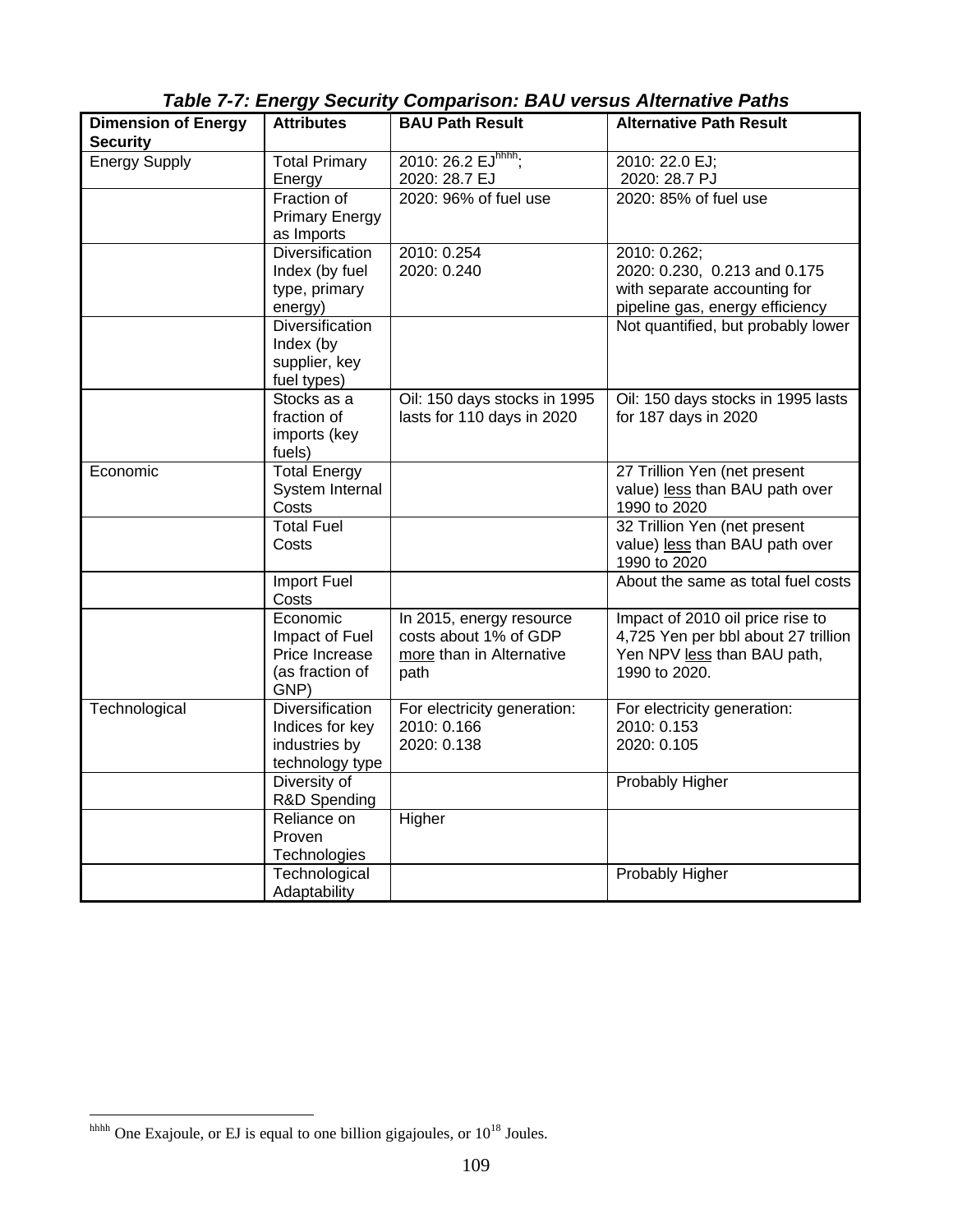| Table 7-7 (cont.): Energy Security Comparison: BAU versus Alternative Paths |
|-----------------------------------------------------------------------------|
|-----------------------------------------------------------------------------|

| <b>Dimension of Energy</b><br><b>Security</b> | <b>Attributes</b>                                                                      | <b>BAU Path Result</b>                                                           | <b>Alternative Path Result</b>                                                                                     |
|-----------------------------------------------|----------------------------------------------------------------------------------------|----------------------------------------------------------------------------------|--------------------------------------------------------------------------------------------------------------------|
| Environmental                                 | <b>GHG</b> emissions                                                                   | In 2020: 1,600 Mte CO <sub>2</sub> , 300<br>kte CH <sub>4</sub> , 120 kte $N_2O$ | In 2020: 1,000 Mte CO <sub>2</sub> , 310 kte<br>$CH4$ , 82 kte N <sub>2</sub> O                                    |
|                                               | Acid gas<br>emissions                                                                  | In 2020: 2.0 Mte SO <sub>x</sub> , 5.2 Mte<br>$NO_{x}$                           | In 2020: 1.1 Mte SO <sub>x</sub> , 3.2 Mte<br>NO <sub>x</sub>                                                      |
|                                               | Local Air<br><b>Pollutants</b>                                                         | In 2020: 3.8 Mte CO, 1.1 Mte<br>Hydrocarbons, 0.94 Mte<br>Particulates           | In 2020: 2.8 Mte CO, 0.55 Mte<br>Hydrocarbons, 0.54 Mte<br>Particulates                                            |
|                                               | Other air and<br>water pollutants<br>(including<br>marine oil<br>pollution)            |                                                                                  | Somewhat lower to substantially<br>lower, depending on pollutant and<br>pollutant source                           |
|                                               | <b>Solid Wastes</b><br>(tonnes bottom<br>ash, fly ash,<br>scrubber<br>sludge)          |                                                                                  | Likely somewhat lower (depends<br>on fuel sulfur, ash contents,<br>degree of scrubbing)                            |
|                                               | Nuclear waste<br>(tonnes or<br>Curies, by type)                                        |                                                                                  | Somewhat (~5-10 percent over<br>1990 to 2020) lower; on-site spent<br>fuel isolation means less waste<br>transport |
|                                               | Ecosystem and<br>Aesthetic<br>Impacts                                                  | More large-infrastructure-<br>related impacts                                    | More indigenous-energy related<br>aesthetic impacts; less<br>ecosystem impacts due to<br>pollutants                |
|                                               | Exposure to<br>Environmental<br>Risk                                                   |                                                                                  | Lower                                                                                                              |
| Social and Cultural                           | Exposure to<br><b>Risk of Social</b><br>or Cultural<br>Conflict over<br>energy systems |                                                                                  | Likely lower overall, but may<br>require more social and cultural<br>adjustment                                    |
| Military/Security                             | Exposure to<br>Military/<br><b>Security Risks</b>                                      |                                                                                  | Likely somewhat lower                                                                                              |
|                                               | Relative level<br>of spending on<br>energy-related<br>security<br>arrangements         |                                                                                  | Likely somewhat lower                                                                                              |

## 7.5. Implications of the analysis for the choice of energy security measures and energy paths

The side-by-side comparison shown in Table 7-7 indicates that for most dimensions of energy security, the Alternative path is likely to be preferable to the Business-as-usual path. Although this conclusion must, of course, be tempered by consideration of the many uncertainties in the analysis, the fact that the Alternative path is somewhat to significantly better across virtually the full range of energy security dimensions (and the attributes that we have chosen as measures of energy security), provides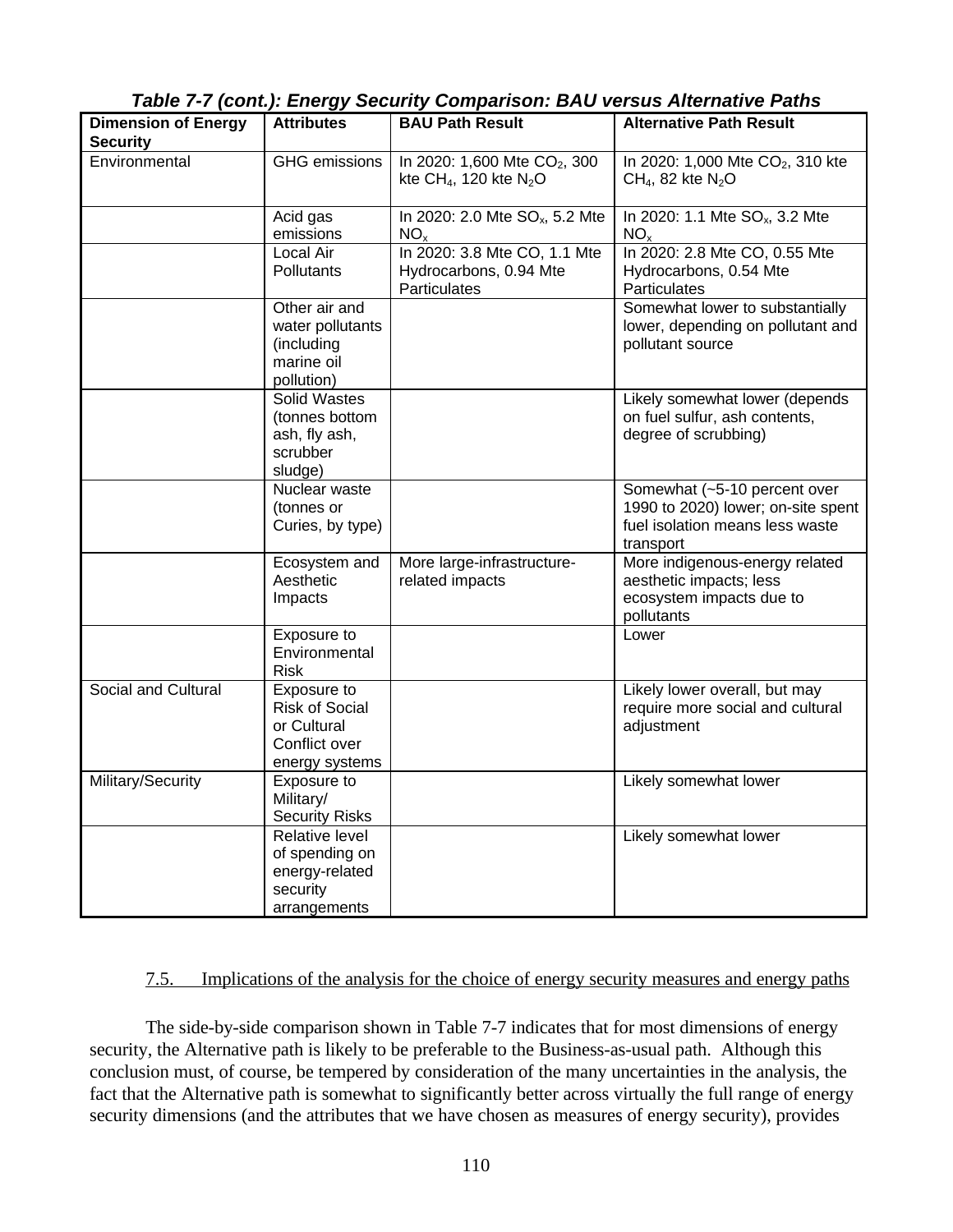some assurance that the overall result of the analysis is, indeed, robust. The energy security measures incorporated in the Alternative path, ranging from accelerated deployment of energy-efficiency technologies to greater transparency in energy planning, appear to be able to enhance energy efficiency, as we have broadly defined it, in multiple dimensions.

What the analysis presented above does not clearly reflect, however, is the degree of difficulty of achieving the Alternative energy path. Although the technologies used in the Alternative path could, in all likelihood, be available on the time scale the are called for, achieving the penetration required for, for example, energy-efficiency measures and renewable electricity options, will require an exercise of political will above and beyond purely market economics. Changing the focus of Japanese R&D spending to enable the Alternative path will require a similar exercise of political will, and will run counter to powerful entrenched constituencies. Some of the energy security measures incorporated in the Alternative path will call for changes in the way that the Japanese economy and, indeed, the Japanese society operate, and as a result will be difficult to implement. On one hand, Japan has a history of energy policy intervention in the market that would seem to enhance the probability of policies that could help bring about an energy future similar to the Alternative path. On the other hand, recent trends toward deregulation and liberalization of energy markets in Japan seem to run counter to many of the requirements of the Alternative path.

Another clear conclusion of the paths analysis is that if our estimate of energy use (and attendant carbon dioxide emissions) under the BAU path are near the mark, Japan cannot hope to meet its obligations under the terms of agreements made at the Third Conference of Parties (COP3) of the Framework Convention on Climate Change without either A) pursuing an energy path that is at least similar in application of energy-efficiency (and/or other non-carbon-emitting options) to the Alternative path, B) purchasing substantial carbon offsets from another country (Russia has been mentioned as a possibility), or C) a combination of A) and B). The other option for Japan to meet the targets of COP3, severe economic stagnation, is unlikely to be a chosen as a basis for planning.

A cynical reader of this document would likely point out that the comparison we have set up is unlikely; that the BAU path represents a "straw man" (an opponent of dubious quality) and the Alternative path is unlikely to come to fruition. This observation is, to a certain extent, correct. Although we feel that both the BAU path (given recent trends) and the Alternative path (given the technological possibilities) are possible, we have certainly chosen the two paths in such as way as to allow a clear distinction between path results. It should be remembered, however, that a major goal of the PARES project has been to begin the development of a new framework for energy security analysis, and that the principle goal of the energy paths analysis has been to provide an illustrative application of the draft analytical framework.

## 7.6. Potential Effects of Path "Variants" on Analytical Results

In a truly thorough analysis of the energy security impacts of alternative energy paths, one would examine a much wider range of paths than we have been able to look at in this report. Although the BAU and Alternative paths are at least close to opposite ends of the spectrum of medium-term possibilities for changes in Japan's energy system, there are an infinite number of other possible paths. Below we attempt to briefly explore several "What if" questions related to the impacts of changes in path assumptions (path variants) on our analytical results.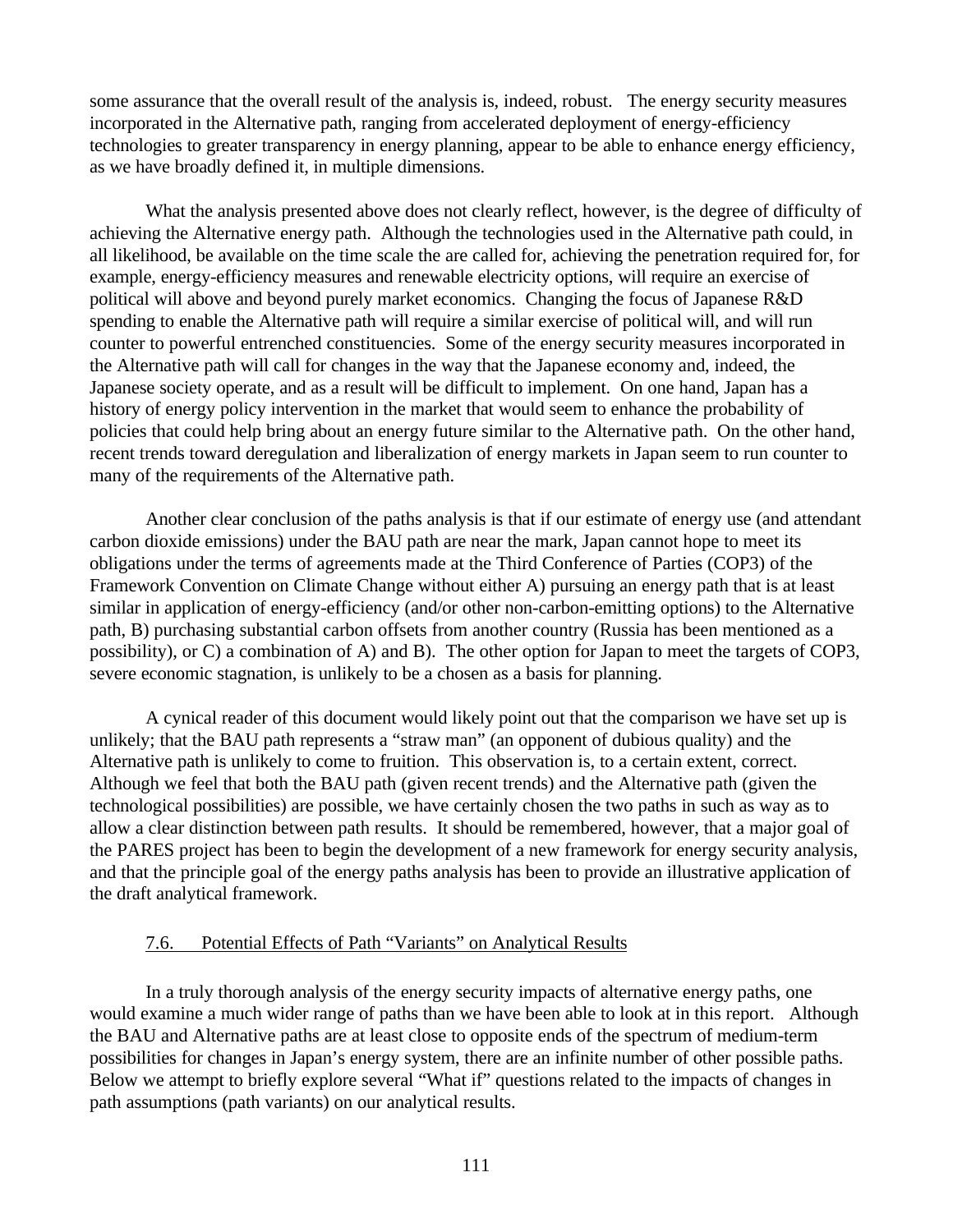- **What if the Japanese economy is not as robust as predicted?** If the Japanese economy does not perform to the levels assumed in the two paths, the need for energy services will (presumably) decrease, particularly, one would guess, in the Commercial and Services sector. A reduced need for energy services under both paths would mean that absolute differences between the two plans, in attributes such as primary energy use, fuel costs, and environmental emissions, would decline. The qualitative advantages of the Alternative path over the BAU path would, however, remain.
- **What if the costs of technologies in the Alternative path are higher than assumed?** The costs that we assumed for demand and supply-side measures in the Alternative path would have to be very significantly (two- to three-fold) higher to displace the fuel cost savings in the Alternative path.
- **What if a higher discount rate is used?** A higher discount rate would result in somewhat lower cost-effectiveness (on a net present value basis) for the Alternative path. Additionally, a higher discount rate would translate into a higher interest rate for demand- and supply-side investments, which would cause the costs in the Alternative path to rise somewhat more than in the BAU path (which relies, for the most part, on lower-cost, proven technologies). Again, a significant increase in costs would be necessary to offset the fuel cost savings indicated in the Alternative path.
- **What if BAU technology improvement is greater than expected?** Improved energy efficiency in the BAU case could yield a smaller difference between the two paths in many attributes, but would also likely result in lower net costs, for demand and supply infrastructure, in the Alternative path.
- **What if market liberalization runs its course, and the political will to impose (for example) energy taxes or provide energy-efficiency subsidies is not forthcoming?** Market liberalization will result in lower consumer prices for many energy commodities in Japan, which will reduce the incentive to invest in energy-efficiency and renewable energy technologies, as well as in expensive conventional technologies, such as nuclear power. The combination of market liberalization and low energy prices will make the Alternative path harder to bring to fruition. Possible countervailing factors are energy-efficiency improvements undertaken in order to improve commercial and industrial productivity or environmental performance (waste reduction), or policies implemented specifically to meet environmental goals.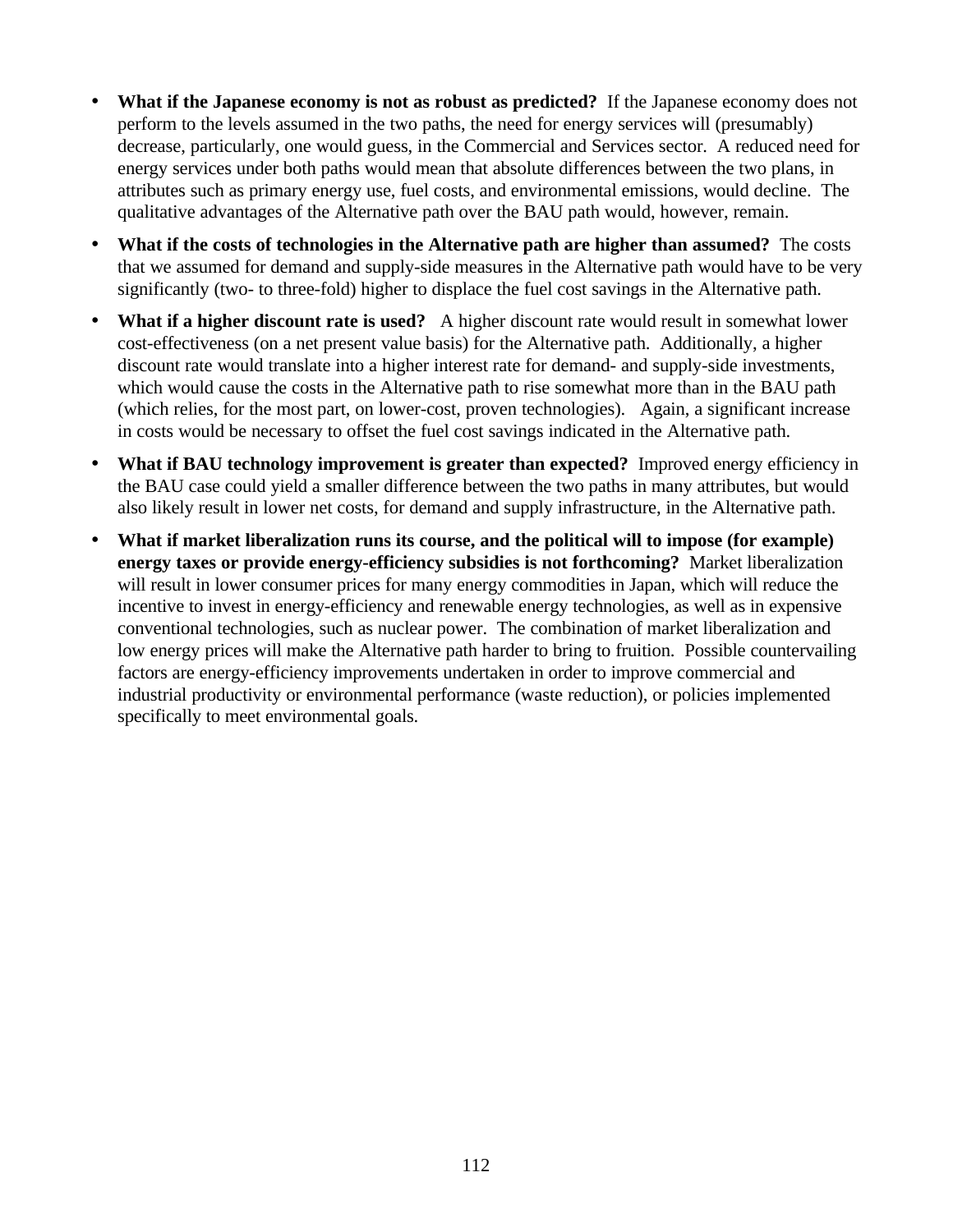# 8. **Conclusion and Areas for Further Work**

In the first phase of the Pacific Asia Regional Energy Security Project, as noted in Chapter 1 of this report, the overall goals have been to:

- Prepare a consensus working definition of "energy security",
- Develop an analytical framework, using different types of tools, for evaluating the energy security dimensions of different choices in energy sector development,
- Prepare quantitative and qualitative descriptions of two different short-to-medium range energy "paths" for Japan (1995 to 2020),
- Evaluate the energy paths against a suite of energy security criteria using the analytical framework, and
- Review the results for applicability to other countries of the region.

The PARES Working Group's progress in achieving the first four of these goals is detailed in earlier chapters of this report, and is summarized below. Also provided in the text that follows are our thoughts as to how the type of work described in this report might be applied in other countries of Northeast Asia (and elsewhere), as well as on a regional level.

The work described in this report has been informed by work done and opinions expressed by experts from both the United States and Japan. It is hoped that additional phases of work on the PARES project will continue what must be regarded as an ongoing, patient process of building connections and understanding between experts in the two countries, as well as with experts from other countries in Northeast Asia (and beyond).

## 8.1. Project Achievements

 $\overline{a}$ 

In Phase one of the PARES project to date, project participants have:

- 1. Reviewed the history of energy policy and of the concept of energy security in Japan, as well as the evolution of Japan's energy system. Commissioned papers (as provided in Attachments to this report) also explored aspects of environmental security, the role of energy efficiency and renewable energy in energy security, and oil supply security. Several papers (see Attachment Set C) focus on the future of nuclear power, and the role of nuclear power and nuclear fuel cycles in with regard to energy security in Japan and elsewhere<sup>iiii</sup>.
- 2. Grappled with answering the question "What does energy security really mean, in a functional sense, in the late 1990s and beyond?". The conclusion reached was that energy security, as a concept, should extend beyond the traditional confines of assuring physical supplies of fuel (and the economic implications thereof), to encompass (at least) six different dimensions. A nation-state is energy

iiii The complex and potentially divisive topic of nuclear power, and its role in energy security, has largely been skirted in this Report in order to focus on methodological issues of energy security. It is likely that a separate Working Group will be formed specifically to take a closer look at the role of nuclear power in enhancing (or decreasing) energy security.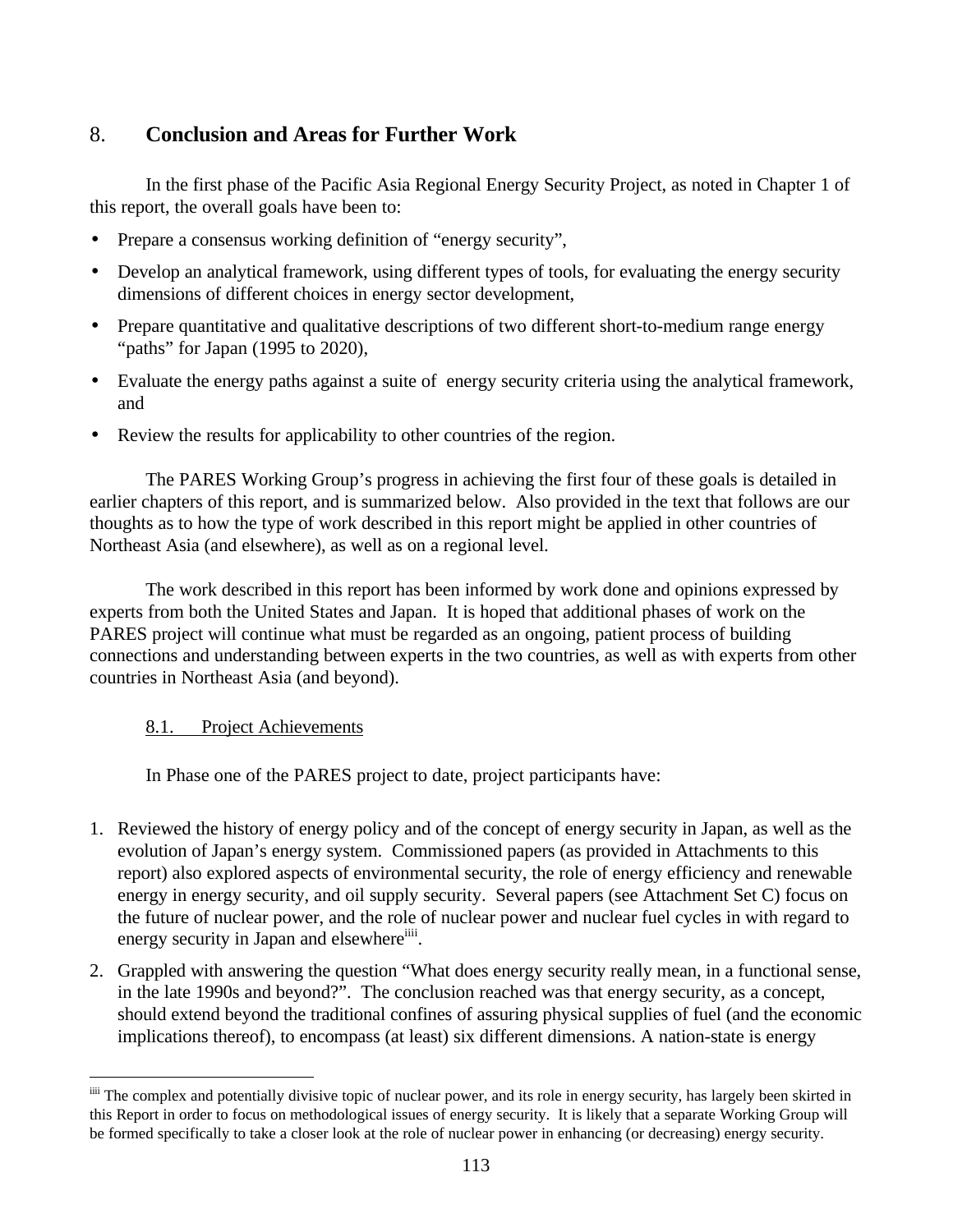secure to the degree that fuel and energy services are available to ensure: a) survival of the nation, b) protection of national welfare, and c) minimization of risks associated with supply and use of fuel and energy services. The dimensions of energy security within each of these three the objectives of energy security which national energy policies must address should be measured, include energy supply-related, economic, technological, environmental, social and cultural, and military/securityrelated dimensions. *And*, energy policies must address the domestic and international (regional and global) implications of each of these dimensions. Thus, national energy policies should be evaluated against each of the three basic objectives as manifested in the domestic and international implications of each dimension. What distinguishes the PARES energy security definition is its emphasis on the imperative to consider extra-territorial implications of the provision of energy and energy services while recognizing the complexity of actualizing (and measuring) national energy security.

- 3. Described the evolution and current state of the concept of "Environmental Security" and evaluated the linkages between Environmental Security and energy security.
- 4. Considered the existing analytical tools for gauging whether a particular energy path—that is, whether a particular set of energy policies (explicit or implicit)—provides a higher level of energy security, as broadly defined, than a different energy path.
- 5. Building on existing work by project participants and others, proposed an analytical framework for evaluating the energy security costs and benefits of different candidate energy paths.
- 6. Devised two illustrative "energy paths", covering the period from 1995 through 2020 for Japan. The "Business-as-Usual" path primarily extrapolates recent trends in Japanese energy use, technologies, and policies, while the "Alternative" path includes aggressive implementation of energy efficiency, renewable energy for electricity production, fuel switching to natural gas, and a host of other policies designed to enhance the flexibility of the energy system and cooperation on energy and environmental issues within and outside of Northeast Asia. In both cases, the paths are demand-driven, and contain sufficient detail to both A) assess how needs for energy services are being met at the end-use level, and B) to ascribe specific costs and environmental emissions to major components (demand, supply and fuel resources) of the energy system.
- 7. Tested the two candidate energy paths within the proposed analytical framework by evaluating and comparing, quantitatively and qualitatively, a set of different "energy security attributes" for each of the dimensions of energy security identified.
- 8. Reviewed the results of the path evaluation for lessons about the desirability of different approaches to providing energy services in Japan, by asking which candidate plan (if either) enjoys a clear advantage across energy security dimensions relative to the other.

The analytical framework that we have developed is straightforward in its application, but requires (as we believe it should) careful and consideration—both objective and subjective—in order to evaluate many of the energy security attributes. Application of the framework also requires that the candidate energy paths be described in sufficient detail as to allow clear evaluation of attributes.

In our analysis of the two candidate energy paths for Japan, we conclude that the Alternative path provides, for most energy security attributes, somewhat to significantly better energy security performance than the BAU path. The Alternative path, however, will undoubtedly require a significantly greater application of political will to bring it to reality.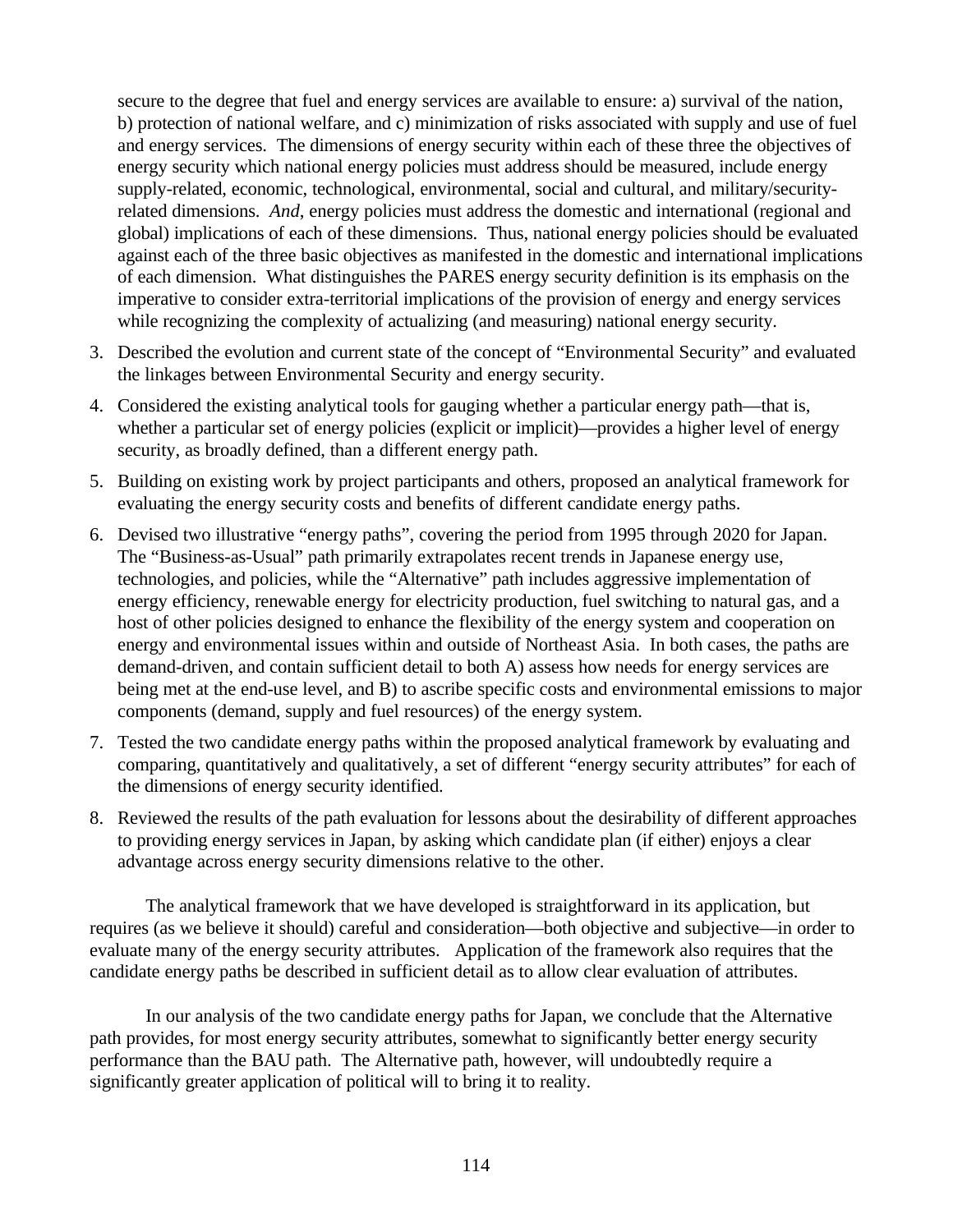## 8.2. Work to Be Done/Major Uncertainties in Japan Energy Security Analysis

Of necessity, the BAU and Alternative paths as developed in Chapter 6 and evaluated in Chapter 7 contain a host of estimates and approximations. Improving these estimates will help in making the conclusions of the path comparison more robust. Among the many areas in which additional data and/or refined information from Japan and elsewhere would assist in elaborating the energy paths are (in no particular order):

- Additional Japan-specific estimates of the costs, effectiveness, and potential applicability of energy efficiency and fuel-switching measures and technologies, particularly those now under development in Japan.
- Japan-specific environmental emission factors for key technologies, and emission factors for emerging technologies such as hybrid vehicles, condensing furnaces, and fuel cells.
- Japan-specific costs, including estimates of future costs, for key technologies and infrastructure, including technologies for electricity generation, oil refining, and LNG/natural gas imports.
- Better-informed and elaborated estimates of how the Japanese oil refining and LNG import industries will adjust capacity in the future in response to changing domestic demand and international market conditions.
- Refined figures for current fuel costs, and improved, Japan-based estimates of future costs of domestic and imported fuels.
- Additional data on energy end-uses, particularly in the services/commercial/public sector.
- Data on the extent of solar, wind power, and biomass resources in Japan.

## 8.3. Summary of Major Analytical Approach

The major analytical approach used to evaluate energy security in this report is a variant of "Multiple Attribute Analysis" or "Trade-off Analysis", and is an adaptation of a method proposed by Dr. Hossein Razavi (see Attachment Set A). Broadly, the analytical approach includes the following steps (as noted in Chapter 5):

- Define objective and subjective measures (or "attributes") of energy security.
- Develop candidate energy paths (and/or longer-term scenarios).
- Test the relative performance of paths/scenarios by evaluating measures of energy security. This step includes the application of indices of supply or technological diversity, a concept elaborated by Dr. Thomas Neff (see Attachment Set A).
- Incorporation of the elements of risk from unforeseen events (including accidents, natural disasters, war, and other policy-relevant risks).
- Comparison of path and/or scenario results—including quantitative and qualitative comparisons.
- Elimination of energy paths that lead to clearly sub-optimal or unacceptable results.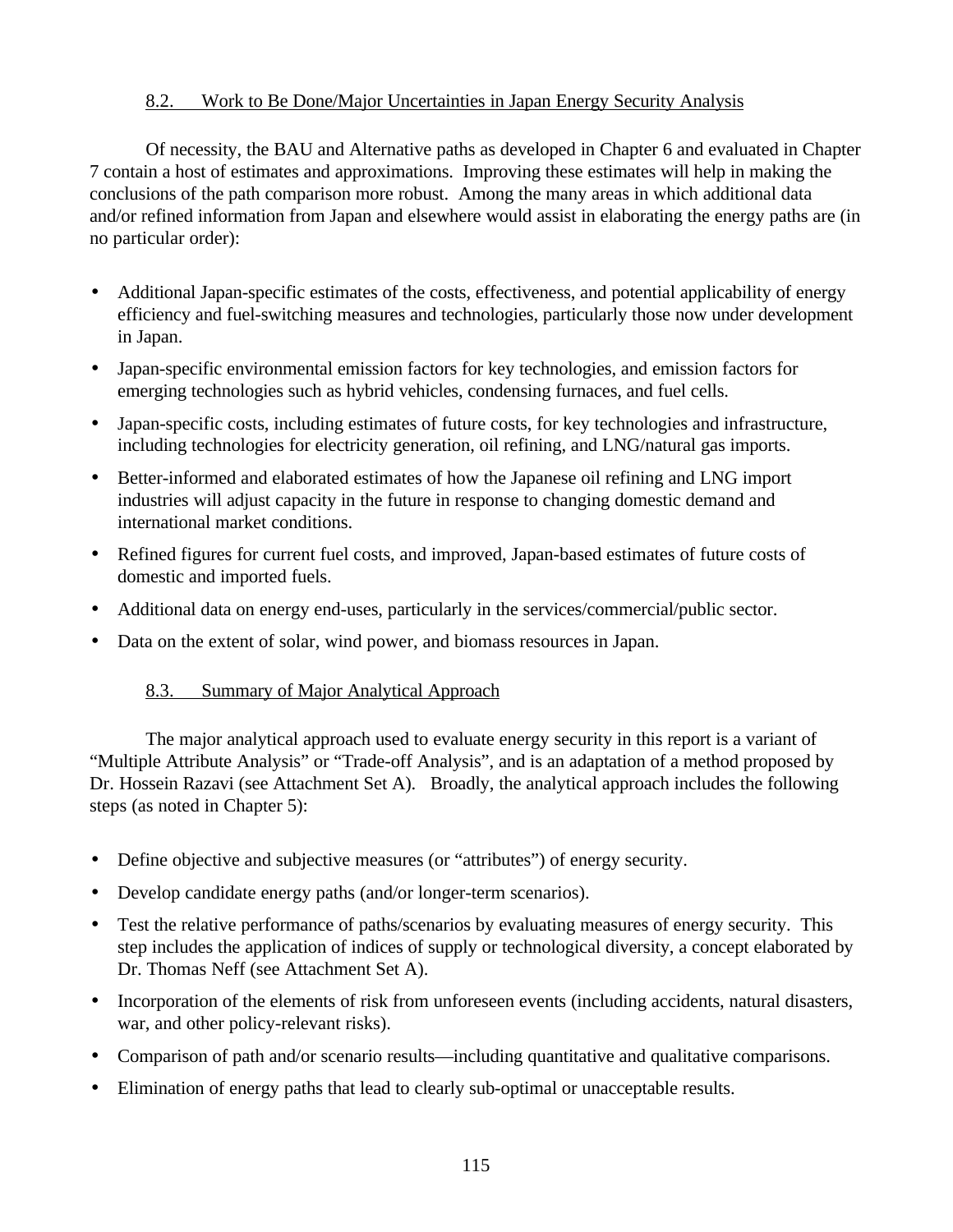## 8.4. Summary of Major Results of Paths Analysis

Our evaluation of the two illustrative energy paths for Japan yielded the following results, grouped by the six dimensions of energy security identified above:

- **Energy Supply**: By the year 2020, the annual amount of primary energy required by the Japanese economy under the Alternative path is about 75 percent of that required in the BAU path. In both cases, imports still dominate energy supply by 2020, but about domestic resources supply about 15 percent of needs in the Alternative path, versus about 4 percent in the BAU path. The diversity of energy supply, as measured using a diversification index, is similar in both paths in 2010, but is somewhat greater (lower index value) in 2020 for the Alternative path than for the BAU path.
- **Economic**: The net present value cost difference between the two paths between 1990 and 2020 is estimated at 27 trillion (1990) Yen, with the Alternative path costing less. Although costs for enduse equipment and fuel transformation infrastructure is higher in the Alternative path, the fuel savings in the Alternative path, relative to the BAU path, far outweigh the extra costs. In an analysis of the sensitivity of path costs to an sharp and sustained rise in oil prices, the economic impact on the Alternative path was considerably less than on the BAU path.
- **Technological**: The Alternative path would likely yield greater technological diversity (in, for example, electricity generation and other key energy-related sectors), and would also imply a greater diversity of R&D spending. The BAU path, on the other hand, reduces technological risk of some kinds through reliance primarily on proven technologies.
- **Environmental**: The Alternative path yields sharply lower yearly emissions of carbon dioxide, in 2010 and 2020, than the BAU path. Annual emissions of other greenhouse gases, acid gases, and local air pollutants are also expected to be at most similar to those in the BAU path, and in some cases may be nearly 50 percent lower by 2020. Emissions of solid and liquid wastes are also likely to be somewhat lower under the Alternative path, as would be production of nuclear wastes. Both the Alternative and BAU paths are likely to cause ecosystem and aesthetic impacts, both those impacts will be sufficiently different in type that it is difficult to say which path is preferable on this score. The Alternative path is likely to reduce exposure to risk of environmental catastrophe, although the magnitude of risk reduction may be small by 2020.
- **Social and Cultural:** The Alternative path helps to reduce risk of social discontent over energy issues by increasing citizen participation in energy decision-making, as well as the transparency of decision-making. On the other hand, the Alternative path implies changes in the way that energy is supplied in Japan that may cause some economic dislocation, and possibly, social and/or cultural conflict. Our test of the sensitivity of both paths to an incident where (mostly) social pressure causes the effectively instant closure (in 2010) of a majority of Japan's nuclear reactors indicates that a substantial electricity deficit would accrue in both cases, but in the Alternative case, enough "mothballed" fossil-fueled capacity might exist to make the transition easier.
- • **Military/Security**: The BAU path, with somewhat greater flows of nuclear material to safeguard and somewhat greater flows of crude oil and petroleum products to look after, would present a somewhat greater degree of military-related security risk—and associated cost—than would the Alternative path. Increased bilateral and multi-lateral confidence-building exercises and cooperation in energy and environmental matters in the Northeast Asia region also increase the likelihood that the Alternative path will be preferable from a military-security point of view.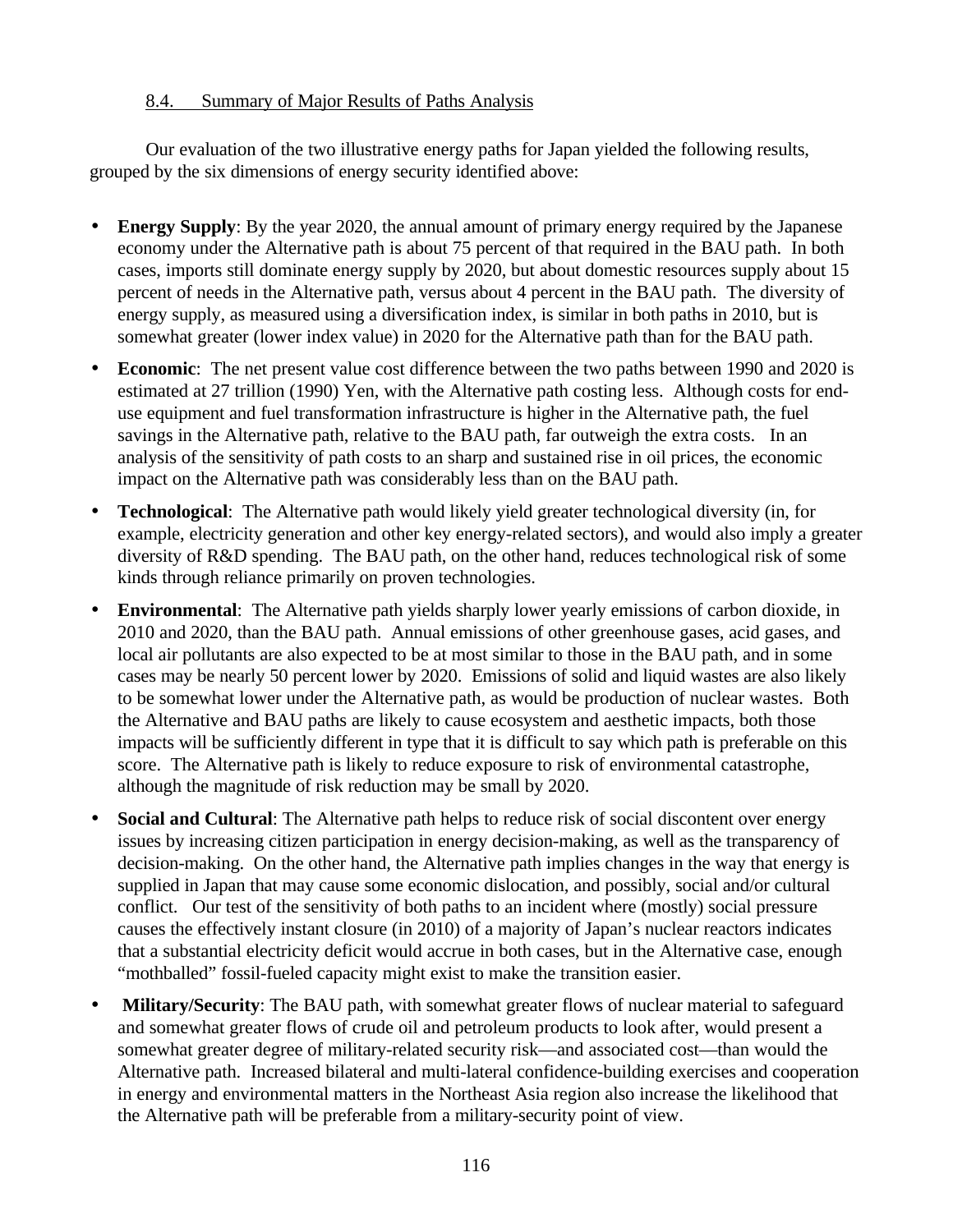Overall, the Alternative path appears to have advantages over the BAU path in many of the dimensions of energy security as we have defined it here. As such, the Alternative path would appear to be a robust choice, in this analytical illustration, as an energy path for Japan, over the BAU path. Of course, the Alternative and BAU paths are hardly the only two possibilities for the evolution of the Japanese energy system through 2020, but our analysis indicates that the core measures of the Alternative path—an aggressive commitment to energy efficiency, renewable energy, and a reduction of environmental impacts, as well as transparency in energy planning, and regional cooperation in energy and environmental matters—will be key to helping Japan improve its energy security, in the broad sense that we have defined the term here.

## 8.5. Ramifications of Results for Japanese and Pacific Asia Energy Policy and Energy Futures

If, as our results suggest, energy efficiency, renewable energy, environmental protection, and changes in the way that Japan accomplishes its energy planning and interacts with its neighbors will help to enhance national energy security, how will these changes be brought about? The detailed exploration of policy instruments to direct the energy sector along or toward particular paths is well beyond the scope of this report, and has been taken up by many authors. Obvious policies that come to mind include energy or carbon taxes, subsidies for specific industries/technologies, the ending of subsidies for other industries/technologies, "green marketing" to bring the environmental cost of purchases into focus for consumers, strict environmental regulations, energy codes for houses, appliances, vehicles, and other energy-using or energy-transforming infrastructure, and a host of other options. Many of these sorts of policies, though not specifically in the energy arena, have been common in Japan, and thus may be acceptable if "packaged" appropriately. Running counter to the acceptability of such measures is the trend toward deregulation and open global markets, although work on how to integrate "sustainability" criteria into "free" markets is progressing.

We would hesitate to generalize the results presented in this report—based, after all, on paths that are meant primarily to be illustrative—to other countries in Northeast Asia. We would note, however, that many of the differences in energy security attributes between the two paths shown are large. Given that the paths cover both a relatively limited time span and, as they apply to Japan, provide for a relatively modest growth in the need for energy services, we would speculate that the differences between similar energy paths for a country like (to pick a non-random example) China—or even North Korea—would be truly monumental. If we are right in this speculation, the need for considered, transparent, multi-dimensional analysis of energy security issues and future energy paths in the countries of Northeast Asia is more than evident.

#### 8.6. Applicability of Analytical Methods and Case Study Results for Other Nations

Although energy security, as traditionally defined, has long been a focus of Japanese policymaking, energy security, as more broadly defined in this report, is equally applicable to, and increasingly important for, the other countries of Northeast Asia. The importance of energy security considerations in the region will increase particularly as growing economies place strains on local and regional resources—energy, environmental and otherwise.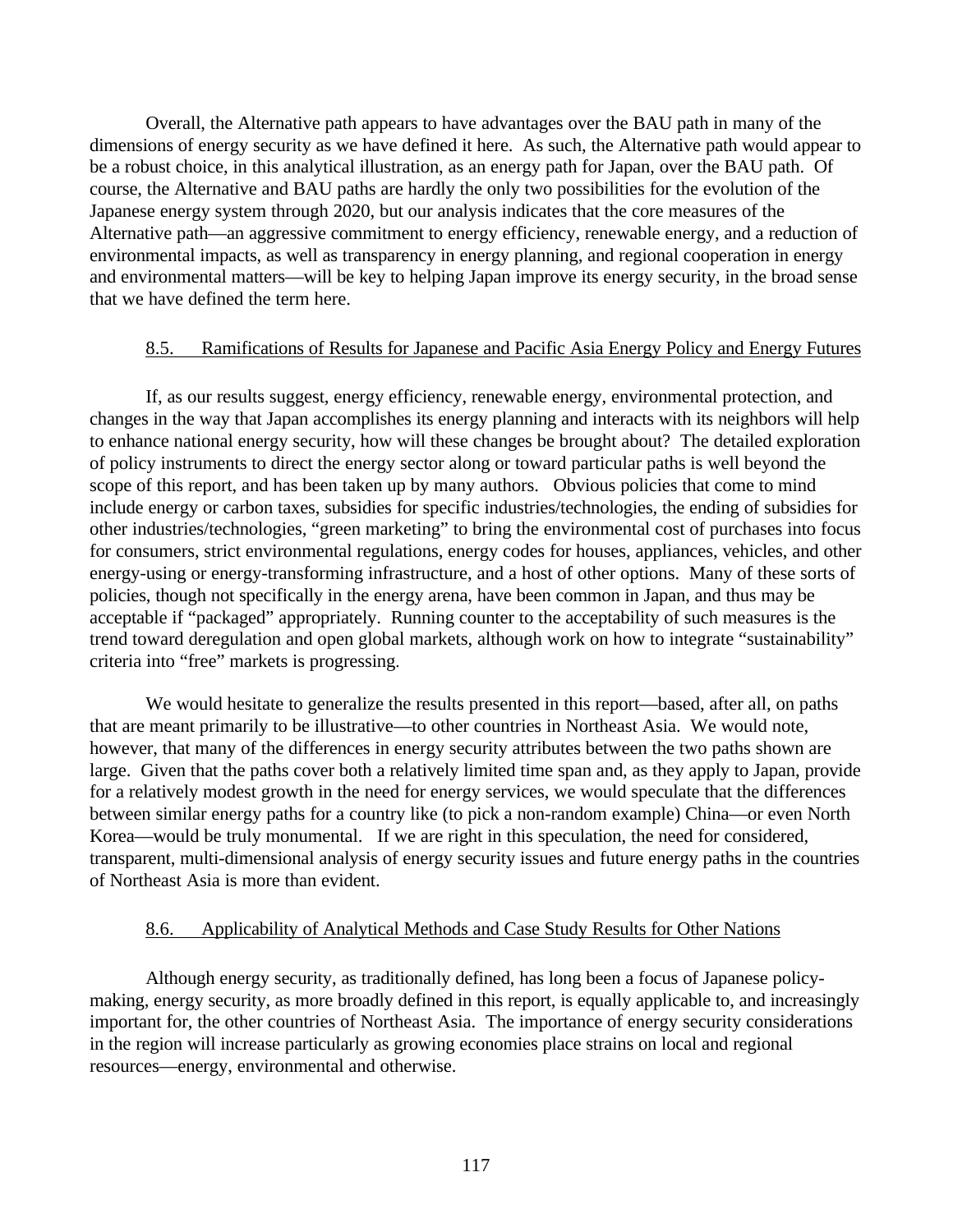The structure that we propose in this report for analysis of the energy security attributes of different paths of energy system development is, theoretically, applicable to any national or regional situation. The structure can be easily modified to add attributes that are important to the region under study (or to delete attributes that do not matter), and can accommodate that results of a host of local analytical resources (for example, national energy models), so long as the inputs to and outputs of local models maintain sufficient transparency to be easily understood by reviewers.

Application of an energy security evaluation framework on both national and regional levels could provide interesting insights. It is possible, for example, that an analysis of potential energy paths on the regional level will suggest a set of robust policy directions that are similar to those suggested by the results of country-level energy security studies. The opposite, however, is also possible: strategies for enhancing energy security on the country level could, when considered in their regional context, be sub-optimal with respect to regional energy security. In both cases the major importance of the evaluation framework, however, is to provide a structured, documented, relatively easy-to-understand approach to thinking about the broader impacts of energy system issues.

Additional Phases of the PARES project could, we feel, usefully focus on pursuing energy paths analyses of the type that we have attempted here in each of the countries of the region, as well as at a regional level. At a minimum, this type of activity should increase understanding between the countries of the region and serve as a confidence-building exercise. The results of the analyses, taken in aggregate, may well suggest robust policy directions that will clearly enhance energy security in the region. Timely and well-designed dissemination of analytical results to regional policy-makers and the public would be the next step in moving the identified energy security policies toward implementation.

## 8.7. Topics for Further Research

The work of Phase I of the PARES project in the development of analytical methods to evaluate energy security is no more than a beginning in the effort to explore meaningful and effective ways of looking at energy security tradeoffs among different energy paths. Among the methodological issues that could be further elaborated are:

- Developing better ways to summarize and visualize the multiple energy security dimensions and attributes of different energy paths. Here the goal would be to refine the presentation of multidimensional results so that the results can be easily understood and interpreted by policymakers.
- Developing data sets that allow correlations between the amounts and prices of fuel supplied by different nations (or regions) to be incorporated into supply diversification indices.
- Finding a better way to capture and summarize economic interactions within candidate energy paths, short of full-fledged dynamic input-output analysis. Economic interactions include the impacts of fuel price changes (including taxes) on fuel use and energy-related investment, and the impact on certain industries when energy policy-driven technological changes are implemented.
- Identifying more effective ways of evaluating the energy security impacts of risks (and riskavoidance policies) of different types.
- Exploring analytical methods for evaluating the military security impacts and costs of different energy paths.